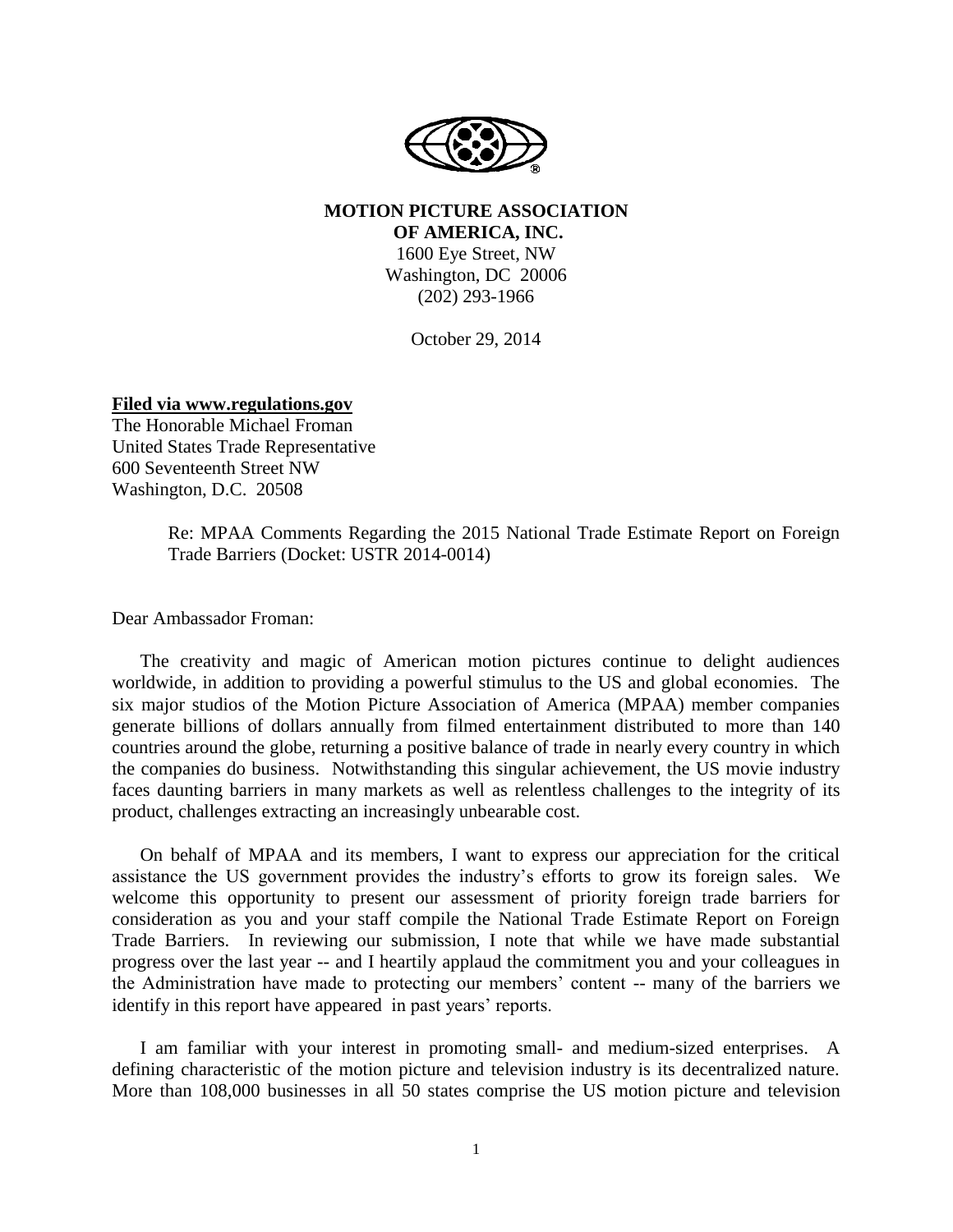industry - 85 percent of which employ fewer than ten people. While perhaps not exporting directly overseas, these 108,000 small- and medium-sized companies are providing inputs into a US product that relies heavily on open and secure foreign markets.

Before highlighting key points in MPAA's annual assessment of trade barriers facing its members, let me elaborate on the unprecedented threat intellectual property theft continues to pose to MPAA members, and all US creative industries. The economic and cultural vitality of the creative industries is, I believe, one of our nation's most valuable assets; however, its unique value is under attack by pirates, at home and abroad. Content theft, particularly in the form of illegal camcording in theaters and the expanding scourge of rogue websites and peer-to-peer filesharing on the Internet, can devastate the creation and innovation of new works, and in turn the nation's economic growth.

In tackling the theft of creative content, MPAA is committed to a strategy that couples content protection with improving market access. In many important markets, pirates have a significant competitive advantage over MPAA member companies and other legitimate businesses: pirates operate unencumbered by quotas, duties, internal taxes, distribution restrictions, licensing requirements, and other government policies which impose a cost of doing business on legitimate companies. Moreover, market access restrictions that limit the ability of MPAA members to enter markets have absolutely no effect on restricting the availability of infringing content in the market. Pirates freely supply the market without heed to or burdened by the policies applied to legitimate businesses. Indeed, one of the most effective tactics in fighting movie theft is ensuring that thieves do not have the market to themselves.

Political speech is integral to a functioning democracy and it must be protected; of this, there is no doubt. I am concerned, however, that repression of political speech has been conflated with the protection of individuals' creative works from theft. Theft is not political speech and to suggest that protecting an individual's work from theft may foster repression of political speech is to commit an injustice to the creators of speech – including the companies I represent – and to deny that throughout our history, democracies have been able to balance rights and responsibilities. The US government must not falter from being a champion of protecting intellectual property rights, particularly in the online market.

I also want to draw your attention to a worrisome trend that potentially presents a new guise for a familiar barrier: protectionism against MPAA's products cloaked in the name of cultural promotion. We find that governments are considering carving motion pictures out of the scope of market opening initiatives and initiatives to preclude trade barriers, including in the online space. Such policies would not only cause our industry serious harm, but would also limit consumers' choice and access to content. We are committed to the promotion and protection of cultural diversity; indeed, I believe the wealth and diversity of the filmed entertainment the US film and television industry produces each and every year is prima facie evidence of that commitment.

On behalf of the millions of men and women MPAA member companies employ, the companies and their investors, the staff of the MPAA, and the billions worldwide who continue to thrill at the enduring genius of the US film industry, I extend our collective deepest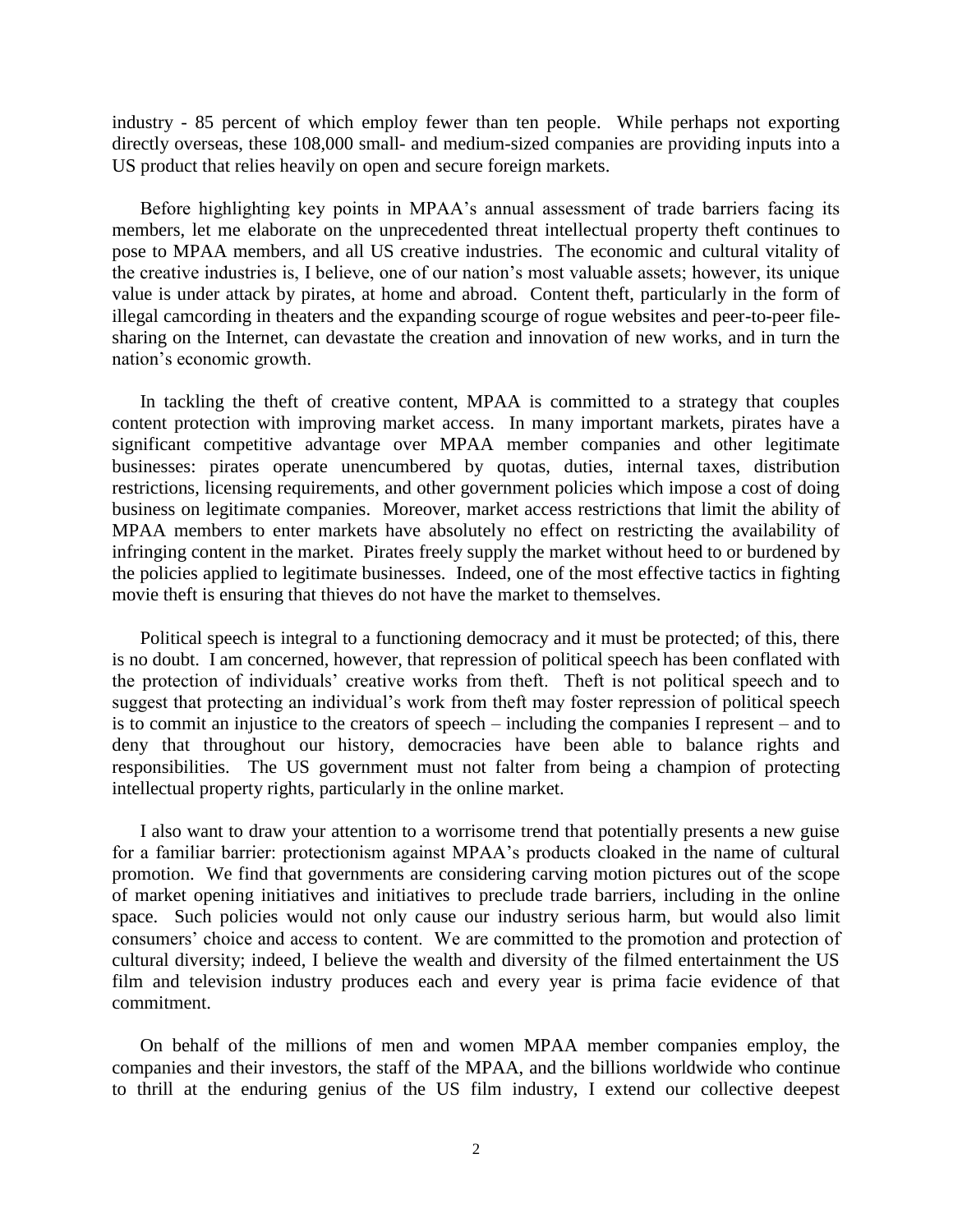appreciation for the invaluable assistance of the dedicated men and women at USTR. While USTR spearheads these efforts, I am not unmindful of the valuable contribution of so many others in the Executive Branch: the Departments of Commerce and State, which negotiate and enforce market access and high standards of intellectual property protection and are the industry's frontline advocates; the copyright experts in the Patent and Trademark and Copyright Offices; and, the enforcement agencies that protect our members content from theft.

As you develop your strategy for the coming year, the MPAA offers its full assistance and cooperation toward combating the theft of intellectual property, securing effective copyright protection, and ensuring a competitive global market. As always, the Motion Picture Association of America and I look forward to continuing to work with you and your colleagues in confronting the challenges that lie ahead. If we can assist you in this work, please let me or my staff know.

With best personal regards,

Chingham J. Isold

Christopher J. Dodd Chairman and Chief Executive Officer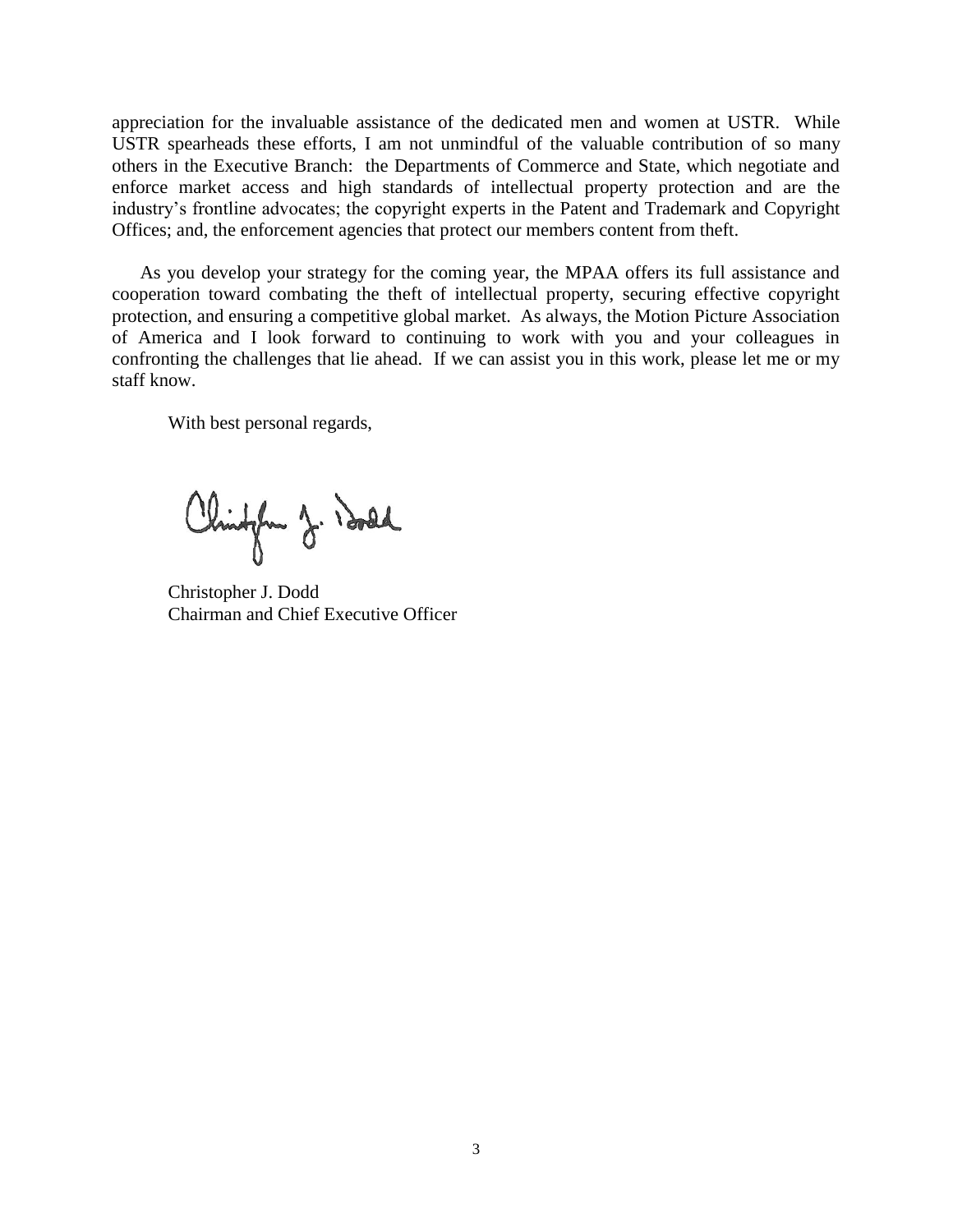#### **REPORTING FORMAT**

As with the last few years, the MPAA has focused its trade barrier submission on those countries and issues where it and its member companies are most actively engaged. Therefore, the countries included in this year's filing are commercially significant markets or potentially commercially significant markets.

Each year, MPAA works under the aegis of the International Intellectual Property Alliance (IIPA) to recommend to the US government those countries' policies and practices that merit Special 301 listing. With this in mind, MPAA's Trade Barriers submission highlights principal concerns with countries' intellectual property regimes and defers to the IIPA Special 301 report for a comprehensive discussion of countries' adequate and effective protection of US intellectual property.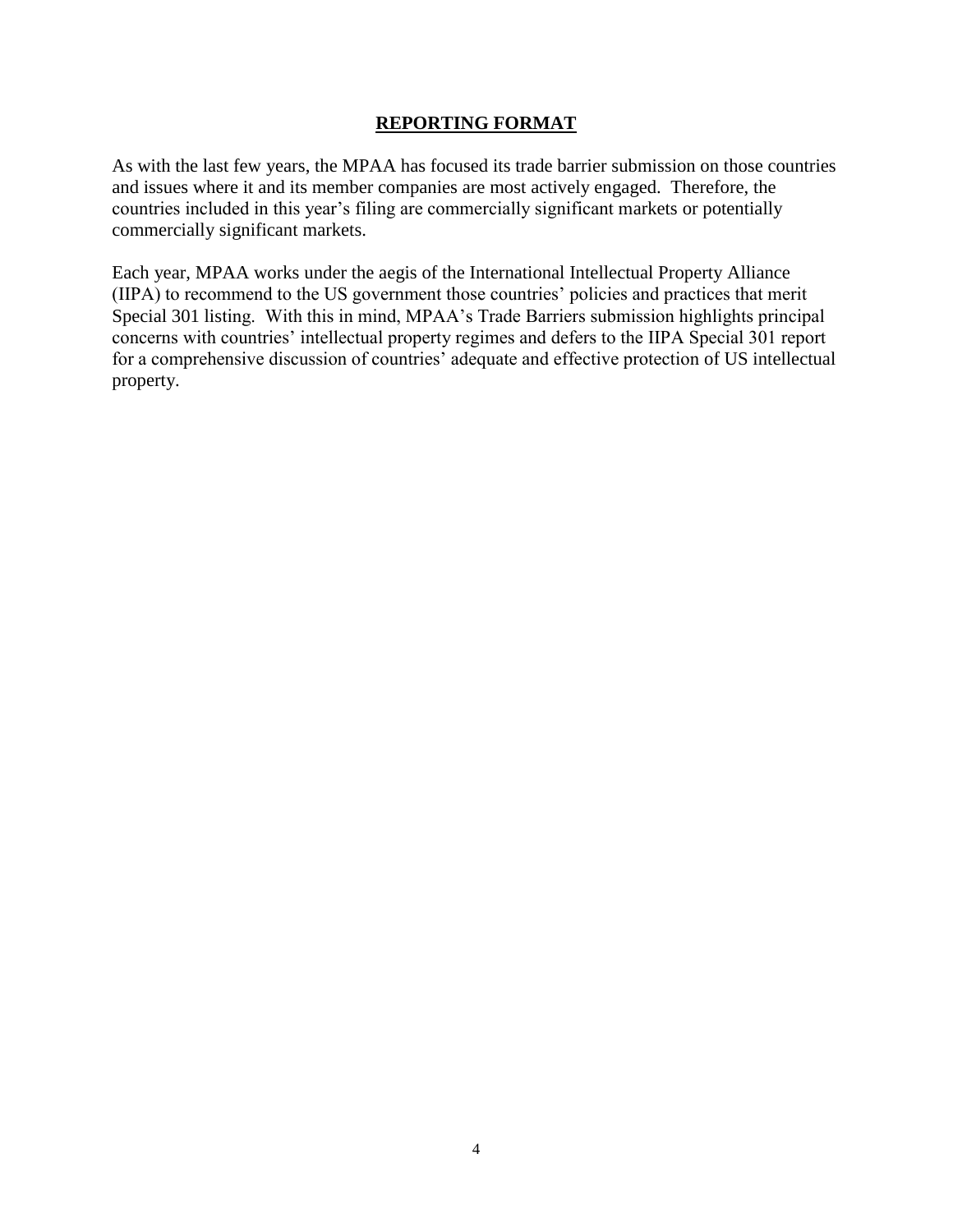#### **ABOUT THE MPAA**

The Motion Picture Association of America, Inc. (MPAA), together with the Motion Picture Association (MPA) and MPAA's other subsidiaries and affiliates, serves as the voice and advocate of the American motion picture, home video and television industries in the United States and around the world. MPAA's members are the six major US motion picture studios: Walt Disney Studios Motion Pictures; Paramount Pictures Corporation; Sony Pictures Entertainment Inc.; Twentieth Century Fox Film Corporation; Universal City Studios LLC; and Warner Bros. Entertainment Inc.

These companies employ hundreds of thousands of US workers, entertain millions across the globe, and, unique among US industries, generate a positive balance of trade in virtually every country in the world.

For further information about this report, contact Anissa Brennan, Vice President of International Affairs and Trade Policy, 1600 Eye St., NW, Washington, DC 20006. This document is protected by copyright. It may, however, be reproduced or quoted with appropriate credit.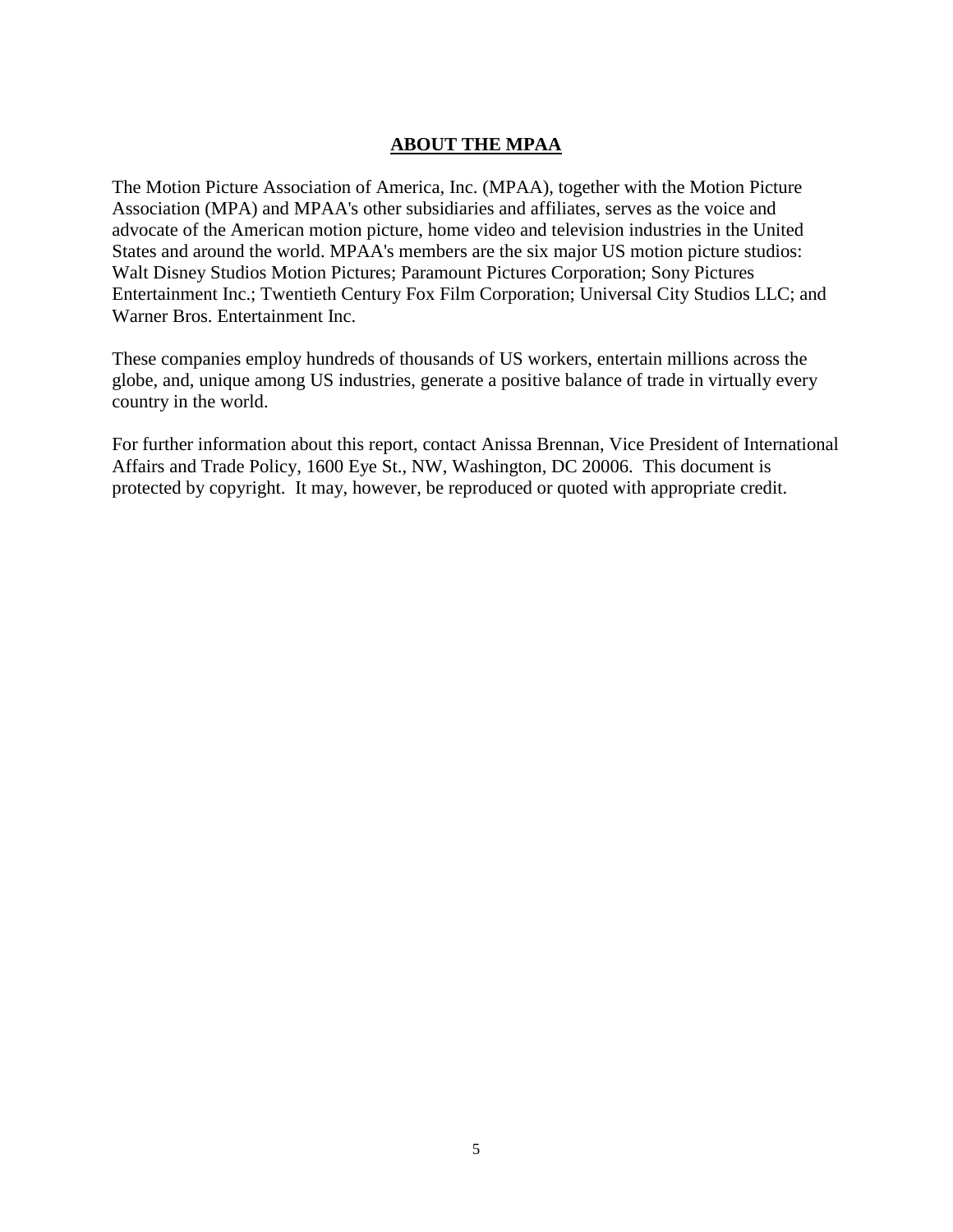## **Contents**

#### **Introduction**

Introduction by Senator Christopher J. Dodd Reporting Format About the MPAA

### **Trade Barriers – By Region**

#### **Africa**

South Africa

#### **Asia Pacific**

Asia Pacific Overview Australia China India Indonesia Japan Malaysia Philippines Singapore South Korea Taiwan Thailand Vietnam

#### **Europe**

European Union Overview Belgium Denmark France Germany Italy **Netherlands** Norway Poland Russia Spain Sweden Switzerland Ukraine United Kingdom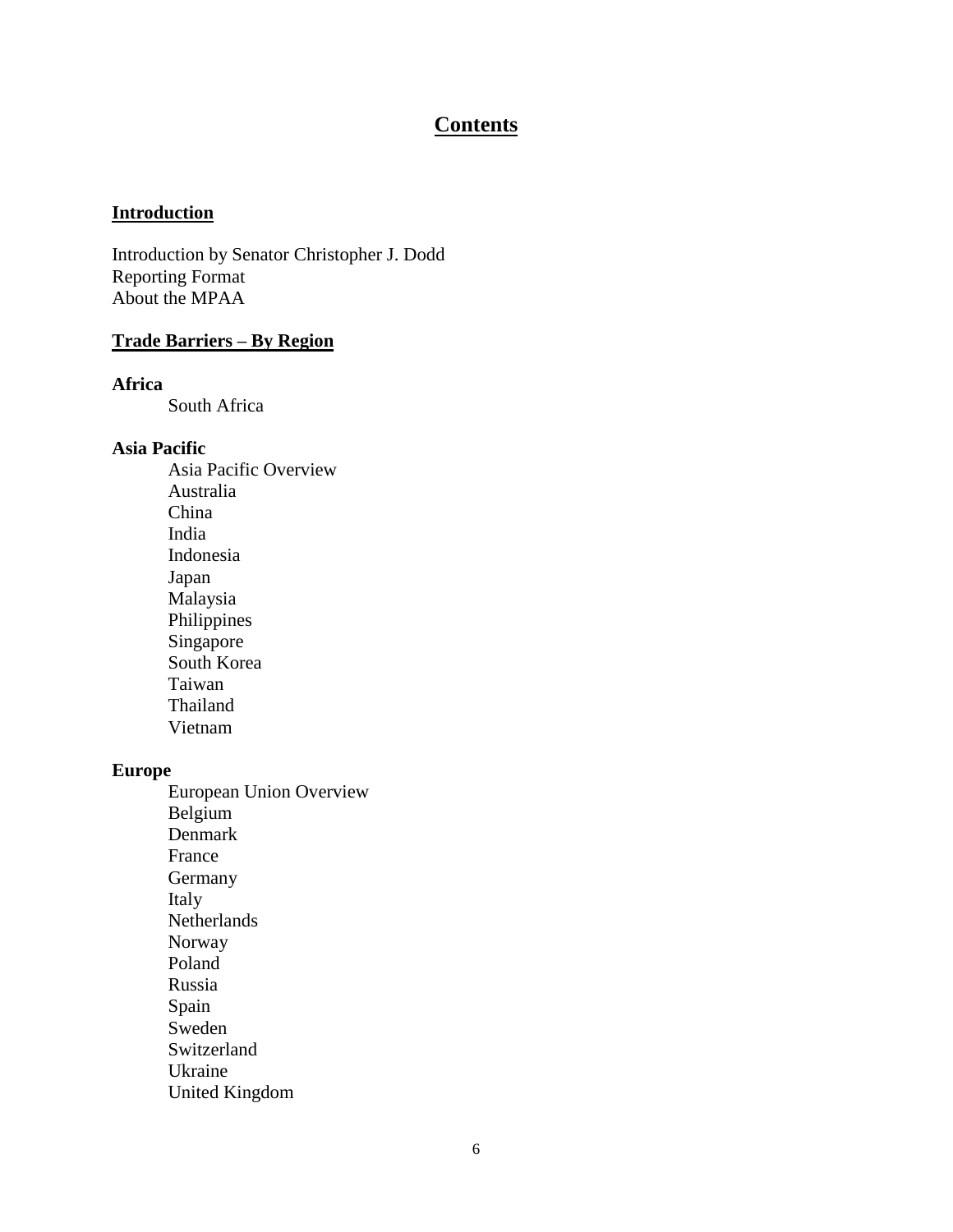#### **Western Hemisphere**

Western Hemisphere Overview Brazil Canada Mexico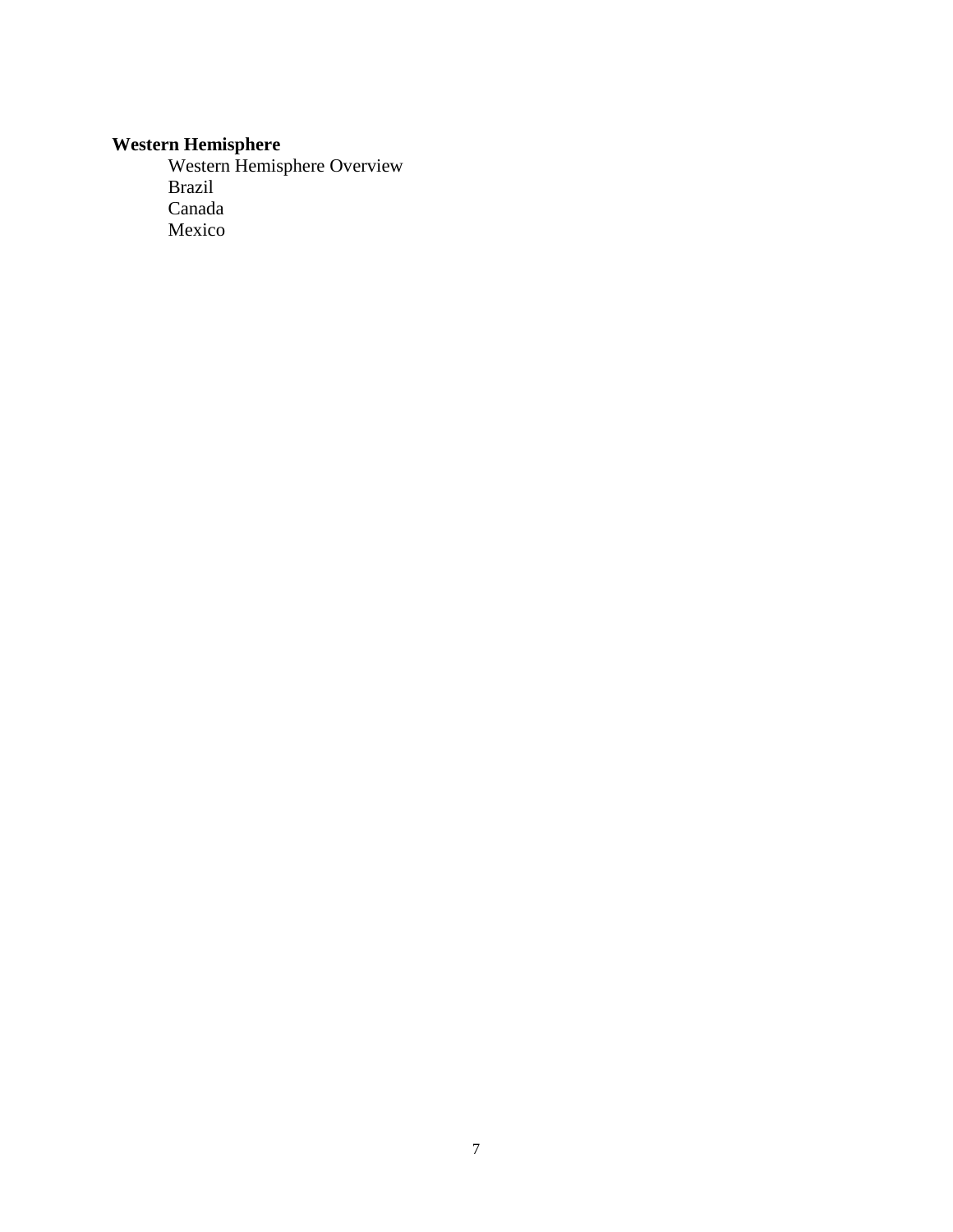# **SOUTH AFRICA**

### **MARKET ACCESS BARRIERS**

Broadcast Quota – The Independent Communications Authority of South Africa (ICASA) published local content regulations for subscription television in 2006. These regulations introduce local content regulations for satellite offerings and revise the quota for terrestrial and cable subscription services. In July 2014, ICASA launched a consultation on the Review of Regulation on South African Local Content. As the review progresses, the MPAA will continue to maintain that market forces should determine programming allocation rather than discriminatory quota regimes.

Foreign Ownership Restriction – Promulgation of foreign ownership regulations was suspended in September 2011 until legislative amendments are effected. During that same month, ICASA published a Findings Document on The Review of Ownership and Control of Commercial Services and Limitations on Broadcasting, Electronic Communications Services and Electronic Communications Network Services.

### **INTELLECTUAL PROPERTY PROTECTION**

Internet Piracy –Online piracy has seen a dramatic increase in South Africa. This is in part due to the landing of large capacity undersea cables which dramatically increase bandwidth speeds, as well as lax controls over corporate and university bandwidth abuse and access to pre-release film and television content through international torrent, linking, and cyberlocker sites (and a general lack of formal action against such cases of online infringement). Optical Disc Piracy – There has been a significant increase in piracy facilitated through the

auction sites and on-line trading sites supplying counterfeit content on various storage devices.

The availability of pirate content on optical disc remains the major problem facing the territory, predominantly through locally burned DVD-Rs but with an increase in content available on BD-R (recordable Blu Ray discs), external hard-drives and USB flash-drives. Informal markets and traders continue to pose a significant challenge to the motion picture industry. While the import of pressed discs declined dramatically over the past few, multi-titled discs imported from Asia currently account for the vast majority of pressed discs seized annually in South Africa.

#### **Legislation**

National IP Policy of 2013 -- The national draft IP policy of the Department of Trade and Industry includes several troubling recommendations that would impair both the South African and the US motion picture industry. These include discouraging accession to the WIPO Copyright Treaty and a broad copyright exception that would allow unrestricted copying of copyrighted works for "personal" use. The Department of Trade and Industry reports that it is working to analyze submissions from industry stakeholders and intends to publish a final draft of its findings.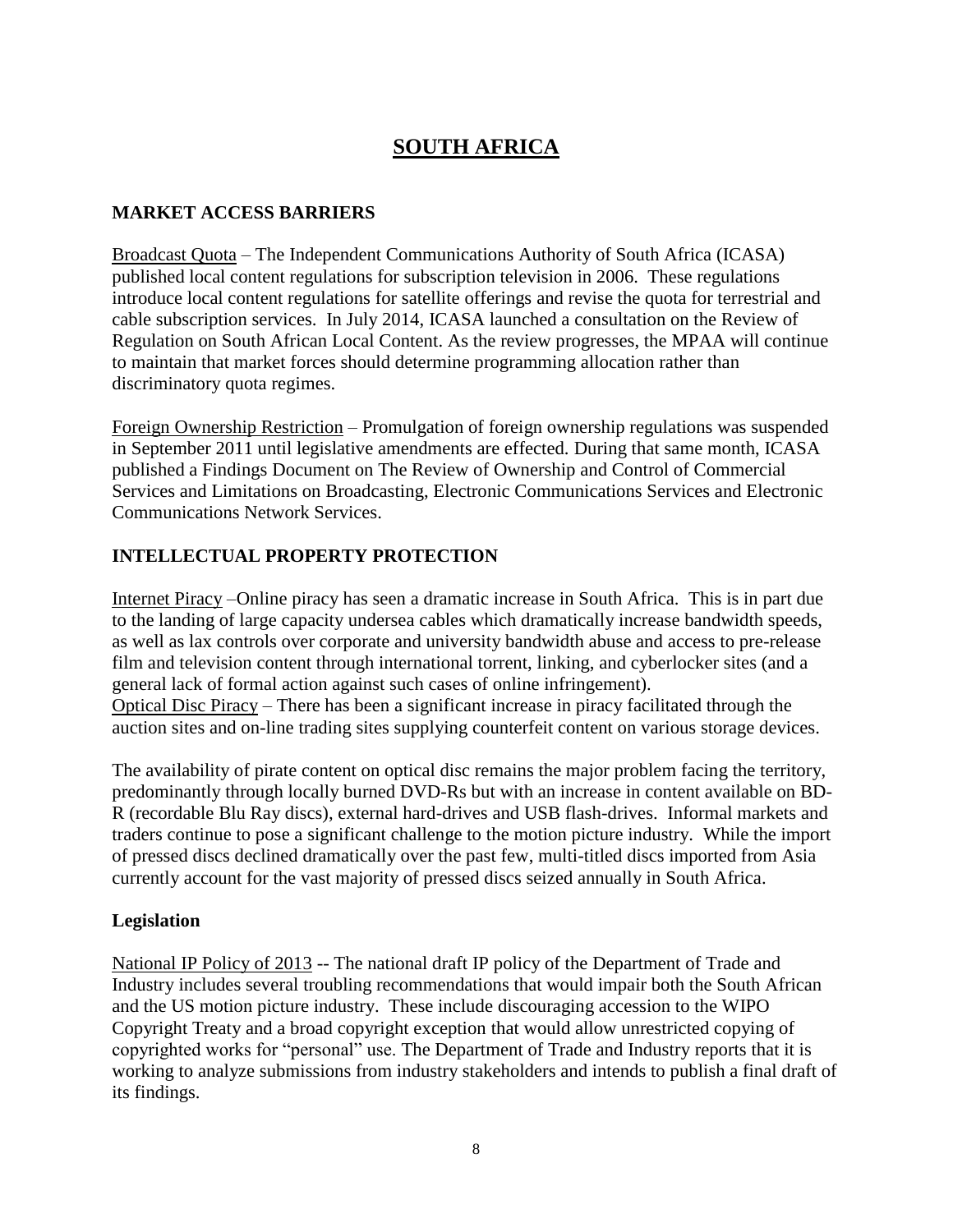Copyright Act -- There is concern that amendments to the Copyright Act contained in the "Intellectual Property Laws Amendment Bill" will create confusion and uncertainty over the standing of exclusive and non-exclusive distribution rights as emphasis is placed on compulsory licensing and the establishment of collecting societies for all categories of copyrighted works. Further confusion and uncertainty will be created with respect to the use, knowingly or unknowingly, of anything deemed to emanate from so called "Traditional Knowledge." This bill was passed by Parliament in September 2011 was signed by the President in December 2013. Public hearings on the first draft of implementation regulations have been held throughout the country and remain concerning.

Counterfeit Goods Act – Most hard goods enforcement actions are currently taken under the Counterfeit Goods Act. On its face, this is a relatively strong piece of legislation that appears to provide the necessary foundation to protect intellectual property rights. Though sufficient in many respects, the Counterfeit Goods Act contains some cumbersome requirements, including providing strict time limits and requiring complainants to pay storage and destruction costs of seized goods.

Films and Publications Act (Parallel Imports) – There is no direct protection against unauthorized parallel importation for local distributors under the Copyright Law. The industry has sought protection against parallel imports through the publication certification process required under the Film and Publications Act, which provides criminal remedies, including seizure and/or administrative fines. The Film and Publication Board (FPB) has launched a program to focus on enforcement against unauthorized parallel imports through the regulation and monitoring of online sale and auction sites.

Electronic Communications and Transactions Act (ECTA) – ECTA is the legislation which, along with the Copyright Act, provides for file, site, and link takedowns. The lack of cybercrime inspectors limits the full potential of this legislation. The appointment of such inspectors and the formation of a cyber-crime security hub that prioritizes copyright infringement investigations are important for the functioning of a healthy Internet.

The ECTA underwent amendment in April 2014 in order to make technical corrections, align the Act with broad-based black economic empowerment legislation, refine provisions related to licensing and competition policy, and remove regulatory bottlenecks. The Independent Communications Authority of South Africa Amendment Act also passed during April 2014. It included clarifications and repeals of obsolete definitions and further specified the jurisdiction of the Authority, including its regulatory authority over digital transactions.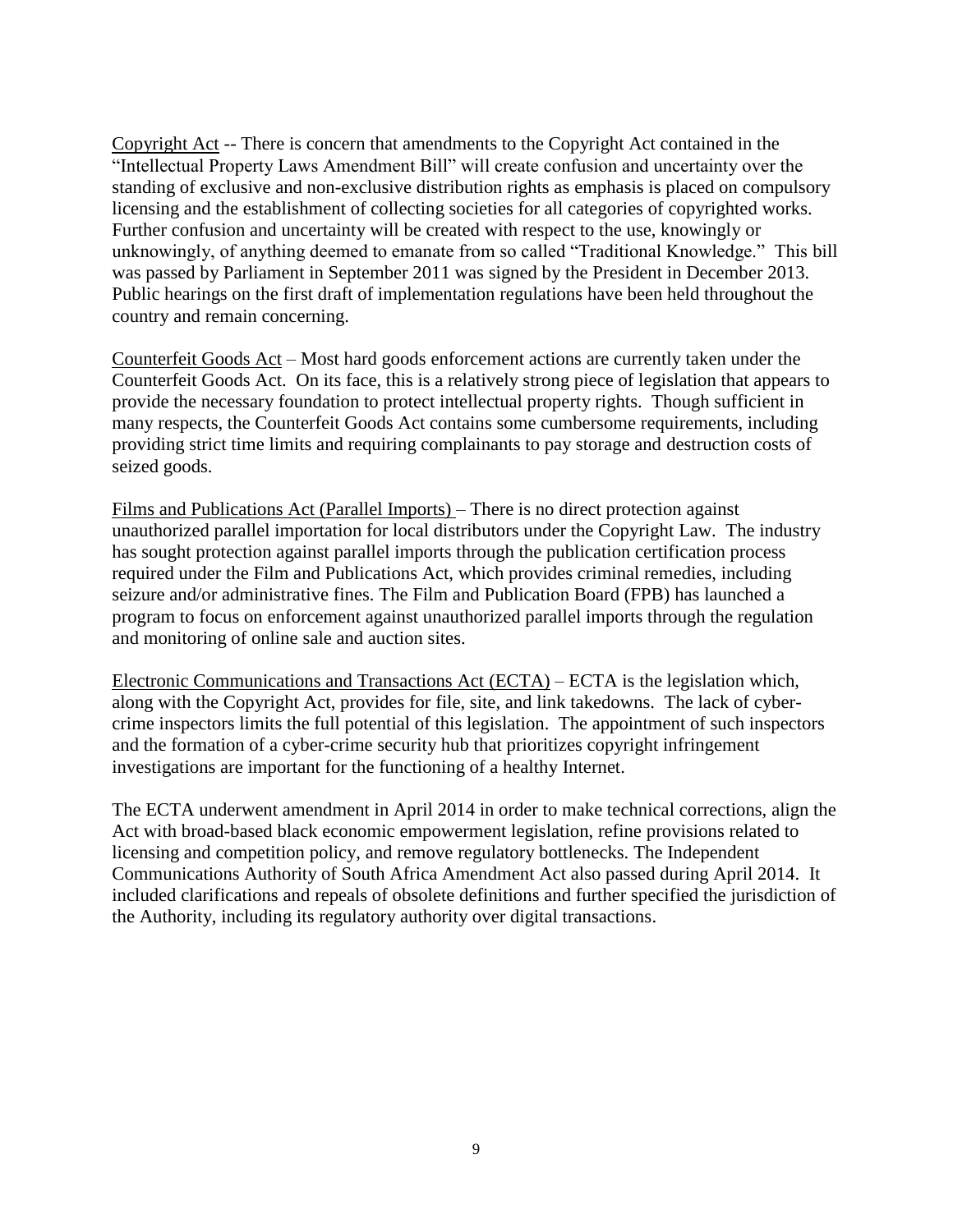## **ASIA-PACIFIC**

The diverse Asia-Pacific region offers perhaps the most significant global growth opportunity for MPAA members. Yet too often, the full potential of these markets is inhibited by market access restrictions and/or inadequate protection of intellectual property. Various Asia-Pacific economies maintain high tariffs, restrictive quotas and foreign investment limitations which seek to promote domestic film and television industries to the detriment of US exporters and the local industries these policies purportedly aim to protect.

We remain concerned about customs and tax problems that frequently arise in the Asia-Pacific region that could restrict the US motion picture industry's access to several Asian markets. In at least five territories in the past four years, local customs authorities have sought to change the duties applied to imported films from a computed basis derived from the value of the carrier medium to a transaction value that sought to include the value of royalties paid to the producer of the film. The proposed new rates represented substantial increases, threatening the continued commercial viability of those markets to the industry. Additionally, MPAA and its members are extremely concerned that the problem could migrate across the region from country to country.

While MPAA appreciates the interest and right of economies to regulate to protect their citizens, the censorship regimes of some Asia-Pacific economies, such as Vietnam and China, are opaque, unpredictable and slow. Content regulation should instead involve clear, consistent and expedient processes. . MPAA encourages economies utilizing censorship regimes, to consider a shift to industry self-regulation and classification in line with international best practices.

Regulatory decision-making in the region sometimes occurs without adequate opportunity for foreign industry input. For example, in 2009 the Indonesian Government introduced, without consulting with US industry, a burdensome Film Law that, if ever implemented, will seriously limit foreign access to the market and prohibit foreign participation in various film businesses. It is essential that the US Government work bilaterally with economies to encourage the adoption of good governance procedures that will benefit both US and host government industries.

MPAA is grateful for USTR's attention in addressing China's many market access restrictions. Unfortunately, despite that attention, the American film industry remains beset by a seemingly unending variety of non-tariff barriers which threaten the development and realization of that market's true potential. Notwithstanding the proliferation of pirate product cutting across all media sectors, the relative paucity of legitimate product resulting from government policy and design remains the far greater concern for MPAA member companies in China. Encouraging progress had been made in this respect; however, events over the past twelve months have served as a reminder that continued US government oversight of this important issue is essential.

The combined effect upon Asian consumers of market access barriers and onerous censorship requirements often results in a vacuum of legitimate content that is unfortunately filled with illegal copies. The Asia-Pacific region is plagued with unacceptably high piracy rates. Retail and street piracy has beleaguered the home entertainment market in India, Indonesia, the Philippines, and Vietnam while China remains a major export center, feeding the global market with an onslaught of illegal DVDs. MPAA continues to press governments in the region who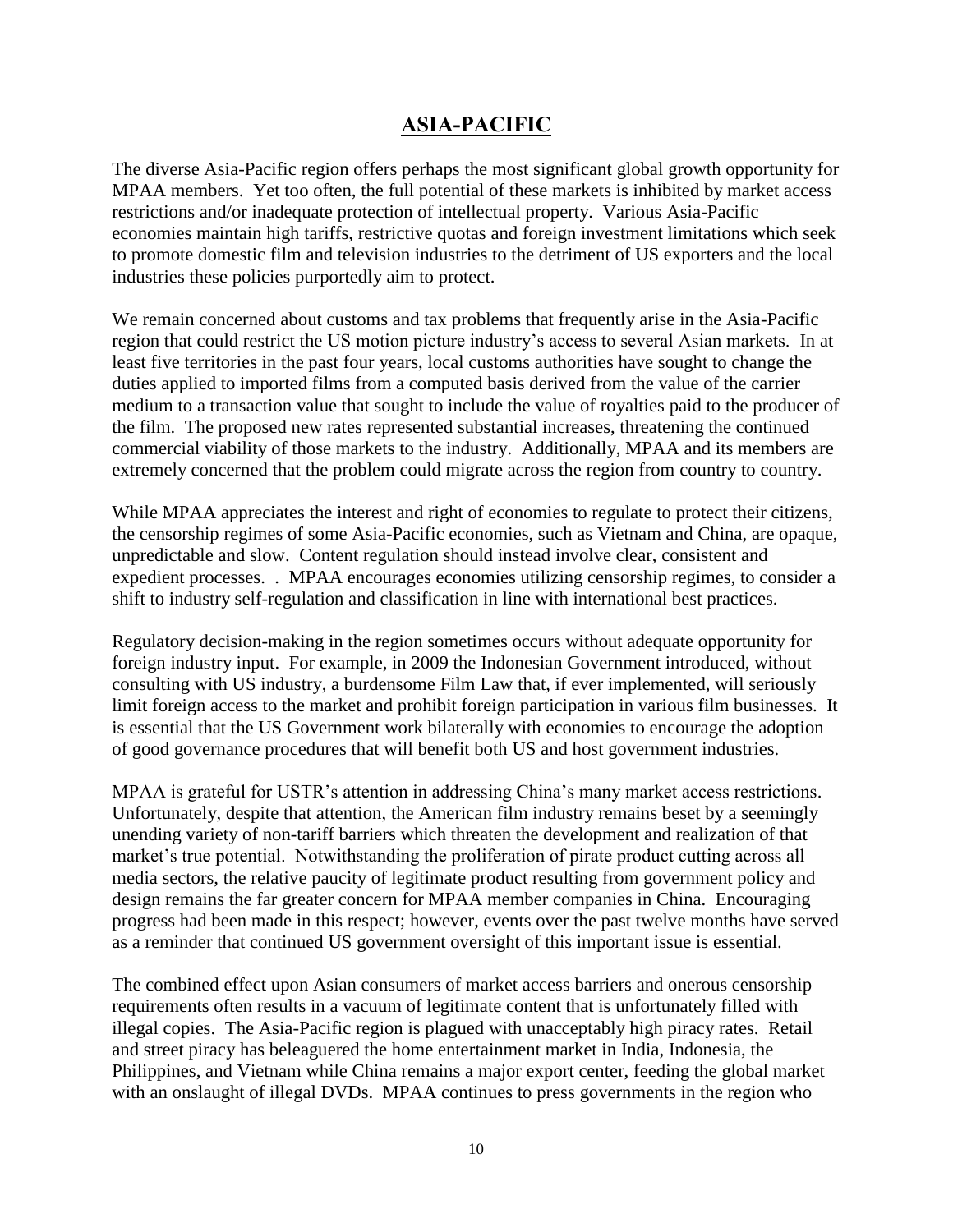have not already done so, such as India and Vietnam, to adopt and enforce strict optical disc regulatory controls.

As elsewhere in the world, Internet piracy has emerged as the fastest growing threat to the audiovisual industry, especially in markets with increasing levels of broadband penetration such as Australia, China, Japan, and South Korea. Downloading and streaming platforms, including User Generated Content sites and networked access to cyberlockers have gained popularity and migrated consumers away from sites focused on the sale or distribution of hard goods.

MPAA continues to press governments to enact effective laws and regulations to protect copyrighted content on the Internet, including provisions designed to encourage cooperation between copyright owners and Internet service providers and other intermediaries in response to identified instances of unauthorized or illegal activity over the internet. Such legislation is increasingly critical as the online marketplace represents a growing and important segment of MPAA members business.

Asia-Pacific as a region has been slow to ratify and implement the 1996 WIPO Internet Treaties, which raise the threshold for protection of copyrighted content and provide essential tools for ensuring the protection of copyrighted content in the digital age. For example, Vietnam, New Zealand, Brunei, Thailand and India all still need to ratify the treaties.

Extension of copyright term reflects the clear modern trend as evidenced by the more than 90 countries that now have longer terms of protection. As countries throughout the Asia-Pacific region look to bolster their creative industries and attract foreign direct investment in the creative industries, they should consider extending their terms of protection. This is particularly important for TPP parties aiming to facilitate regional trade.

Recognizing the strong linkages between organized crime and copyright infringement throughout the Asia-Pacific region, the MPAA would appreciate US Government assistance in securing copyright infringement as a predicate offense under organized crime laws or money laundering laws.

Illicit camcording is a serious problem in Asia. In 2011, APEC Members agreed on Best Practices that encourage the enactment of effective policies and laws to address camcorder piracy, including legislation that criminalizes unauthorized camcording in theaters. It is particularly critical that Australia, India, New Zealand and Thailand pass anti-camcording legislation.

As demonstrated by the high standards achieved by Free Trade Agreement (FTA) negotiations with Singapore, Australia, and Korea, the FTA process can provide an important means for enhancing intellectual property rights protection in the digital age in Asia. These agreements also create critical opportunities for MPAA members to participate in the marketplace.

MPAA's interests in the Trans-Pacific Partnership negotiations cut across several FTA chapters including intellectual property, services and investment, electronic commerce, customs, and goods. Eliminating tariffs on filmed entertainment products, including digital products;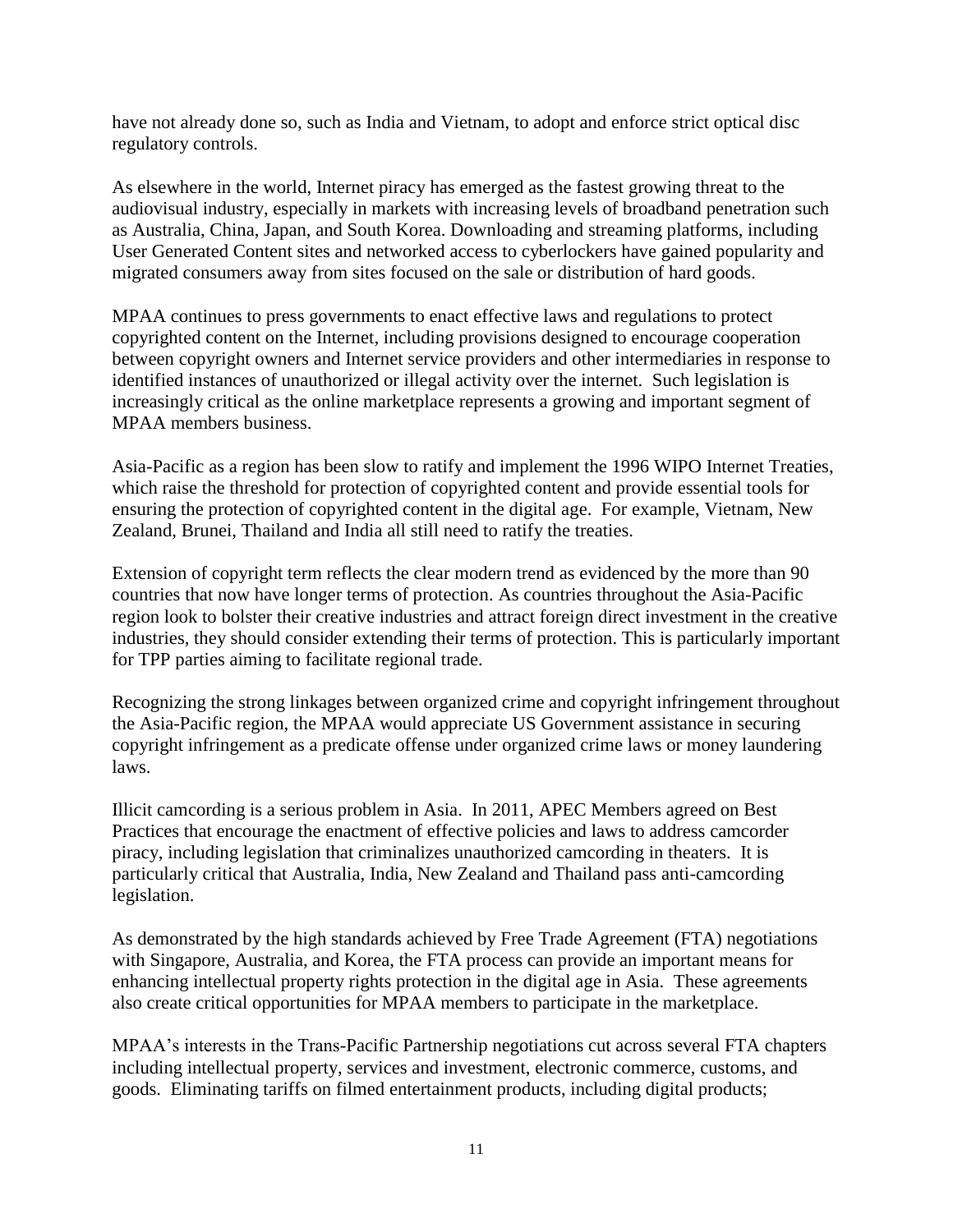removing foreign direct investment limitations; eliminating discriminatory quotas; and, strengthening intellectual property protections will foster the development of home-grown entertainment industries within these important trading partners.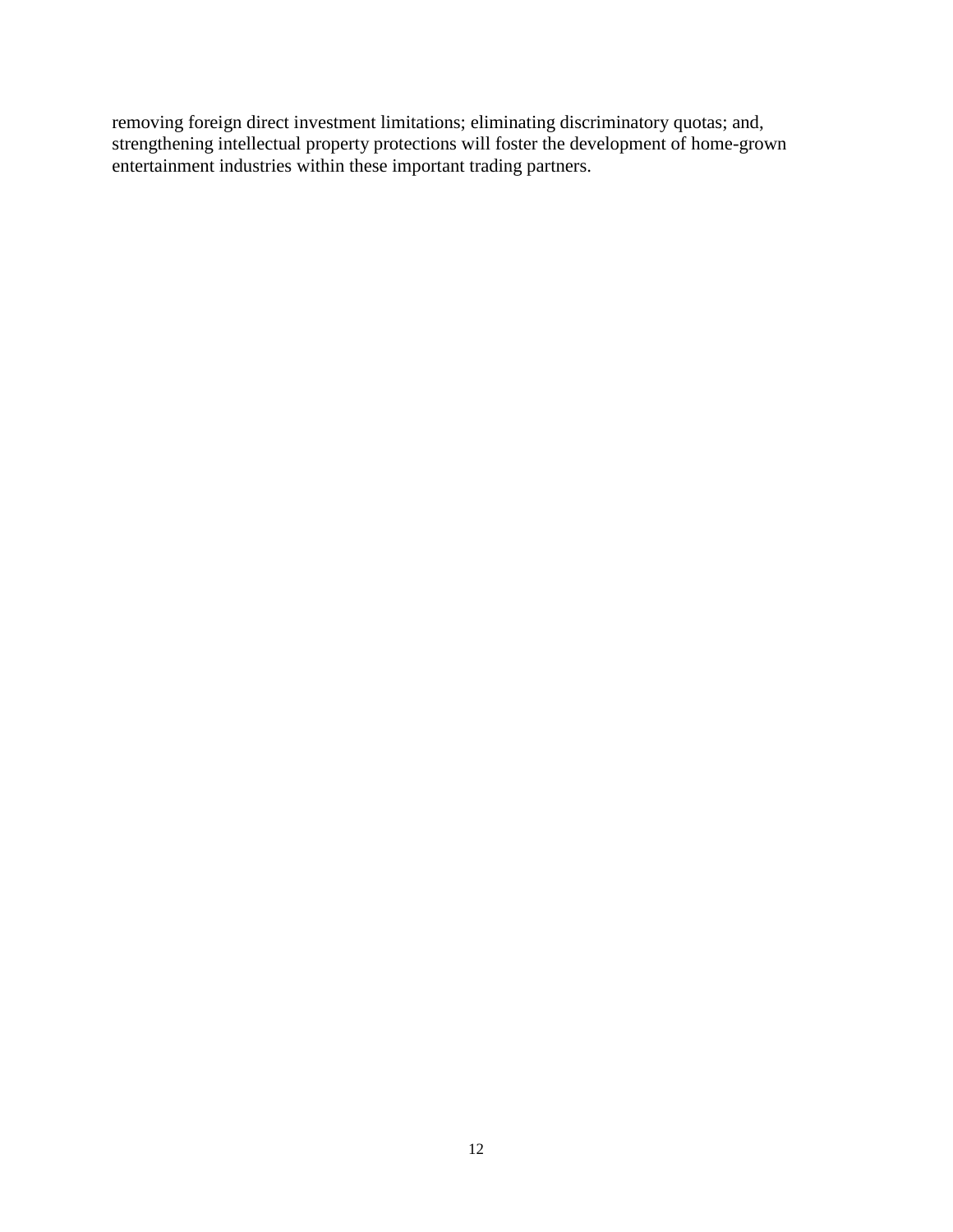# **AUSTRALIA**

#### **MARKET ACCESS BARRIERS**

Broadcast Quota – Section 9 of the Australian Broadcasting Authority's Content Standards requires that 55% of all free-to-air television programming broadcast between 6:00 a.m. and midnight be of Australian origin. The Convergence Review Final Report published by the Department of Broadband, Communications, and the Digital Economy in 2012 recommended that, although these quotas should ultimately be phased out, the Government should maintain them for an indefinite transition period, with a further specification that Australian drama, documentaries, and children's programming should be increased by an additional 50%. In addition, under Section 102 of the Broadcasting Services Amendment Act, pay television channels which include more than 50% drama programs in their schedules are required to spend 10% of their programming budget on new Australian drama programs.

While the Australia-US Free Trade Agreement capped broadcast quotas for analog TV at the existing 55% level; and capped sub-quotas at existing levels, these limitations still pose a barrier to market entry. Moreover, Australia reserved the right to extend these quotas to digital broadcast TV, but the obligation can apply to no more than three multiplexed channels of any current broadcaster.

In addition, Australia reserved the right to increase existing investment restrictions, or impose new restrictions, in the audiovisual sector, a right that, if exercised, will further impede the ability of US content producers and distributors to exploit the full potential of the market. Those potential restrictions include an investment quota applicable to pay TV services up to 20% and a reservation to expand the genre types subject to the investment obligations to include arts programming, educational programming, children's programming, and documentaries, in addition to the existing requirement for dramatic programming.

Potential Internet Quota – With respect to Internet-based services, Australia also reserved the right under the FTA to impose new measures, if preceded by a finding that Australian content is not readily available to subscribers. The finding process, if ever initiated, must be transparent and open.

#### **INTELLECTUAL PROPERTY PROTECTION**

The key piracy problems in Australia are online infringement and locally replicated discs. Australia has consistently ranked amongst the highest incidence of per capita P2P infringement of MPAA member company films in the region.

Australia currently has a strong intellectual property framework which has fostered the growth of Australia's creative industries. Reviews previously initiated by the Australian Law Reform Commission and the Attorney General's Department into Copyright and the Digital Economy and Technological Protection Measures, if continued, could result in legislative changes that undermine the current balance of protection in Australia and effectively weaken Australia's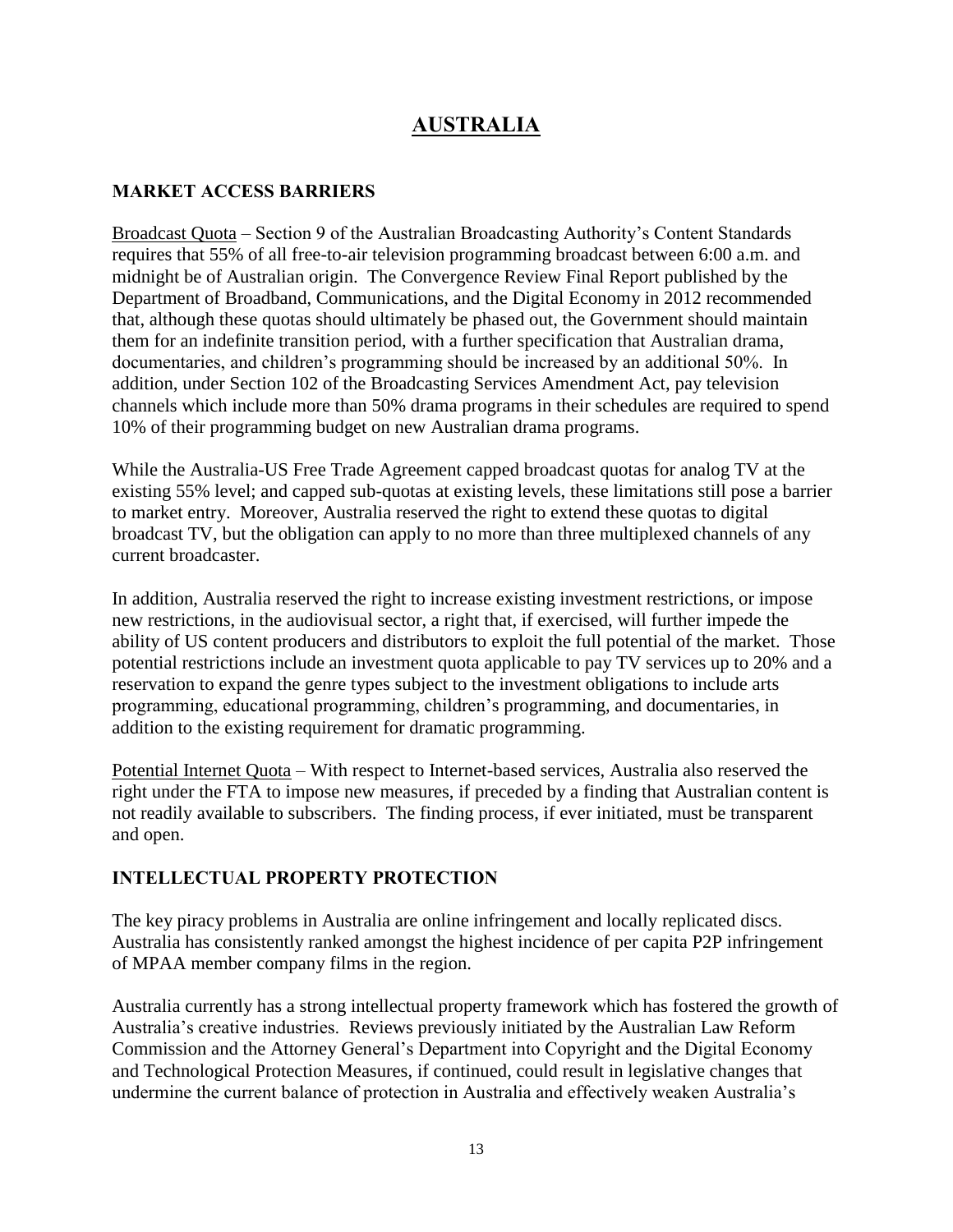infrastructure for intellectual property protection. Amendments introduced in the Senate in June 2013 would also weaken Australia's intellectual property framework to the detriment of both Australian and US creators. However, a more recent initiative undertaken by the Government proposes very helpful provisions that would significantly enhance Australia's legislative environment.

#### **Enforcement**

Difficulties intermittently remain in obtaining police assistance for intellectual property enforcement. These challenges are magnified by undue delays by some Federal Police when referring matters to the Federal Director of Public Prosecutions.

### **Legislation**

Two ongoing reviews, one to consider a Fair Use exception under the Copyright Act to "allow transformative, innovative, and collaborative use of copyrighted material to create and deliver new products and services of public benefit" and another to consider further lawful exceptions for the circumvention of technological protection measures are being closely monitored to ensure that the market is not impaired and that any proposed relaxation of copyright protection does not undermine Australia's international obligations under existing or proposed norms and initiatives. Fortunately, the current Administration has exercised caution.

Further, an ill-advised and poorly drafted proposal for amendments to Australia's Copyright Act known as the "Copyright Legislation Amendment (Fair Go for Fair Use) Bill 2013" was hastily introduced in June 2013, but has not progressed through Parliament. On a more positive note, the Australian Government's *Online Copyright Infringement Discussion Paper July 2014* contemplates amendments to Australia's Copyright Act that would extend very helpful protection to rights owners in the digital environment by amending Australia's liability provisions and providing for injunctive relief against overseas infringing sites.

Anti-Camcording Legislation – Australia should adopt anti-camcording legislation. While illegal copying is a violation of the Copyright Act, more meaningful deterrent penalties are required. For instance, in August 2012, a cammer was convicted for illicitly recording 14 audio captures, many of which were internationally distributed through his affiliation with a notorious release group; his fine was a non-deterrent AUD 2,000. These lax penalties fail to recognize the devastating impact that this crime has on the film industry.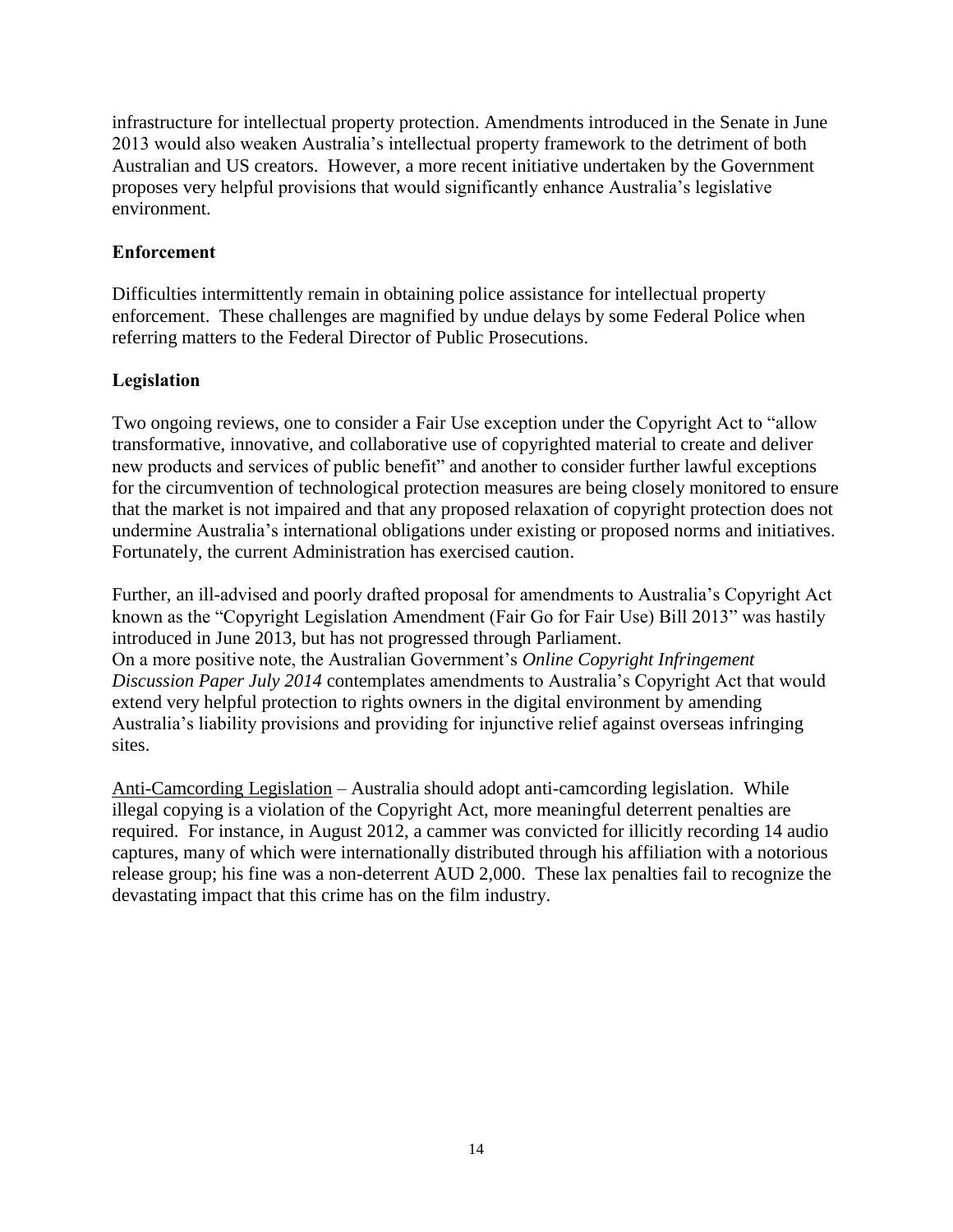# **CHINA**

#### **MARKET ACCESS BARRIERS**

Import Quotas –Notwithstanding China's commitment under the US-China Film Agreement to permit an additional 14 "enhanced format" foreign revenue-sharing films into its market annually, China still maintains an official quota of 20 foreign revenue sharing films.

Government Film Importation and Distribution Monopoly – The State Administration of Press, Publication, Radio, Film, and Television (SAPPRFT) permits only one film importer and two distributors of foreign films (which are both components of the same state-owned monopoly, China Film Group). While China affirmed in the Film Agreement that any properly licensed Chinese enterprise may distribute imported films, SAPPRFT has yet to approve any new distributors.

China Film Group also dictates the release dates and length of theatrical runs of foreign films, often times to the detriment of the ability of the US producer to exploit the value of the film to its fullest potential.

Blackout Periods During Peak Seasons – The Chinese Government has historically decreed "black-out periods" during which no new revenue-sharing foreign films may be released, to prevent competition against Chinese films released during the same period. Such blackouts typically occur during national holidays or coincide with political events. Restricting the release of new foreign titles during peak season not only drives down theatrical revenues, it contributes to increased piracy, as pirates meet consumers' demand for foreign blockbuster titles. Screen Quota – Under State Council guidelines, public screening of foreign films must not exceed one-third of the total annual screen time.

Censorship – Both the SAPPRFT and the Chinese Central Television perform various censorship functions of film, video, and television content. Pirates freely and easily move unauthorized content into the market with no censorship concerns and no delays. An age-based classification system would help eliminate this disparity.

Foreign Investment Restrictions – China limits foreign investment in cinemas and in-home video distribution companies to 49% and prohibits all foreign investment in television. Such discriminatory foreign investment restrictions limit the ability of the US industry to compete fairly and inhibit the film industry's potential growth.

Television Quotas –Foreign television and film programming are limited to no more than 25% of total airtime, and other foreign programming to no more than 15% of total air time. Foreign programming is banned during prime time between 19:00 to 22:00 hrs and may not constitute more than 30% of pay television channels. Foreign TV series and movies are limited to 50 episodes. Foreign animation is restricted to no more than 40% of total airtime and importers of foreign animation must produce a like amount of domestic animation.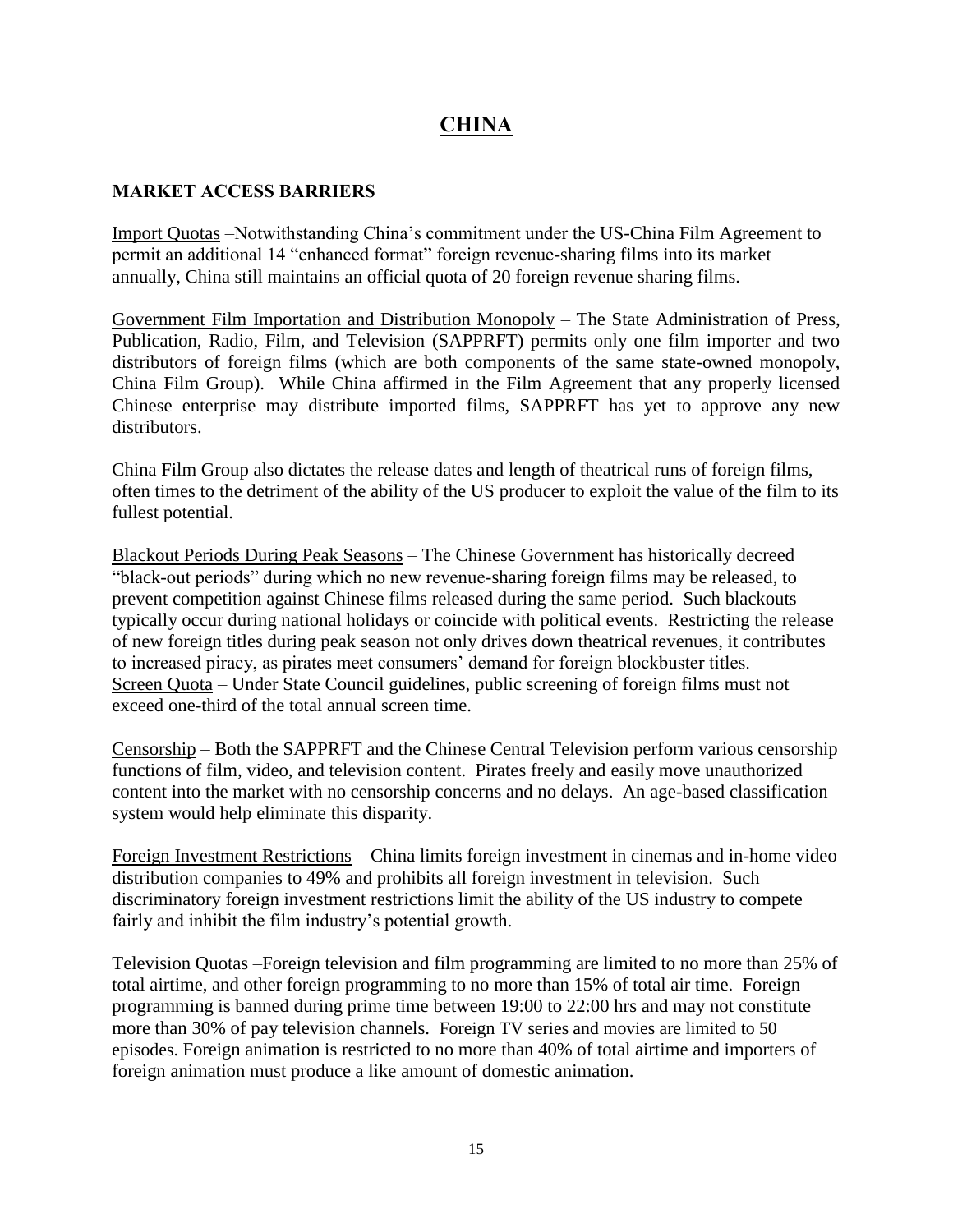Retransmission of Foreign Satellite Signals – Local cable networks cannot carry foreign satellite channels without government approval or landing permits, which are limited to Guangdong and a handful of foreign channels. Furthermore, foreign satellite channels beaming into China are required to downlink from a government owned encrypted satellite platform, and may only be shown in three-star hotels and above and in foreign institutions. The annual fee for each channel remains excessively high at \$100,000.

Regulations on Home Video Licensing Agreements – The Ministry of Culture (MOC) requires that copyright owners enter into home-video license agreements of not less than three years duration with their licensees in China – an unnecessary intrusion into copyright owners' contractual rights.

Restrictions on Retailers – Foreign retailers are precluded from selling home-video products without entering into a qualifying joint venture with a Chinese firm. The number of legitimate distribution points remains far less than the number of pirate distribution points. It is essential that the government eases the restriction against selling legitimate audiovisual products in convenience stores, hyper-markets, super markets, and other chain stores.

Video Rights – When Chinese entities contract for the rights to distribute film and television titles in various home video formats, the differentiation between rights for home-use or public use are often ignored and US content is frequently used for unauthorized public performance exhibitions and distributed to hotels by some pay-TV operators.

Local Printing/Duplication Requirement – China continues to require that film prints be made in local laboratories, without the requested watermarking for digital prints, reducing rights holders' ability to control the print quality, the attendant costs, or trace the source of camcording piracy.

Online Content Quotas – SAPPRFT recently announced that all foreign films and TV programs distributed online require both screening permission and registration with the agency, and that licensed foreign content cannot exceed 30% of the total licensed content for 2014 – effectively setting a cap on foreign films and TV shows broadcasted online.

#### **INTELLECTUAL PROPERTY PROTECTION**

Internet Piracy – Illegal downloading and streaming of MPAA member company films remain a serious concern in China. While the number of User Generated Content sites with widespread infringement has declined, hundreds of smaller linking sites have sprung up to fill the void. Many of these sites utilize P2P networks and applications to provide instant streaming of infringing copies of movies and TV shows to Internet users. Finally, Internet cafes remain a significant source for consumer-viewing and downloading of pirate movies.

The 2010-2011 and subsequent annual NCAC-initiated Special Enforcement Campaigns have resulted in positive and lasting results in the video-hosting site landscape and helped pave the way for a growing legitimate digital economy in China. China must now continue the process of shifting its focus to the rogue sites problem and the P2P networks which form its backbone, and together pose the greatest threat to the continued growth of legitimate business. The MPAA has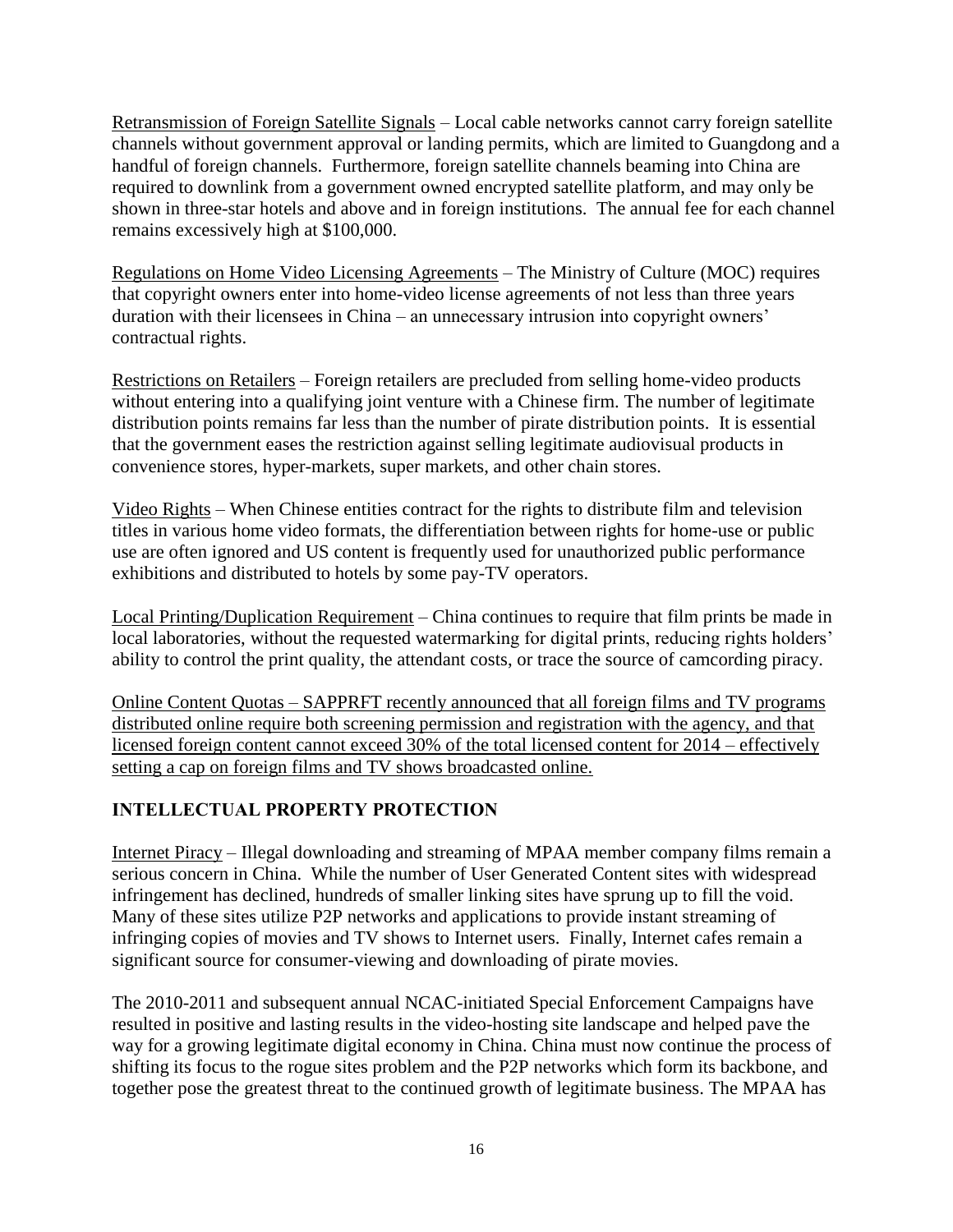begun focusing on these P2P streaming sites as well as the advertising networks, payment processors, and ISPs who allow them to function and to make money providing infringing content. Copyright owners have been coordinating referrals of infringing Internet activity to the National Copyright Administration of China (NCAC). China must also continue to secure highlevel Chinese Government, including State Council, involvement and commitment, in order to achieve "effective action" and a "deterrent to further infringements" as required by TRIPS.

Export Piracy – The export and trans-shipment of pirate optical discs from China continues pose a significant problem, especially pirate DVDs and Blu-rays of US films and TV shows. Many of these products are made to a high standard and have become increasingly difficult to distinguish from legitimate product once they have reached retail points around the world. Trans-shipments flow out of China to destinations worldwide, including the US, through express mail and courier companies. The emergence of high-quality, counterfeit Blu-ray DVDs supplied in large volumes to businesses and consumers throughout the world over Chinese retail and auction websites.

Optical Disc Piracy – In addition to unauthorized replication by licensed factories, burner labs remain a problem.

Television Piracy – Many of China's 300 Government-controlled and 3,000 provincial and citylevel television stations make unauthorized broadcasts that include popular member company titles. These stations use pirate DVDs or false "letters of authorization" or "broadcast rights" from companies in Hong Kong, Thailand or Taiwan which purport to convey broadcast rights. Some stations also try to hide behind the "fair use" exception, broadcasting heavily edited versions of MPAA member company films under the guise of being an "introduction to the film." Additionally, cable-TV operators in China serving more than 425 million TV households routinely include pirated products in their programming.

#### **Enforcement**

The continued need for enhanced and effective coordination, transparency, and adequate enforcement programs remains one of the key causes for the failure of piracy rates to decline in China. China should continue to strengthen focus, coordination and effectiveness of the various enforcement agencies through strong direction from the top Chinese leadership on a sustained basis, as is done during the Government's special campaigns for crackdowns on Internet piracy.

This problem is exacerbated when trying to address challenges with the Internet. China has more than ten different Government bodies claiming control or influence over the Internet, with inconsistent policies, which creates uncertainty for potential investors and limits investment and growth in the sector. China would benefit from the development of consistent, centralized, and transparent Internet policies with one authority with clear administrative powers. Internet policies are necessary components of the legitimate audiovisual industry, as digital piracy severely curtails the growth of the new and existing marketplaces for entertainment product.

To address its optical disc piracy problem, China should intensify governmental supervision of licensed optical disc manufacturers and initiate criminal prosecutions against those engaged in illegal replication activities.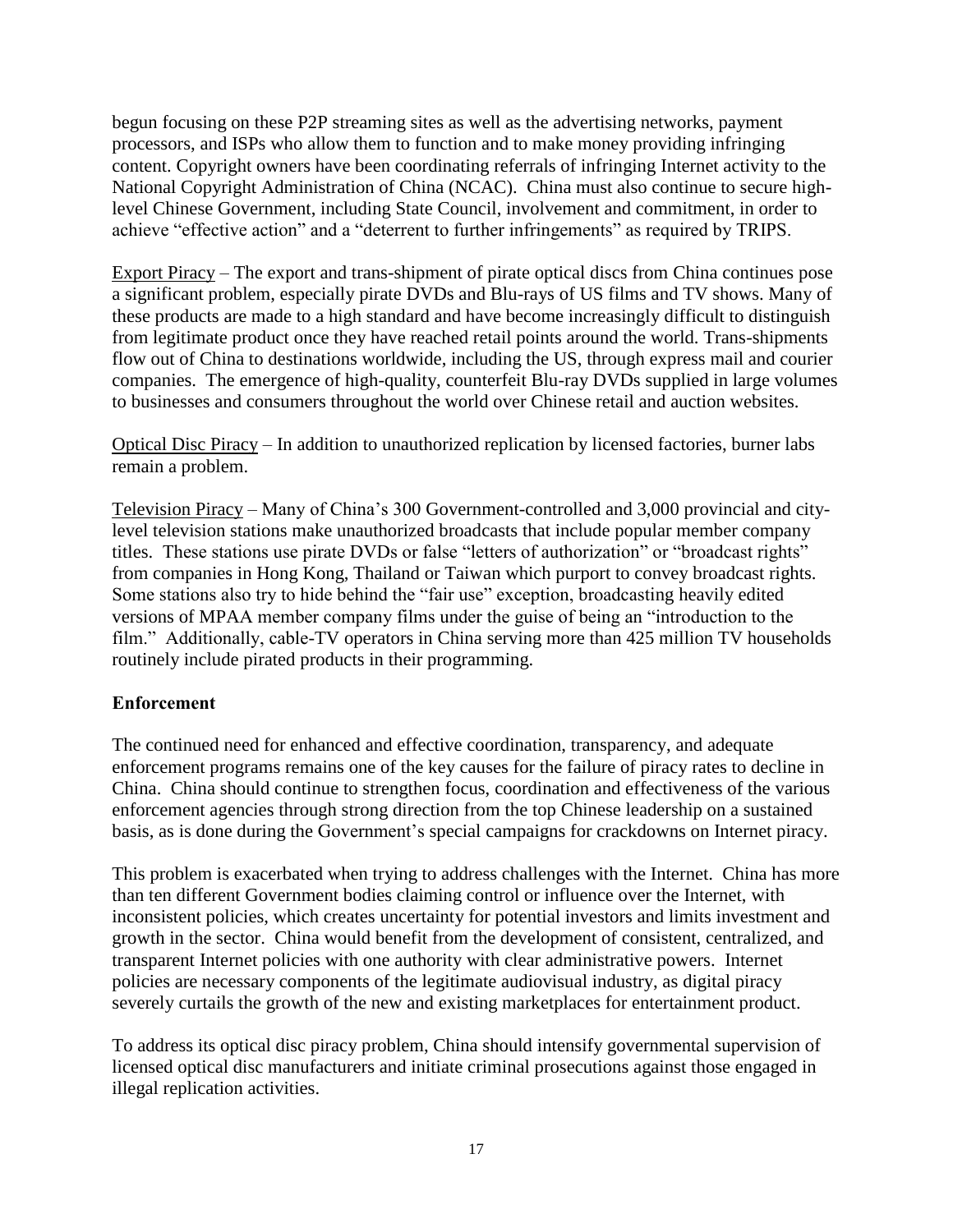#### **Legislation**

To effectively deter piracy, China should lower the high threshold of commercial piracy necessary to trigger a criminal prosecution, effectively implement it across the major cities, and establish stronger penalties beyond the current fines that are not sufficiently deterrent. The government should also make the act of illegal camcording in cinemas subject to civil, administrative, and criminal remedies. Moreover, to address its Internet piracy problem, China must provide adequate protection in the digital environment by criminalizing end-user piracy, adding reference to the exclusive rights provided in the law, criminalizing violations of the anticircumvention provisions for TPMs and rights-management information, criminalizing Internet offenses that are without "profit motive" but that have impact on rights holders "on a commercial scale," and eliminating distinctions between crimes of entities and individuals.

To foster legitimate electronic commerce, it is imperative that China establish adequate liability for ISPs for piracy-related offenses and satisfactory measures for notice-and-takedown of websites offering pirate materials. Such provision will foster a responsible partnership between the content industries and the delivery networks.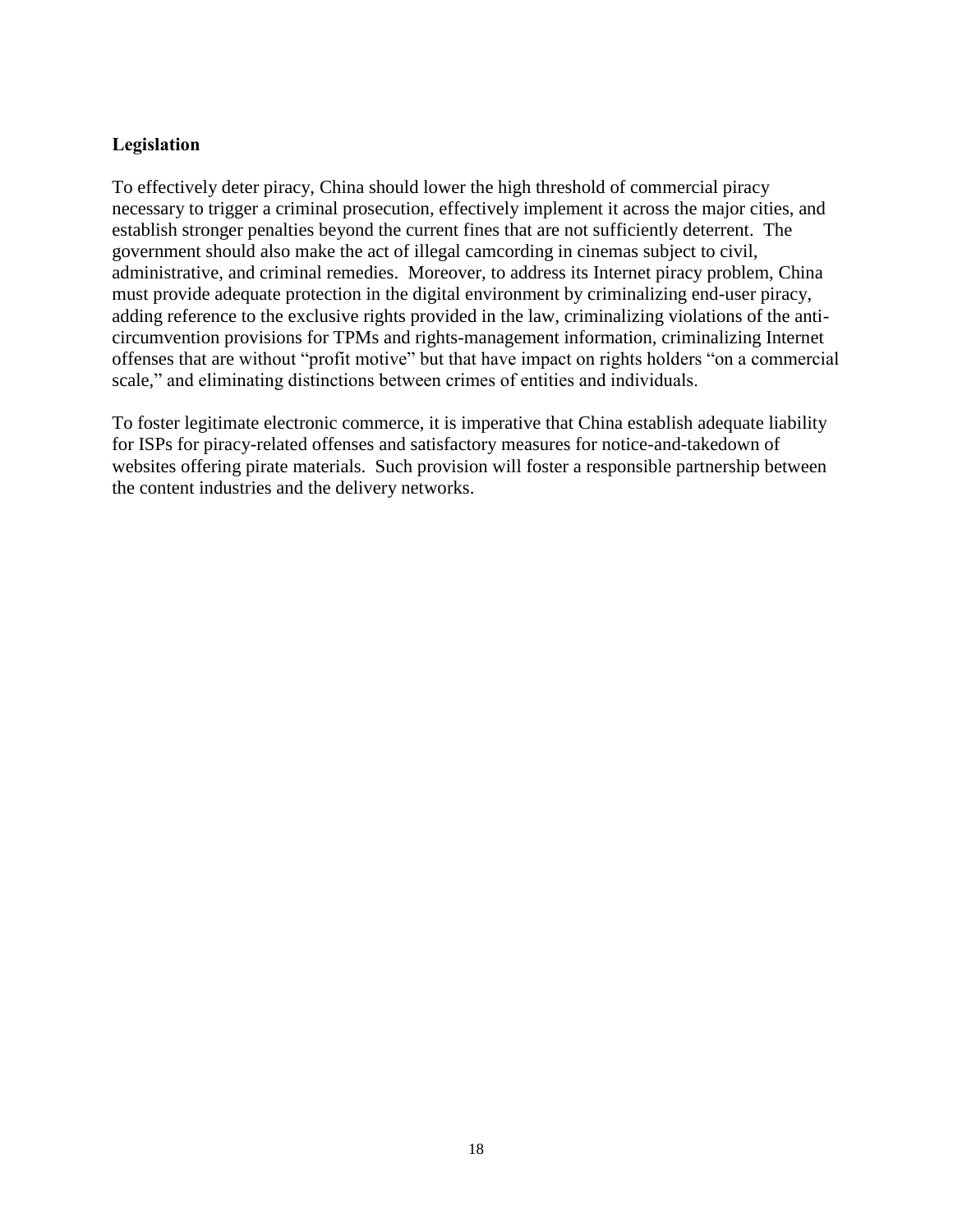# **INDIA**

#### **MARKET ACCESS BARRIERS**

Broadcast Regulations – The Indian Government regulates the uplink and downlink of satellite signals beaming into India. Foreign broadcasters are required, among other things, to set up offices in India licensed by the Government, and to pay prescribed fees per channel beaming into India. More generally, TRAI imposes an onerous set of regulations on the broadcast sector, stifling innovation and hindering competition in this sector.

Telecommunication (Broadcasting and Cable Services) Interconnection Regulation – Broadcasters are prohibited from granting exclusive contracts with any distributors and must provide channel programming to all requesting distributors on a non-discriminatory basis. The exclusive contract prohibition, along with "must provide" requirements, eliminates all potential for competition and any incentive to develop programming or buy any "rights." Consultations on tariffs for non-Digital Addressable System areas are ongoing.

The Direct to Home (DTH) Guidelines include, among other things: prohibitions against DTH operators from entering into exclusive contracts with any broadcaster and prohibitions against DTH operators carrying signals of any broadcaster who has entered into any exclusive contracts with any distribution medium and/or against whom any litigation is pending in such regard. These regulations and guidelines limit choice and undermine competition laws.

Rate Regulation – TRAI maintains price caps for pay channels in areas with set-top-boxes and also price bands for firms that offer bouquets (to ensure that the price per individual channels is not much higher than the price of a bouquet). TRAI says they will relax the price controls once other television platforms are widely adopted (satellite TV, Internet TV). Such rate regulation of a clearly competitive industry stifles its growth. TRAI should make a strong commitment to "adoption targets" for when they will relax price controls as the US FCC did when we deregulated cable TV rates.

Foreign Ownership Restrictions – In August 2013, the Government proposed an increase in foreign investment caps for most of the broadcasting carriage segment to 100%, but on the condition that foreign direct investment beyond 49% (and up to 100%) would continue to require prior Government approval. In addition, India still imposes a foreign direct investment cap of 26% for radio/up-linking of news and current affairs TV channels. This cap should be lifted to 100%.

Service Tax – A service tax imposed by the Ministry of Finance against the temporary transfer of intellectual property rights went into effect in July 2010. Under the service tax policy, the Indian distributor of foreign films is liable to pay the service tax under reverse charge on the payments made to the offshore film producers at the revised rate of 16% (originally set at 10.3%, subsequently raised to 12.36%, and subject to two additional cess taxes totaling 3% on top of the service tax), raising the total amount of central, state, and municipal indirect taxes to between 30 to 60%, constituting double taxation by both the state and national government(s).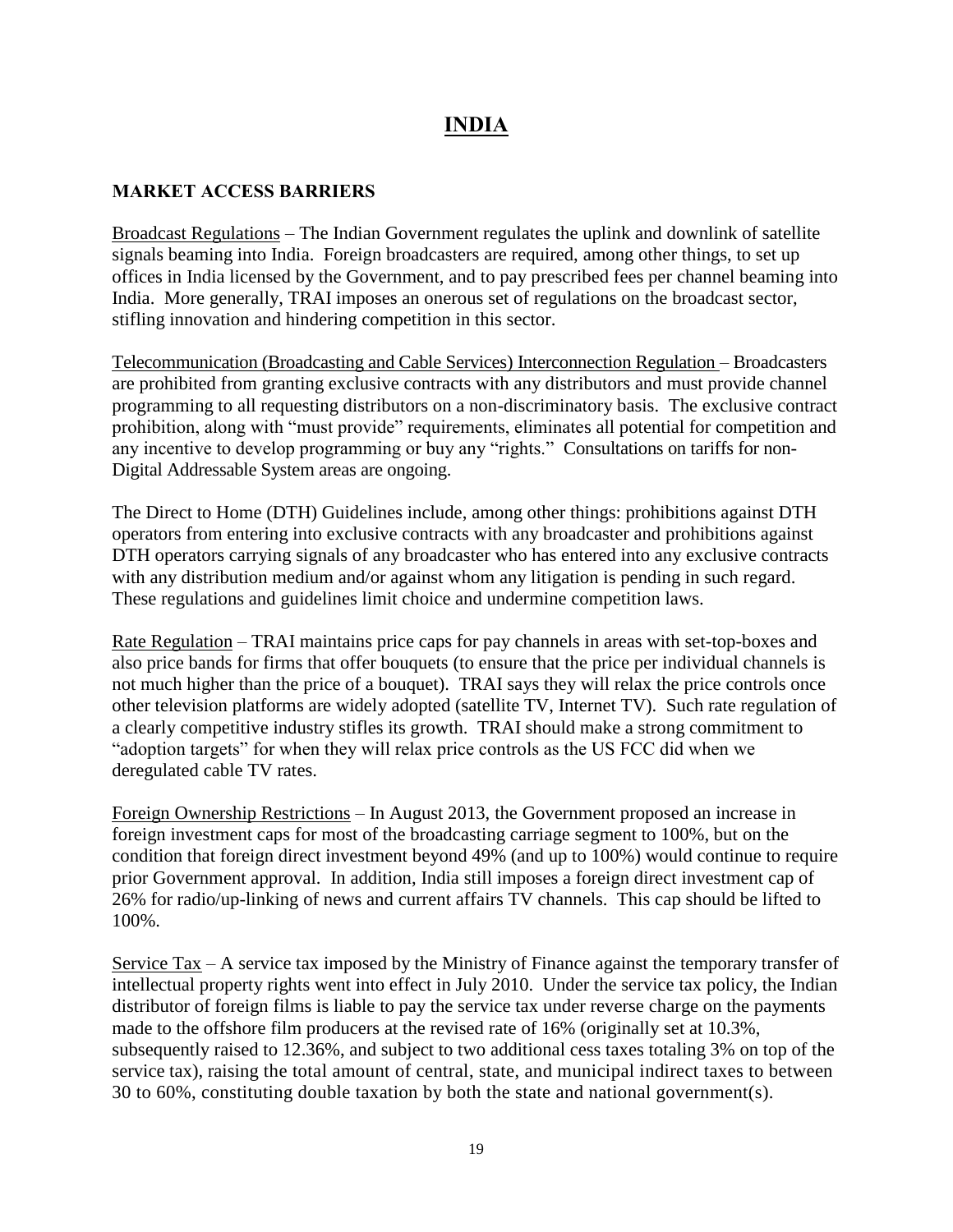Although service taxes against the temporary transfer of copyrights were subsequently placed on the Negative List with effect on July 2, 2012, constitutional challenges filed in the Delhi and Mumbai High Courts for the period under dispute remain pending.

Entertainment Taxes – Entertainment taxes vary widely among Indian States, ranging from 15 - 40% in some key markets, 40 - 70% in other states, and in a small number of states, to 100% or more of the admission price. The average tax rate, computed on a country-wide basis, is estimated to be between 27-36%, and constitutes a significant disincentive to much needed cinema construction. A proposal to subsume all such taxes – whether imposed by the central, state, or municipal governments – within a national Goods and Service Tax rate previously estimated to be around 16% remains under consideration, but will require a constitutional amendment supported by at least 2/3 of Parliament and 50% of the individual states. MPAA supports this initiative as a means to reducing the regulatory burden imposed upon the film industry in India.

## **INTELLECTUAL PROPERTY PROTECTION**

Optical Disc Piracy – Pirate optical discs of popular foreign titles are available in major cities well before their local theatrical release. Due to the lack of optical disc legislation, optical disc factories operate without any government interference. There is no movement within the Government to even consider regulating the optical disc industry.

Cable Piracy – The approximately 40,000 cable systems in India often transmit MPAA member company product without authorization. These cable systems seriously affect all MPAA member company business in India, including theatrical, home video, and legitimate television. Restraining orders issued by the Civil Court (Delhi High Court) against entire networks (including all franchisees, distributors and cable operators forming part of the network) as a result of MPAA civil actions have proven to be a deterrent. However, the constant monitoring and initiation of new criminal prosecutions for copyright violation and contempt of court proceedings is a costly and time consuming process.

Internet Piracy – With the increased penetration of broadband and the growing population of Internet users (India now accounts for the world's third largest population of Internet users following the United States and China), illegal Internet downloads and Internet-based hard good sales of optical discs have become a further threat to legitimate sales and distribution.

Camcording Piracy – India remains a regional hotbed of camcording piracy, with 25 instances of video camcording and 19 instances of audio recording in 2013. To date in 2014, 30 instances of video camcording and 9 instances of audio recording have taken place.. A total of 186 forensic matches of camcorded copies have been traced to Indian theaters between2009 and 2013. Despite the arrest in 2013 of two camcorders linked to major syndicates in the country, the lack of focused legislation and enforcement resources from the local authorities means India will inevitably remain a hotbed of camcording for the near future.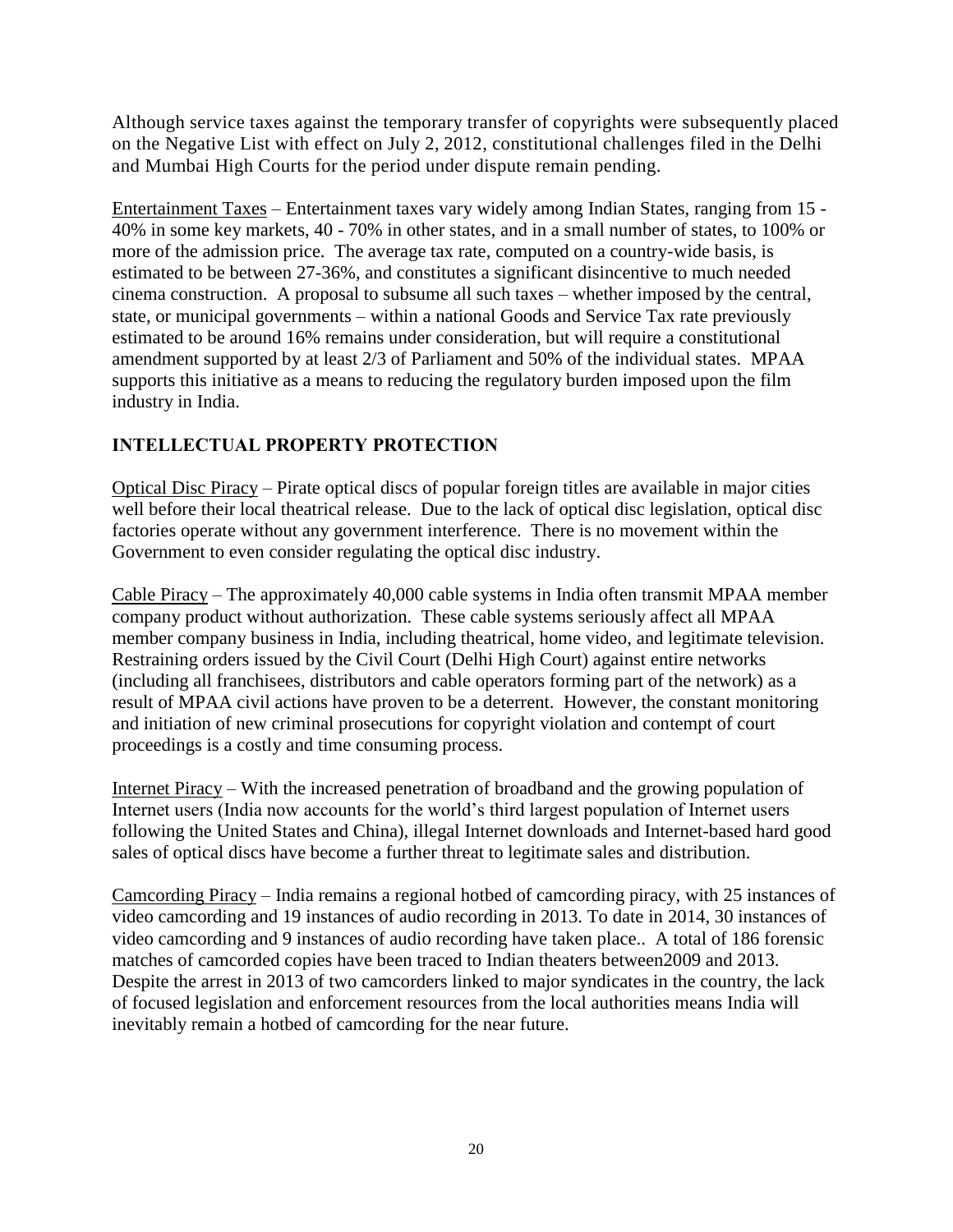#### **Enforcement**

The lack of criminal enforcement continues to be a significant problem. The police will only seize raided pirate goods when a specific complaint has been made, and even then copyright infringements are not typically accorded high priority. An additional difficulty is that criminal enforcement in India is a state matter; there is no national coordination or enforcement standard, resulting in a wide divergence in capability and outcomes throughout the country.

Processing a defendant is time consuming and often poorly managed. It can take police up to a year to prepare the charge sheet and the related post-arrest investigations are often cursory. Copyright offences are typically bail-able, so defendants can resume business within three days of the initial arrest. If and when charge sheets are finally presented in court, cases are routinely dismissed. It can take up to 12 years for a case to proceed to conviction in the overburdened Indian court system, and the police, prosecutors, and judiciary often lack sufficient knowledge about copyright issues.

### **Legislation**

Cable Piracy Legislation – The Cable Television Networks (Regulation) Act 1995 has a significant loophole. Section 18 of the Act provides that no court can recognize any offense under the Act except upon a written complaint by an Authorized Officer. Since criminal procedure requires the personal presence of the complainant at all relevant hearings throughout the subsequent prosecution, the Authorized Officers are reluctant to become complainants.

Optical Disc Legislation – India has been pressed for at least 12 years to adopt an optical disc law like its neighbors in Asia. In 2005, the MIB tasked the local industry association, FICCI, with heading a drafting committee for a new optical disc law. MPAA appreciates continued US Government assistance in pressing India to promptly adopt an effective optical disc law to prevent pirate optical disc production.

Copyright Legislation – The Indian Government has enacted amendments to India's Copyright Act intended to meet the minimum threshold requirements of the 1996 WIPO treaties. However, the amendments as enacted fell short of these objectives in certain key respects, particularly in the area of protection against the circumvention of technological protection measures. More concerning, however, are the extension to foreign works of new, Berne and TRIPs-incompatible compulsory licenses in favor of local broadcasters. Certain other provisions extending to ownership and remuneration are the subject of at least five separate legal challenges now pending before the courts. MPAA had also encouraged the Government of India to incorporate anti-camcording provisions into the proposed amendments and was disappointed that they were not included in the enacted legislation.

Cinematographic Act – Given that Parliament chose not to include anti-camcording provisions within its Copyright Act amendments, it is gratifying that the Special Committee overseeing the review of this legislation productively addressed the issue in the Draft Cinematographic Bill of 2013, which has been tabled for enactment.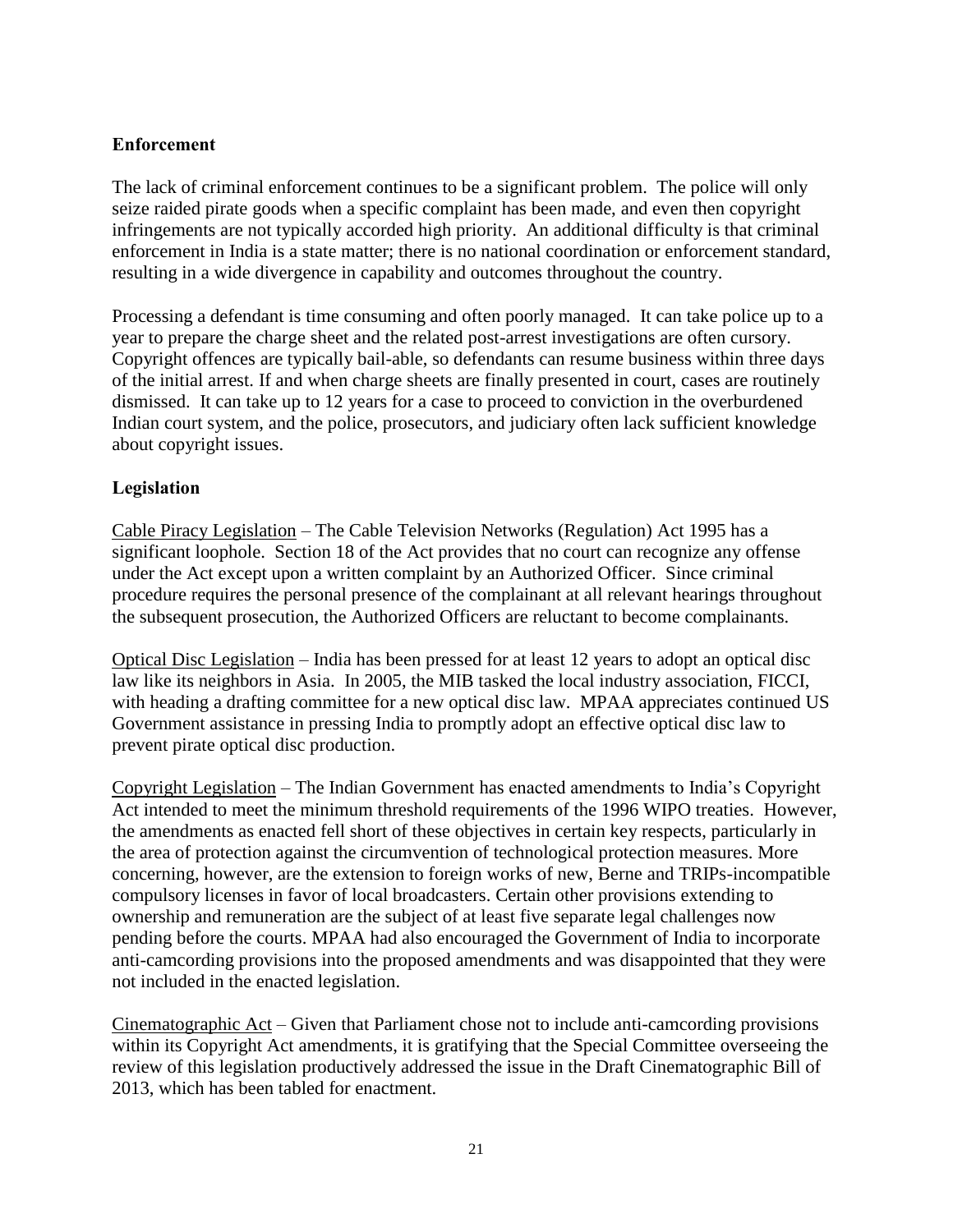## **INDONESIA**

#### **MARKET ACCESS BARRIERS**

Film Law – In September 2009, Parliament passed a new film law that, if implemented as enacted, will impose significant new barriers to entry into that market.

The law includes a 60% local content quota for local exhibitors. Similarly, the draft law aims to limit imported films to the benefit of domestic films. If implemented, the industry would expect the same repercussion as experienced in other markets with like provisions: limits on the local industry's exposure to the expertise and skills of foreign producers, loss revenues to local theaters, and a huge opening to the purveyors of pirated content.

The law includes some ambiguous provisions that purportedly aim to limit unfair trade practices or monopolistic conduct such as restrictions on vertical integration that could have unintended consequences including restricting foreign participation in the market and curbing business efficiency. To avoid creating those new barriers, in writing implementing regulations, the Government should recognize international best practices, notably the exclusive right of rights owners to determine whether, how and where their works are made available.

MPAA also objects in principle to Article 44 of the draft law which bans dubbing of imported films. Dubbing of imported films into a local language is a commercial decision that should be based on business considerations.

Local Replication Requirement (Regulation Number PM 55) – On November 25, 2008, the Minister for Culture and Tourism issued a regulation requiring that all theatrical prints and home video titles released in Indonesia be replicated locally effective January 1, 2009. The Ministry postponed the effective date five times; the most recent delay will permit the regulation to come into effect January 2015. This regulation, if it came into force, would limit or possibly eliminate the importation of films printed outside of Indonesia, with serious negative consequences on the long-term viability of Indonesia's burgeoning film industry and most immediately on MPAA member companies. This harmful regulation should be permanently abrogated as soon as possible.

Customs Valuation – In 2010, the Government sought to impose a methodology for determining the customs duty on theatrical prints imported into Indonesia that would have sought to capture the royalties paid on the films. Not only was this formulation inconsistent with the WTO Customs Valuation Agreement, but US industry believes that the regime which replaced this proposal may be as well. A new specific tariff that is based on the running time of the film has since been imposed, resulting in a new barrier to the Indonesian market in the form of a significant increase in the amount of customs duties paid for the importation of foreign films.

Foreign Ownership Restrictions – The latest iteration of the Indonesian Government's so-called "Negative Investment List" enacted in 2010 maintains a long-standing prohibition against any foreign investment in most audiovisual services. This year the Government announced it would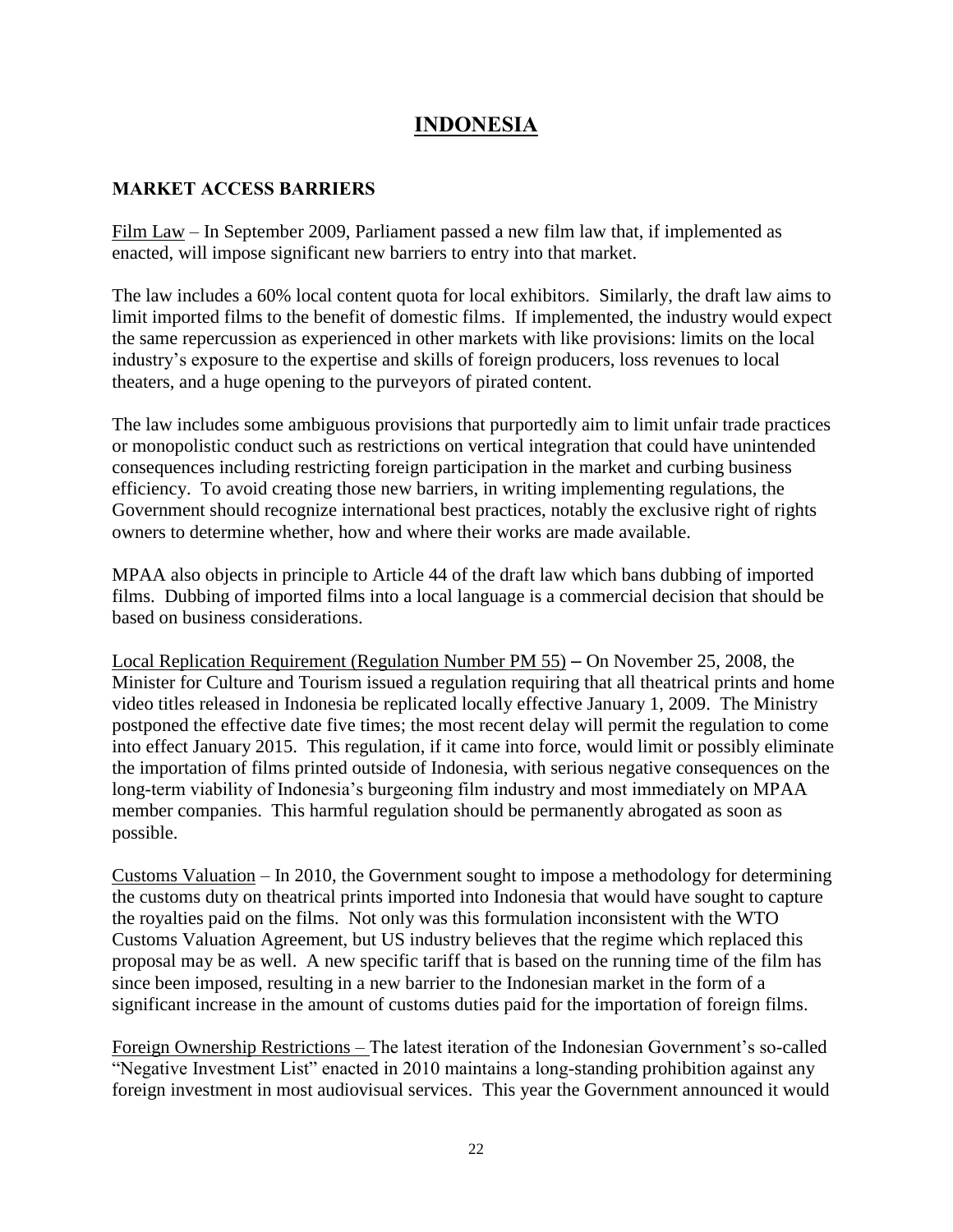slightly ease restrictions by allowing foreign participation of up to 47% in any publicly-listed exhibition facilities, and direct foreign investment in certain technical sectors. Such onerous foreign direct investment restrictions continue to stunt the growth of Indonesia's creative sectors.

Advertising Restrictions – Indonesia's Broadcasting Law passed in 2002 and includes a requirement that any advertising aimed at the local market must be locally produced. Although the requirements have not yet been implemented (due largely to concerns that the indigenous capacity to produce advertisements is insufficient to meet the demands of the market) and although regulations issued in 2007 provided a series of exemptions, recent public hearings organized by Indonesian regulators calling for its implementation have raised concerns about the possible deleterious effects of such a requirement.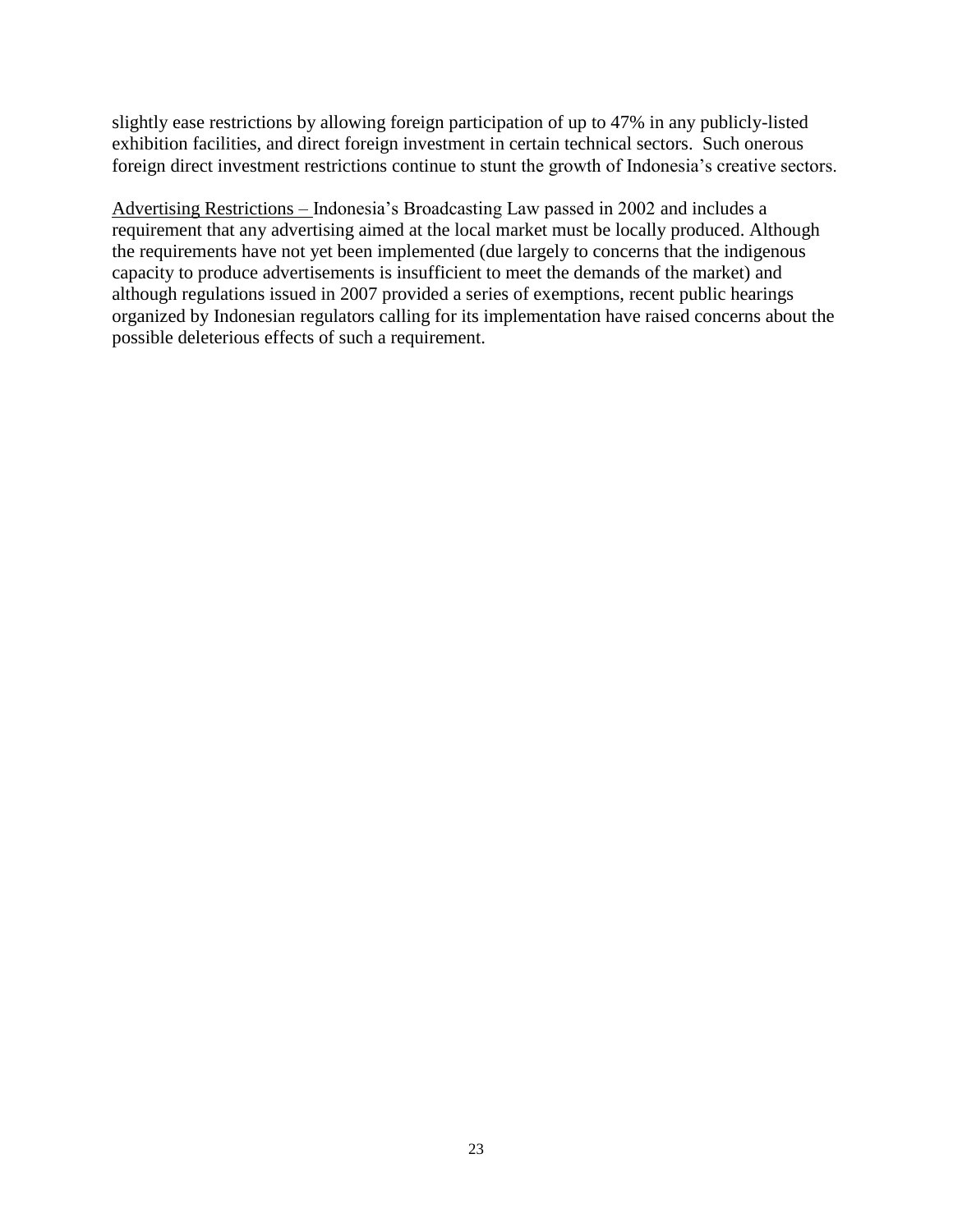# **JAPAN**

### **MARKET ACCESS BARRIERS**

Competition Policy –The role of a television ratings agency is to independently determine the popularity and viewership level of a given channel or program in an unbiased and transparent manner. Such data is essential for advertisers to determine media platforms and commercial fees and is, therefore, critical for advertising revenue for pay-TV, free satellite channels, and other TV platforms. In Japan, the exclusive ratings service company has driven competitors out of the market and distorts the market in favor of the largest market players by refusing to allow all channels within a given industry subsector to use comparable rating, and by failing to provide ratings data that is comparable across industry subsectors. In response to ratings manipulation scandals in 2003, Japan's Broadcasting Ethics and Program Improvement Organization expressed the need to establish a neutral ratings agency and introduce competition into the market. Unfortunately, the market remains unchanged.

## **INTELLECTUAL PROPERTY PROTECTION**

Internet Piracy –While Japan's market is open to US producers and distributors of filmed entertainment, the spread of Internet-based film and television piracy impedes the industry's competitiveness. For example, easier Internet access has led to a dramatic increase in online infringing activities such as the sale of pre-release unauthorized DVDs on Internet auction sites or downloaded using popular file sharing software named "Winny" and "Share." In May 2008, the Government established the Consortium against Copyright Infringement via File-sharing (CCIF). While the CCIF has made some progress in addressing P2P infringement, it has not met its full potential due to the low volume of notices sent to offenders, associated vendor costs, and insufficient participation by Japan's ISPs.

Optical Disc Piracy – Street vendor piracy has re-emerged, including in the form of videos dubbed into foreign languages for immigrants and temporary workers.

Public Performance Piracy – Unauthorized public performances of motion pictures remains a problem; some hotels, public health facilities, and tour buses continue to offer unauthorized screenings.

#### **Enforcement**

Generally, although police are cooperative, they will only initiate enforcement actions after a copyright owner files a complaint, which by law must be presented to the authorities by a locally-qualified attorney. Copyright owners must bear the burden of filing such complaints and pay associated legal costs before prosecutors will pursue piracy cases. This requirement is a substantial impediment to effective law enforcement, severely limiting the number of copyright offenders who can be prosecuted.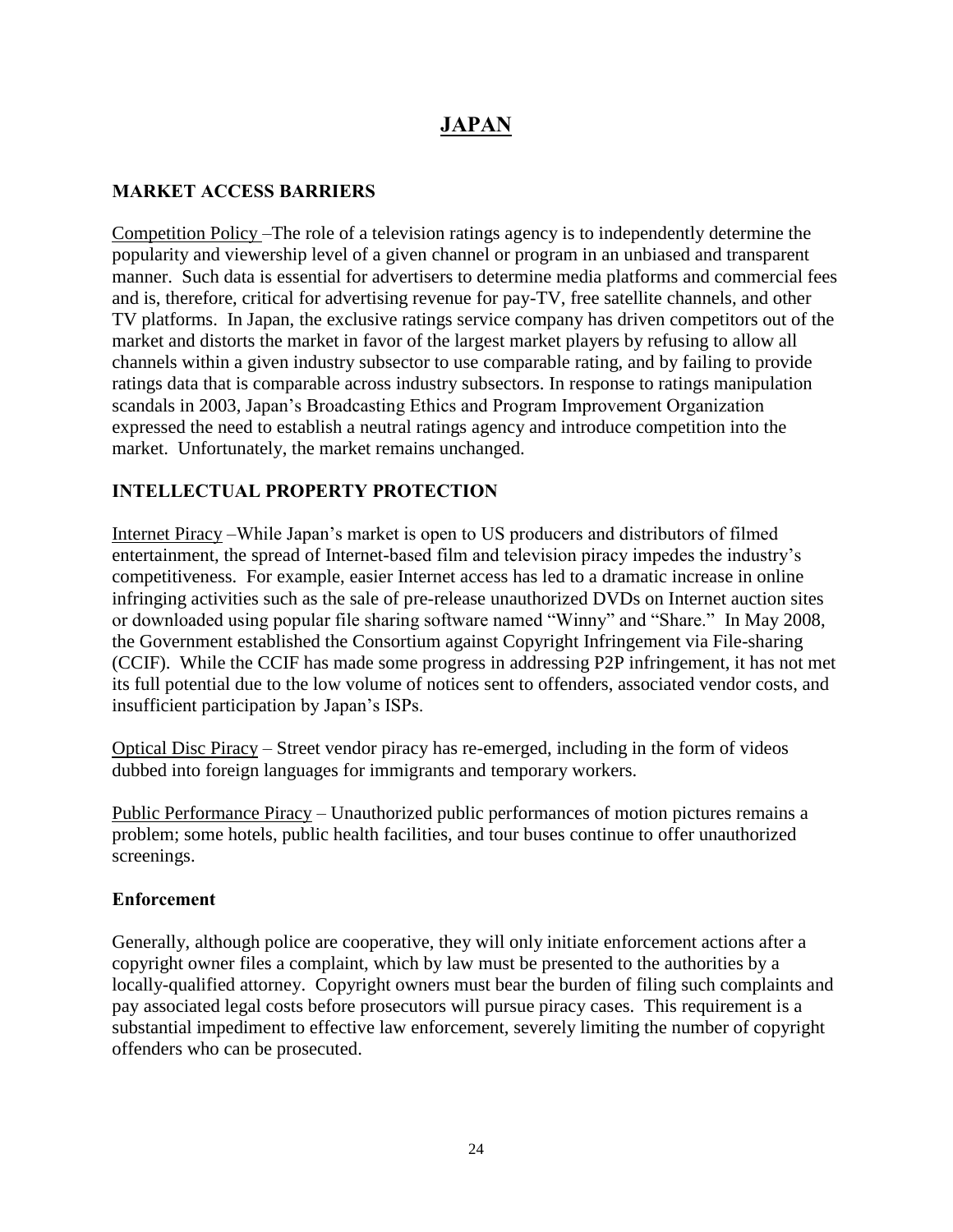#### **Legislation**

Copyright Legislation – While the 2011 amendments to the Unfair Competition Prevention Act did address the trafficking in circumvention devices, these amendments do not address the act of circumvention. Japan's law, specifically the Copyright Law, should be amended to provide for criminal penalties against the unauthorized circumvention of TPMs.

Internet Service Provider Liability – If Japan were to amend its Internet Service Provider liability law to require ISPs to act more expeditiously in response to rights holders' requests to remove infringing content and disclose the identity of suspected infringers where feasible, it would be a major and significant response to the unfair advantage sellers of illegal content have over legitimate enterprises. Amendment to Japan's Telecommunications Act restricting access to overseas infringing sites would also be helpful to the legitimate industry.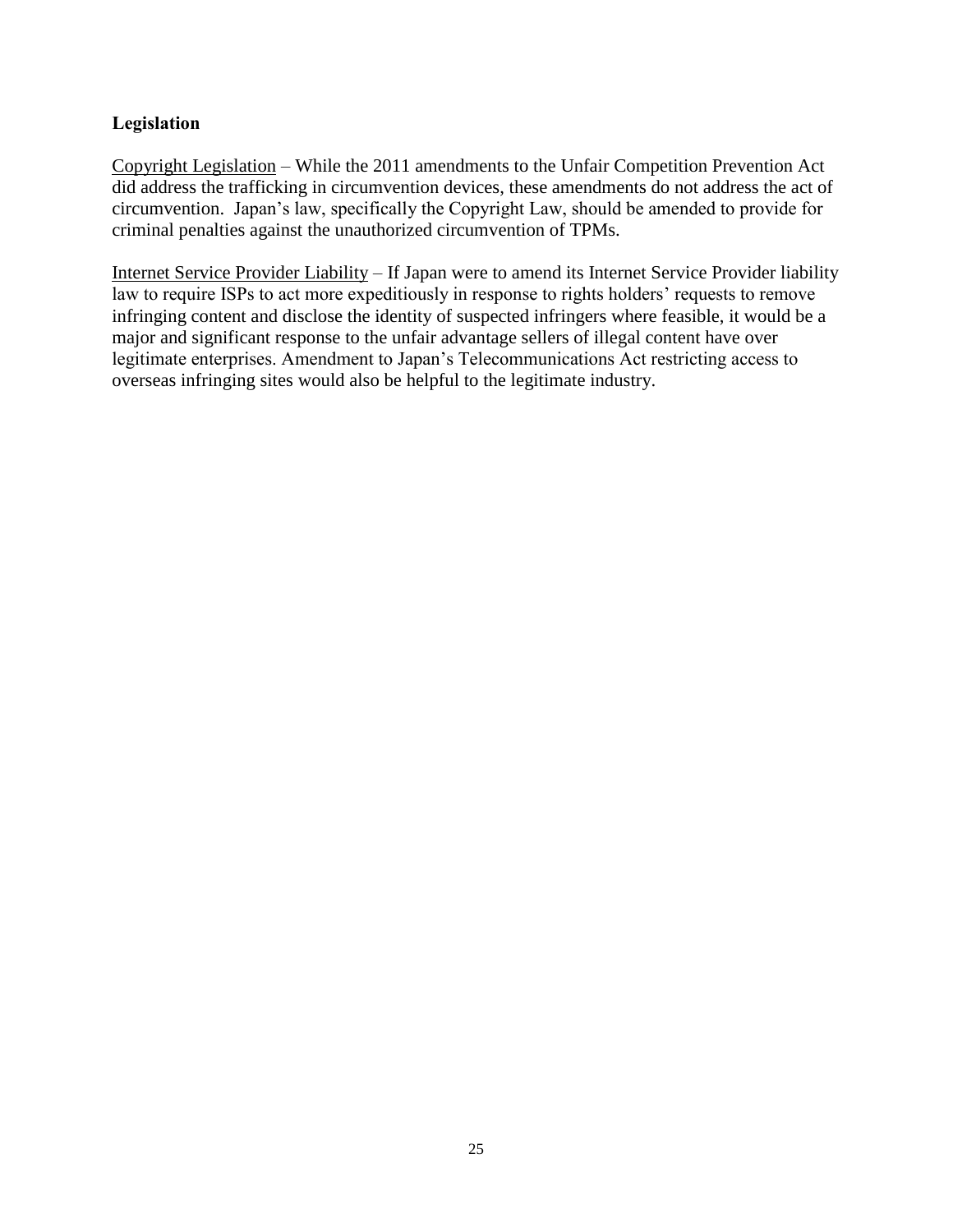# **MALAYSIA**

### **MARKET ACCESS BARRIERS**

Broadcast Quota – Broadcast stations are required, through a licensing agreement, to devote 70 to 80% of terrestrial airtime to local Malaysian programming. Broadcast stations are banned from broadcasting foreign programming during prime time. Such restrictions significantly limit expansion of the television sector. The market should determine programming allocations and MPAA appreciates US Government assistance to eliminate such quotas.

Cinema Entertainment Tax – The entertainment tax for theater admissions, at 25% of the gross ticket price, is among the highest in the region and limits the growth of the theatrical industry by artificially increasing box office prices. The Malaysian Government has made no attempt to reduce this tax for the past several years.

Foreign Ownership Restrictions – Foreign investment in terrestrial broadcast networks is strictly prohibited. The Malaysian Government also imposes a 20% limit on foreign investment in cable and satellite operations through licensing agreements.

FINAS Fees – In 2012, the National Film Development Corporation Malaysia (FINAS) announced its intention to triple the fee imposed on foreign film prints imported into Malaysia for exhibition as a means to stimulate and support local production. Although to date this decision has not been implemented, in September 2013, FINAS demanded payment of fees for Digital Cinema Packs transmitted electronically and replicated locally, even though those activities do not constitute acts of importation under the controlling legislation. Screen Quota – In 2013, FINAS doubled the number of local films required to be screened under the 2005 Compulsory Screening Scheme to two films weekly.

### **INTELLECTUAL PROPERTY PROTECTION**

Internet Piracy – With the continued penetration of broadband both in homes and Internet cafes, illegal Internet downloads and Internet-based hard good sales will become more of a threat to legitimate sales and distribution.

Optical Disc Piracy – Malaysia remains a major producer and supplier of pirate optical discs, including for export to overseas markets. Despite persistent enforcement, licensed and unlicensed factories continue to produce pirate products.

Retail Piracy – The retail piracy situation remains bleak. In several fixed premise locations in Klang Valley (particularly in Bangsar, Sg Wang, Petaling Jaya, and Shah Alam), Penang (Prangin Mall) and Johor Bahru (Holiday Plaza) pirates openly sell illegal products.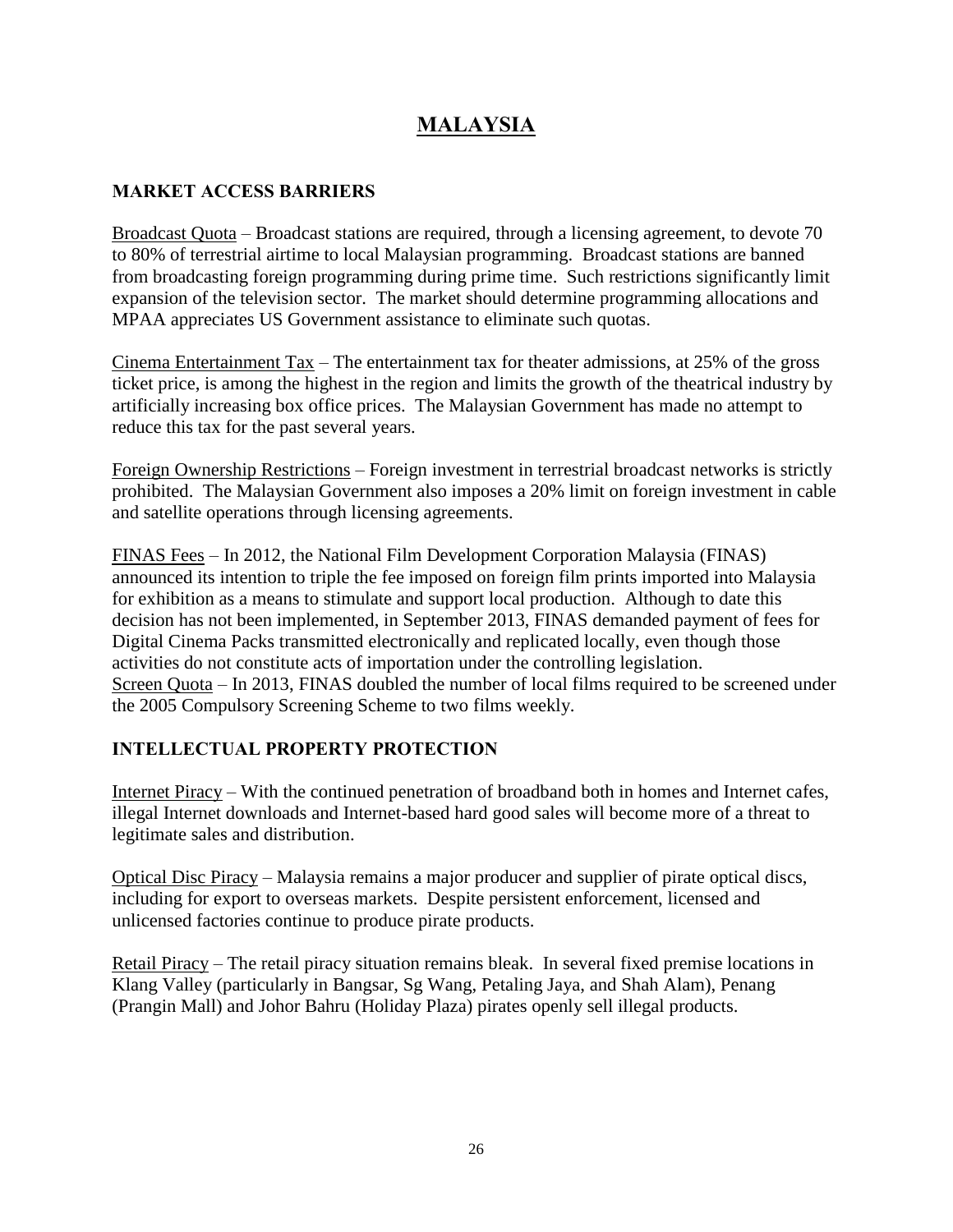#### **Enforcement**

Although enforcement against unlicensed factories is encouraging, serious problems remain with prosecutions against licensed operations. The government has yet to fully exercise its powers under the optical disc law against errant licensed factories. The Ministry of Domestic Trade, Cooperatives, and Consumerism (MDTCC) must utilize their powers to issue warnings and eventually cancel licenses.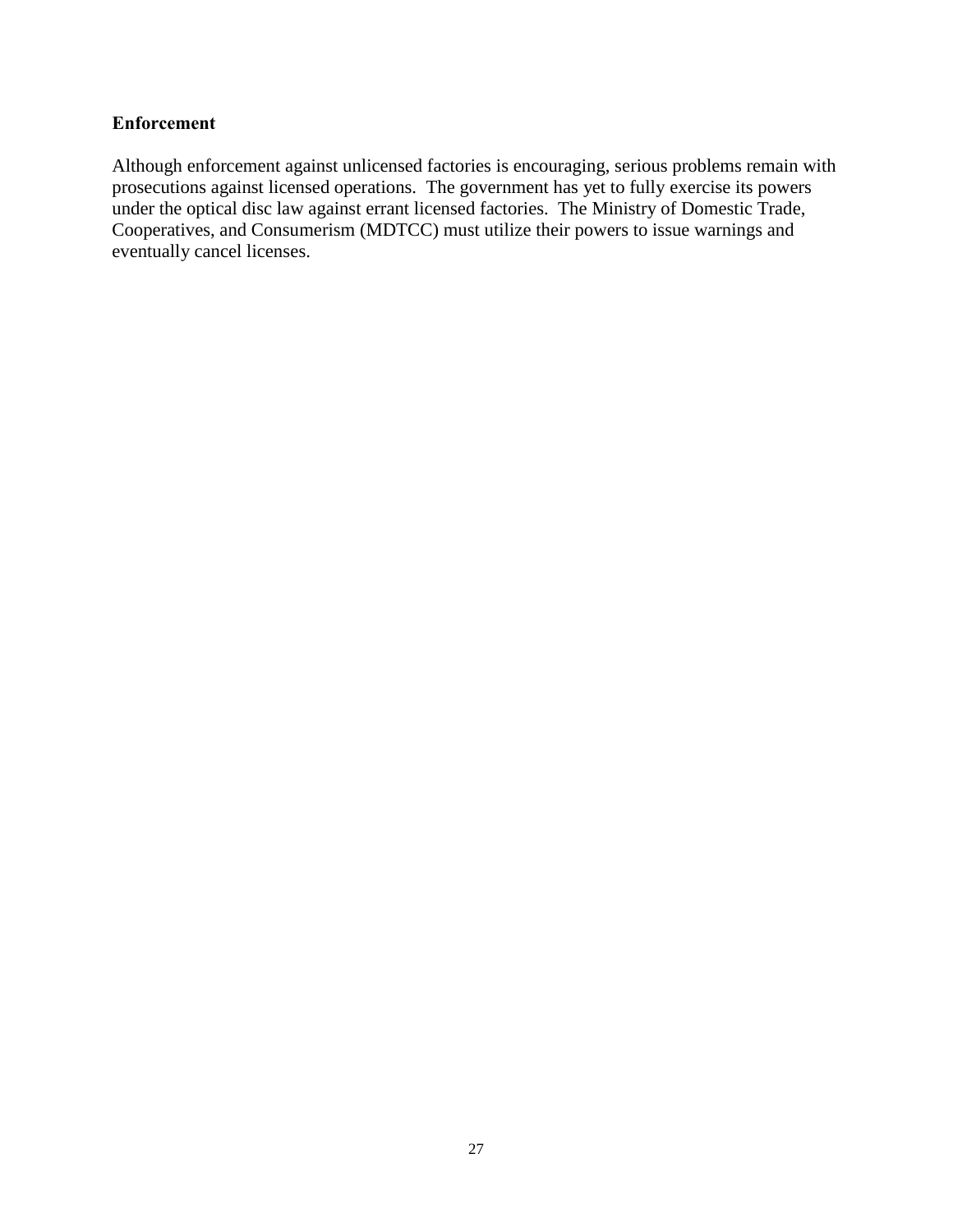## **PHILIPPINES**

#### **MARKET ACCESS BARRIERS**

Foreign Ownership Restrictions – Foreign investment in mass media, including the pay-TV sector, is strictly prohibited under the Philippines Constitution. As the broadcast industry moves towards a converging environment where operators are encouraged to provide both infrastructure and content, such restrictions will continue to impede development of the cable television market. The stalled Convergence Bill could provide some relief.

Advertising Restrictions – The current draft cable legislation contains undue restrictions on the duration and placement of advertisements, limiting advertising to only 10 minutes per programming hour and requiring exhibition at only the start and/or end of the program. Restricting ad placement reduces the utility of advertising, leading to a reduction in advertisingbased revenue, further impeding the development of the television industry.

Taxation - Taxes imposed on film companies remain inordinately high. US companies are burdened with a 30% income tax on net profits, a 5% withholding tax on gross receipts chargeable to income tax liability, and a 10% tax on the distributor's share of the box office. A municipal license tax of 0.75% of a company's prior year gross receipts is also imposed on motion picture companies. Moreover, duties imposed on all prints and trailers imported into the Philippines and a tax on all related advertising materials and royalty remittances all combine in aggregate oppressive tax burdens that detrimentally impact the continued development of a legitimate audiovisual business.

## **LACK OF INTELLECTUAL PROPERTY PROTECTION**

Optical Disc Piracy – Optical disc piracy remains a significant problem in the Philippines, negatively affecting the legitimate theatrical and home video markets as pirates sell pirated versions of recently released titles. The problem is most severe in Manila and Cebu province.

Cable Television Piracy – The unauthorized transmission of MPAA member company motion pictures on cable systems continues to hurt legitimate businesses.

Internet Piracy – With the continued penetration of broadband both in homes and Internet cafes, illegal Internet downloads and Internet-based hard good sales will become a growing threat to legitimate sales and distribution. The MPAA notes that *Peer Media Technologies* reported that during 2011, users initiated over 21 million downloads/uploads of unauthorized copies of major US movie titles via certain P2P protocols in the Philippines.

#### **Enforcement**

The Philippines should more aggressively address its piracy situation. The protection and enforcement of intellectual property rights appears to remain a low priority for the Philippine Government and the police. Cases are rarely initiated unless copyright holders make specific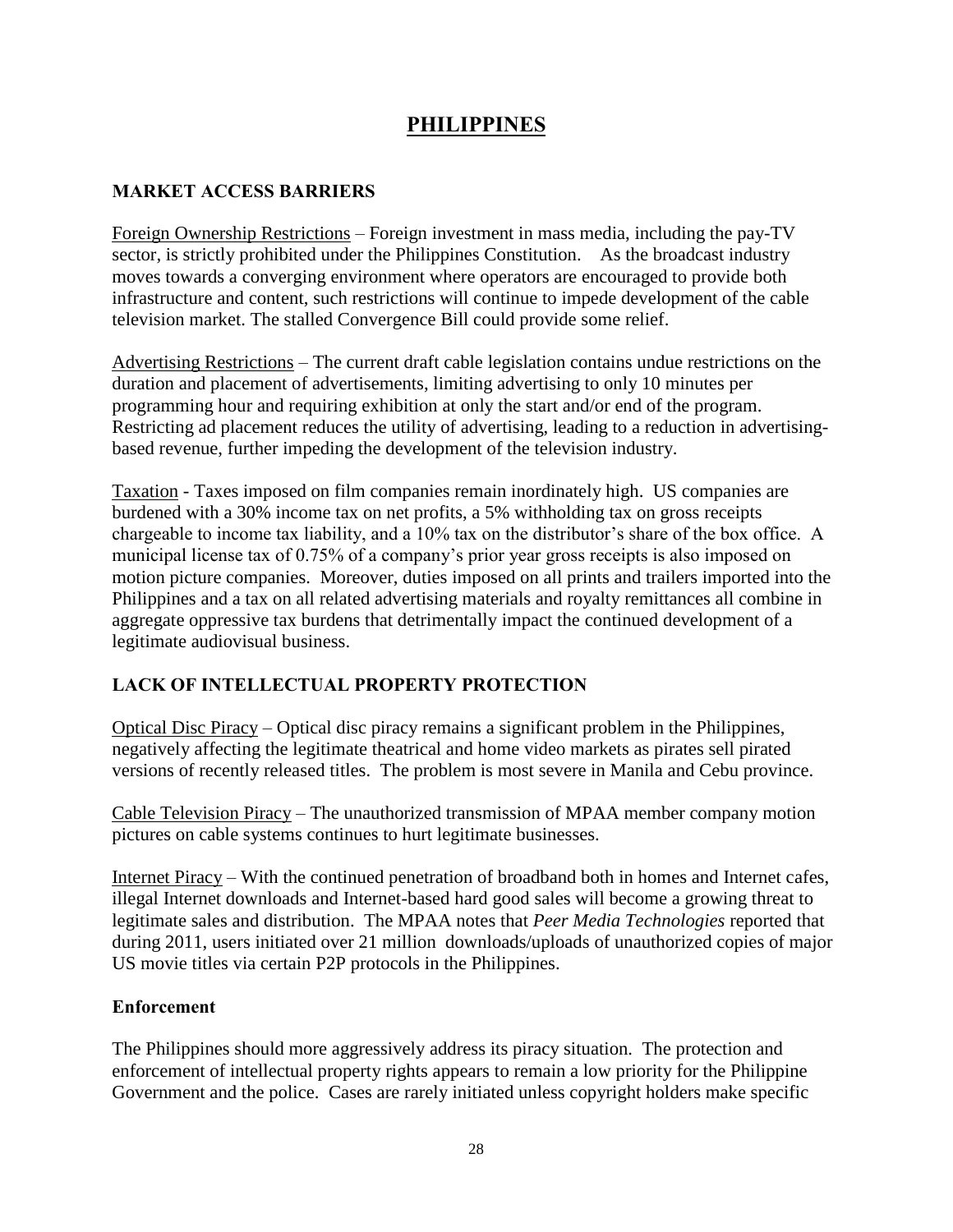complaints and follow through with administrative assistance. The optical disc legislation enacted in 2003 needs to be used more effectively to ensure better enforcement.

The prosecutorial and court systems remain marred by delays and arcane procedural hurdles. The Philippine justice system is largely ineffective in dealing with piracy and the court system is extremely crowded.

Lack of resources for government agencies remains a major factor contributing to ineffective enforcement. The Optical Media Board (OMB) has been conducting raids focused on retail outlets since May 2004 and seizing millions of discs, despite budget constraints. However, notwithstanding these commendable efforts, the enforcement body continues to be hindered by a lack of funds for enforcement actions.

The lack of clear provisions on the matter of Philippine cable-TV operations and how piracy of programs/films shown via cable-TV could be properly and expeditiously addressed contributes immensely to the continuous piracy that is taking place in the Philippines.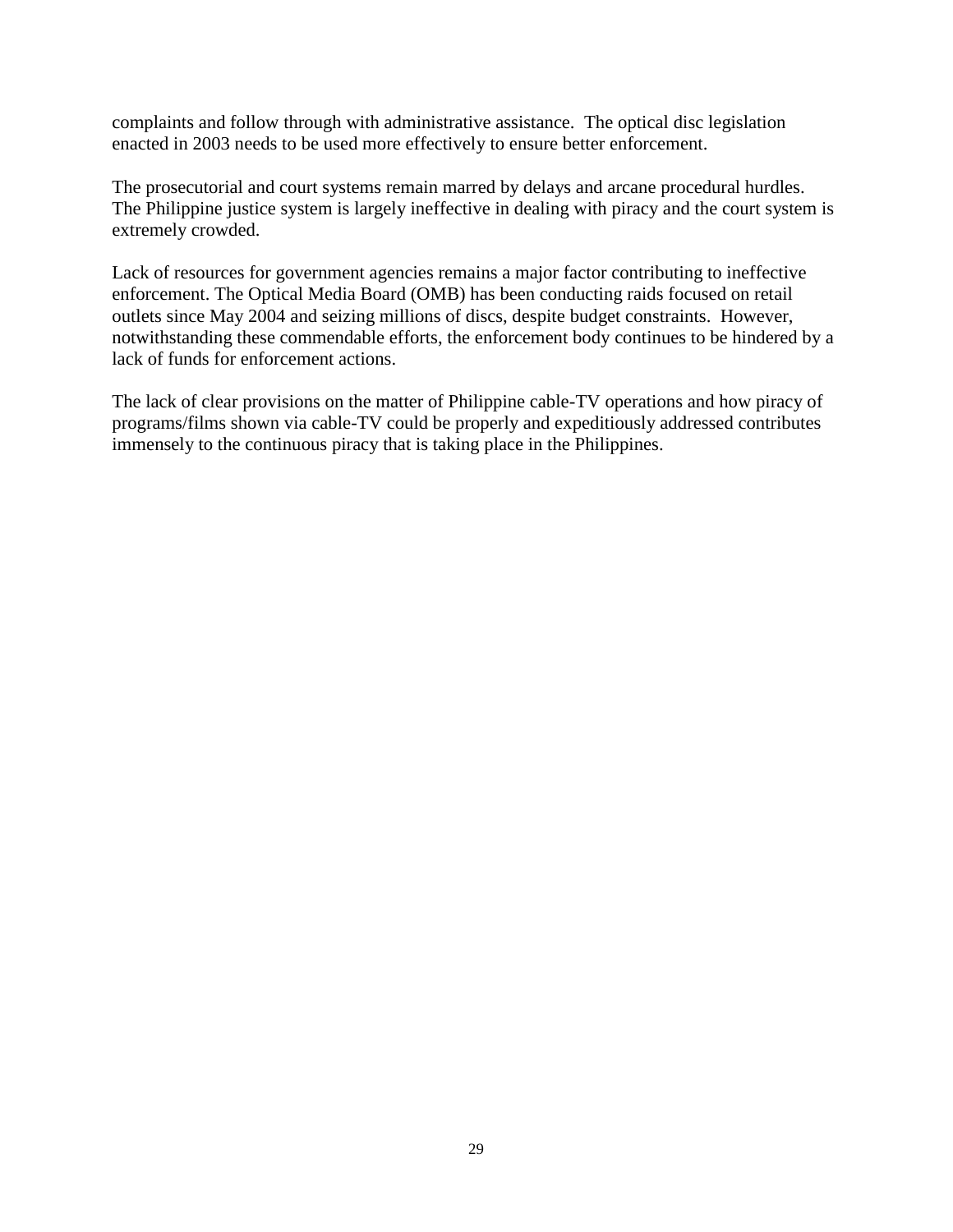## **SINGAPORE**

### **MARKET ACCESS BARRIERS**

Cross-Carriage Requirement -- The Singapore Government's March 12, 2010, amendments to the Code of Practice for Market Conduct in the Provision of Mass Media Services remain a grave concern to MPAA member companies. These amendments – implemented in August 2011 – require pay-TV retailers who hold subscription television service licenses to make their channels/content acquired on an exclusive basis available to other subscription television retailers on a so-called "cross-carriage" basis. MPAA still believes there is insufficient market justification for this severely interventionist requirement which unduly injects the government into private contractual arrangements, stifles further innovation in the packaging and delivery of new content to the detriment of consumers, and threatens continued investment in the market. The policy decision was to have come up for review in March 2013 but the Government has thus far failed to undertake any steps whatsoever to initiate that review. Absent any compelling evidence of its benefit to consumers or any further necessity to maintain it, the policy should be abandoned.

### **INTELLECTUAL PROPERTY PROTECTION**

#### **Legislation**

Cross-carriage requirement – As discussed above, in 2010 Singapore amended the Code of Practice for Market Conduct in the Provision of Mass Media Services, mandating the crosscarriage of "exclusive" channels/content by pay-TV retailers. MPAA views this requirement as a violation of Singapore's obligations under TRIPS as well as the US-Singapore Free Trade Agreement for the exercise of exclusive rights. The policy should have been reconsidered during the seemingly abandoned 2013 review.

Anti-Camcording Legislation – Legislation making the illicit camcording of a film in a theater a criminal offense is a critical anti-piracy tool endorsed by the APEC Ministers in 2011 as an essential "Best Practices" component to ensure effective protection for intellectual property. Singapore should swiftly adopt anti-camcording legislation to address this pernicious form of source piracy.

Odex Decision – One Singapore Court has held that Singapore's Copyright Act does not permit agents or other persons authorized to act on the copyright owner's behalf to initiate proceedings to disclose the identity of online infringers. Although this was clearly contemplated under the Singapore-US FTA, the court found Singapore's law to be insufficiently enabling in this regard and held that primary or subsidiary legislation would be required in order to meet its FTA obligations in this respect.

Online infringement – Singapore has recently enacted legislation that will provide for much needed protection of rights holders in the digital environment by allowing them to petition courts for orders restricting access to overseas infringing sites. Given that Singapore has among the highest per-capita P2P infringements of MPAA member company titles in the region, these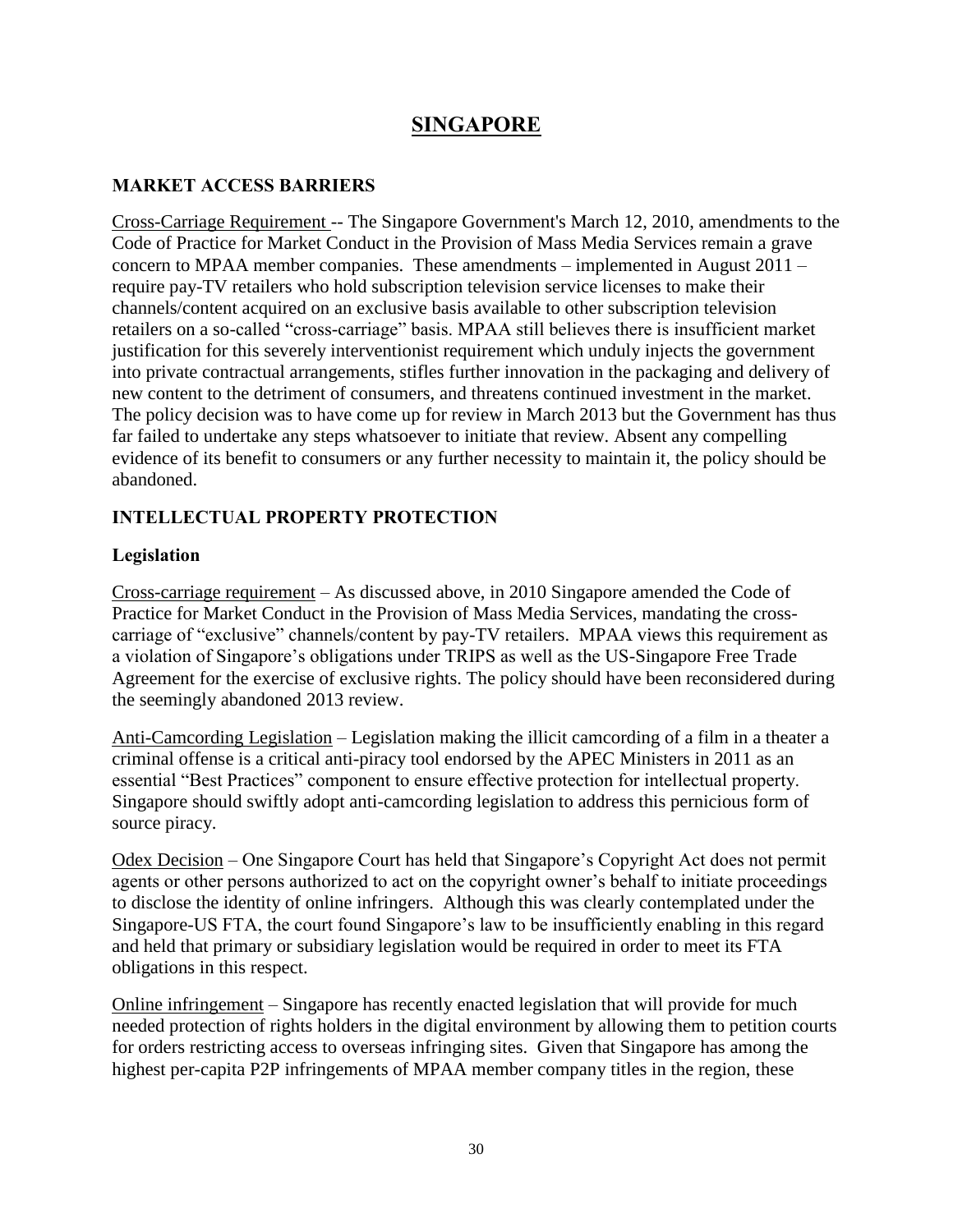amendments, when implemented, should help nurture the continued growth of the legitimate online market.

Technological Protection Measures Exemptions – A public consultation undertaken in 2012 resulted in further exceptions for the circumvention of technological measures on cinematographic films for various purposes that were unsupported by any of the statutory requirements set out in Singapore's Copyright Act.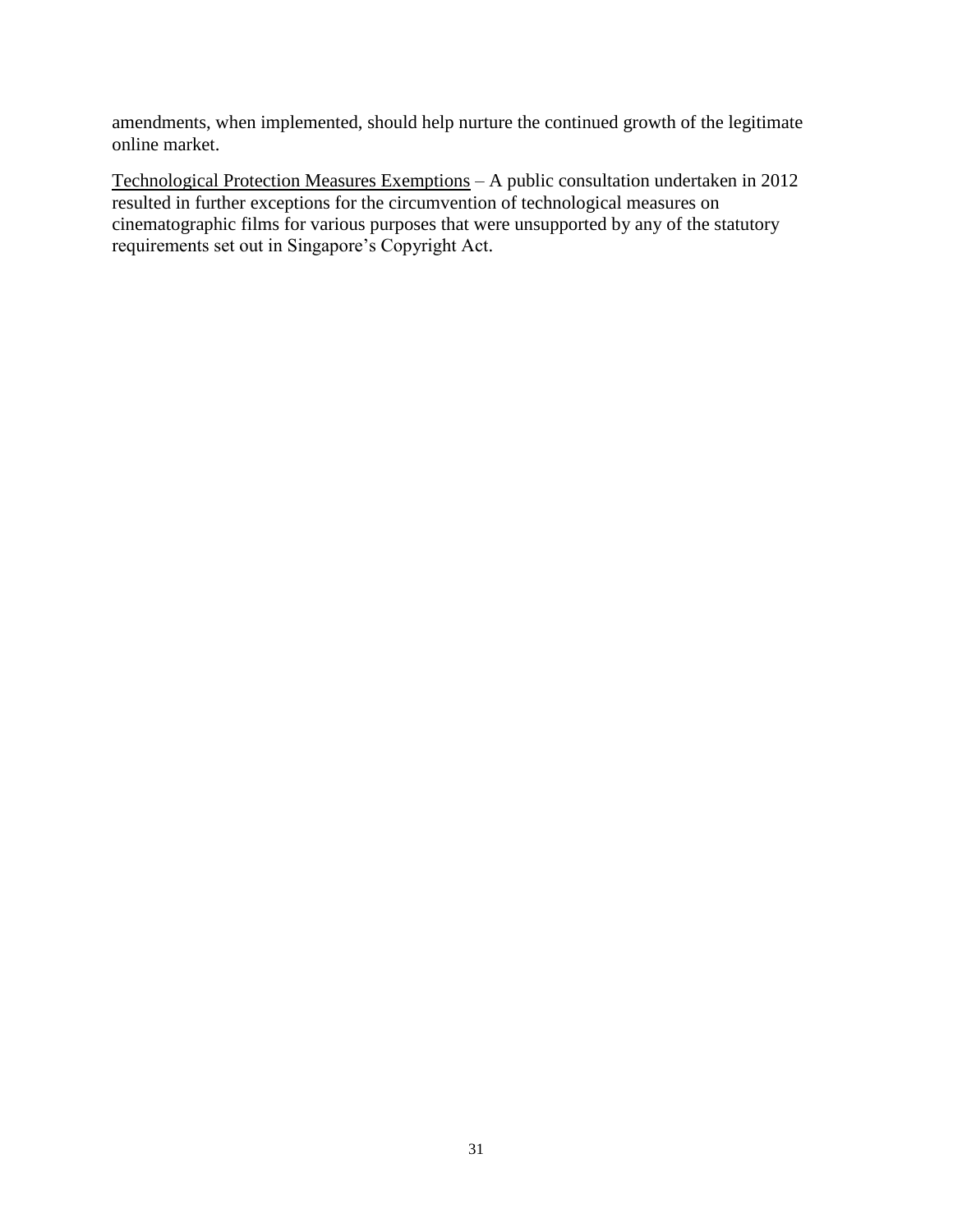# **SOUTH KOREA**

#### **MARKET ACCESS BARRIERS**

Now fully implemented, the KORUS FTA has produced notable liberalization in certain areas, allowing the US motion picture industry to compete better in the Korean entertainment market.

Screen Quota - Notably, the Korean government already agreed in 2006 to reduce by half its screen quota to 73 days prior to the US-Korea FTA negotiations. While still limiting full access to and competition within its market, this measure is a significant opening of the Korean theatrical market.

Television Quotas – The FTA significantly liberalized Korea's television market. However, some troubling restrictions, including quotas on free-to-air broadcasting, quotas on foreign programming applied by genre of programming, restrictions on the number of foreign channels that cable and satellite operators may retransmit, and regulatory restrictions on local advertising and local language dubbing for retransmitted foreign channels, will remain.

## **INTELLECTUAL PROPERTY PROTECTION**

#### **Enforcement**

The Korean authorities aggressively enforce anti-piracy laws and the prosecutor's office reacts quickly to information concerning pirate activity. Korean courts typically issue administrative penalties for piracy offenses without opting for more significant penalties, which would more properly reflect the gravity of the offense. The Korean Government has begun more strenuous efforts to address pervasive levels of online piracy, including the recent enactment of the socalled "Webhard Registration Act" and enforcement against unauthorized Korean-language subtitlers that, if sustained, should be highly effective.

However, it should be a requirement that in order to comply with the Webhard Registration Act, webhards must demonstrate comprehensive content protection measures rather than the mere requirement that they contract with an approved technology vendor. Korea should also be aware that as the effectiveness of the Webhard Registration Act increases, Internet traffic will divert to other forms of online piracy, in particular illegal file sharing, so efforts should be made to address this issue as well.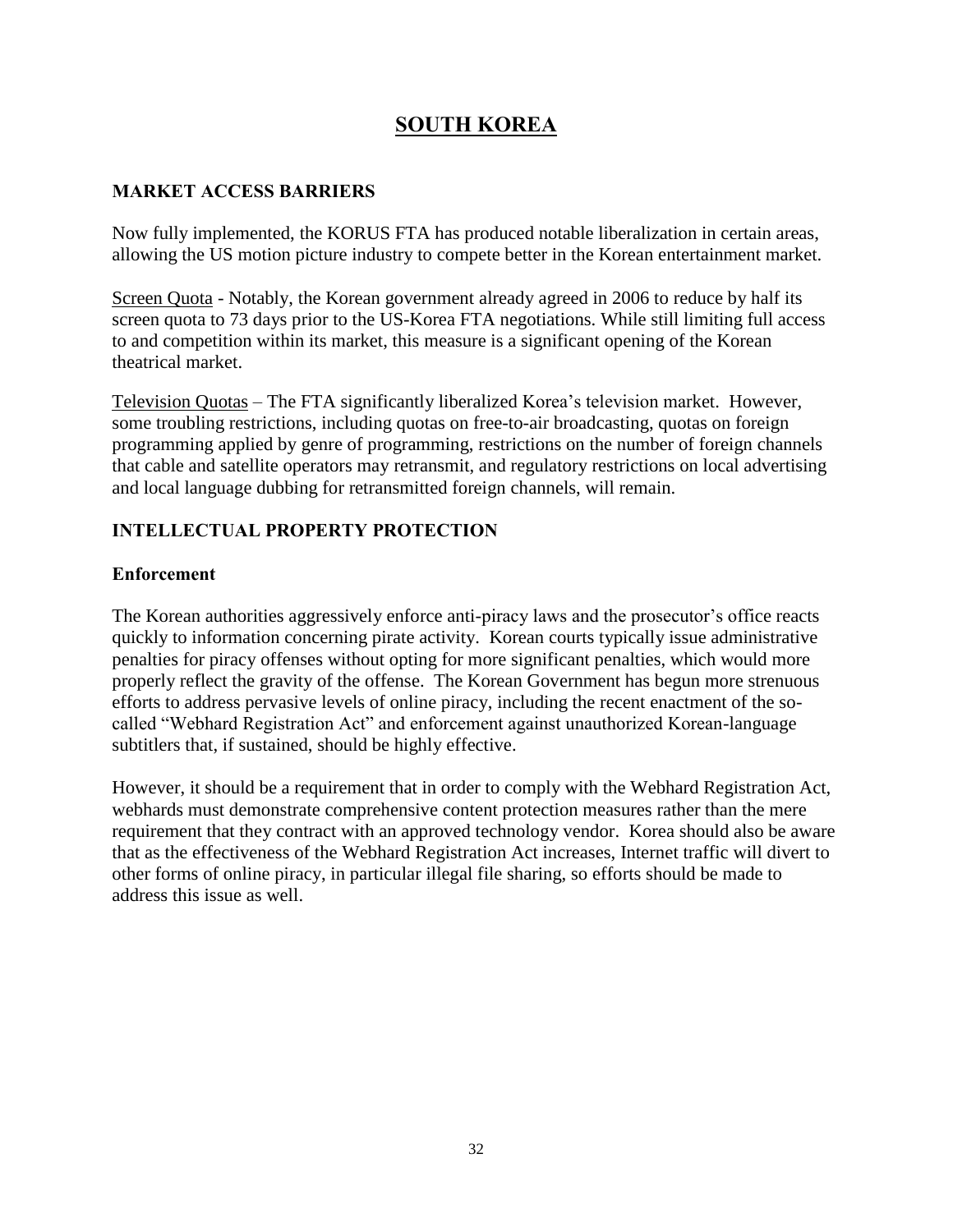# **TAIWAN**

## **MARKET ACCESS BARRIERS**

Foreign Investment Restrictions – The Cable Radio and Television Law limits foreign direct investment in a domestic cable television services to 20% of the operator's total issued shares and a 60% cap on total direct and indirect foreign investments. Foreign investment in satellite television broadcasting services is also capped at 49%. Such investment-restrictions limit the ability of the US industry to compete fairly and inhibit the pay-TV industry's potential growth.

Pay-Television Services – Taiwan maintains a price cap on monthly cable television fees for analog cable television services, while monthly rates for digital cable television are not regulated. This contributes to an overall uneven regulation between different platforms that further undermines the potential growth of the pay-television sector in Taiwan.

Value-Added Tax – Taiwan Customs has recently attempted to assess value added tax rates on imported Digital Cinema Packs based on the royalties generated from their commercial exploitation (rather than on the value of their cost, insurance, and freight), in the absence of any controlling legislation or authority explicitly providing for such an assessment. The customs authorities are unwilling to state their position in writing, fostering uncertainty in the market.

Film Law – Recently proposed amendments to Taiwan's Motion Picture Act contemplated the establishment of a Film Development Fund to promote local movie productions that would have been subsidized by the 5% VAT presently imposed on the sale of cinema tickets. However, opposition from local exhibitors forced the Ministry of Culture to postpone further consideration of this proposal.

## **INTELLECTUAL PROPERTY PROTECTION**

#### **Enforcement**

Internet Piracy – Illegal downloading and streaming of MPAA member companies' films remains a tremendous concern in Taiwan. Although the law enforcement authorities have traditionally been very proactive in addressing unauthorized hard goods distributed over the Internet, the lack of a sufficient legislative infrastructure to properly address P2P infringement and sites hosted outside of Taiwan's jurisdiction have contributed to unacceptably high rates of Internet piracy.

#### **Legislation**

The Legislative Yuan amended the Taiwan Copyright Law in 2009 requiring ISPs to undertake specific and effective take-down actions against online infringers to avoid liability for the infringing activities of users on their networks. The law's regulations, however, failed to indicate clearly what constituted an infringement, how notifications should be handled, and other procedural matters. As a result, the law has never been effectively implemented.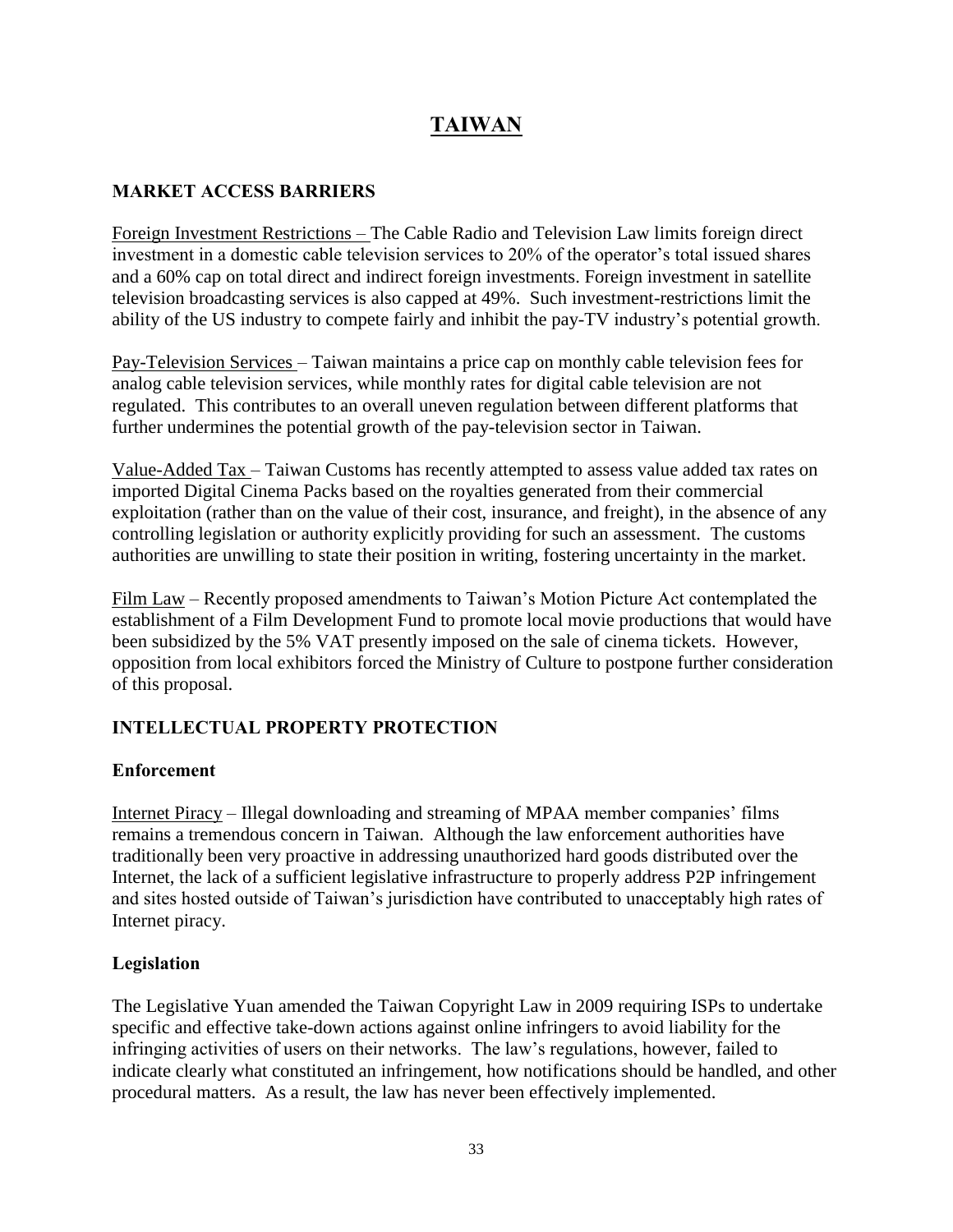Amendments to the copyright law proposed by the Taiwan Intellectual Property Office (TIPO) in April did not resolve these deficiencies, and the measure lacks provisions to address overseas infringing sites.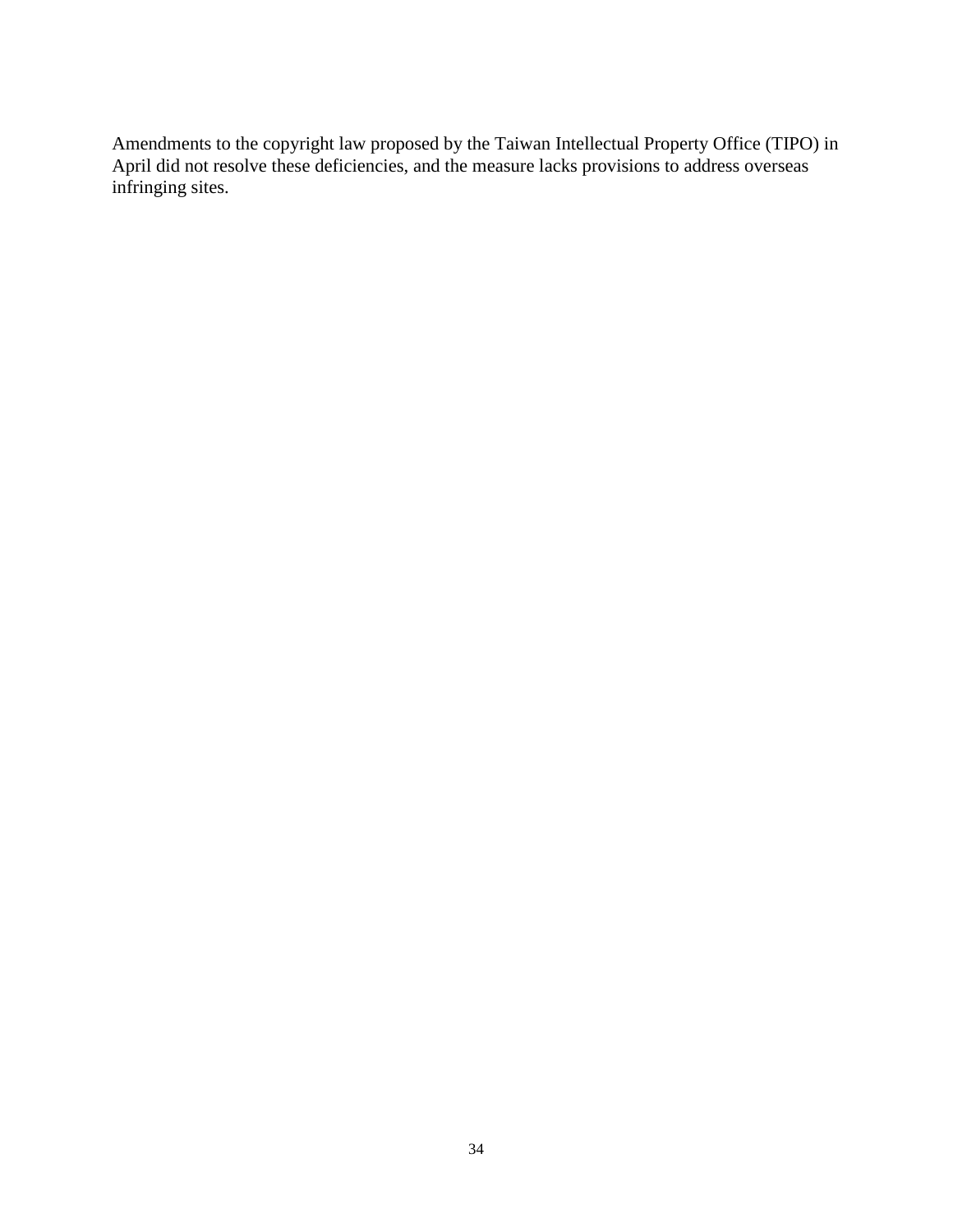# **THAILAND**

### **MARKET ACCESS BARRIERS**

Foreign Ownership Restriction – Foreign ownership/investment in terrestrial broadcast networks is prohibited. Proposed changes in the law would still severely limit such investment to an unacceptably low 25% share.

Motion Picture and Video Act (MPVA) – Section 9(5) of the MPVA allows the Film Board to establish ratios and quotas against foreign films. If implemented, such restrictions would have a significant impact upon the theatrical sector as local productions account for around 25% of total films released.

Must Carry Requirements – In 2012, the National Broadcasting and Telecommunications Commission hastily approved "must carry" provisions requiring free-to-air television channels to be carried nationally on an equal basis by all platforms, including online/video-on-demand services. Although such rules applying to cable and satellite are not uncommon, in this particular case the regulations have not been clearly drafted and have raised important intellectual property rights issues.

## **INTELLECTUAL PROPERTY PROTECTION**

Optical Disc Piracy – There has been a significant rise in the number of manufacturing facilities in Thailand, most of which run pirate operations. Retail piracy remains entrenched, with little or no enforcement undertaken by the authorities in traditional "hotspot" areas throughout metropolitan Bangkok or in outlying provinces.

Camcord Piracy – Thailand remains a significant source of pirate camcording in the region, with a total of 136 MPAA member titles forensically matched to cinemas in Thailand from 2009 to 2013.

Television/Public Performance Piracy – Cable piracy, predominantly the illegal retransmission of broadcast signals, remains a notable problem outside Thailand's main cities. In addition, public performance piracy continues to be a problem with many hotels outside Bangkok retransmitting unauthorized videos over in-house movie systems and bars in tourist areas openly exhibiting films without authorization. A growing number of bars and restaurants have also added "private" rooms to screen illegally MPAA member company product.

#### **Enforcement**

MPAA recommends that the Thai government make permanent the special task force created by the Central Investigation Bureau of the Royal Thai Police to ensure the sustained effectiveness of its operations.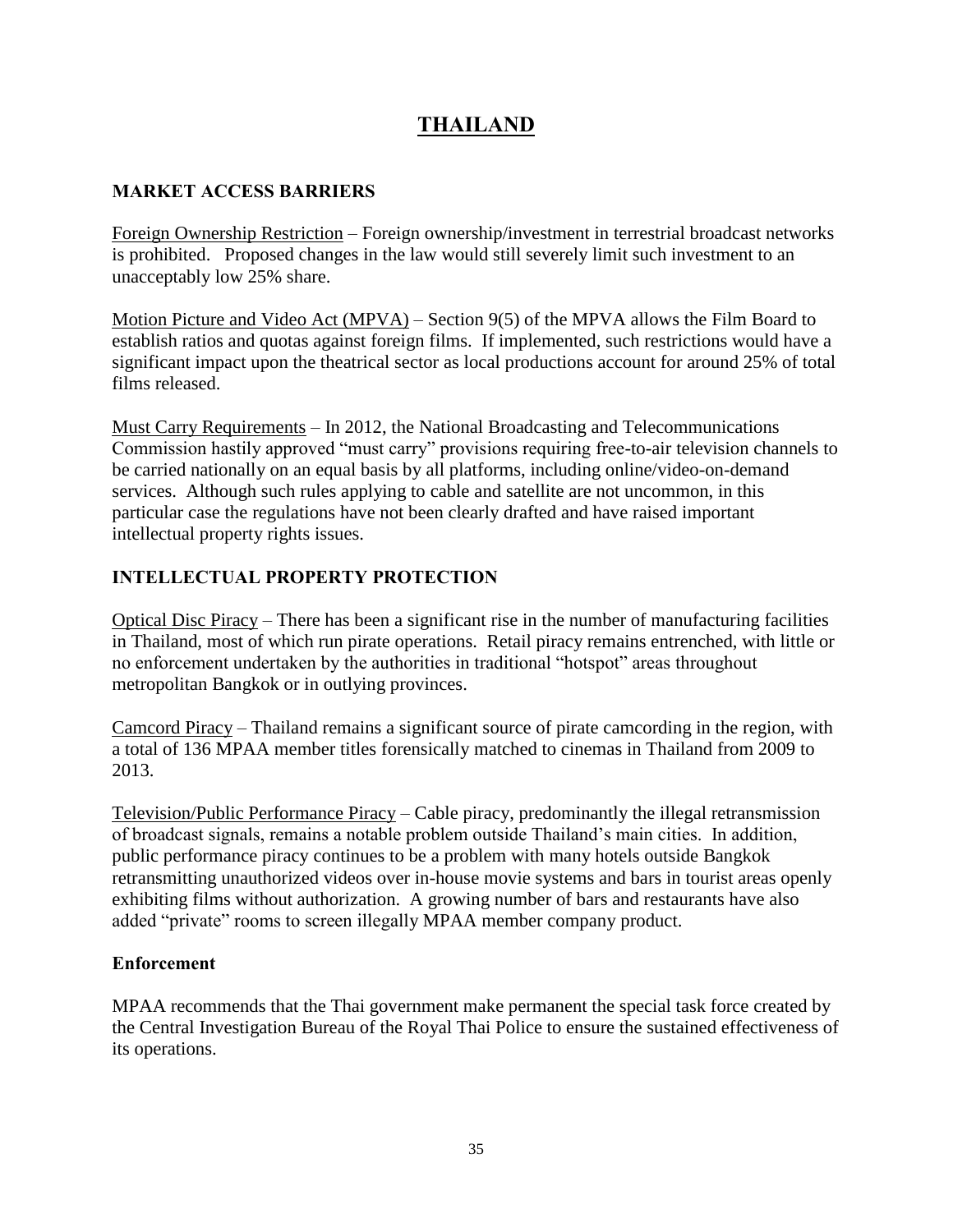#### **Legislation**

Copyright Legislation – MPAA urges the Thai Government to amend the Copyright Act to ensure that intellectual property infringement becomes a non-compoundable state offense, thus enabling the police to act on their own initiative without any requirement of a formal complaint from rights holders.

WIPO Internet Treaty Implementation - Thailand needs to implement the 1996 WIPO Internet Treaties to provide for sufficient remedies against the piracy of audiovisual product over the Internet.

Landlord liability and minimum penalty provisions – The majority of unauthorized optical disc retailers in Bangkok's notorious "hotspot" malls are temporary tenants. Landlords rent out space to new lessees whenever raids are undertaken thus diminishing the effectiveness and deterrent value of enforcement. Landlord liability would impose liability against the owner or the person in possession of a building who has reason to know that its lessee is using the property for purpose of copyright infringement. Such legislation is critical to providing meaningful enforcement against the merry-go-round of infringement occurring in Thailand's malls.

Anti-Camcording Legislation – There is an immediate need to enact effective enforcement mechanisms against the rampant and increasing instances of illegal camcording.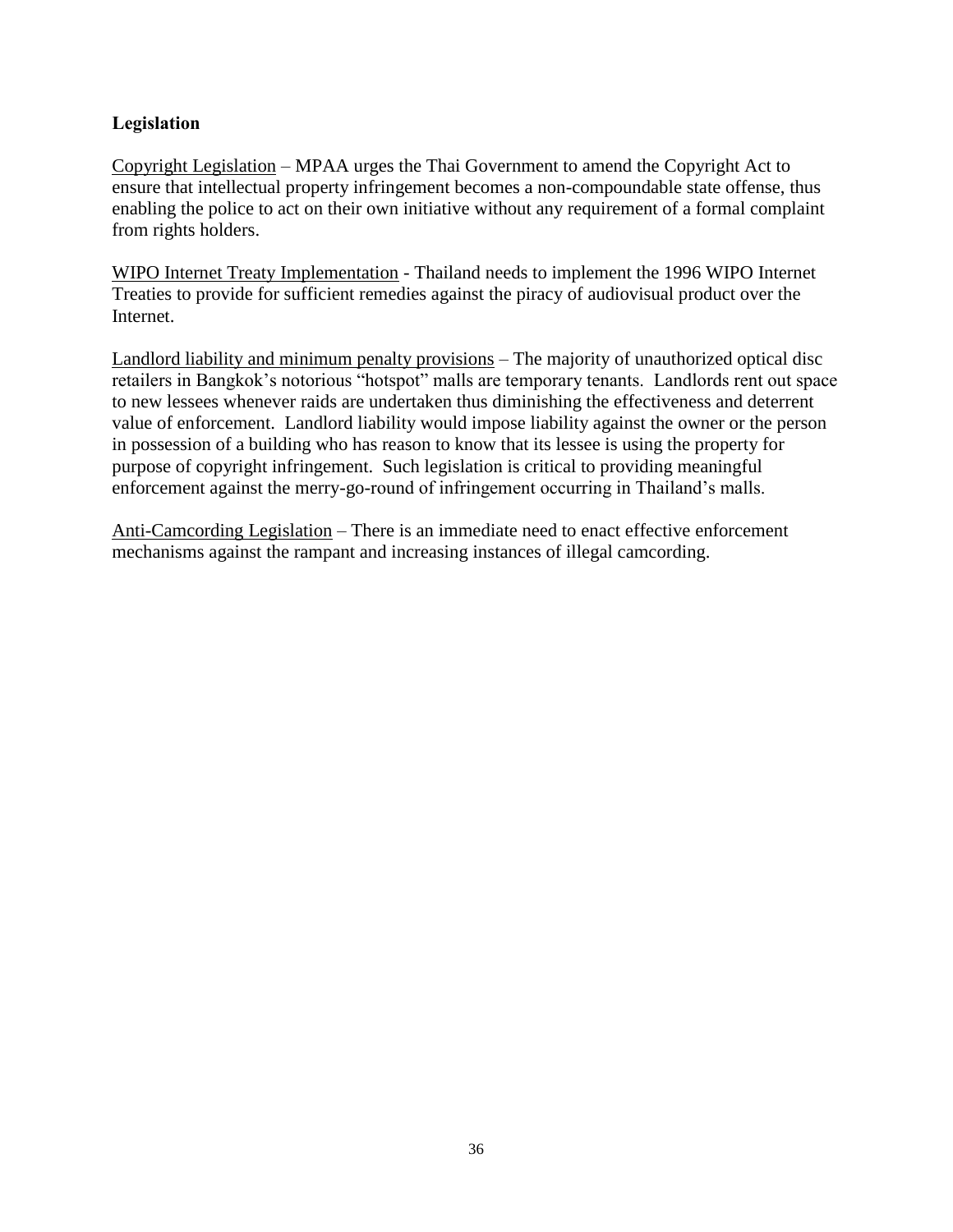# **VIETNAM**

#### **MARKET ACCESS BARRIERS**

Screen Quotas – Although not enforced, under the Cinema Law/Decree 54, Vietnam requires that the screening of Vietnamese feature films must be at a ratio of at least 20% of total screen time. In July 2013, Vietnam issued a draft "Strategy for the Development of the Motion Picture Industry to 2020 with the Vision to 2030" that proposes to further restrict access for international films by increasing the local screen quota to 30% by 2020 and by allocating prime time screening for Vietnamese films during weekends. These restrictions, if ever enforced, would be a significant barrier to the importation and distribution of foreign films in Vietnam and impede the development of the film industry.

Broadcast Quotas -- In the television sector, foreign content is limited to 50% of broadcast time, and foreign programming is not allowed during prime time.

Foreign Investment Restrictions – Foreign investors may invest in cinema construction and operation through joint ventures with local Vietnamese partners, but these are subject to government approval and a 51% ownership ceiling.

The Vietnamese government owns and controls all terrestrial television stations in the country; it does not allow private or foreign-owned TV stations or foreign investment in broadcast stations.

Local Performance Requirements -- A foreign investor cannot establish a distribution network if it does not engage in manufacturing and foreign investors may only engage in videotape, VCD, and DVD production in Vietnam in the form of a joint venture with local interests.

Regulatory Intervention -- Regulations for the pay-TV industry enacted in 2011 require foreign channel operators to appoint and work through a locally registered landing agent to ensure the continued provision of their service(s) in Vietnam. Most foreign programming is required to be edited and translated by an approved licensed press agent. The regulations also provide that all commercial advertisements airing on such channels in Vietnam must be produced or otherwise "conducted" in Vietnam. These measures, if fully implemented, are unduly restrictive and could severely impede the continued growth and development of the pay-TV industry in Vietnam. Further, these regulations essentially expand censorship requirements to all channels, while such regulations had previously applied solely to "sensitive" channels. This mandate also appears to impose new "editing" fees on international channels.

Censorship Process/Classification – All films are subject to censorship by the Department of Cinema under the MCST. The results are unpredictable and arbitrary. Films that require editing are subject to a re-review, though importers are not assured a right of appeal. MPAA believes a classification and rating system would spur development of the theatrical market.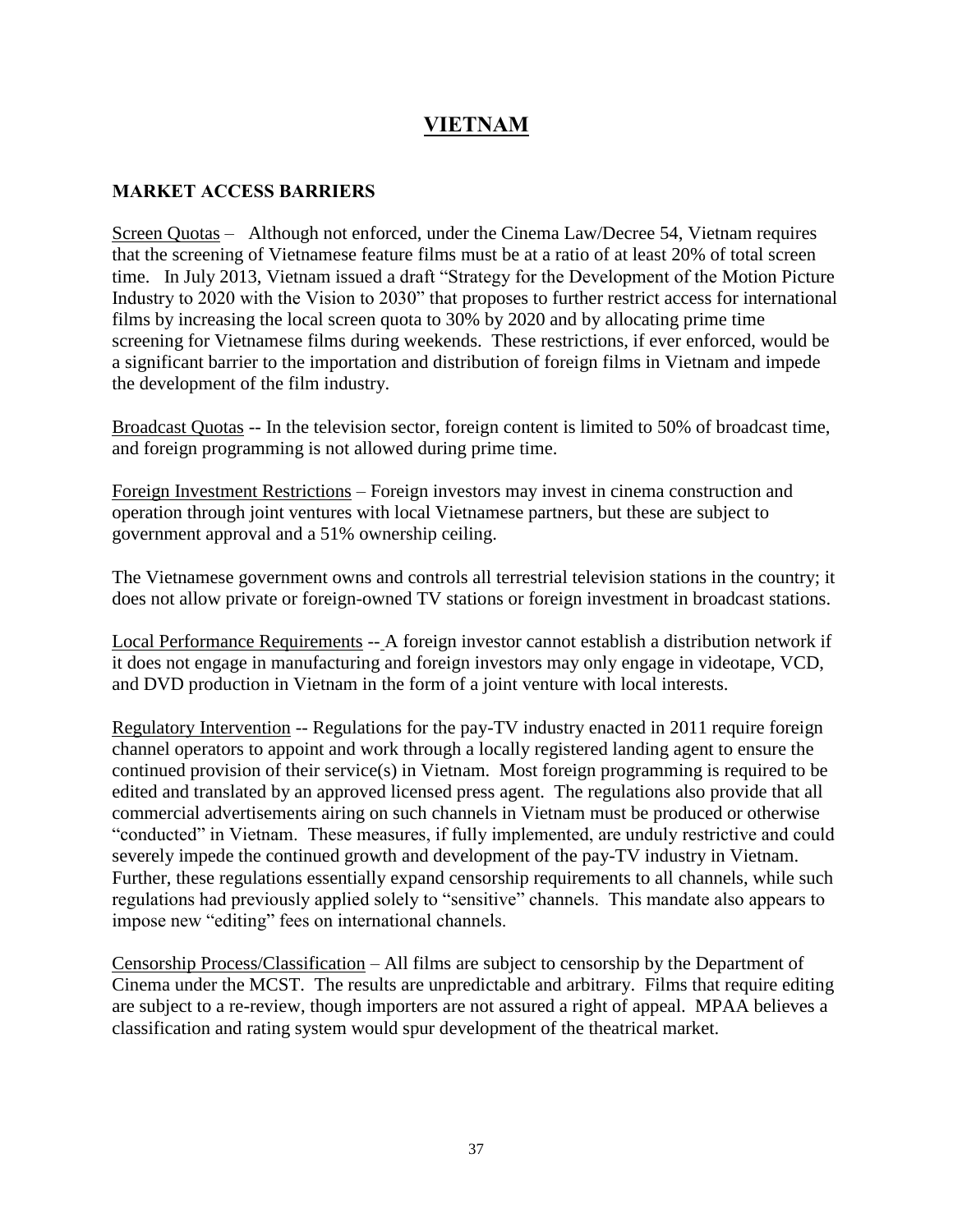### **INTELLECTUAL PROPERTY PROTECTION**

Internet Piracy – The illegal downloading of MPAA studios' films and television programs is an increasing concern in Vietnam. A growing number of locally registered rogue sites routinely offer unauthorized studio content sourced from illegal downloads or counterfeit DVDs, charging their customers a fee. While the Ministry of Culture, Sports and Tourism previously had administrative oversight over copyright infringement taking place over the Internet, recent announcements enhancing the Ministry of Information and Communication's authority to address online infringement will hopefully result in more meaningful enforcement and deterrent sanctions.

Optical disc piracy - The majority of pirate VCDs and DVDs are imported from China; however, the lack of optical disc legislation may stimulate the development of an indigenous pirate manufacturing base.

Television piracy – The unauthorized reception and redistribution of foreign satellite channels using illegal decoders remains a recurring problem throughout the country. In addition, Vietnam's terrestrial and pay-TV platforms continue to air individual programs and movies without authorization.

#### **Legislation**

Copyright Legislation – While Vietnam amended its law, effective January 2010, making some notable improvements in its copyright regime, the regime is still not yet fully compliant with Vietnam's international obligations.

Optical Disc Legislation – Given the concern about the possible migration to Vietnam of optical disc manufacturing facilities engaged in illegal activities, adoption of optical disc regulations is pressing. Vietnam should honor its commitment from the 2003 APEC "Best Practices" undertaking by enacting sufficient legislation to regulate the production of optical discs.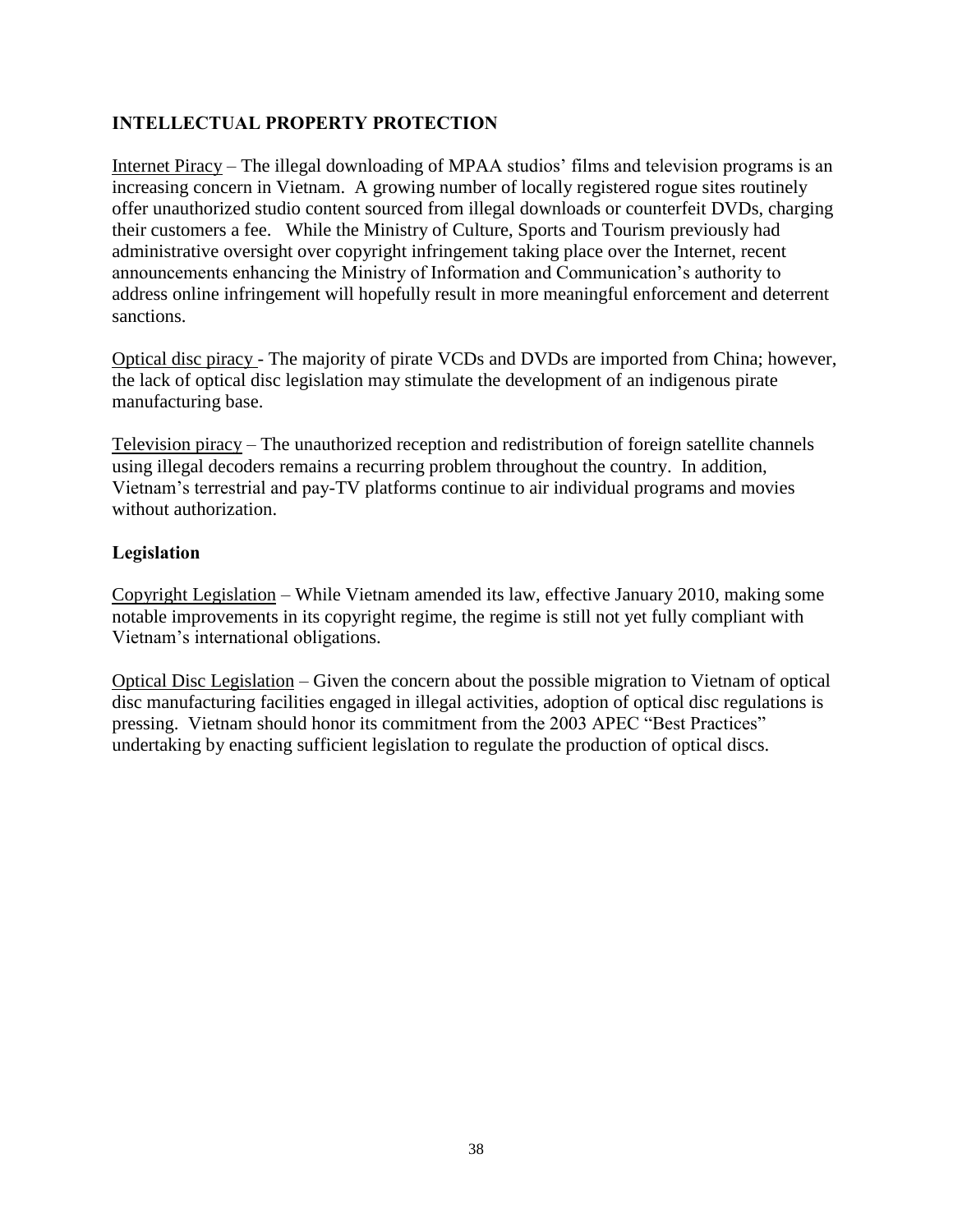# **EUROPEAN UNION (EU)**

MPAA member companies, as firms with major European operating entities, welcome the European Union's goal of creating a single market to foster European economic and political unity. However, there are concerns that the harmonization process does not always fully take into account the concerns of non-European producers and distributors of audiovisual entertainment.

#### **MARKET ACCESS BARRIERS**

European Content Quotas – The EU Directive on Broadcasting, initially adopted on October 3, 1989, and referred to as the Television Without Frontiers (TVWF) Directive, established European content quotas for broadcast television programming. All EU countries have implemented this directive, which discriminates against foreign program suppliers.

Some EU Member States, such as France, Italy, and Spain, have taken measures which are far more restrictive and discriminatory than required by the basic provisions of the TVWF Directive. These measures include the imposition of: (1) prime time programming requirements; (2) feature film quotas; and, (3) domestic language sub-quotas.

On December 19, 2007, amendments to the TVWF Directive entered into force, i.e. in the form of an Audiovisual Media Services (AVMS) Directive. The AVMS Directive replaced the TVWF Directive. The AVMS Directive widens the scope of the TVWF Directive (which already included traditional broadcasting, whether delivered by terrestrial, cable or satellite means) to also cover audiovisual media services provided on-demand, including via the Internet.

The AVMS Directive relies on a two-tiered approach to regulation with a set of basic obligations applying to all content delivery services (e.g. protection of minors and human dignity) and specific requirements that apply only to traditional broadcasting or to on-demand services. The European content quotas for broadcasting remain in place. On-demand services are subject to a somewhat less restrictive provision, which does not set any strict content quota but still requires Member States to ensure that on-demand services encourage production of, and access to, European works. This could be interpreted as the financial contribution made by such services to the production and rights acquisition of European works or as the prominence of European works in video-on-demand services' catalogues.

The European Commission is regularly publishing reports on the application of the AVMS Directive at the national level, both with regard to the "content quotas" provisions and the other general requirements included in the directive. In some cases, infringement proceedings have been launched for late and/or unsatisfactory national transposition.

Between April and September 2013, the Commission ran a public consultation on a Green Paper: Preparing for a Fully Converged Audiovisual World, Growth, Creation, Values. This consultation involves a wide range of issues of utmost importance to the audiovisual media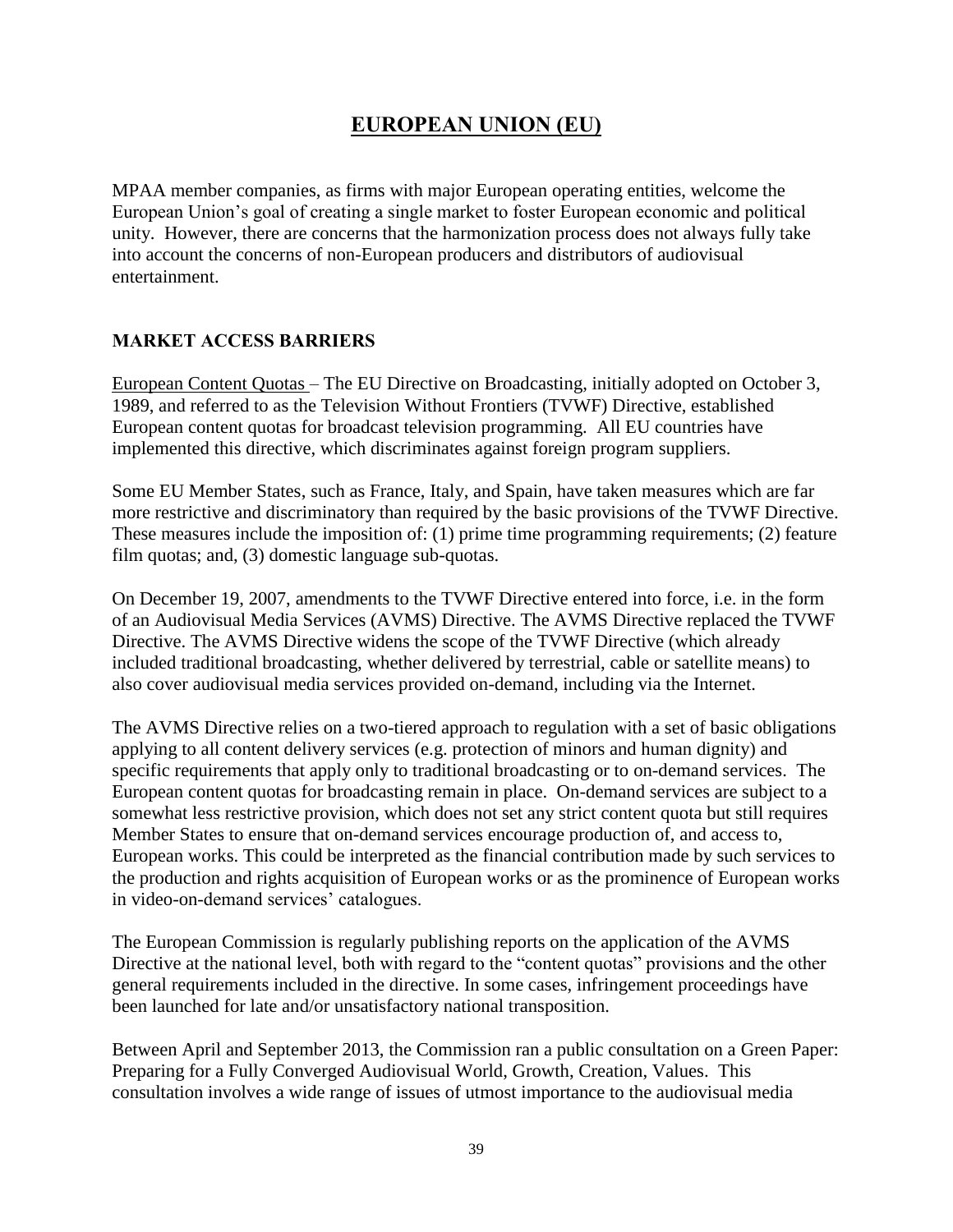industry including potential regulatory challenges posed by the massive arrival of "connected TV sets" (i.e., smart TVs with Internet connectivity) and, more generally intensifying media convergence.

In September 2014 the European Commission followed this initiative with a Summary of responses received. A REFIT (Regulatory Fitness and Performance) evaluation is expected for the Directive next year in order to assess the appropriateness of existing rules in the convergence environment.

Electronic Commerce VAT Reform – EU Member States impose a value-added taxation (VAT) on companies established in a third country that sell and deliver services within the EU over the Internet, including movies, pay broadcasting, and music. The measure does not apply to business-to-business transactions (90% of the market).

In essence, companies with annual sales of more than 100,000 euros that have not established themselves in the EU are required to register in the Member State of their choice and pay VAT at the rate applicable in the Member State where the consumer is resident (ranging from 15% in Luxembourg to 25% in Sweden), whereas European companies or foreign companies established in the EU pay only their home country's VAT. The country of registration is required to reallocate the VAT revenue to the country of the customer. This discrepancy will disappear on January 1, 2015, as European companies and foreign companies established in the EU will also be subject to VAT in the country of consumption.

### **INTELLECTUAL PROPERTY PROTECTION**

On the whole, EU IP Directives provide a satisfactory level of protection for rights holders. In a number of cases, certain Member States have failed to correctly implement key provisions of the Directives, undermining the spirit and letter of the legislation.

Digital Single Market– The new Commission led by President Juncker – still to be formally approved by the European Parliament – has recently announced "ambitious legislative steps towards a connected Digital Single Market" within the first six months of office.

As part of this objective, the European Commission has promised a "modernization of copyright rules" which could have implications for the US motion picture industry, be it on contractual freedom, exceptions to copyright, or copyright enforcement. These developments will have to be monitored very closely in 2015.

The legislative initiatives adopted by the previous European Commission have focused on issues that affect the audiovisual producers/distributors to a lesser degree than other types of rights holders. For instance, the adoption of the Directive on Collective Rights Management and Multi-Territorial Licensing of Rights in Musical Works for Online Uses adopted on February 26, 2014 generally recognizes that collective management is not a one-size-fits-all model and that with regard to the audiovisual sector, exclusive rights must be maintained and collective rights management should remain voluntary. After the Proposed Directive was released, one of the main concerns for the AV sector was the possible inclusion of the AV sector in Title III relating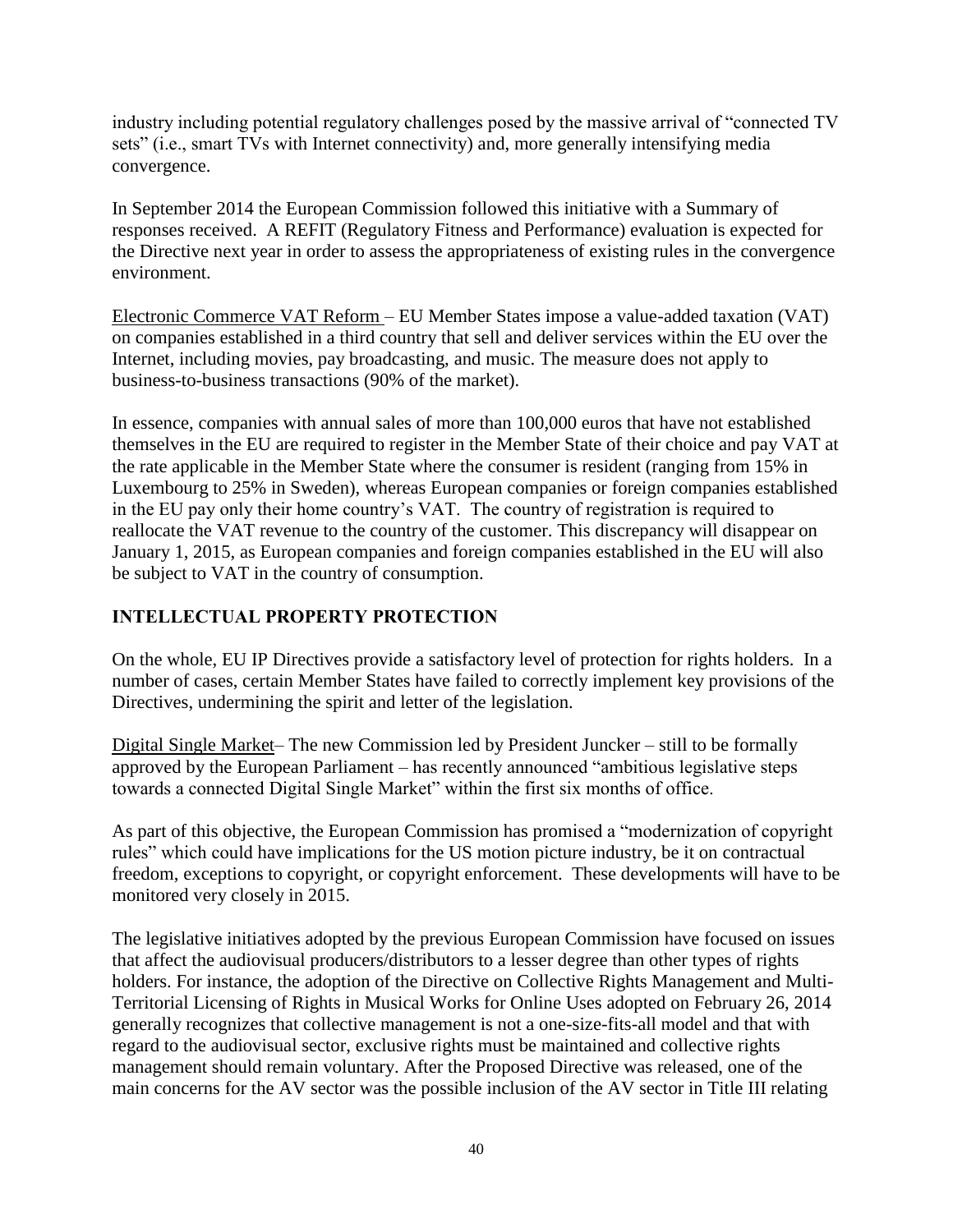to multi-territorial licensing of music authors' rights online, which would have undermined both the way that national copyright regimes regulate the sector as well as the way the sector itself functions. However, such an amendment to the Proposed Directive never emerged as a real threat.

Generally, the Directive laudably aims to ensure that right holders have a better say in the management of their rights and envisages better functioning collecting societies as a result of set standards across Europe. The Directive is also meant to ease the licensing of authors' rights for the use of online music as well as to improve access to and increase the availability of online music. Publication of the Directive in the Official Journal took place on March 20, 2014 and, under Article 43 of the Directive, the deadline for implementation by Member States is April 10, 2016, by which time they must inform the Commission of their implementation of this instrument into national law.

The Commission is examining licensing practices in the audiovisual sector, as part of a public consultation process triggered in 2011 by the publication of a Green Paper on the online distribution of audiovisual works. It is critical that the Commission respect the exclusive right to distribute creative works through licensing; recognizing that the freedom to engage in armslength contractual negotiations allows a variety of business models for online content delivery to flourish and is the cornerstone of the e-commerce marketplace.

EU developments will also have to be monitored very closely in coming months to ensure that international copyright norms are duly respected and that exclusive rights are not downgraded to mere "remuneration rights." This is, of course, of paramount importance to the audiovisual sector where exclusive rights to authorize/prohibit the distribution of creative works through licensing is the basis for recouping substantial upstream production costs often through pre-sales of exploitation rights.

Enforcement Directive –This law establishes a community-wide minimum standard for civil procedures. The Enforcement Directive establishes an appropriate minimum level of civil enforcement tools, providing for the right of information and for injunctive relief to request ISPs to block infringements. These tools are invaluable to combating Internet piracy. The Directive provides a number of other benefits, including asset freezing injunctions, search and seizure orders, presumptions of ownership for holders of related rights, and publication of judgments. Member States are free to apply more stringent provisions in civil law and to impose criminal or administrative sanctions.

Despite strong advice from rights holders, Member States declined to make the system identification code mandatory for optical discs manufacturers, preferring a voluntary code of practice. The Directive also fails to significantly improve the Community's damages regime. With regard to the dissuasiveness requested by the Directive, it would have been preferable if more Member States had, similar to Austria, Greece, Lithuania, Poland, Romania and Slovenia, taken the opportunity to grant damages exceeding just one hypothetical license fee.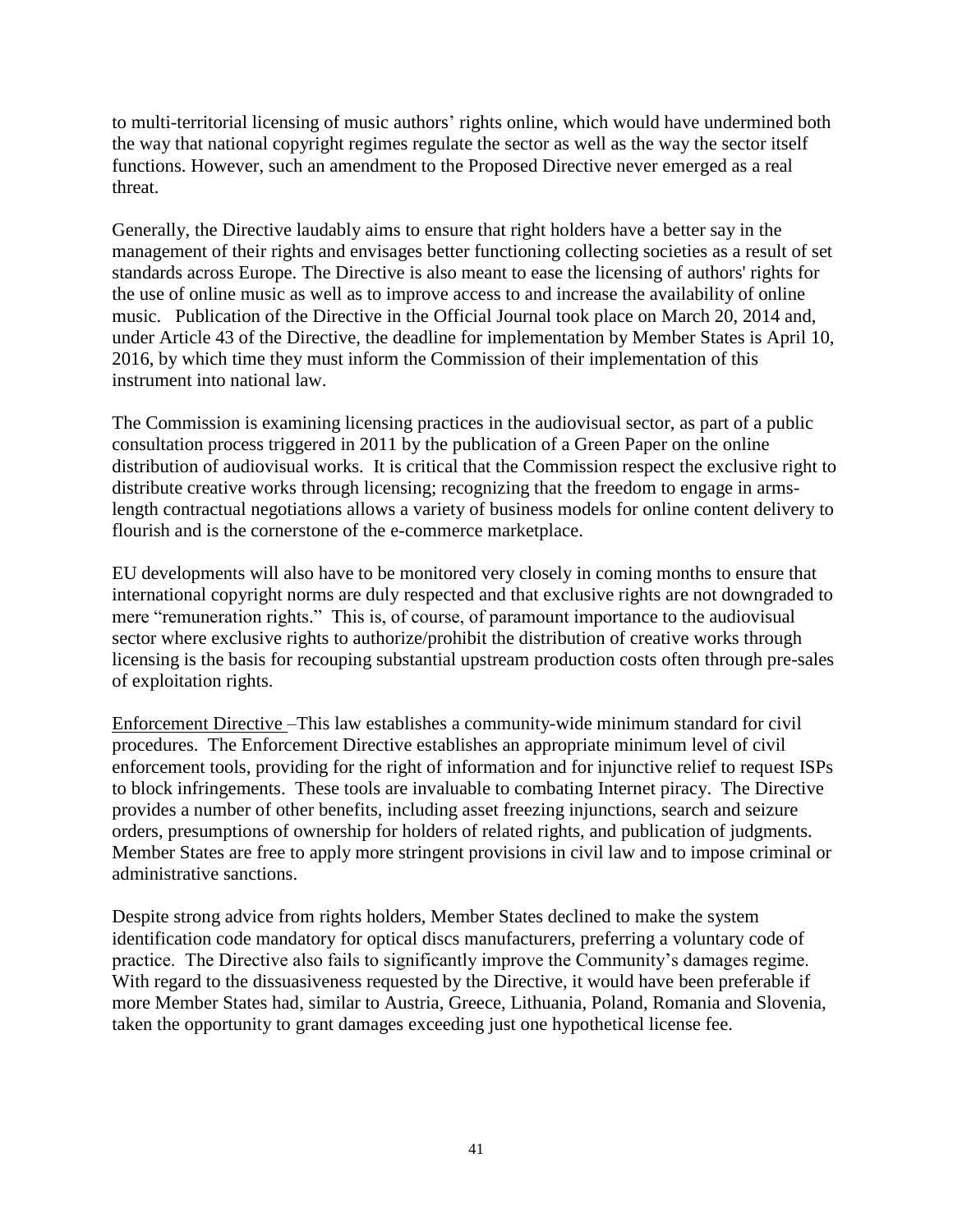While all Member States have implemented the Directive, many Member States have not implemented correctly the "right of information" provision, which is a basic tool for the obtaining of information about infringers (e.g. Bulgaria, Germany, Finland, and Spain).

Electronic Commerce Directive – The 2000 E-Commerce Directive provides a general legal framework for Internet services in the Internal Market. All EU countries have implemented the Directive. The Directive establishes rules on commercial communications, establishment of service providers, electronic contracts, liability of service providers, codes of conduct, out-ofcourt dispute settlements, and enforcement. The Directive fully recognizes the country-of-origin principle and expressly requires Member States not to restrict the freedom to provide information society services from a company established in another Member State.

With respect to Internet Service Provider (ISP) liability, the Directive provides conditions on the limitation of liability of service providers (i.e. safe harbor) for hosting, mere conduit, and caching. Some countries have failed to implement these conditions correctly. Spain, in particular, failed to implement the constructive knowledge standard for hosting and inappropriately limited the means of obtaining knowledge of copyright infringement from the service provider. Moreover, Finland's Act, in contravention of the Directive, does not expressly require that the safe harbor criteria for caching and mere conduit to be cumulative. It also provides a statutory notice-and-takedown procedure that is cumbersome for copyright holders and organizations acting on behalf of copyright holders. As a result, these countries' implementations create limitations on liability for service providers that go beyond what is allowed under the Directive and make it even more difficult to combat IP theft in the EU.

Furthermore, the unclear ban on "general monitoring" (Article 15(1)) has interfered with injunction proceedings which seek to bring serious infringements to an end. Although the Directive allows monitoring obligations in specific cases, differentiating between general and specific monitoring has been a difficult issue.

An EC Communication released in January 2012 indicates that the Commission does not foresee a reopening of the E-Commerce Directive. As the new European Commission takes office, there is still no intention to reopen that instrument..

EU Copyright Directive/WIPO Implementation – The principal objectives of this legislation are the harmonization and modernization of copyright law in the digital age. This includes the implementation and ratification by the European Union and its Member States of the 1996 WIPO Internet Treaties. All EU Member States have implemented the Directive.

The digital age presents major challenges to the audiovisual industry in terms of securing the digital transmission of its copyright works. It is, therefore, vital that Member States do not weaken the exclusive rights of reproduction and communication to the public (including the making available right) when implementing the Directive into national laws. Notably, the Directive contains an exception for digital private copying that, if implemented incorrectly, could violate the TRIPS/Berne 3-Step test. In some countries, the provisions regarding the private copy exception are too broad and could allow the making of copies for the benefit of third parties thereby contributing to the illegal transmission of works on the Internet. Specifically, the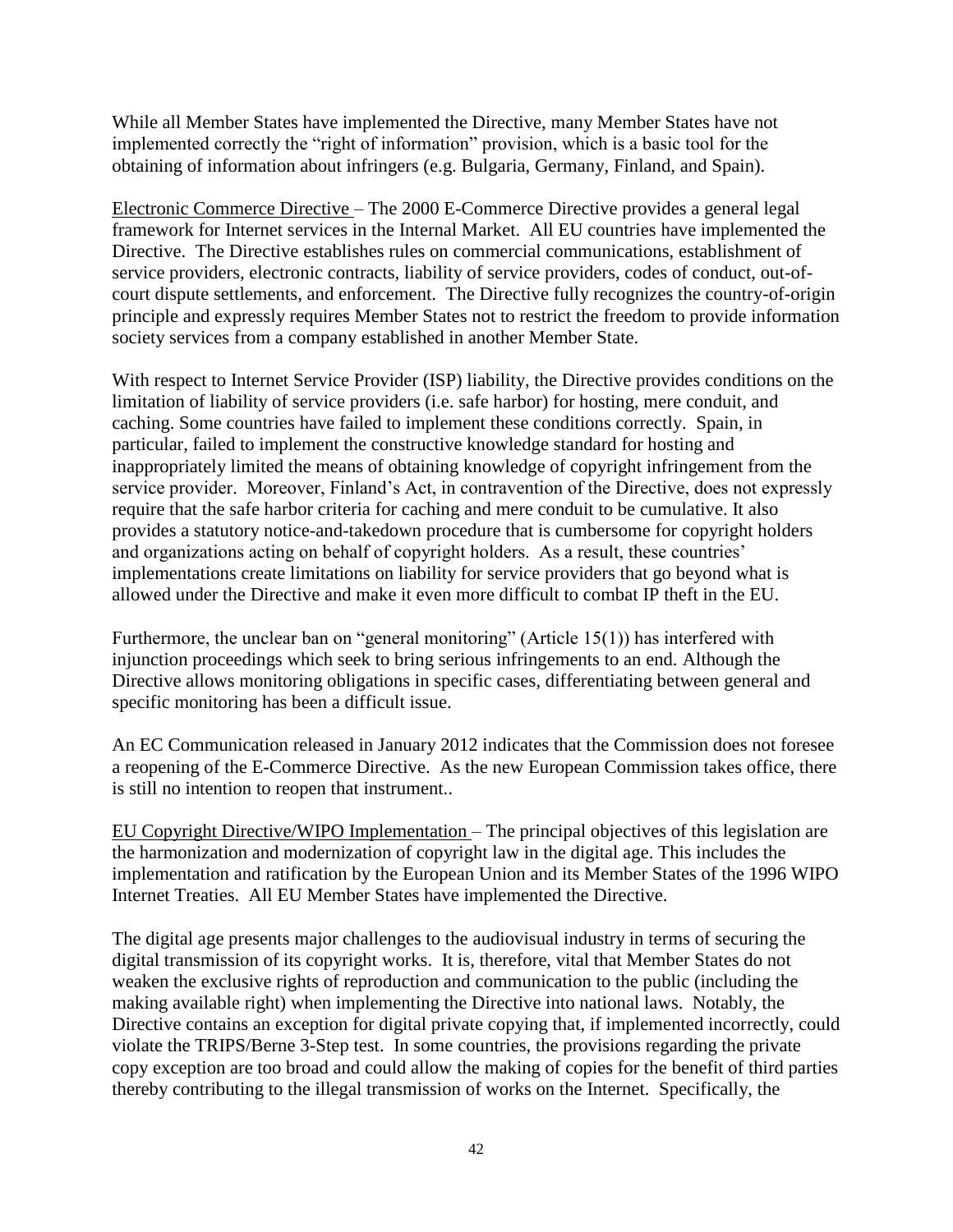German private copy exception expressly permits the beneficiary of an exception to use a third party to make the copy.

The Directive also establishes legal protection for technological protection measures necessary for the protection of copyright material in the digital environment. However, this protection is threatened by possible undefined and varied Member State intervention to regulate the relationship between technological measures and exceptions.

At the national level, some countries fail to provide appropriate measures for the legal protection of technological protection measures. They do not provide adequate sanctions against the act of circumvention and preparatory acts facilitating circumvention (this is the case in Germany and Luxembourg). Some (Finland, Sweden) do not provide adequate protection against the acts of circumvention. Other countries (Belgium, United Kingdom, Spain and France), establish broad power for national authorities to intervene and dictate to rights holders how to make their works available. In Germany, the act fails to provide appropriate sanctions against the act of circumvention and preparatory acts facilitating circumvention. It also provides a right of action for individuals and associations against rights holders who fail to accommodate certain exceptions.

The Copyright Directive requires the provision of injunctions against intermediaries whose services are used by a third party to infringe copyright even where an intermediary's activities may be exempt from liability under the Copyright Directive. Some laws are not worded to ensure these injunctions, which are a key tool in the fight against digital piracy (Finland, Germany, Spain, and Sweden).

Following the stakeholders dialogue "Licenses for Europe" during 2013, the European Commission (EC) launched a "Public consultation on the review of the EU copyright rules" on December 5, 2013 which closed on March 5, 2014. In July 2014, the Commission published a Report on the responses to their Public Consultation which creates some misleading impressions about the 11,000 comments they received. On a parallel track, the EC has commissioned several studies (notably on territoriality, on exceptions and limitations, and on the application of the Copyright Directive) and finalized an Impact Assessment which, together, suggested little need and even less evidence that would justify an overhaul of the EU Copyright rules.

It is worth noting that during 2013, the European Commission launched studies relating to the Copyright Directive and its enforcement (Consultation on Civil Enforcement of Copyright, Notice and Action Procedures). The ensuing process in 2013-14 demonstrated a lack of proven need or evidence for major modification of the copyright framework. It is, however, now expected that the incoming European Commission will nonetheless try to ensure portability of content and cross-border access and adjust (or make mandatory) some of the current exceptions and limitations in order to come closer to one of its goals of a digital single market. As published on the Commission's website in September 2014: "The Commission will complete its on-going review of the EU copyright framework, based on market studies and impact assessment and legal drafting work. The aim is to reach a decision in 2014 on whether to table the resulting legislative reform proposals."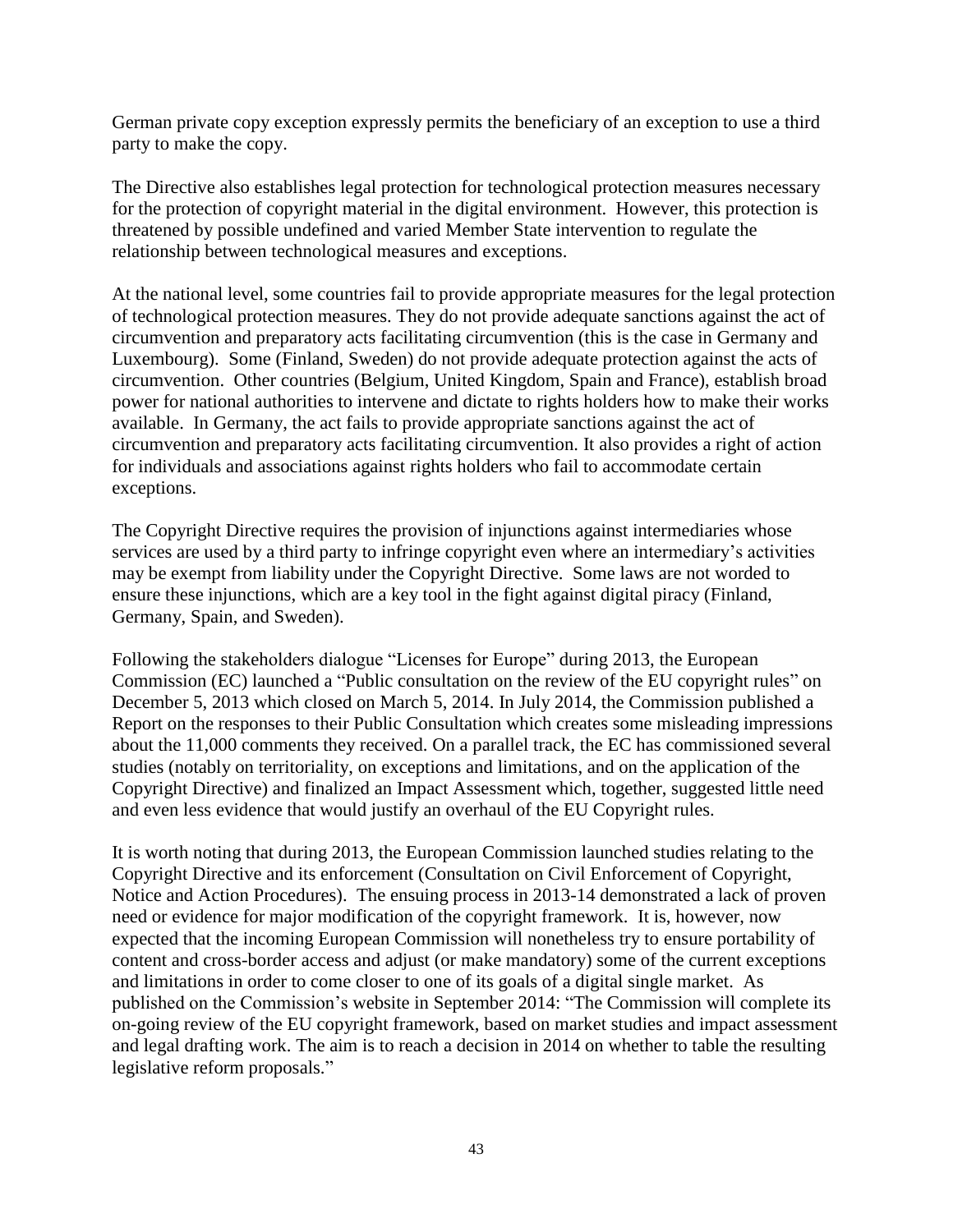Copyright Enforcement and Privacy Rules - Privacy has always been a major issue in the European Union. EU Member States have implemented a number of privacy directives to protect individuals' personal data. A key instrument is the Framework Directive on Data Protection which was adopted in 1995. An EC proposal presented in early 2012 to update this Directive is now being discussed by the Member States and the European Parliament. This proposal has been extremely controversial and discussions have been advancing rather slowly. Although many key provisions remain highly controversial, there is strong political pressure for adoption of this instrument during the coming year. Some of the proposed amendments could be highly problematic for copyright holders as they could negatively impact enforcement actions.

The Framework Directive on Data Protection was completed by another Directive in 2002 on privacy and electronic communications, which was reviewed in 2009 as part of the EU's Telecoms Package. Differences between these two texts are now being interpreted, making enforcement actions against Internet infringements very complicated. Although there have been helpful court cases on the interaction between privacy and copyright rules in the past few years at the national and at the EU level, the situation remains extremely complex and difficult. It also diverges significantly between countries. Moreover, as explained below, privacy continues to be used against initiatives related to copyright protection.

All EU Member States have detailed data protection laws. These rules, often very strict, are subject to the interpretation of the national data protection authorities. These authorities, which have significant discretionary power, work together and regularly adopt opinions and recommendations at the EU level. Most of them consider IP addresses as personal data and believe that the privacy rules apply to their use.

In recent years, the situation has become very problematic for copyright holders and their representatives in many EU countries and at the EU level. Many national data privacy authorities, including the Italian, German, and French data privacy authorities, strictly interpret data protection rules and tend to consider that privacy rules are more important than other norms. Further, the "European Data Protection Supervisor" has published documents illustrating its restrictive views as regards the interface between privacy and copyright (including negative opinions in relation to ACTA). Telecommunications operators and ISPs constantly invoke data protection rules to avoid any meaningful cooperation with the content sector.

Such restrictive interpretations may preclude meaningful cooperation with Internet intermediaries, such as telecommunications operators and ISPs, in particular cooperation to combat IP theft – including educational campaigns. Somewhat encouragingly, in January 2008, the EU Court of Justice (CJEU) in *Telefónica v. Promusicae*, clarified that privacy rules and the protection of other fundamental rights, such as effective access to judicial procedures, have to be appropriately balanced and that it is up to lawmakers in the first instance, and judges if necessary, to strike that appropriate balance. While this CJEU judgment is very important for the respect of privacy and the protection of private property (in this case copyright-protected content), there remains a risk of fragmentation throughout the EU's Internal Market as Member States take divergent approaches (e.g., some Member States may allow the processing of personal data for enforcement in civil cases, while other Member States might choose only to restrict the processing of personal data to criminal cases).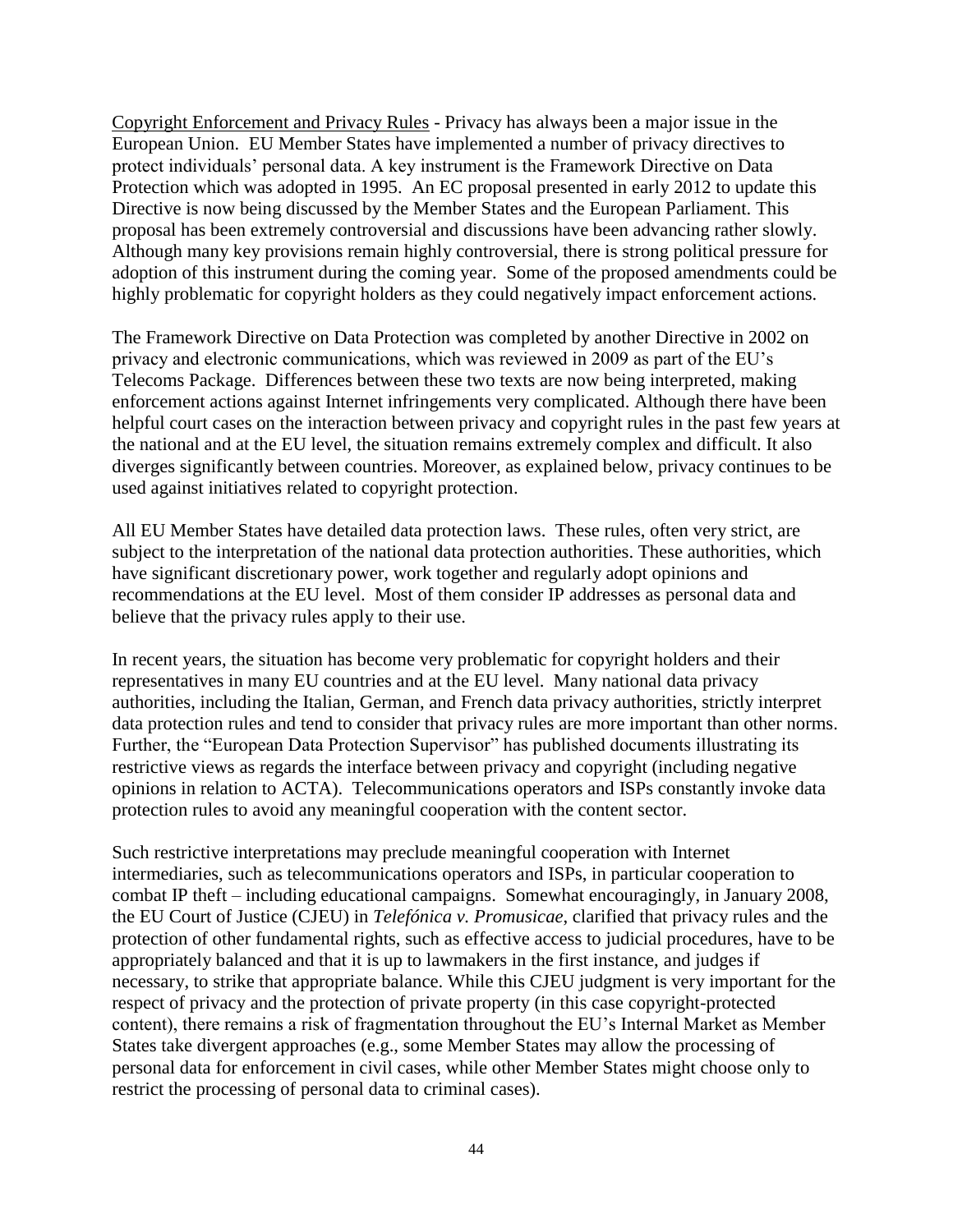Cancellation by the CJEU of the EU Data Retention Directive – This Directive was adopted in March 2006 and aimed to harmonize data-retention obligations for ISPs and telecommunications operators. It required these operators to retain traffic and location data for between six months and two years for the purpose of the investigation, detection, and prosecution of serious crimes. These data could be accessed by the competent national authorities in specific cases and in accordance with national law.

On April 8, 2014, the CJEU deemed the Data Retention Directive invalid. The Court recognized that retention is important for the prevention of serious crimes and that data retained could be a valuable tool for criminal investigations, but decided that "by adopting the Data Retention Directive, the EU legislature has exceeded the limits imposed by compliance with the principle of proportionality." For the CJEU, the Directive did not provide adequately clear and precise rules and contravened the Charter of Fundamental Rights of the EU. Data-protection advocates, who have argued that right holders should not profit from this Directive, claimed that this decision was a victory.

Data retention remains a very valuable tool for law enforcement. Right holders have always claimed the need for reasonable rules and legal certainty. This decision has created even more legal uncertainty in this field. Member States have started to respond to the consequences of this decision with legislation and some have invalidated their rules. It is not yet clear whether or when the European Commission will propose another harmonizing instrument. National data protection authorities (represented in the so-called Article 29 Working Party) have recently called on the European Commission to provide guidance on the consequences of the judgment, have offered their expertise to those conducting legislative reviews, and have requested to be duly consulted should a new instrument be envisaged at the European level on these matters.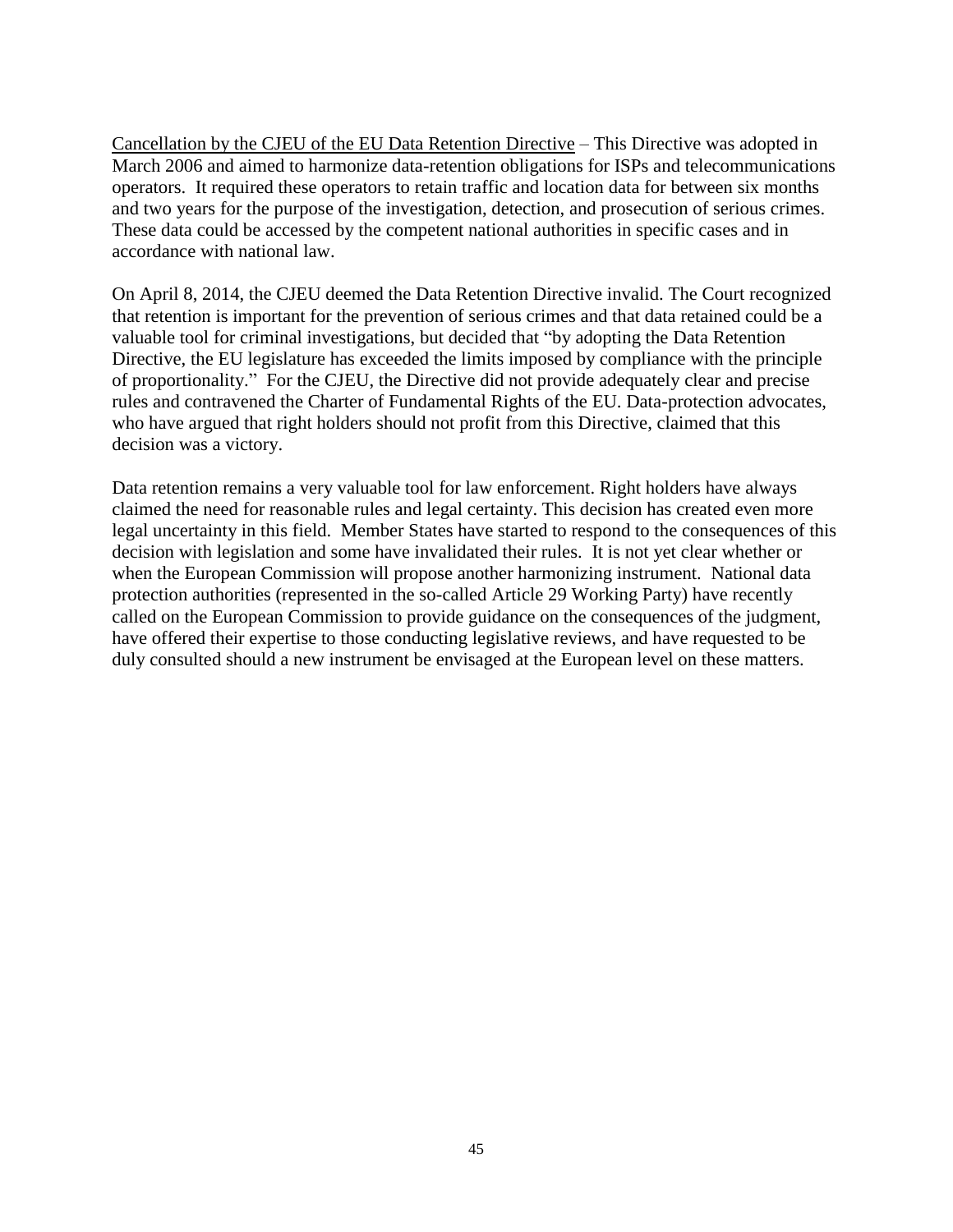### **BELGIUM**

#### **INTELLECTUAL PROPERTY PROTECTION**

Optical Disc Piracy – Pirate labs in Brussels supply infringing discs to street vendors, stores, and video rental shops.

Internet Piracy – While P2P piracy is on the decline, illicit streaming and cyberlocker sites remain a significant challenge for rights holders.

#### **Enforcement**

Police cooperation is generally good although IP cases tend to rank lower in priority. Brussels police and customs agencies are confronted with a severe lack of personnel and resources, which negatively impacts the number of anti-piracy actions. While the Minister of Interior Affairs did not include counterfeiting and piracy as such in the new "Federal Safety Plan" of 2012-2015, ITrelated crime was incorporated into the list of priorities. This did not lead to a significant increase of resources dedicated to content protection. While the conviction success-rate is relatively high, short-term sentences are not executed, and it is difficult to collect awarded damages. Smaller cases are often classified without results as well; the Brussels prosecutor views the seizure of counterfeit goods and revenue as sufficiently deterrent.

In October 2012, the Belgian Anti-Piracy Federation signed a collaboration protocol with the Federal Public Service (FPS) Economy (equivalent of the "economic inspection" or "fiscal police" in some countries), which aims to strengthen the fight against piracy and counterfeiting on the Internet. Since then, the FPS Economy is taking action against illegal online offers, ranging from individual uploaders and hard goods sellers to websites offering unauthorized copyrighted content. Their actions have resulted in some successes while their skills and experience on the matter continue to grow.

#### **Legislation**

EU Enforcement Directive - Belgium implemented the Enforcement Directive in May 2007. The implementation provides a number of benefits for civil action against piracy, but the right of information can only be applied after the judge has found that an infringement has been committed. In practice, this requires hearings first on the merits (and, as a result, can cause significant delays) before the judge orders provision of the information. In the context of proceedings against P2P users in particular, such losses of time and resources result in significant burden.

EU Copyright Directive Implementation – Belgium has implemented the Copyright Directive. Article 8(3) has been implemented correctly and successfully applied. Although elements of the three-step test are referred to in some exceptions, the law does not include an express provision on the three-step test. The mechanism to deal with the relationship between technological protection measures on copyrighted content and exceptions could also be problematic.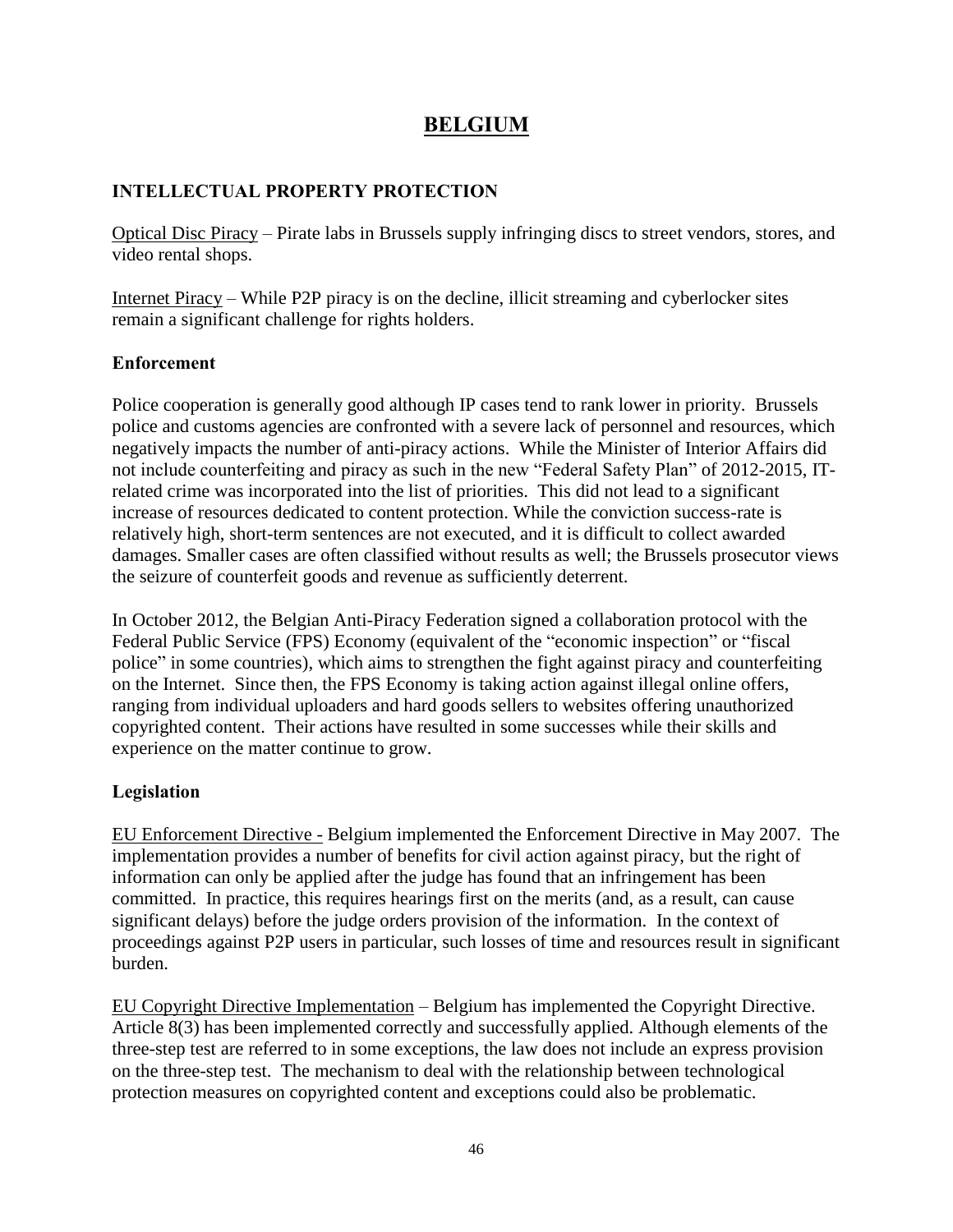Privacy – The Belgian Privacy Commission condemns certain content protection activities against file-sharing, effectively leaving rights holders with no ability to fight P2P-theft. The Commission posits that Internet Protocol addresses are personal data under the Belgian Data Protection Law and that when collected in the context of copyright infringement, they constitute "legal data" which can only be processed through legal proceedings. However, since Belgium has implemented the Enforcement Directive, there is a legal basis for the communication of user data with a court order from ISPs to rights holders.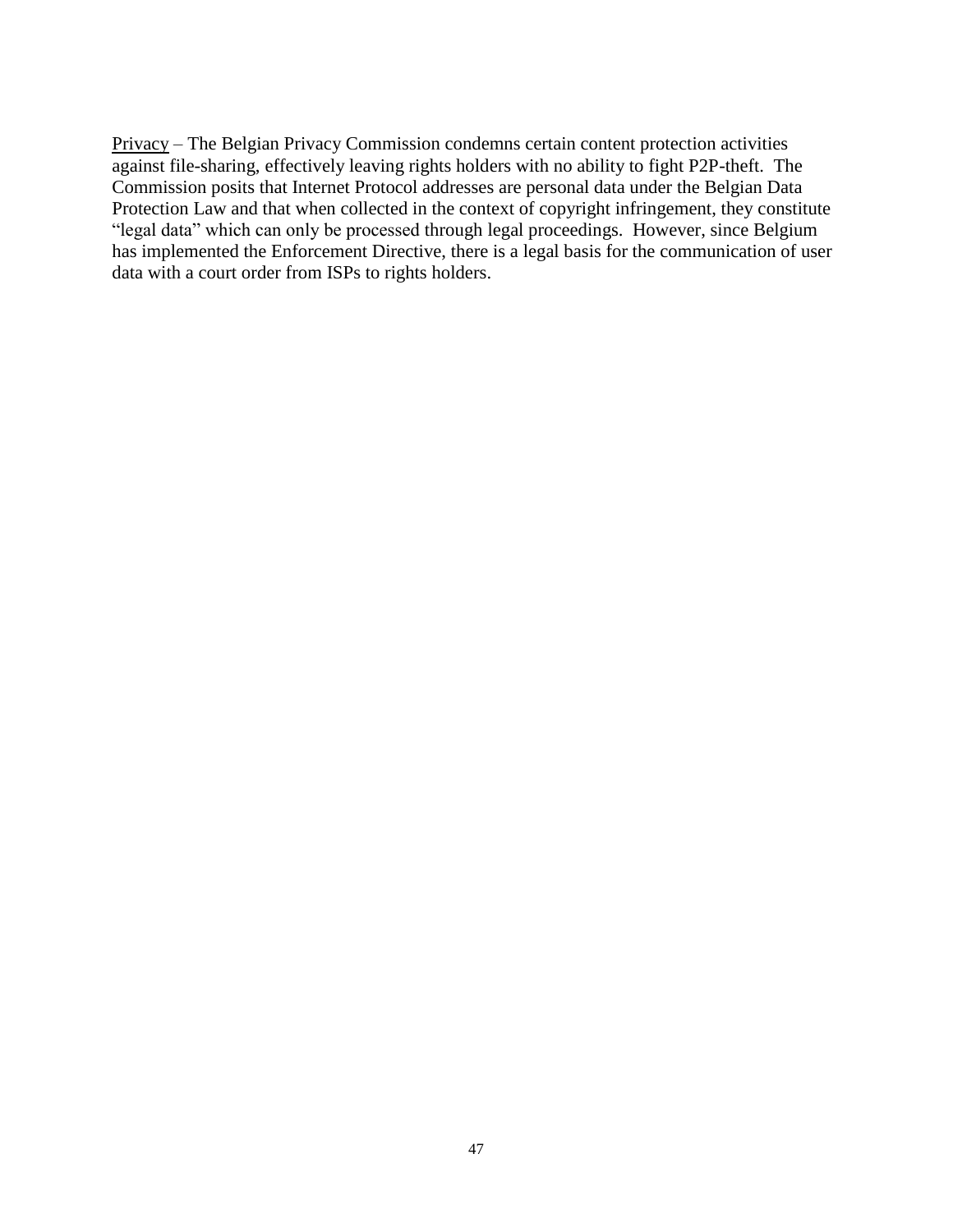# **DENMARK**

### **INTELLECTUAL PROPERTY PROTECTION**

Internet piracy **–** High rates of broadband penetration make the illicit sharing of large quantities of motion pictures on P2P networks, particularly the BitTorrent system, cyberlockers, and streaming sites a concern in Denmark. Even though legal online platforms for film exist online, illegal downloading and distribution of films continues to increase. Data from the Danish coalition of rights holders, RettinghedsAlliancen, shows that the most popular Danish movies were illegally downloaded 3.8 million times during one month (Mark Monitor July 2014).

#### **Enforcement**

Most actions against online criminals in Denmark are civil, but efforts by a broad alliance of IPR stakeholders are underway in Denmark to improve the functioning of the criminal sanction system. Criminal enforcement is insufficient, and IP crimes garner a low priority among police forces.

The Government has expressed its willingness to address online infringements and the Ministry of Culture has launched a series of positive initiatives including public awareness and dialogue with online service providers. As a result, cooperation between right holders, ISPs and other relevant stakeholders has improved. For example, right holders and ISPs launched a joint public awareness campaign and it appears that inroads have been made toward improved online enforcement. Stakeholders aim to roll out the joint campaign, Share with Care, to other intermediaries in a new dialogue forum between rights holder and Internet intermediaries, which the Ministry of Culture will launch by October 2014.

The State Prosecutor has launched a number of initiatives that aim to strengthen IPR enforcement in Denmark, marking a notably positive development. Despite this progress, however, the initiatives are largely theoretical and lack effective enforcement measures.

#### **Legislation**

The Copyright and Enforcement Directives are well implemented in Danish law. In particular injunctions against intermediaries whose services are used by third parties to infringe have shown to be a successful tool to address online piracy.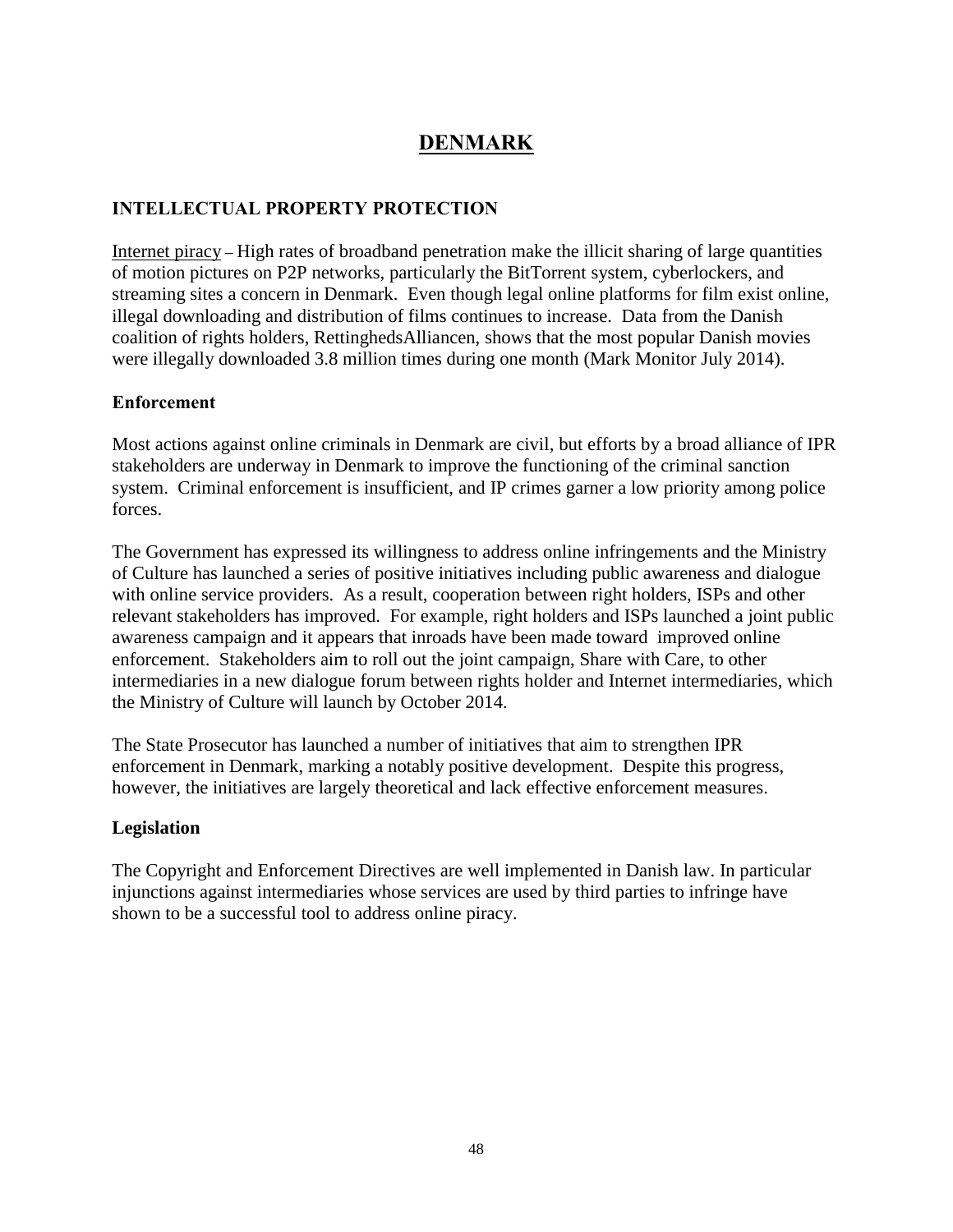### **FRANCE**

#### **MARKET ACCESS BARRIERS**

Broadcast Quota – French broadcast quotas far exceed the requirements established by the EU Broadcast Directive. Forty percent of the total number of feature films and the total transmission time allocated to audiovisual works must be of French origin. In addition, 60% of feature films and audiovisual works broadcast must be of EU origin. Thus, 40% must be exclusively of French origin, and an additional 20% must be of EU origin.

There is also a 192 movies per channel per year cap (and hourly sub-quota). Certain days and time slots are also closed to feature films, and similar constraints apply to pay-television through the use of multiple watersheds depending on the nature of the channel (e.g. heritage, first-run, cinema).

Screen Quota – By Government decree, agreements with the French Centre National de la Cinematographie (CNC) have led cinemas to reserve five weeks per quarter for the exhibition of European feature films, therefore a total of approximately 30-40% of the films shown in the cinema must be European, or four weeks per quarter for theaters that include a French short-subject film during six weeks of the preceding quarter. In practice, this rule has not posed a problem for MPAA member companies.

Additionally, operators of multiplexes and cinemas agreed to a CNC undertaking by which any one film will not be shown with more than two prints, or through interlocking, in such a way as to exceed 30% of the multiplex's weekly shows. MPAA does not support any type of quota restriction that limits the ability to distribute film product based on market demand.

Video-on-Demand (VOD) – The French government, through the CNC, is encouraging regulation of the supply of VOD over the Internet through inter-industry agreements. These agreements impose a number of constraints including a required release window, minimum pricing levels and artist remuneration, investment requirements, and other constraints. Although windows gained some flexibility in 2010, a 36-month waiting period before movies can be commercialized on subscription VOD platforms constitutes a barrier to the roll-out of those services in France. MPAA opposes such constraints because they hinder the growth of this new medium, which is in the early stages of development. The Government has, however, recently provided more flexibility on release windows, but they nevertheless remain statutory.

Subsidies – The French government provides extensive aid and subsidies to assist local film producers. The film industry continues to contribute to subsidy funds through: (1) dues levied on distributors, exhibitors, exporters, newsreel producers, and dubbing studios; (2) fees for censorship, visas, permits, and registration; (3) special admission tax revenues; and, (4) repayment of prior loans or advances. MPAA disagrees with the imposition of de-facto discriminatory taxes or levy schemes on the film industry to finance subsidies allocated on a discriminatory basis.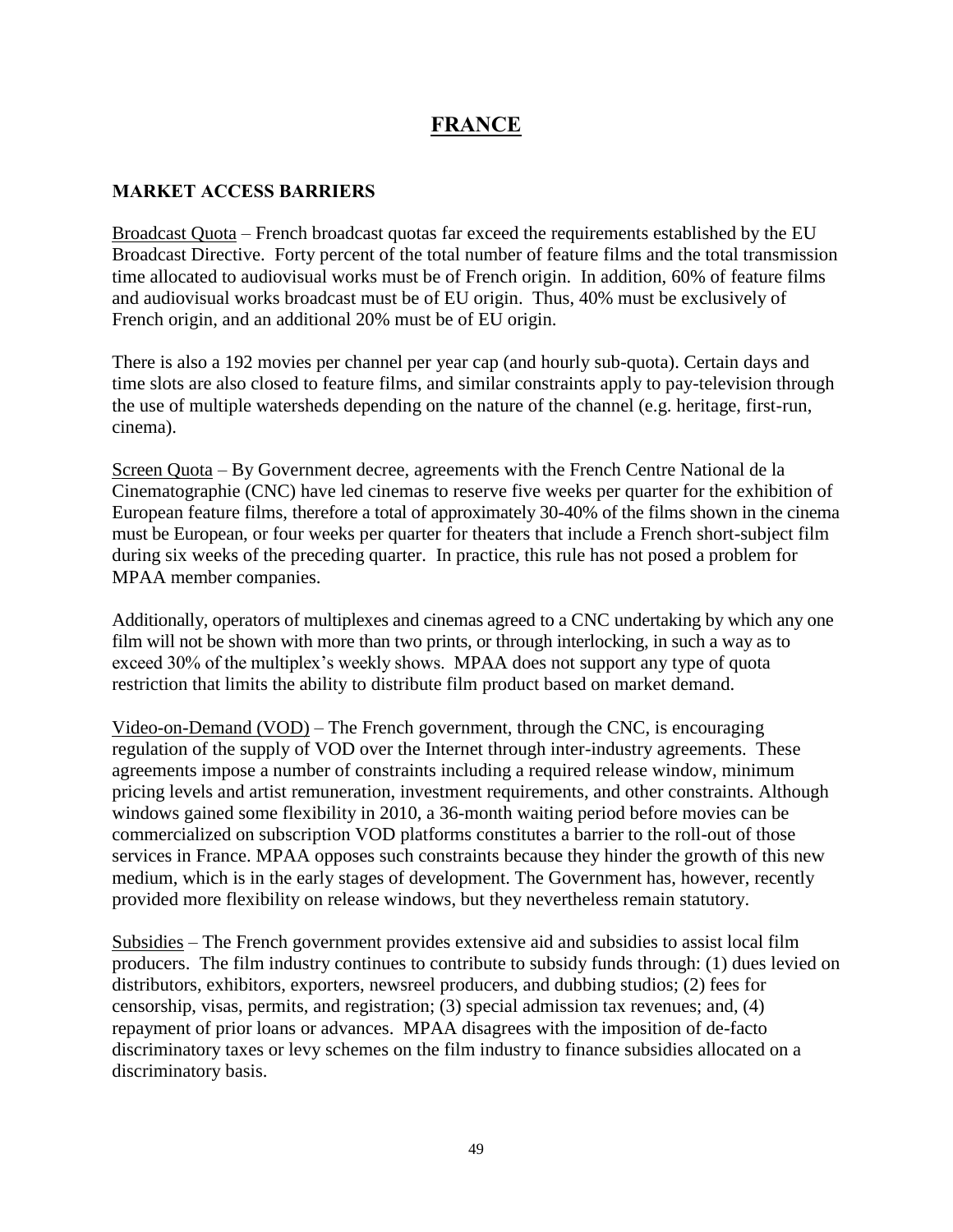Film Rental Terms – The CNC determines the terms under which a film may be licensed (the percentage of gross box office revenues remitted to the film distributor). All French cinemas have been limited to a maximum of 50%. Film distributors should have the freedom to negotiate film rental terms based on market conditions.

Ban on Advertising Feature Films on Television – Advertising on television is controlled by statutory limitations, many of which were drafted to protect French press revenues. A variety of goods and services are not allowed to promote their activities on television. The advertising ban, which includes advertising for theatrically released feature films, continues to be detrimental to film distributor interests in France since television advertising is a particularly effective means of marketing motion pictures.

In the face of a challenge to these regulations by EU retailers before the European Commission, the French government has maintained the advertising ban for theatrically released feature films, in spite of having liberalized for other similarly affected sectors (e.g. press, publishing, retail). The French government defends the ban on film advertising based on cultural diversity and sector-based protection arguments. MPAA encourages lifting the ban on television advertising of feature films so that film distributors enjoy the liberty of choosing their marketing channels.

### **INTELLECTUAL PROPERTY PROTECTION**

Internet Piracy – Internet piracy is a major source of concern in France as a result of high broadband penetration and the popularity of P2P systems. In 2009, the Government adopted groundbreaking legislation (Law No. 2009-669 of June 12, 2009 and Law No. 2009-1311 of October 28, 2009) to address online piracy. Since then, the Government, through the high authority HADOPI, has been educating Internet users through successive notifications (3 million email notifications had been sent as of June 30, 2014). It should be noted that the Government repealed Internet access suspension in June 2013 – whereas fines remain in place. The increased use of direct download and streaming services is expected to be addressed through Article L-336-2 of the IP Code, the local implementation for Article 8.3 of the EC Copyright Directive (Injunctions against intermediaries).

Médiamétrie, on behalf of the ALPA, concluded in a study in June 2014 that 29% of Internet users visit websites dedicated to audiovisual piracy on a monthly basis – 38% of which use streaming technology, 33% of which use DDL technology, and 29% of which use P2P technology.

Optical Disc Piracy – There is a continued online/offline convergence with seasonal sales of pirate DVDs in flea markets. Movies are mostly sourced from the Internet and sold by foreign criminal organizations.

#### **Legislation**

EU Copyright Directive Implementation – France implemented the EU Copyright Directive and very usefully strengthened the language of Art. 8.3 in Law No. 2009-669.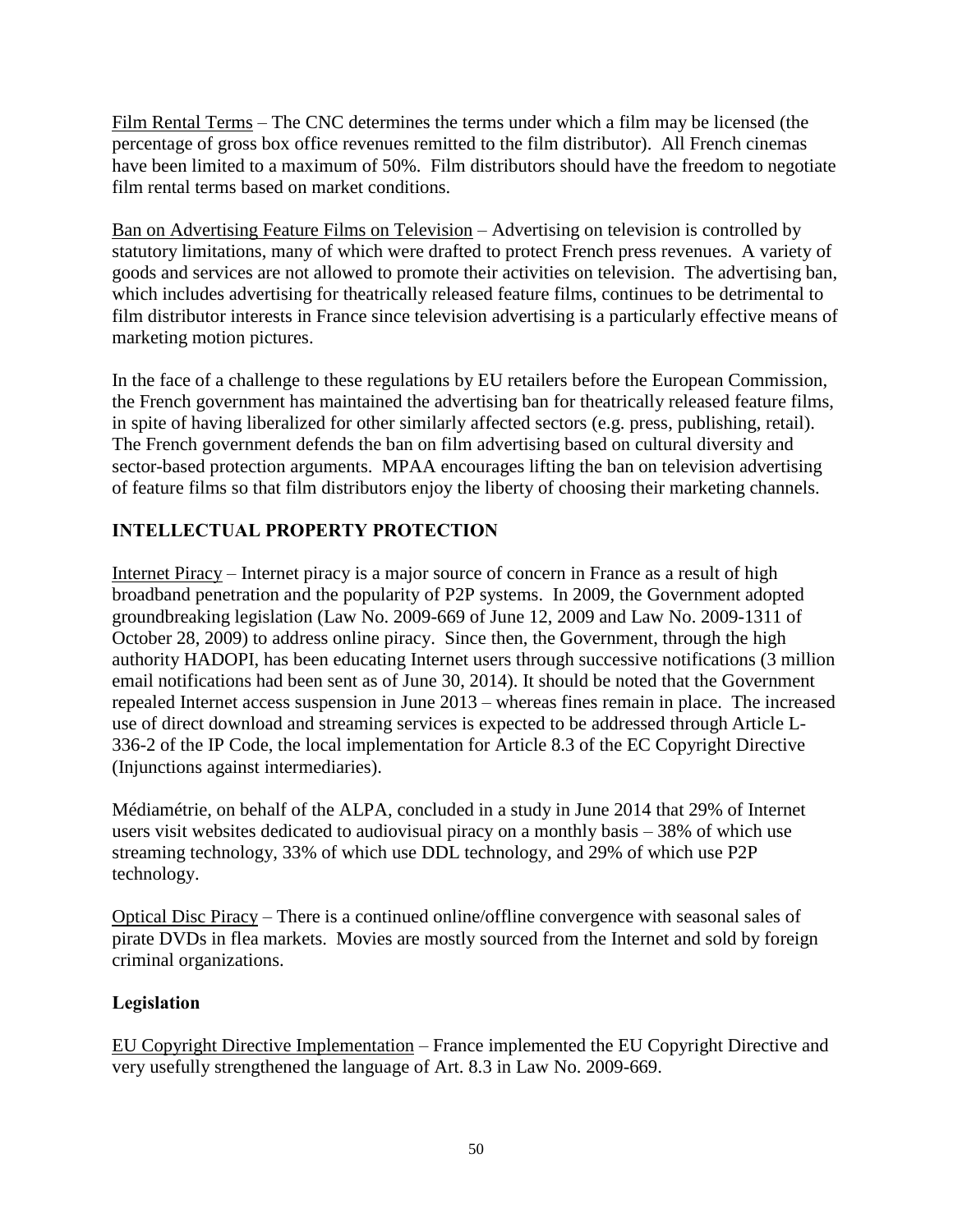EU Enforcement Directive Implementation – France has implemented the Enforcement Directive.

EU E-Commerce Directive Implementation – France has implemented the EU E-Commerce Directive. The National Assembly enacted helpful reforms related to hard good piracy in March 2014 and proposals to strengthen the notice-and-takedown system remain under consideration.

#### **Enforcement**

Public Investigative Departments do not treat copyright infringement as a priority despite continued cooperation from local content protection organizations. The deterrent effect of criminal enforcement in France is limited by weak sentences imposed by French courts. Fines are low and prison sentences are suspended for first time offenders, consistent with general criminal sentencing practices. However, if the defendant subsequently is convicted for reoffending, both the new sentence and the previously suspended sentence must be served In practice, the most effective deterrent to piracy has been the civil damages regime. Courts tend to grant immediate interim enforcement of their decisions on the civil side, which discourages pirates from lodging systematic appeals for procedural obstruction and delay.

As regards Internet piracy, research shows that France's efforts to address online piracy through Laws No. 2009-669 and No. 2009-1311 have already delivered substantial results in terms of content theft reduction since its roll-out in October 2010 with regard to P2P technology. As mentioned above, the graduated response mechanism that emanated from those laws has been modified as a result of a broad-scope review of the cultural sector (the Lescure Review) – the Internet access suspension penalty has been abrogated. At this point, the future of the graduated response remains uncertain.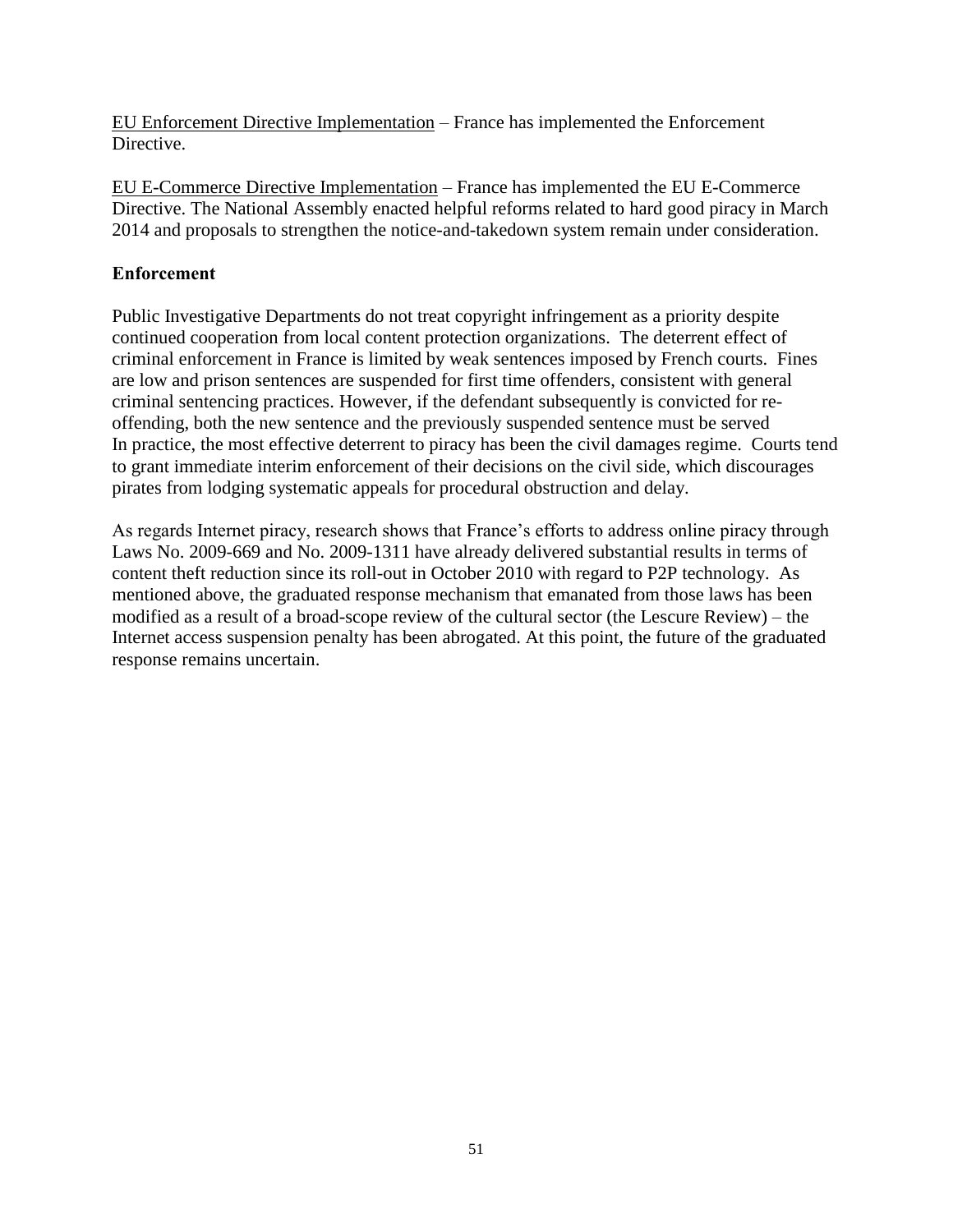# **GERMANY**

#### **INTELLECTUAL PROPERTY PROTECTION**

Internet Piracy – Internet exchange of illegal copies, P2P, DDL, and streaming are the primary piracy concerns in Germany.

Illegal Recording – German language release groups illegally record local soundtracks and encode them with video camcords often sourced from other international release groups to create unauthorized copies of movies in current theatrical release; these groups are a primary concern because they are the original source of illegal German audio material on the Internet and used in the illegal reproduction of optical discs. Mass distribution follows soon after encoding, via the Internet and facilitated by portal sites. Camcording of theatrical releases also remains a problem in Germany.

Optical Disc Piracy **–** Pirated films from the Internet are a source for burning operations of DVD-R intended for illegal sale. Although illegal street sales in Germany are generally down, the Czech and Polish border markets, which target German consumers, continue to cause concern, along with groups issuing "bogus licenses."

#### **Enforcement**

Law enforcement authorities, especially the police and public prosecutors, are aware of piracy problems and over the last few years have committed resources to a number of successful investigations and prosecutions such as Kino.to with deterrent sentences being imposed by the judiciary. These copyright infringements are on a commercial scale and are recognized as organized criminal activities.

While it is possible to attain an injunction under civil law, it is title specific which is of limited use against online sites that facilitate copyright infringement on a massive scale. Significant case law at the Supreme Court-level is pending with regard to cyberlocker-liability.

#### **Legislation**

Copyright reform – Germany's private copy exception (PCE) is too broad. There is no exclusion of copying by third parties and therefore the exception may violate the TRIPS three-step test. In its decision on April 10, 2014 (C-435/12), the CJEU held that under EU law, legal copies may only be made from legal sources. Existing German law, which excludes only copies made from "obviously" illegal sources, must now be interpreted to accommodate the decision and conform with EU law.

By contrast, the CJEU issued a decision on September 11, 2014 (C-117/13, *Technische Universität Darmstadt v Eugen Ulmer KG*)– a case that originated from a preliminary ruling from Germany's Bundesgerichtshof) that indirectly upheld the all-too broad scope of the PCE to the detriment of rights holders. The CJEU ruled that certain acts of reproduction (such as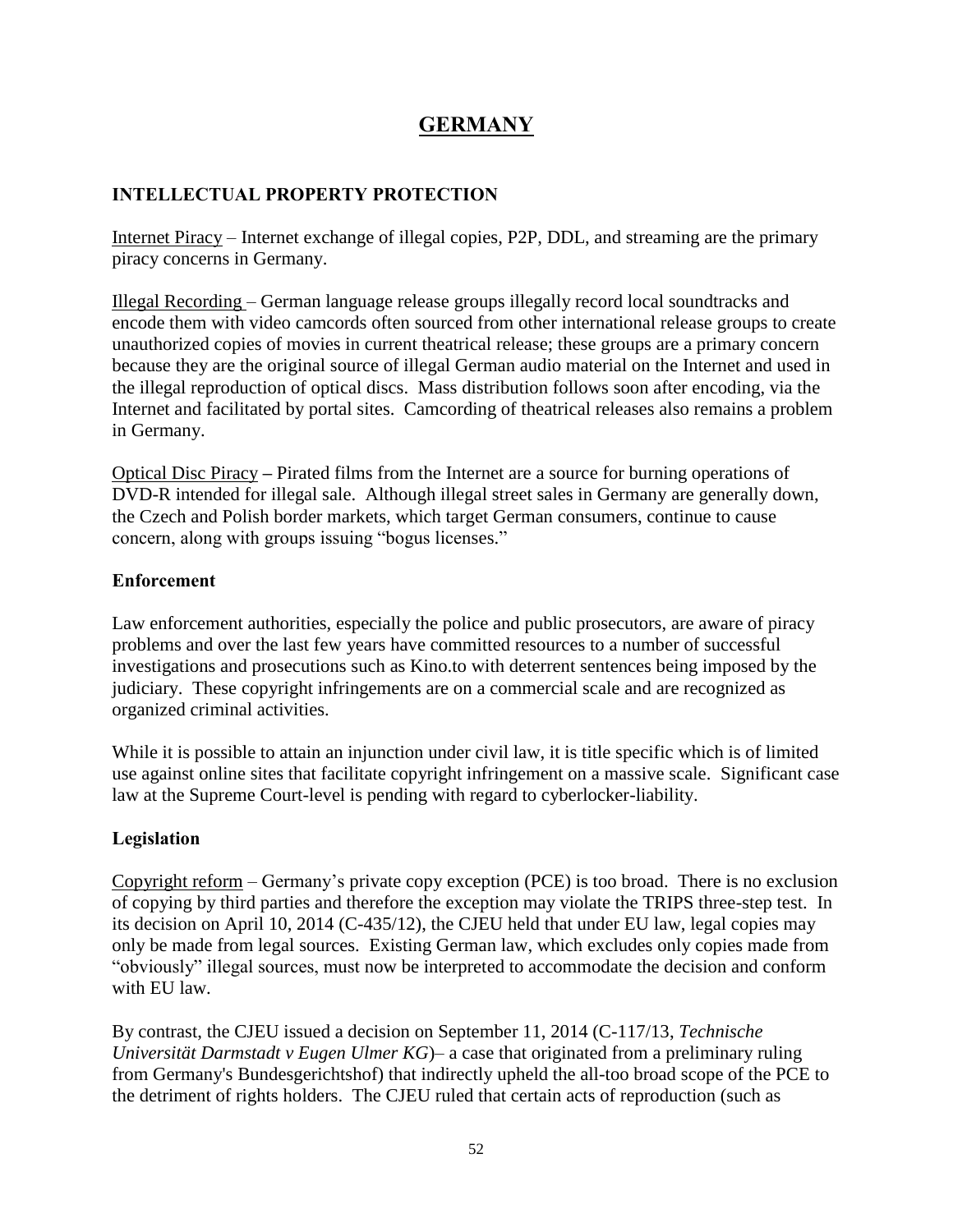printing works or storing them on a USB stick) carried out by users from dedicated terminals installed in publicly accessible libraries are permissable under national law; extending the exceptions and limitations provided for in Art. 5(2) a and b.

The legal framework for technological protection measures also remains inadequate. To strengthen the law, Germany should provide specific civil remedies for illegal acts relating to the circumvention of technological measures and provisions for the seizure, delivery, and destruction of illicit circumvention devices (i.e., devices that serve to circumvent technological protection measures).

EU Enforcement Directive Implementation – During 2012, the German Supreme Court corrected a previous failure with the implementation of the Directive's right of information, restricting it to cases of infringements committed on a commercial scale (April 19, 2012, IZB 80/11). Under the German implementation, rights holders contemplating legal action against Internet pirates still face difficulties in identifying infringers due to restrictions imposed by Germany's data protection law. Further, the right of information is circumscribed in practice because many ISPs reject information requests, asserting that the data is simply not available and that they are not permitted to retain the data.

During 2013, the German Legislature dramatically restricted remuneration by capping the attorneys' fees for legal claims against infringers to limit the number of remand cases. Fees incentivize attorneys to take rights holders' cases, and the severe limits create only another obstacle for rights holders pursuing legitimate claims of infringement.

EU Copyright Directive - The Government has failed to implement Article 8.3 and, rather, refers rights holders to general liability principles developed by the courts. This inadequate implementation of EU law precludes blocking orders against infringing websites. Unlike the majority of other EU countries, not a single website in Germany has been blocked due to IP infringements.

On March 27, 2009, the CJEU held in the *Kino.to* decision (C-314/12), that Article 8.3 of the Enforcement Directive does provide a basis for blocking injunctions against access providers. Lower German courts have yet to apply the ruling in favor of such claims.

The Supreme Court has two significant copyright-related cases related to remedies for rights holders and access providers: one on behalf of the German collecting society GEMA and one on behalf of the International Federation of the Phonographic Industry (IFPI). The verdicts are expected during 2015.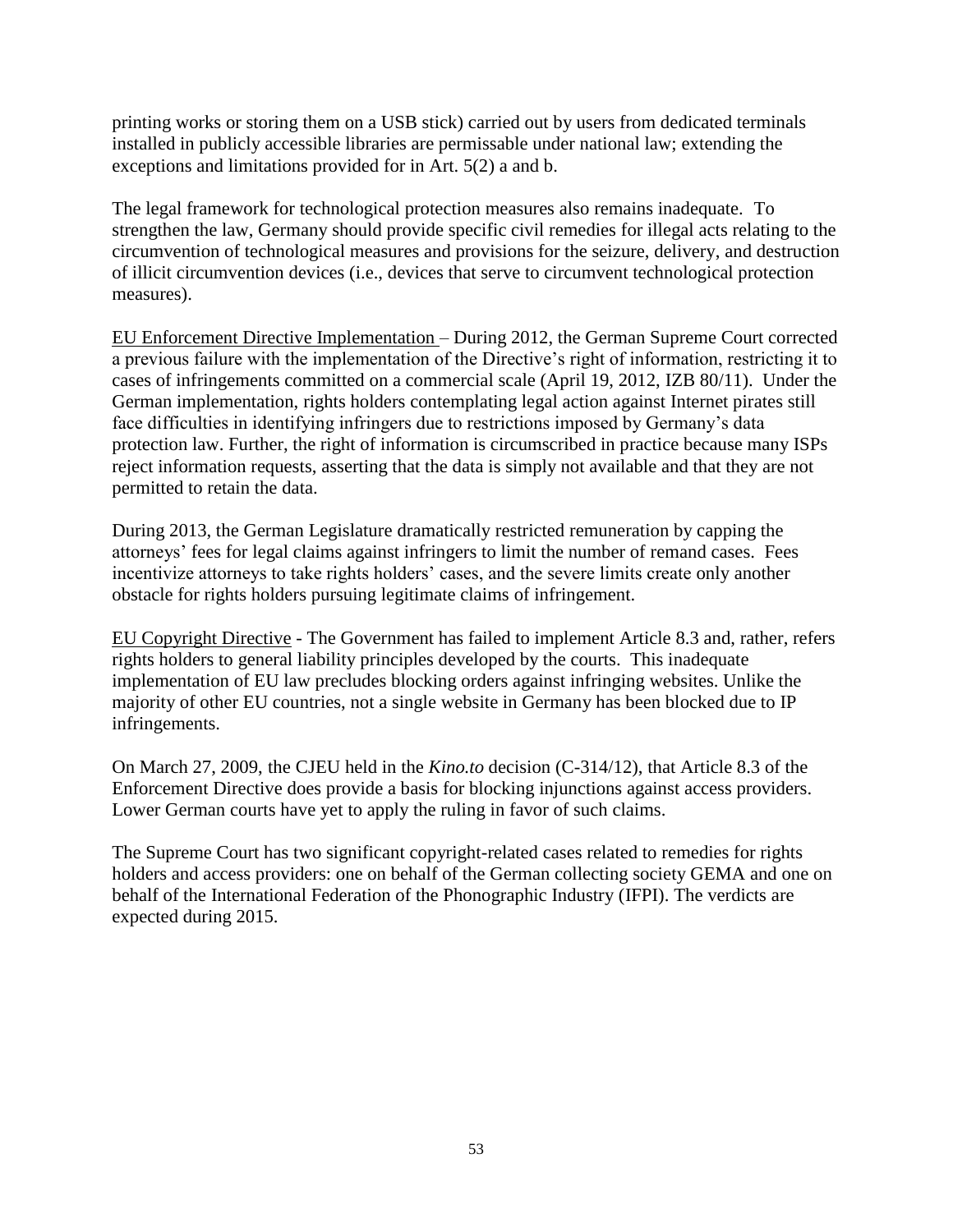# **ITALY**

#### **MARKET ACCESS BARRIERS**

Broadcast quota – In 2010, Italy amended Broadcasting law Art. 44 which now reserves: 1) the majority of their annual transmission time to EU works; 2) at least 10% of the annual transmission time to EU works produced during the last five years (20% for RAI, Radiotelevisione italiana – Italy's national public broadcasting service). Newscasts, sports, game shows, advertising, teletext services, and teleshopping are excluded from the EU-works calculation. At least 10% of their net annual revenues (15% for RAI) must be reserved as financial contributions to the production of and acquisition of rights in European works created by producers who are independent of broadcasters. Within this quota, 32% (i.e. 3,2% of the total net revenues) of the budget has to be reserved to Italian movies (3,6% of the total net revenues for RAI). The quotas for non-linear services originally introduced by AGCOM (the Italian Communications Authority) with Deliberation 66/09/CONS and Deliberation 607/10/CONS were modified by Deliberation 188/11/CONS, so that now on-demand services can, alternatively, either reserve 20% of their catalog to European works or invest, 5% of revenues from audiovisual content in the production and acquisition of EU works.

#### **INTELLECTUAL PROPERTY PROTECTION**

Optical Disc Piracy – Locally burned DVD-Rs are still a significant issue in Southern Italy. The illicit market is managed by organized criminal groups in most instances and distribution is still delegated to illegal immigrant networks. Distribution methods have been modified as to diversify the offer and limit risks in case of seizure.

Internet Piracy – Internet piracy, particularly through cyberlockers, torrent sites, and social media sites continues to increase among Internet users in Italy. Most infringing materials are accessed through linking websites and cyberlockers, but User Generated Content sites and social media sites also represent significant points of access.

Illegal Recording – Italy is the source of significant audio source-theft in which individuals record local soundtracks and then match them with camcords to create unauthorized copies of films in theatrical release, localizing pirate content and undermining legitimate commerce in the Italian market. During 2013, 73 incidents of audio-source theft occurred in Italian theaters, and at least 11 illegal video-camcords occurred. During the first six months of 2014, the illegal recording of 22 audio tracks and 15 video tracks has occurred in the country's theaters.

#### **Enforcement**

While law enforcement and prosecutors have indicated a willingness to tackle Internet crime, overall enforcement efforts in Italy continue to suffer from a lack of deterrent sentencing by the courts. Although civil cases can proceed with appropriate speed through the Italian courts, significant delays throughout the legal process plague the criminal system. Criminal sentences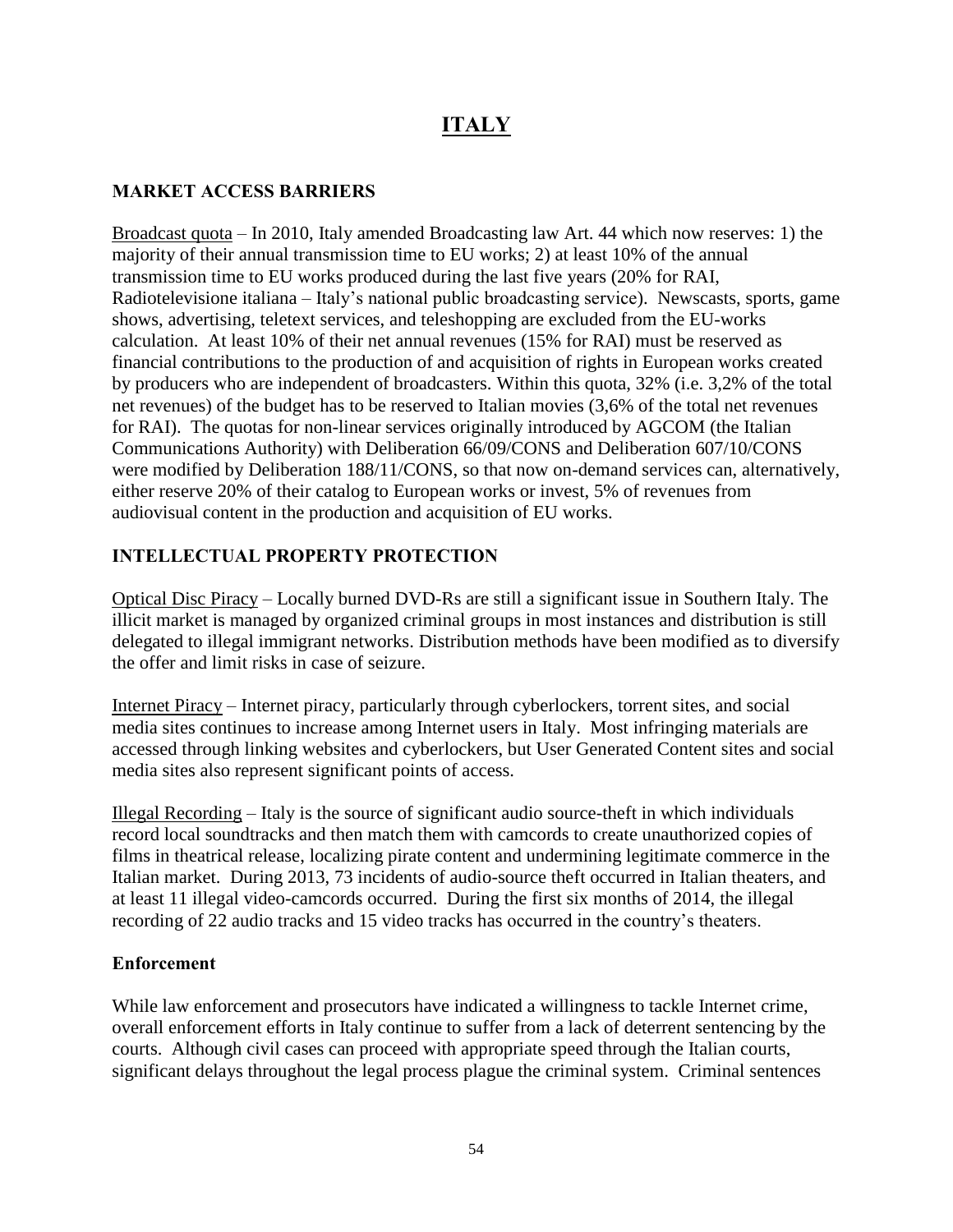are often low, and those that include incarceration are often suspended or dismissed due to procedural delays.

#### **Legislation**

In December 2010, AGCOM proposed a framework to protect copyright over electronic networks. The approval procedure, interrupted in 2012 due to changes in the composition of the Authority's board, was re-launched in early 2013 following the publication of an improved framework that included proposals related to blocking orders and fast-track procedures. In December 2013, the Copyright Framework was approved by the Authority's board and became effective on March 31, 2014. The Framework's expeditious procedures and effective removal of infringing material represent significant progress.

Copyright Directive – Italian courts have inconsistently applied the Copyright Directive's standards for ISP liability, due to the incorrect implementation of the E-commerce Directive by the Italian Parliament (detailed below) and uneven opinions from Italian magistrates related to the Copyright Directive's enforcement provisions -- with the result that decisions often stand in conflict with one another. A number of the conflicts have stemmed from how courts have differently categorized the types of services that ISPs offer, inconsistently applying liability standards to the same types of services.

Data Protection – Italy's Data Protection law, and in particular the conservative approach of Italy's Data Protection Authority (Garante), is an obstacle to reasonable enforcement. In September 2007, on January 17, 2008, and on February 28, 2008, the Data Protection Authority issued regulations prohibiting ISPs from disclosing information about their subscribers for civil or administrative purposes.

E-Commerce Directive Implementation –The Decree implementing the E-Commerce Directive requires takedown procedures to be subject to a prior notice by the "relevant authorities." This referral to an intervention by an undefined judicial or administrative authority is contrary to the E-commerce Directive and prejudicial to cross-industry agreements on takedown procedures.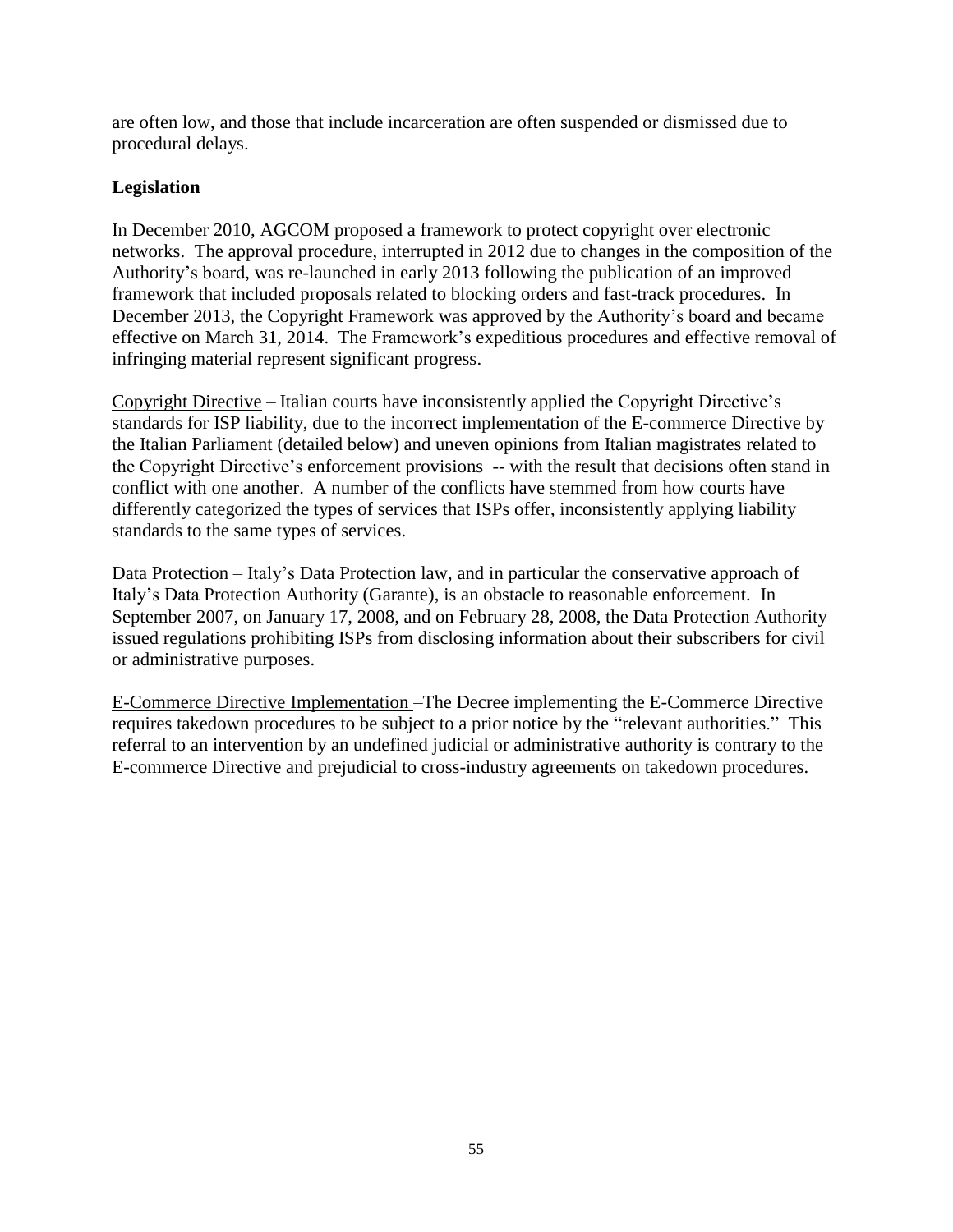## **NETHERLANDS**

### **INTELLECTUAL PROPERTY PROTECTION**

Internet Piracy – The Netherlands houses both locally-oriented pirate Internet sites (many in languages other than Dutch) and several international (English language) pirate sites. The Netherlands was for years considered a "safe haven" for Internet piracy. With improved cooperation from hosting providers taking evidently unlawful sites offline, many sites have left the Netherlands. However, many cyberlockers (aka file hosters) that foster infringement are hosted in the Netherlands as hosting providers have been unwilling to take cyberlockers offline if they have a notice and takedown policy for content linked to publicly accessible link sites.

#### **Enforcement**

The police and public prosecutors are reluctant to become involved in Internet piracy cases. Therefore, practically all enforcement efforts must carried out by rights holders on the civil front, often through the work of the Dutch content protection foundation BREIN.. Unfortunately, local ISP cooperation is lacking on "access" and is facing new difficulties on "hosting." ISPs vehemently oppose blocking access for consumers. The Dutch Appeals Court rejected blocking The Pirate Bay web site in January 2014 and the Supreme Court will hear the appeal by BREIN in November 2014.

#### **Legislation**

EU Copyright Directive – The Dutch Government had previously treated copying or downloading copyrighted material from an illegal source as permissible for private use. In response to a pre-judicial question from the Dutch Supreme Court, the CJEU ruled in April 2014 that the private copy exception could not apply to copies obtained from illegal sources. As a result, the Government has reversed its position. No amendment to Dutch law is required.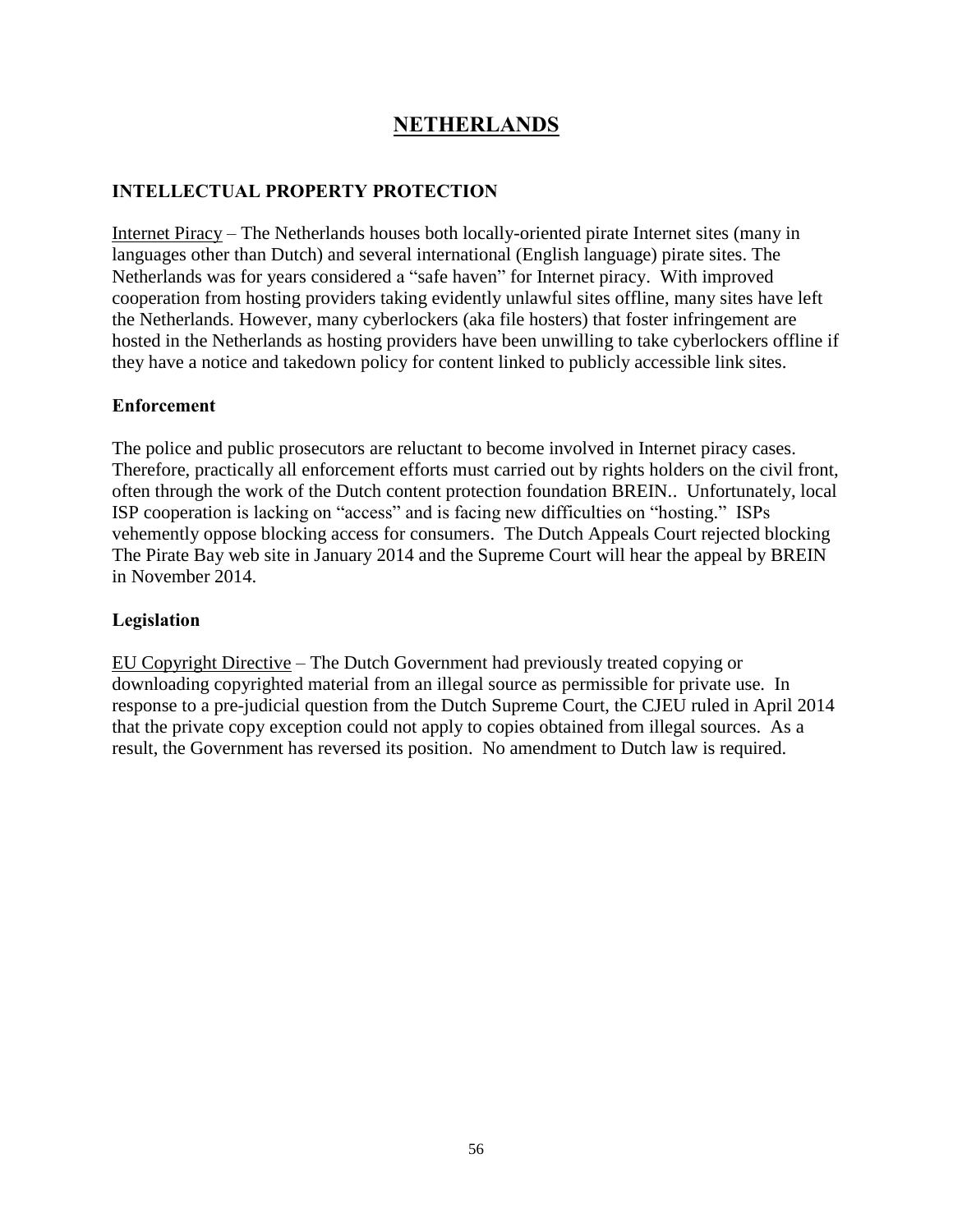# **NORWAY**

#### **MARKET ACCESS BARRIERS**

Video Taxes – Three different sets of taxes or levies continue to be imposed on home video sales in Norway: (1) a 25% value-added tax (VAT) on both the rental and the sale of videocassettes and optical discs; (2) a fixed price levy of NOK 3.50 per videocassette or optical disc (rental and sell-through), payable by the distributor distributed as subsidies to the theatrical and home video market; and, (3) a registration fee of NOK 0.60 per both rental and sell-through cassettes and optical discs. US copyright holders receive no benefit from the fixed levy. The high VAT and the licensing scheme for retail outlets continues to burden the video rental market and stifle the development of a healthy sell-through market in Norway. For online sales and rentals (streaming) of movies, Norway applies the VAT, while the taxes set out in (2) and (3) above are applied once for each copy on the service provider's server (ie. not once for each download), Norway also applies a VAT to the purchase of electronic services from abroad. There is, however, no VAT on private import where the value of the good falls below NOK 200 (approximately 30 US dollars).

Fair Compensation – Rights holders' compensation for legal reproductions made for private use is funded through yearly allocations in the government budget (approximately 6.5 million US dollars has been proposed for 2014). The Ministry of Culture has, however, stated that only rights holders that are citizens or domiciled within the European Economic Area (EEA), or companies with a registered office within the EEA, are entitled to such compensation. This contravenes Norway's international national treatment obligations under the Berne and TRIPS agreements.

#### **INTELLECTUAL PROPERTY PROTECTION**

Internet Piracy – Internet piracy is a significant problem in Norway. P2P networks using BitTorrent are still popular According to Alexa rankings, The Pirate Bay remains far-and-above the most popular piracy web site for Norwegian Internet users, although illegal streaming websites located overseas have dramatically increased in popularity.

Due to a successful effort to target piracy networks during the last couple of years, there are no open illegal networks located in Norway. Networks established abroad targeting Norwegian users remain a significant challenge.

#### **Legislation**

Copyright Act Amendments - Amendments to Norway's Copyright Act entered into force July 1, 2013. These amendments include useful new measures to combat illegal file-sharing and other online copyright violations, as well as a legal basis for accessing information.

Extended Collective Licensing – The MPAA has concerns about an amendment proposed in a Ministry of Culture Green Paper. The amendment to the Norwegian Copyright Act concerns a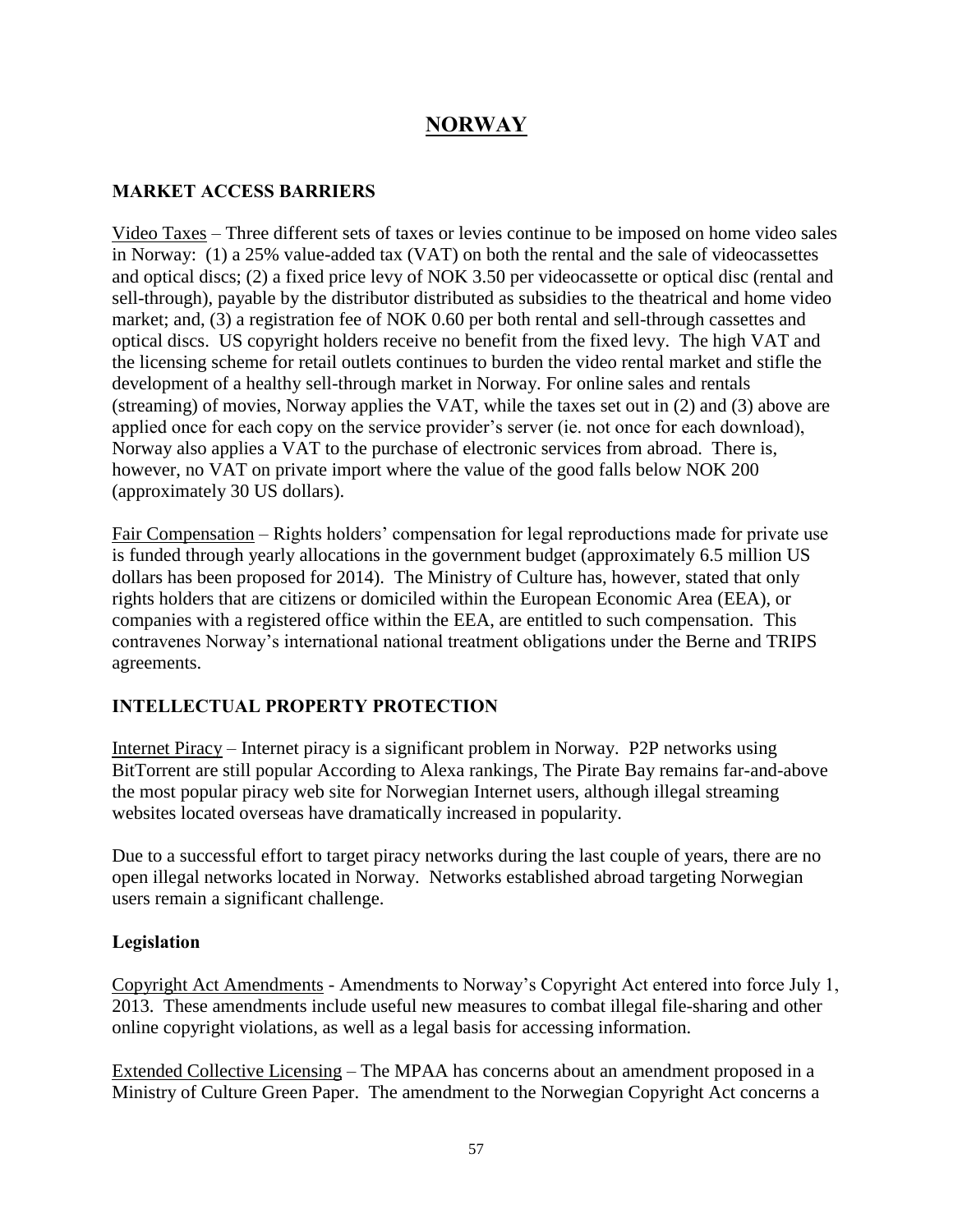general extended collective license (ECL) and interprets Recital 18 of the Copyright Directive in an overly broad manner. While Recital 18 permits existing national "arrangements" such as extended collective licenses, it does not exempt them from the customary three-step test. The proposed collective license could apply to over-the-top services, Internet transmissions, and other audiovisual delivery platforms. The proposed collective license would not apply to rights holders that have affirmatively opted-out of the system. A public comment process administered by the Ministry is currently underway.

While the MPAA supports initiatives that enable collective management organizations to better serve their members, collective licensing should not undermine opportunities for rights holders to exercise their exclusive rights individually. Strong protection for the individual exercise of exclusive rights remains the most effective way for rights holders to derive value from their creative works, particularly in the audiovisual sector.

Enforcement Directive **–** A proposal to strengthen the legislation on enforcement of industrial property rights was out for consultation until September 2011 and a White Paper was presented on March 15, 2013. Although the Ministry of Justice and Public Security maintains that the EEA Agreement does not commit Norway to implement the EU Enforcement Directive, the Ministry proposed specific provisions on the right to information in cases of intellectual property infringements along the lines of the Enforcement Directive. The bill focused on industrial property rights.

The proposed legislation was adopted on July 1, 2013, and several provisions of Norwegian law changed with regard to industrial property rights, including changes to the national penal code. Enforcement rules were harmonized, and the legislation strengthened the law's sanction regime to the important benefit of rights holders.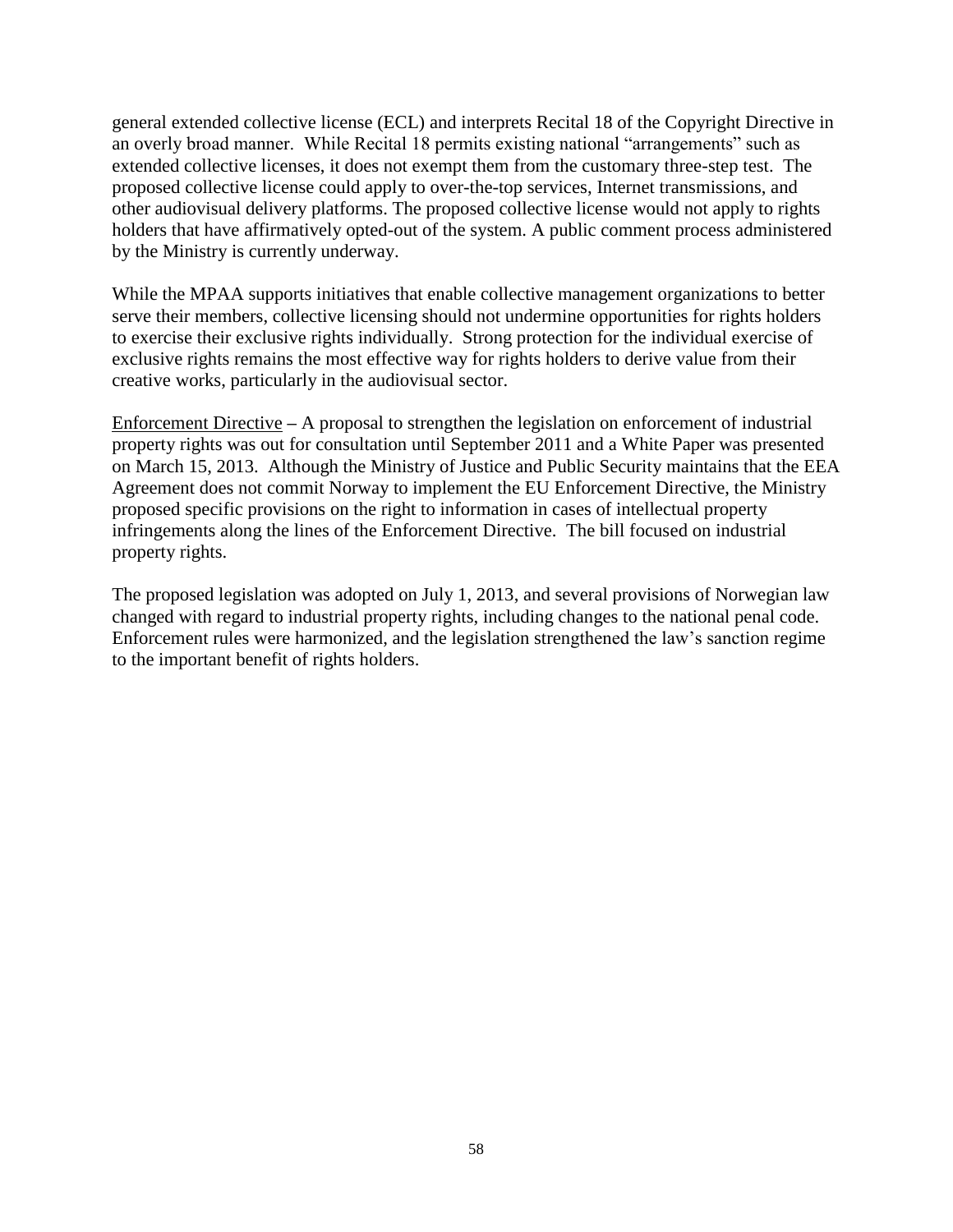### **POLAND**

#### **MARKET ACCESS BARRIERS**

Broadcast Quotas – Poland's broadcasters must dedicate at least 33% of their quarterly broadcasting time to programming produced originally in Polish. This provision, which goes beyond what is prescribed in the EU's AVMS Directive, impedes market access.

Discriminatory Tax Treatment of US Audiovisual Works – The 2005 Film Law includes taxes on box office and on DVD sales to finance subsidies for Polish and European films. These taxes, besides having a detrimental effect on the Polish audiovisual market, unfairly burden MPAA member companies with the cost of financing the government's cultural policy. Further, the language of the text appears to allow a double taxation burden on distributors, including MPAA members.

Foreign Ownership Restrictions – Foreign ownership in a broadcasting company is limited to 49%. MPAA promotes the reduction and elimination of such restrictions in order to stimulate the foreign investment necessary for the continued development of the television industry.

#### **INTELLECTUAL PROPERTY PROTECTION**

Optical Disc Piracy – Locally burnt discs, which sometimes contain multiple titles, are still a problem in Poland and pose a threat to the theatrical and home entertainment markets. However, this threat has diminished in the past couple of years due to effective enforcement and the uptake of Internet piracy. The vast majority of pirate optical discs are sold at public markets in Wroclaw and Krakow, and at bazaars along the Polish-German border.

Internet Piracy – Internet piracy is steadily growing. BitTorrent remains a very popular way of pirating movies in Poland but linking sites (direct download), hosting sites and streaming video are very much on the rise. Sites offering illegal Polish subtitles are also a serious concern as the uploading of pirate copies of new releases are invariably followed by the posting of a Polish language dialogue list, enabling the creation of localized subtitled pirate copies.

#### **Enforcement**

Over the last few months there has been no indication of government interest in strengthening the protection of intellectual property rights.

The Polish courts are seriously backlogged. While the majority of piracy cases brought to court conclude with guilty verdicts, sentences are insufficient. There is a real concern that police will become disinterested in working with rights owners and their representatives as a result of languishing court cases and disappointing sentences.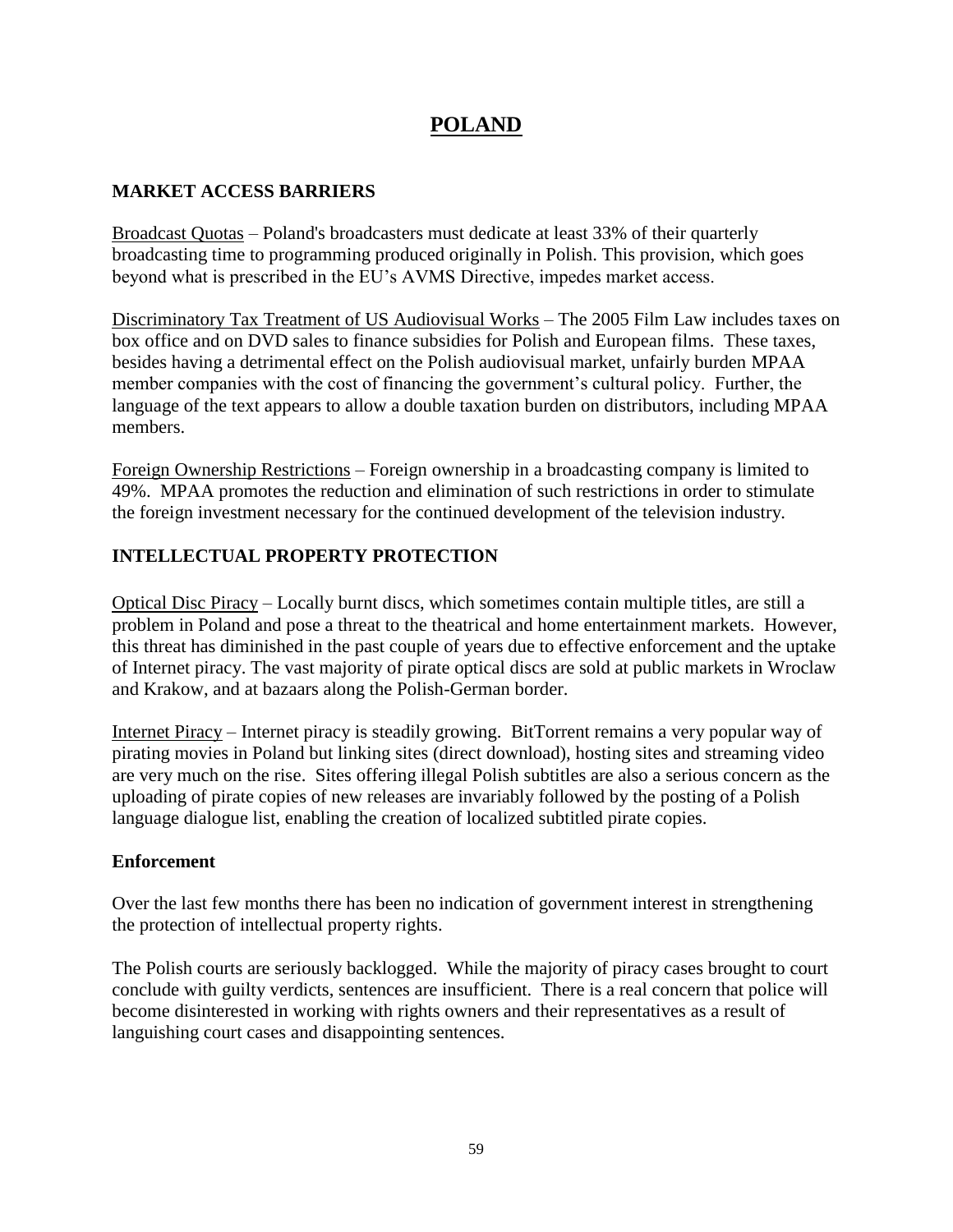#### **Legislation**

The controversy surrounding ACTA has led to worrisome discussions on the scope of copyright protection on the Internet. Parliament announced that the period for retention of telecommunication data has been reduced by half, i.e. from 24 to 12 months, and discussion is underway to expand the scope (notably to the online space) of permissible public use of protected works by public cultural institutions, libraries, etc. which may affect the legitimate market. At the moment, there is no government plan to amend the Copyright Law in this respect, but the situation is fluid and requires careful attention.

Electronic Services Act – Proposed changes to the Electronic Service Act would extend service providers liability exceptions. The proposal to establish a detailed notice-and-takedown procedure is useful although it should be less burdensome and limit discretional elements (the period of three days within which an ISP is to take action is considered to be too long). Although the process for this proposed legislation has been suspended, the situation requires careful attention.

Copyright Law – Poland's copyright law enforcement provisions need to be strengthened. In particular, police must have the right to initiate investigations ex officio, which is not currently the case. In addition, the unauthorized downloading of copyrighted files onto personal computers should be added to Article 118 of the Copyrights and Related Rights Act. Moreover, Article 70 makes it difficult for foreign works to resist collective management of author and performer remuneration rights.

EU Copyright Directive – There are significant problems with Poland's implementation of the Directive. The principal problems are: (1) inadequate legal protection of technological measures (the language suggests that circumvention for private use may be legal); (2) inadequate protection of rights management information; (3) new exceptions; (4) too broad of a private copy exception; and, (5) no express implementation of the three-step test.

EU Enforcement Directive –Polish law does not correctly implement Articles 9 and 11 of the Enforcement Directive on injunctions, since it requires the establishment of liability or coliability of intermediaries. According to the Enforcement Directive (and the European Copyright Directive), injunctive relief is granted irrespective of the liability of the intermediaries. This shortcoming poses a major obstacle in combatting Internet piracy as entities often operate from outside Poland and thus enjoy practical immunity from copyright enforcement efforts. Initiatives to correct the implementation of the Enforcement Directive are ongoing.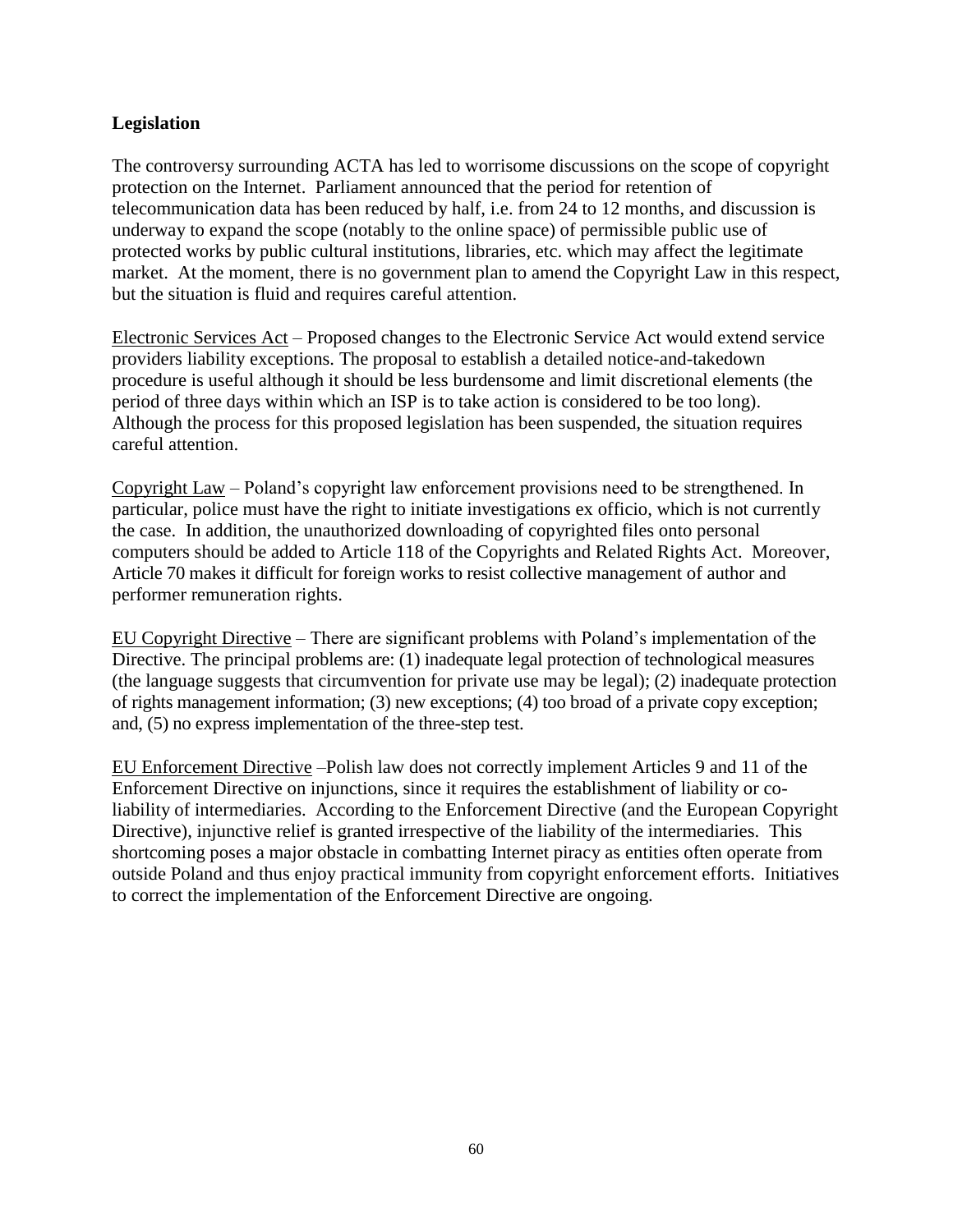### **RUSSIA**

#### **MARKET ACCESS BARRIERS**

Customs Duties – Russia's customs authorities continue to assess duties on the royalty value of imported audiovisual materials, such as television master tapes, DVDs, etc., rather than solely on the physical value of carrier medium. This is contrary to standard international practice. Such assessments are a form of double taxation since royalties are also subject to withholding, income, value-added and remittance taxes. Equally important, they are a barrier to further growth of the Russian audiovisual market.

Foreign Ownership Restrictions – Foreign legal entities and Russian legal entities with foreign participation exceeding 50% are prohibited from: (1) sponsoring television and radio channels as well as television and radio programs; (2) establishing broadcasting organization channels capable of being received reliably in more than half of Russia's territory or by more than half of Russia's population; and, (3) broadcasting to more than half of Russia's population. The law also forbids the transference of stock in a channel or radio or television program that results in over 50% foreign ownership. MPAA opposes such restrictions because they are discriminatory and unreasonably favor local investors.

The State Duma will begin consideration of amendments to the Mass Media Law on September 23, 2014. The draft proposed by the deputies of three Duma parties (the Liberal Democrats, Justice Russia, and Communists) provides for a ban on foreign entities or persons from establishing media platforms (including television and radio companies). Existing media companies with foreign participation must, by January 1, 2016, take measures to limit the foreign share of participation to no more than 20%. In cases of non-compliance, foreign shareholders will lose all rights (including corporate voting rights and the ability to exercise any form of corporate control) within the company, and all of the company's existing contracts and business arrangements will become nullified. It is expected that the proposal will be enacted under expedited procedures as it has garnered significant support from leading authorities.

Advertising Ban on Pay-TV – New legislation has been enacted that establishes a ban on advertising on pay- and scrambled-signal channels. While the law has no practical effect on state-owned television channels, it will have a significant impact on cable and on-demand services, including those operated by foreign companies.

Discriminatory VAT – The 1996 Law on State Support of Cinematography provided a VAT exemption for films granted a national film certificate. National film certificates are granted to Russian-made films. The RF Tax Code (Article 149 p. 21) specifies VAT is exempt for works (services) on film production by cinematography organizations, as well as exploitation rights (including distribution and exhibition) of film products that are granted the national film certificate. Thus any legal entity distributing a national film is exempt from VAT provided that such entity is a cinematography organization. As part of its accession to the WTO, Russia obligated itself to provide national treatment for taxes on similar products. Therefore, the Government of Russia appears to be in violation of this obligation as it is currently applying a value-added tax (VAT) to non-Russian films and not to domestic (Russian-made) films.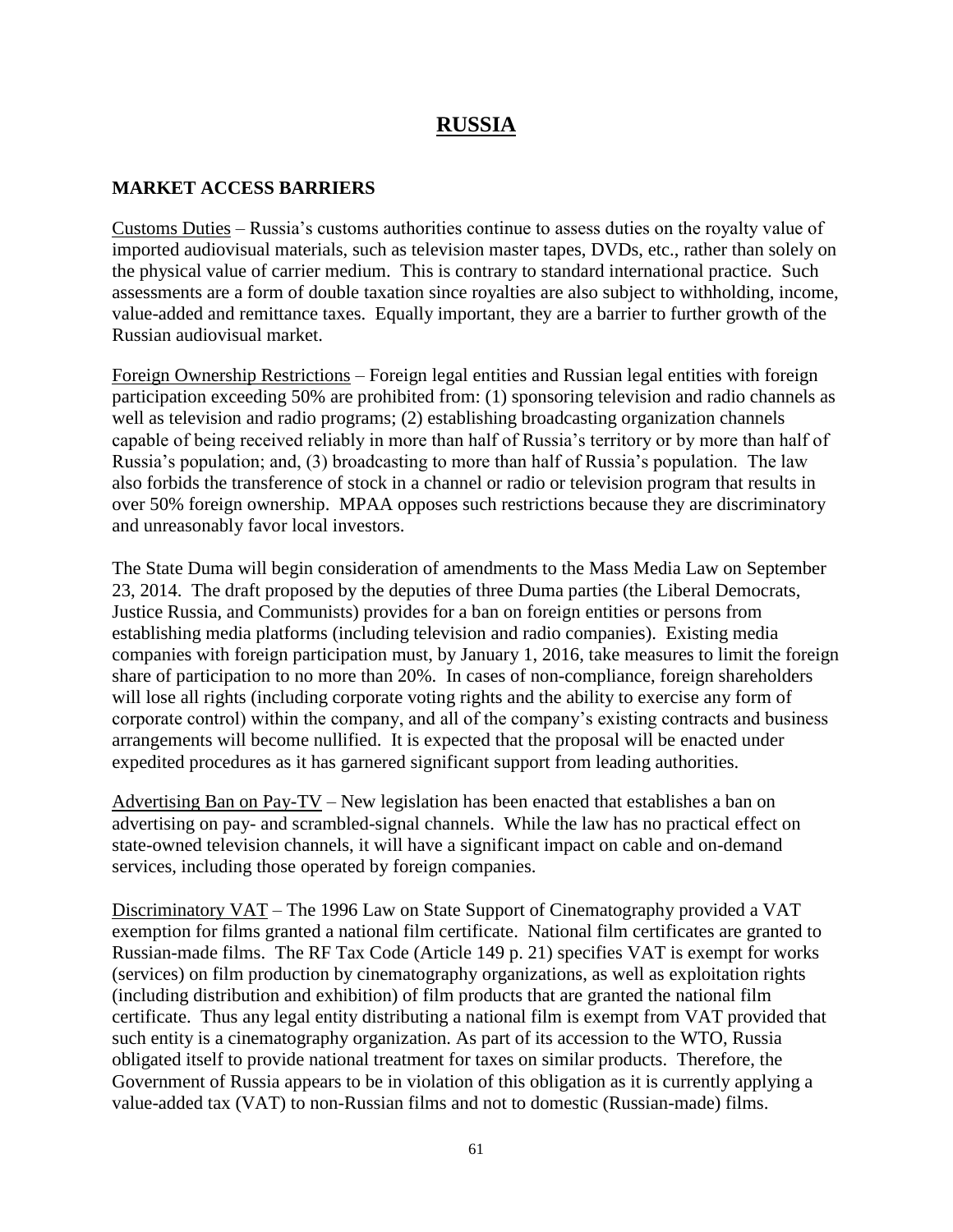#### **INTELLECTUAL PROPERTY PROTECTION**

Optical Disc Piracy – Russia remains one of the world's largest producers and distributors of illegal optical media, and intellectual property theft continues to threaten Russia's burgeoning legitimate home-entertainment market.

The production and distribution of optical discs has, however, diminished considerably during the past three years, with a steep drop during 2013 in Russia's major cities.

Internet Piracy – Russia is host to a number of major illicit sites that cater to English-speaking audiences, negatively impacting markets worldwide. Downloading sites, including P2P downloads, are currently the most damaging form of infringing site in Russia. Many pirate sits have moved to foreign hosting locations after the implementation of the socalled "Internet Anti-Piracy Law." Most of the sites started to take down infringing content immediately after receiving cease-and-desist letters. Three criminal cases against the owners of pirate sites were brought to the courts with successful prosecutions. The number of legitimate platforms has increased from 11 in 2012 to 22 at the filing of this report.

At the same time, however, the level of Internet piracy remains extremely high.

Camcord Piracy – Russia is home to some of the world's most prolific criminal release groups. Pirates obtain their source infringing copies by camcording films from local theater screens.

Camcord piracy from within Russia's borders, however, has been decreasing. In 2010, there were 95 camcords; 73 during 2011; 54 in 2012; and 25 in 2013. Activity in 2014 has clustered in the Solntzevo district of Moscow.

#### **Enforcement**

Russia needs to increase its enforcement activity well beyond current levels to provide adequate and effective enforcement of IPR violations, including the imposition of criminal deterrent penalties. Internet piracy enforcement in Russia is severely hampered by Russia's inadequate legal framework. The ability of wrongdoers to simply modify their Internet sites and continue to operate in violation of the law manifests a clear need for reform. A critical element of the US-Russia bilateral IPR agreement is element two, which obligates Russia to provide for effective enforcement of IPR online; Russia will need to amend its legal framework to meet this obligation. While MPAA lauds the Government's re-establishment of a special sub-unit within Department K to deal exclusively with IP Internet cases, this office needs additional staff and resources if it is to reasonably respond to Russia's serious online piracy problem.

Judicial action against unauthorized camcorders in theaters continues to be challenged by the private copy exception despite amendments indicating the private copy exception may no longer be invoked. Prosecutors back off when defense attorneys raise the issue of private copy and have challenged the damage claims. Given these obstacles to effective enforcement against unauthorized camcording in Russian theaters, recommendations have been made for this issue to be reviewed by the sub-group reviewing IP legislation.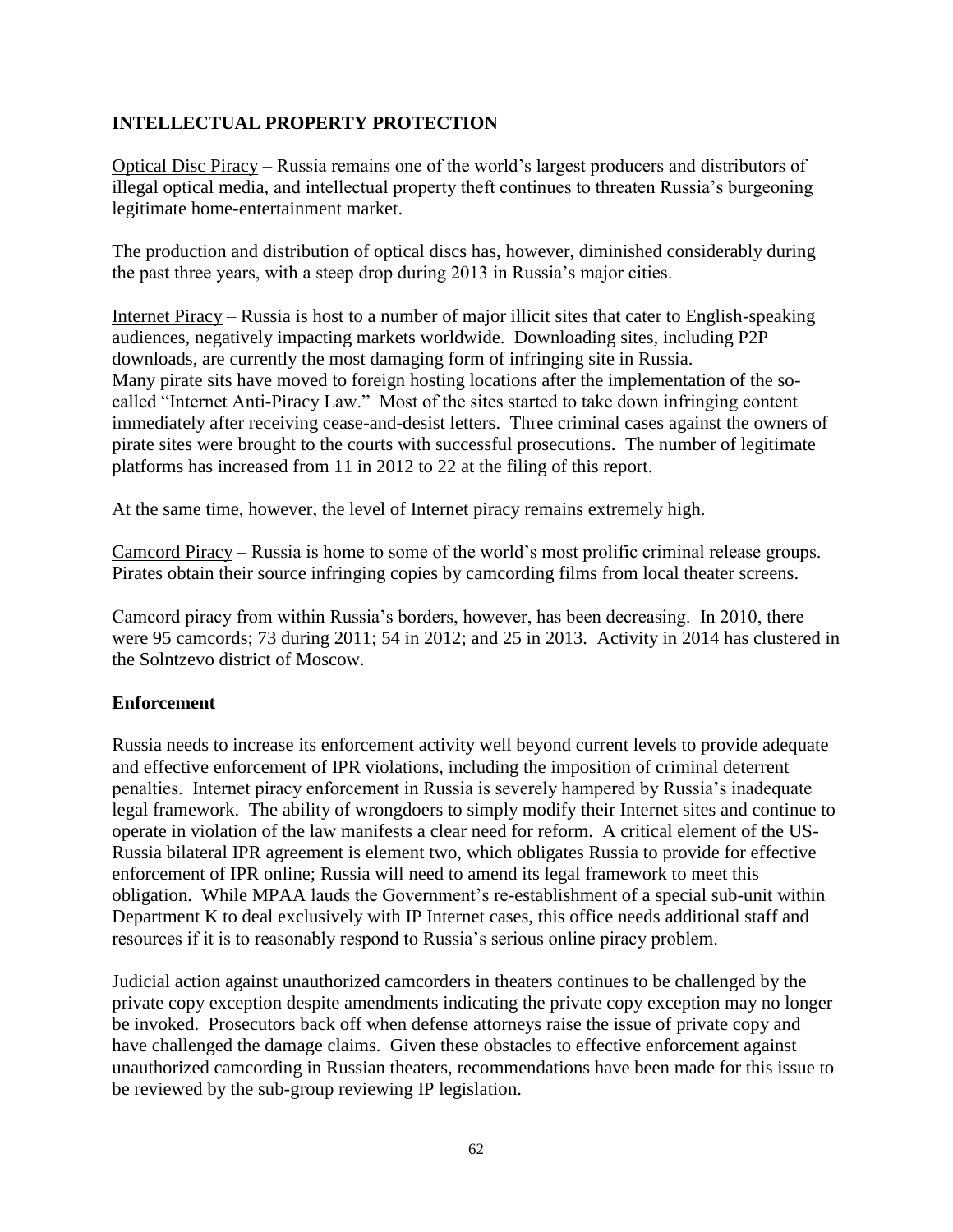MPAA fully supports the International Intellectual Property Alliance (of which MPAA is a member) recommendations that the Government of Russia improve its IPR enforcement. Prosecutors need to coordinate their efforts with the police, bring more IPR cases, and conduct expeditious investigations.

The development of instructions by the MOI and the General Prosecutor's Office with an updated and detailed methodology for investigations of copyright infringements would help to increase the quality and effectiveness of IPR enforcement activities. Further, the appointment of IPR special prosecution investigators and police officers, at both the federal and regional levels, throughout Russia would be useful. An intensification of criminal investigations and obtaining criminal convictions against principals is sorely needed. There needs to be a focus on criminal enforcement targeted against corrupted LEAs and organized crime syndicates. More and improved criminal proceedings in general, along with speedier investigations and trials are needed.

#### **Legislation**

Russia has made progress on several important legal reforms, including: amendments to the Criminal Code; a Supreme Court resolution that provides guidance on IPR enforcement; and, most recently, amendments to the Information Law and Civil Code that provide for injunctive relief, notice-and-takedown and reasonable liability provisions. However, it is too early to assess the effectiveness of these recent amendments.

Although the new version of the Part Four RF Civil Code was enacted in March of 2014, the provisions of Article 1253.1 (concerning intermediary liability) were not updated and remain obscure with regard to ISP liability and IPR violation. Due to unsatisfactory legal formulations, User Generated Content (UGC) and other websites dealing with third-party activites (such as cyberlockers, P2P services, and torrents) receive exemptions from liability typically reserved for telecommunications-access providers. Detrimental case law has resulted, including decisions in which UGC sites such as VKontakte (VK) have received exemptions from liability from what would otherwise be considered clear cases of copyright infringement.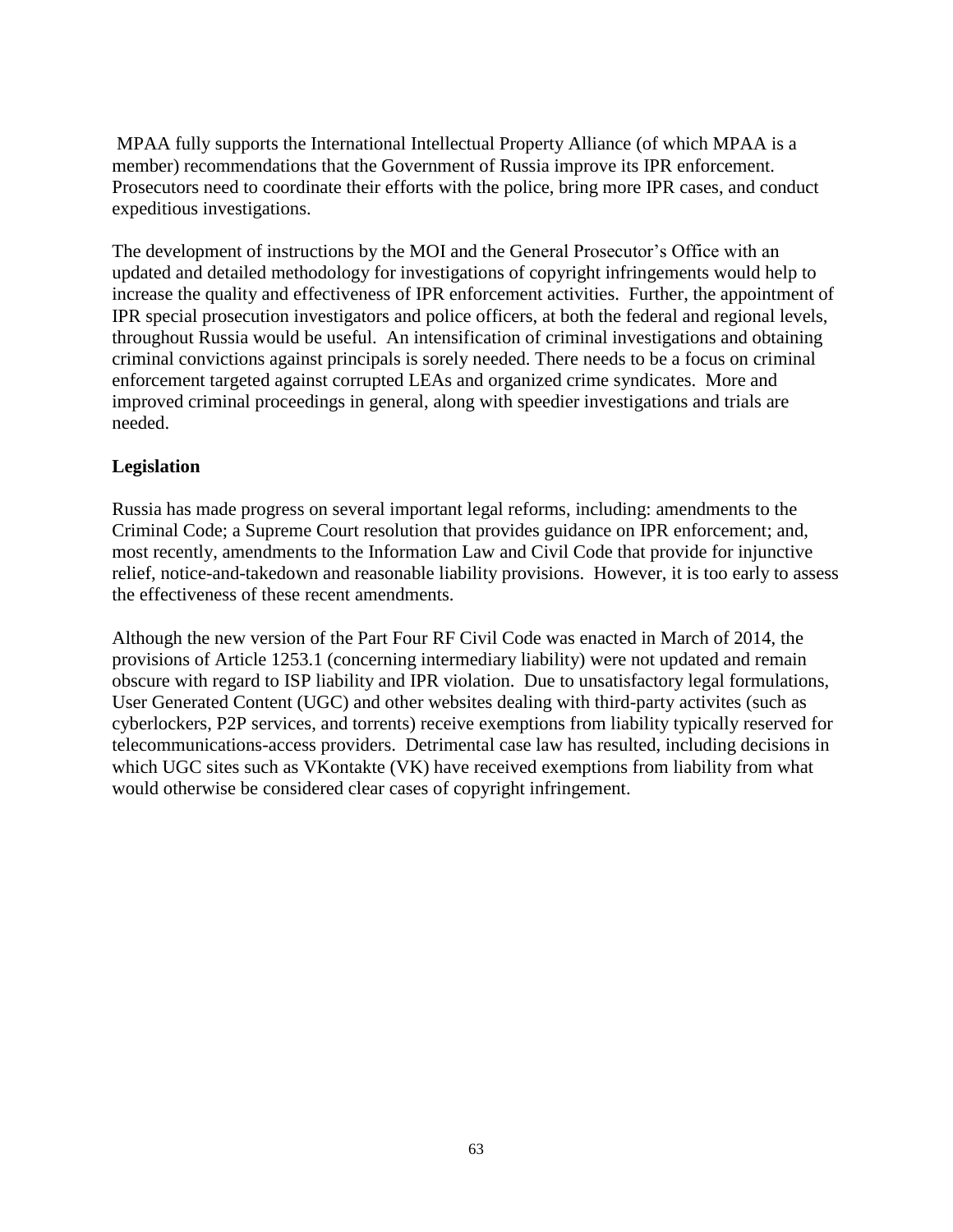# **SPAIN**

#### **MARKET ACCESS BARRIERS**

Film Dubbing (Catalunya) -- The Catalan regional government adopted new language restrictions on films released in Catalunya. While the Law was passed in 2010, implementing measures have not been released. In September 2011, film distributors and exhibitors and the Catalan Government entered into a cooperation agreement. This Agreement established a network of movie theaters exhibiting films dubbed in Catalan, with distributors committing to provide 25 prints in Catalan for new films each year. The Catalan Administration committed to fund the dubbing. After the European Commission found Article 18 of the legislation discriminatory towards other European countries, the Catalan Government removed European works from the scope of the obligation and threatened to re-introduce the quotas absent any satisfactory renewal of the Cooperation agreement. The MPAA would note the possible conflict between the legislation and World Trade Organization treaties.

Investment Obligation – Spain maintains discriminatory investment provisions whereby audiovisual media service providers, including broadcasters, must annually invest five percent of their revenues in the production of European and Spanish films and audiovisual programs. In addition, 60 percent of this allocation should be directed towards productions in any of Spain's official languages. These investment obligations also apply to future digital terrestrial channels.

Screen Quota – For every three days that a non-EU country film is screened, in its original language or dubbed into one of Spain's languages, one European Union film must be shown. This quota is reduced to four to one if the cinema screens a film in an official language of Spain and shows the film at all sessions of the day in that language. Non-observance of the screen quotas is punishable by fines. These discriminatory measures ignore market demand for US and non-EU country films and stifle development of Spain's theatrical market.

#### **INTELLECTUAL PROPERTY PROTECTION**

Internet Piracy – Internet piracy in Spain is among Europe's worst. Peer-to-Peer (P2P) piracy is widely perceived as an acceptable cultural phenomenon, and this situation is exacerbated by the Spanish government's policy of decriminalizing illicit P2P file-sharing. The administrative procedure to block illegal sites provided by the Sustainable Economy Law (LES) is not producing the expected results. The IP Commission has been processing IP-violation complaints from right holders since March 2012 and after more than two years, only 49 illicit files have been removed and, notably, no egregious site has been blocked. As a consequence, a number of rights holders have halted their submissions of new complaints.

Meanwhile, the Government has approved a draft text to amend the IP law, which includes new provisions to improve the IP Commission's efficacy. Unfortunately, the text fails to integrate amendments proposed by the Coalition of rights holders and supported by the Council of State. The legislation is expected to become enacted during 2014. Draft legislation to amend the penal code is additionally expected.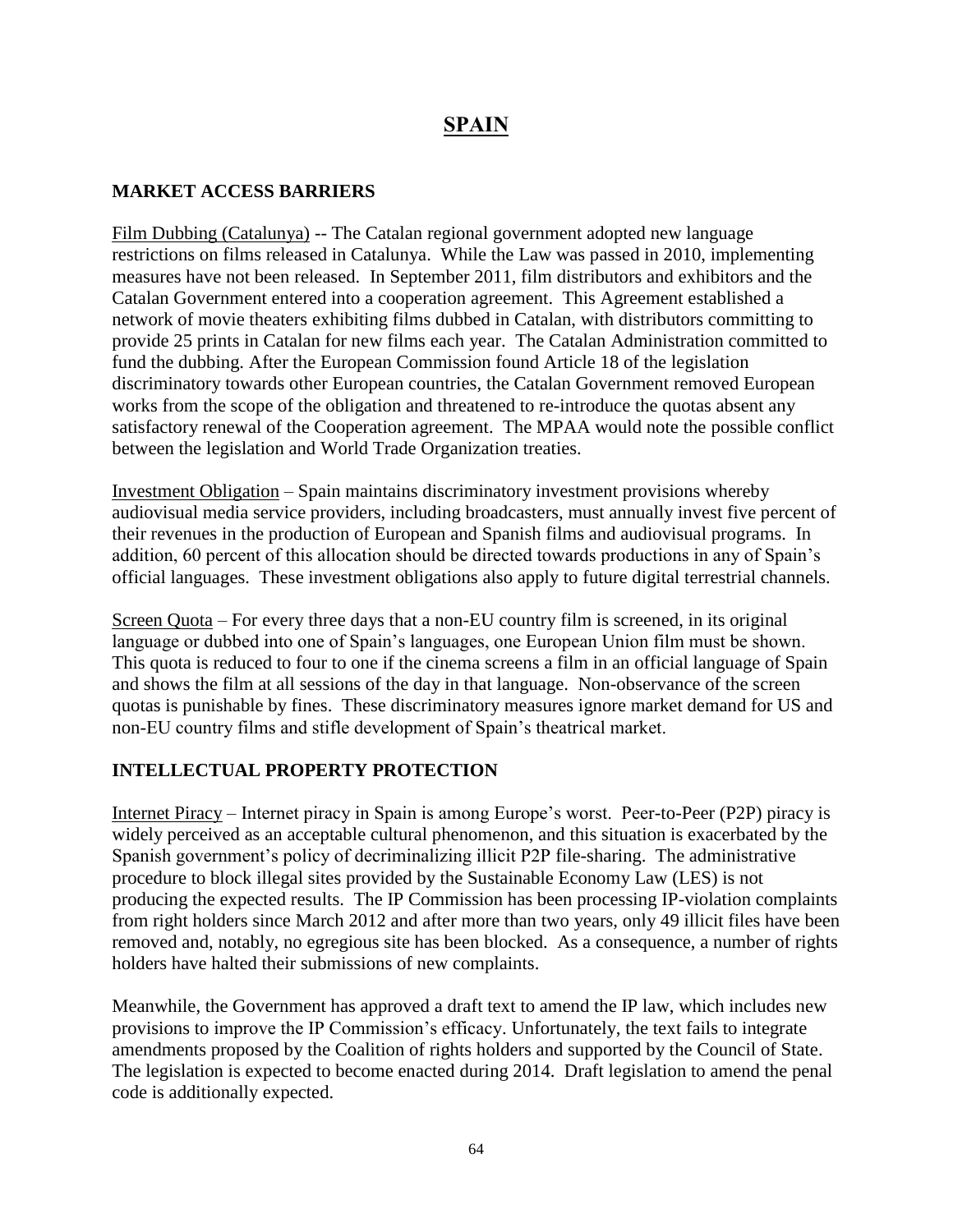Optical Disc Piracy – Consistent police investigation and municipal enforcement had reduced street piracy, especially in larger cities. However, a 2010 amendment to the Penal Code reducing penalties for illegal street peddling also introduced a threshold on the value of items sold, and has led to increased tolerance of illegal optical disc sales. As a consequence, street piracy has increased.

Illegal Recording -- Spain is the source of significant audio-source theft in which individuals record local soundtracks and match them with camcords to create unauthorized copies of films in theatrical release, localizing pirate content and undermining legitimate commerce in Spanishspeaking markets. During the first nine months of 2014, 23 illegal theater recordings have been identified. Although this represents a reduction from previous years, no judicial action has been taken in order to dismantle the pirate networks that prepare the files and upload them to the Internet.

#### **Enforcement**

Virtually nothing in the Spanish legislative or judicial systems provides a foothold against Internet piracy. Despite some positive judicial decisions finding that linking constitutes a "communication to the public," prosecutors continue to dismiss cases against link/facilitator sites based on the Attorney General's prosecution policy decriminalizing the exchange of unauthorized files. Moreover, legislators failed to address incorrectly implemented EU Directives (see below), leaving no viable process for rights holders. The IPC has failed to address complaints against linking sites and cyberlockers, which are usually located outside of Spain. Only a significant legislative amendment providing legal tools against linking sites' illicit activity might improve the situation at the Internet-supply level.

#### **Legislation**

EU E-Commerce Directive – Spanish e-commerce law (*Ley de Servicios de la Sociedad de la Información y de Comercio Electrónico, "LSSI"*) creates a limitation on liability for ISPs that goes beyond the standard permitted by the EU E-commerce Directive. The LSSI fails to correctly implement the constructive knowledge standard and confers liability only on the basis of "effective knowledge." In addition, Spain does not require ISPs to respond to any take-down request that is not accompanied by an order from a "competent body" which has been interpreted to mean a court order. ISPs have broadly interpreted Spain's law to apply to all illegal P2P traffic, virtually eliminating cooperation with content providers to address P2P piracy. The IP Commission should be considered a "competent body."

Enforcement Directive – Spain's implementation of the right of information is inconsistent with the Directive to the extent that it grants the right of information on the condition that the infringements have been committed for commercial purposes and that the acts carried out by the intermediary have to be infringing. Apart from referring to "commercial purposes" rather than "commercial scale" (a major problem in and of itself), the Spanish formulation misses a fundamental principle of the Directive; intermediaries who are acting on a commercial scale are required to provide information on their customers, whether the latter are acting on a commercial scale or not. Furthermore, the right of information should not be conditioned on commercial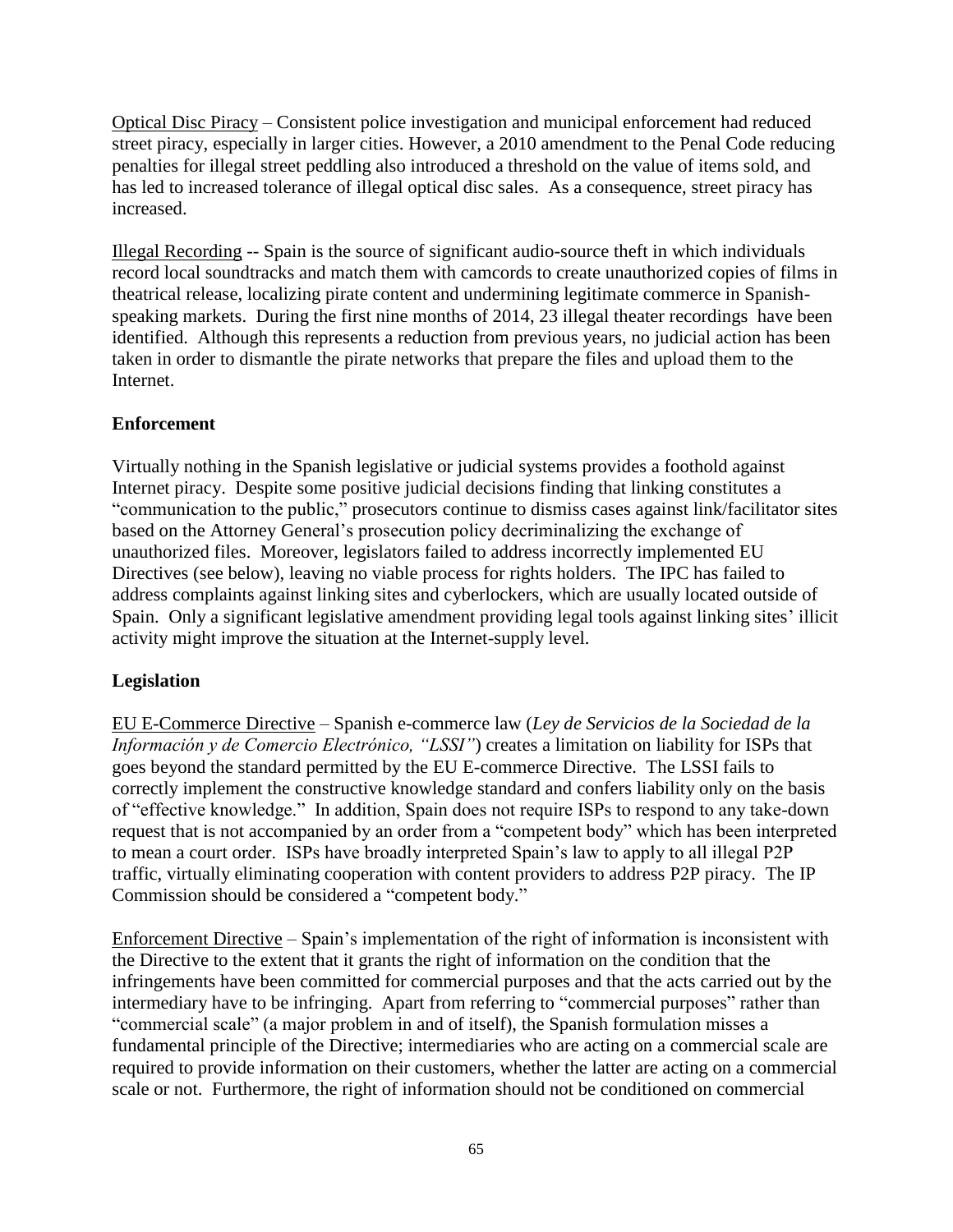activity by the infringer. Draft text to amend the IP act includes an amendment of Article 256 of the civil law, with the purpose of improving the current situation by enabling judges to grant right of information – while limiting its application to cases involving an "appreciable" Spanish audience and a "relevant" number of copyrighted works.

Spanish Data Protection Law – This law does not allow a civil party to collect and process infringers' IP numbers on the basis that such numbers are personal, confidential data. As a result, rights holders have no viable action against Internet users who infringe on copyright.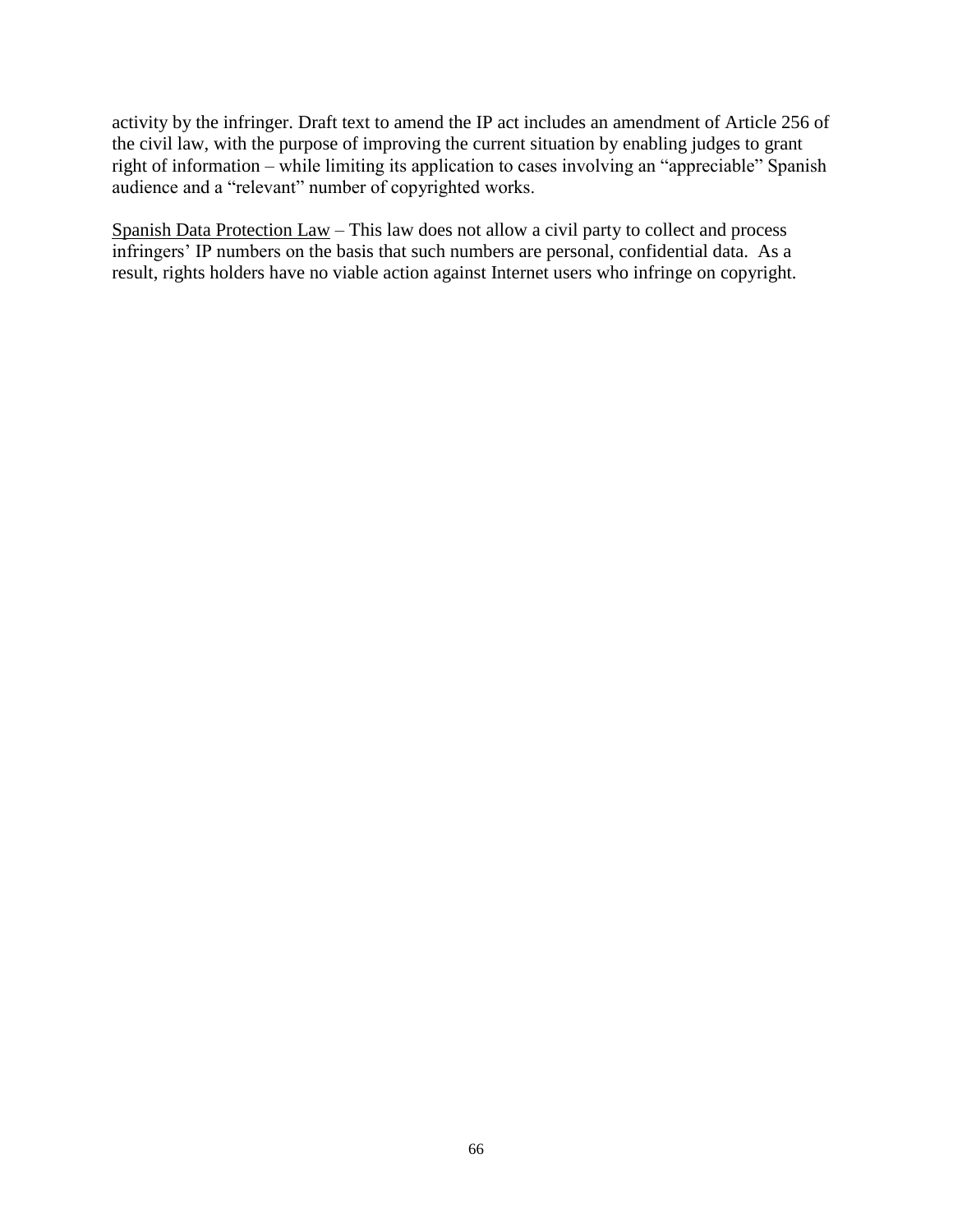### **SWEDEN**

#### **INTELLECTUAL PROPERTY PROTECTION**

Internet Piracy - Sweden is a major contributor to worldwide Internet piracy. Due to its widely known status as a safe haven, significant source piracy infrastructure and group membership have flourished in Sweden. Recent studies also show that Sweden has more digital pirates than any other Nordic country. Out of 86 million illegally downloaded movies in the region, 51 million were downloaded in Sweden. Further, Swedish ISPs host approximately 100 infringing sites that target users outside of Sweden.

Topsites, highly specialized servers with massive storage and extremely high bandwidth, are used by release groups for the first release of pirate content on the Internet. This stolen source content is then passed down using a series of couriers from Topsites to Internet Relay Chat, Newsgroups and P2P networks; this is known as the "Scene." The Scene is very active in Sweden, and a significant amount of infringing content flows through Swedish release groups every year. There have been some actions by Swedish authorities against such groups recently, but more is needed.

New illegal sites continue to evolve. There has been an explosion in the usage of illegal streaming sites. Metrics from May 2014 show that 45.8 million films and 65.3 million television episodes were illegally streamed during the past year. Comparative figures from 2013 indicate 13.9 million films and 25.6 million episodes were illegally streamed.

#### **Enforcement**

The CJEU-ruling on data retention lead to a government paper stating that the Swedish legislation on data retention is still valid. However a number of ISPs are challenging this. The Board of Police has filed a legal action against one of the larger ISPs for failing to retain the requisite data.

During the Spring of 2006, authorities raided The Pirate Bay and seized their servers. While the Supreme Court issued its judgement in the beginning of 2012, confirming the appellate verdict with criminal sentences for the founders of the site, The Pirate Bay remains up and running. The prosecutor is trying to seize the domain, and the case is pending at the Stockholm District Court.

There is a special unit for IP-crimes within the Police and Prosecutor's offices. The unit has made significant progress, but will likely undergo reorganization in the near future. Several court hearings regarding IP-violations are scheduled for the end of 2014. The court sentences continue to be very modest, but the damages awarded in one case have been adequate. Suspended jail-time is the standard even for individuals deeply involved in the Scene.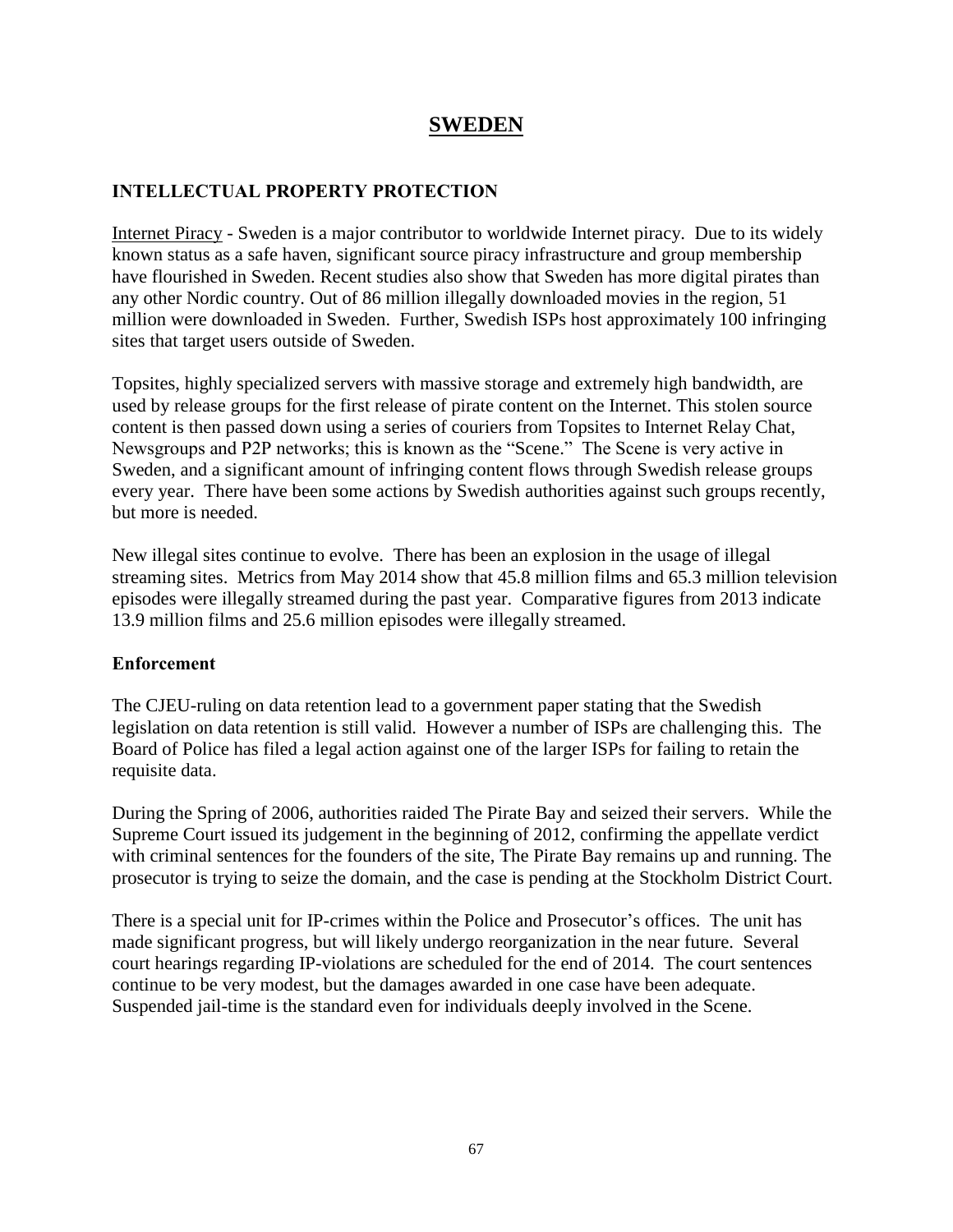#### **Legislation**

Copyright Legislation –The legal regime for technological protection measures is inadequate and falls short of the norms set by the WIPO Internet Treaties.

Although it is illegal to sell or repair pirate smart cards, it is nevertheless legally permissible to possess them, insofar as the police believe that mere possession indicates no intent to sell. Despite industry complaints, the Swedish government has failed to close this loophole for piracy. In June 2013, the Government presented a proposal that would criminalize the private use of decoders.

The implementation of Article 8(3) of the Copyright Directive in Swedish law is is insufficient. In Swedish case law, intermediaries must aid and abet copyright infringement in order to be held liable, which is inconsistent with the EU Directive's liability standards. Particular conflicts with the CJEU's ruling in the *UPC Telekabel Wien* case (regarding ISP injunctions) must also be resolved.

In light of the exponential growth of illegal streaming, Swedish law must also provide clarity on the issue of temporary copies from illegal sources. The current legal framework provides little deterrent.

The law must also change in order to effectively curb organized commercial piracy, as evidenced by the difficulties thwarting The Pirate Bay – an operation the court system has already deemed illegal.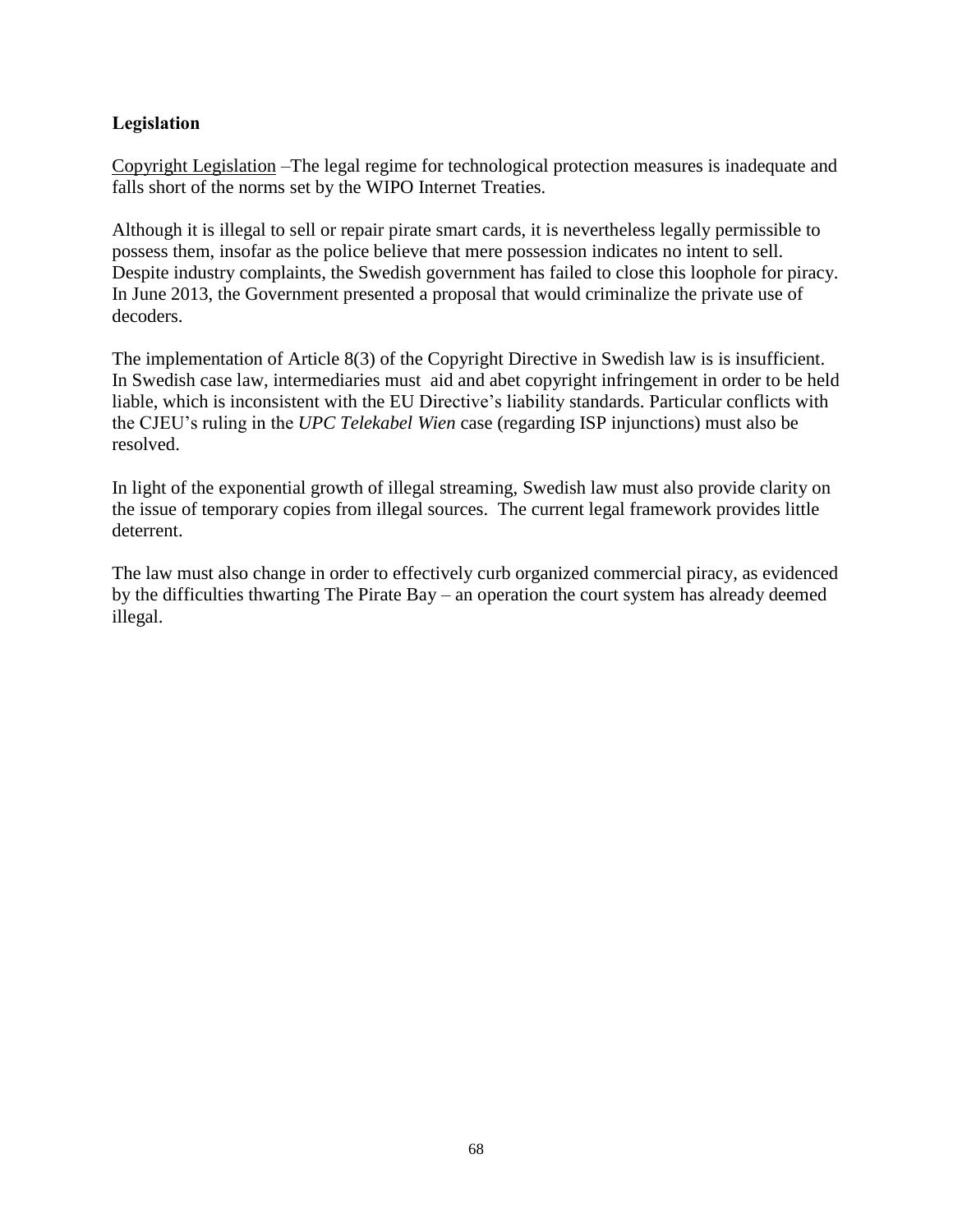### **SWITZERLAND**

#### **MARKET ACCESS BARRIERS**

The Ministry of Culture recently released a proposal for revisions to the Swiss Film Act (Articles 19 and 24 particularly) that would extend the current "single distributor" clause to the distribution channels of home entertainment (e.g. DVD distribution) and to electronic forms (e.g. video-on-demand). MPAA is very concerned that this proposal will impair efficiency, create higher costs, raise the entry threshold for publishers wishing to serve the Swiss market, and lead to disadvantages for consumers in Switzerland. It may in fact curtail, rather than support and promote, the diversity of programming in the country. MPAA member companies' video distributors have urged the Federal Council to reconsider this measure.

#### **INTELLECTUAL PROPERTY PROTECTION**

Internet Piracy – Switzerland lacks meaningful remedies and effective enforcement against copyright infringement online. Switzerland's inadequate legal framework and robust technical infrastructure make it an extremely attractive host for illegal sites.

#### **Legislation**

Copyright Legislation -- Switzerland's copyright law is wholly inadequate, lacking crucial mechanisms needed for enforcement in the digital era. Swiss copyright law fails to clarify that the private copy exception does not apply to unlawful sources. Swiss law allows acts of circumvention of technological protection measures "for the purposes of a use permitted by law" (Article 39(a)(4)), an exception that is far too broad, particularly given the inappropriately wide scope of the private copy exception. Further, overly restrictive interpretation of data protection legislation following the *Logistep* decision by the Swiss Supreme Court has brought effective criminal and civil enforcement against copyright infringement to a halt.

It is critical that the Swiss government take expeditious efforts to bring Switzerland into compliance with the Berne Convention/TRIPs, WIPO Internet Treaties, and internationally acceptable enforcement standards. Necessary minimum changes would include: 1) ensure liability under Swiss law for parties who facilitate, encourage, and profit from widespread infringement; 2) meaningfully engage ISPs in the fight against online piracy; 3) affirm that current law does not permit copying from unauthorized sources; and 4) implement adequate civil and criminal enforcement tools.

Following AGUR12 expert group recommendations, the Swiss Government is considering changes to its copyright law. However, any changes to the law would be unlikely to take effect before 2020 under the proposed schedule.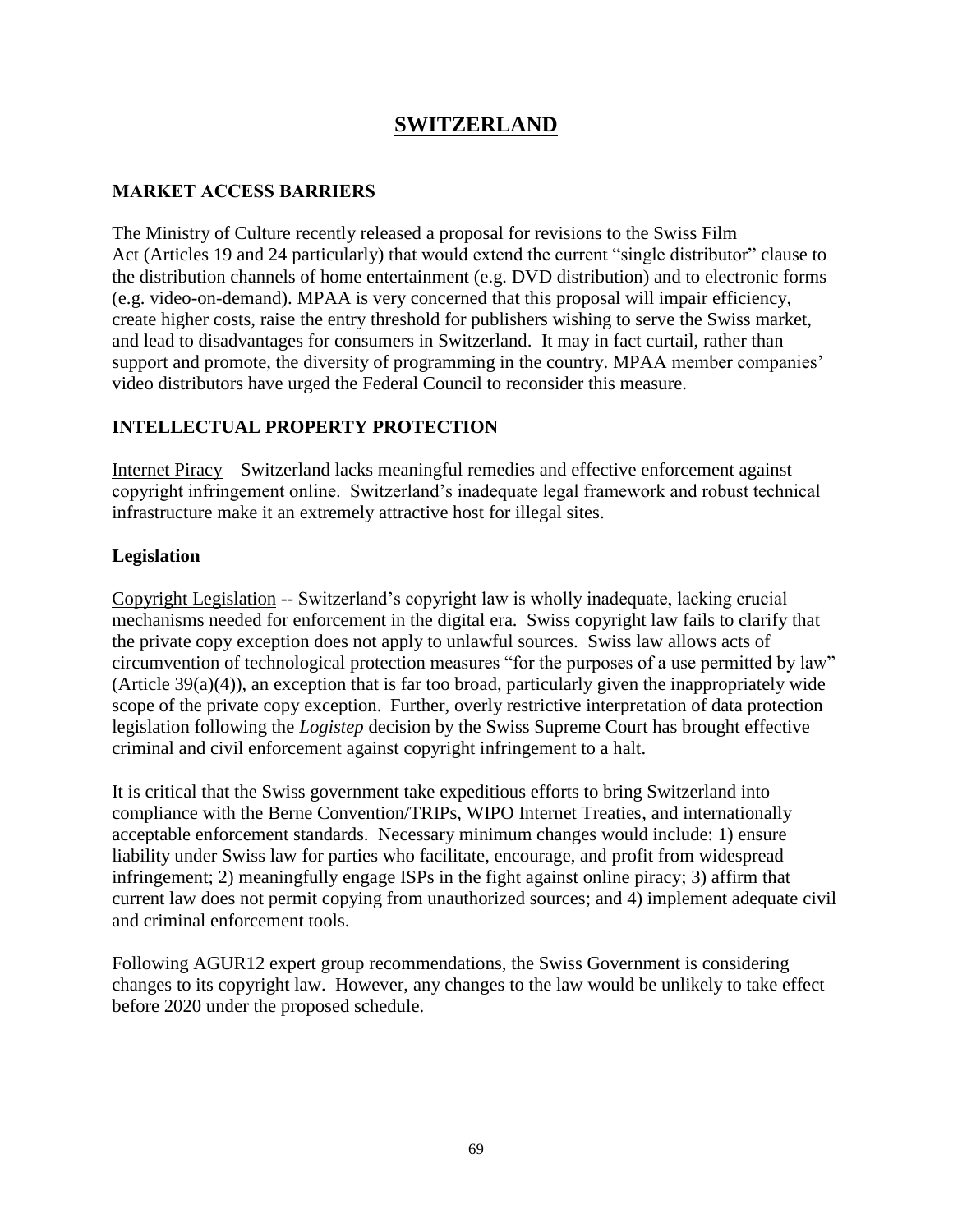# **UKRAINE**

#### **MARKET ACCESS BARRIERS**

Compulsory Manufacturing of Film Prints – Ukrainian law requires the production of film prints locally (by statute, in effect March 18, 2010); this rule requires local film print production for the issuance of a state distribution certificate. The required local production rule was reiterated by the State Film Agency and entered into effect on August 15, 2012.

Customs Valuation – In May 2012 a new Customs Code was adopted which affirms the dutiability of royalties on both theatrical and home entertainment imports. These valuation procedures are governed by CMU Resolution No. 446. This methodology is both burdensome in terms of assessment and severely impacts distribution revenues. The Ukrainian Supreme Court has taken an opposite view a number of times but its decisions seem to be disregarded by the Customs authorities.

#### **INTELLECTUAL PROPERTY PROTECTION**

Recognizing the many challenges faced by the Government of Ukraine, we would urge that as part of its effort to promote the stable rule of law, it take significant steps to change the conditions that allowed Ukraine to become a haven for Internet piracy under the previous regime.

Optical Disc Piracy – Pirate films continue to appear in Ukrainian kiosks within weeks of their US theatrical release. Video retail stores stock pirate product, including pre-release material that is available within days of US theatrical release. Recent seizures and market monitoring reveal a disturbing increase in the number of multiple title DVDs. Markets are regularly raided, but corruption complicates any long-term closure.

Camcord Piracy – Source piracy from Ukraine remains a serious concern for MPAA member companies. During 2013 the MPAA detected 31 audio and 12 video camcords sourced from Ukrainian theaters, and 9 instances of video camcords during the first nine months of 2014. Legislative proposals to strengthen anti-camcording statutes have not been adopted.

Internet Piracy – Both P2P services and illegal hosting-sites targeting Western European and US audiences are very serious problems in Ukraine. Ukraine is one of the very few countries with pay-for-download piracy of film. Ukraine also hosts some of the world's more notorious Bittorrent systems.

Broadcast Television Piracy – A large number of cable operators continue to transmit pirated product without authorization.

Illegal films demonstration – Small Ukrainian theaters will screen pirate digital copies of films without a State Certificate which is a punishable offense under Administrative Code, Art. 164-6. The MPAA is aware of 20 such instances thus far in 2014, and 57 during 2013.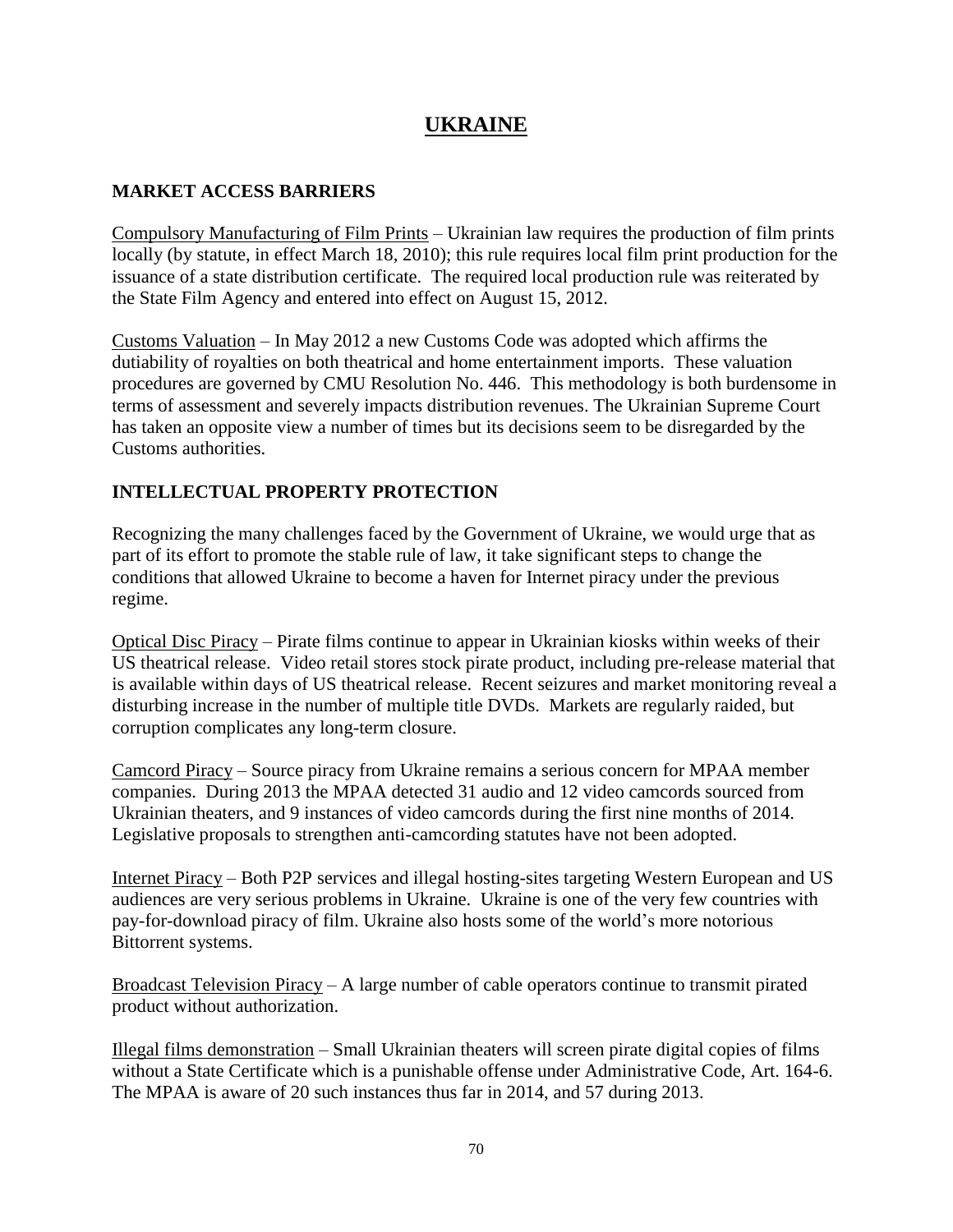#### **Enforcement**

The three most significant enforcement challenges in Ukraine are: 1) the absence of criminal prosecutions and deterrent sentencing; 2) ineffective border enforcement, especially against large-scale pirate operations; and 3) illicit camcording in theaters.

The Government of Ukraine should provide the specialized intellectual property rights unit within the customs service with the mandate and operational competence to effectively combat infringement. Further, it is imperative that enforcement officials are granted ex officio authority. This step is necessary for effective enforcement at the border.

In May 2012 a special police Cybercrime unit was created for the purpose of combating Internet crimes. The Cybercrime unit has been formed with officers from intellectual property rights units from within the Economic Crime Department. Currently IPR crimes are investigated by units within both agencies; the Cybercrime Department and the Economic Crime Department. While this is a positive development, the investigation units are not supported with adequate criminal legal authority under Ukrainian law. As seen earlier in 2012 with the case against ex.ua, the units are subject to being overruled by the Government.

According to the new Criminal Procedure Code of Ukraine, which entered into effect on November 20, 2012, Article 203-1 of the criminal code (relating to the illegal manufacture, export, import, storage, realization, and transportation of laser-readable discs, matrices, equipment, and raw materials for their manufacture) as well as Article 176 Part 1 (related to copyright infringement) have become crimes to prosecuted under the concept of "private criminal proceedings" (as outlined in Article 477 of the Criminal Procedure Code). Private prosecutions can only be initiated by prosecutors after a victim (or their representative) has lodged a successful complaint that is accepted by the prosecutor's office. Besides preventing enforcement forces from acting in an ex officio manner, this reclassification grants law enforcement bodies with an affirmative loophole to avoid prosecuting copyright infringement.

#### **Legislation**

ISP liability framework – Adoption of an ISP liability framework that lays out the role and responsibilities of ISPs with respect to cooperative efforts with rights holders in addressing Internet piracy is necessary to effectively respond to Ukraine's Internet piracy problem. Draft legislation (Bill No. 6523) is pending before the Rada (passing its first hearing on February 1, 2011). The subsequent iteration, Bill No. 0902, was introduced in 2012 and still requires consideration.

Criminal Procedure Code – Article 477 of the Criminal Code, which was amended November 20, 2012, precludes ex-officio actions. The Criminal Code should be amended to provide Ukraine's enforcement authorities this critical enforcement tool.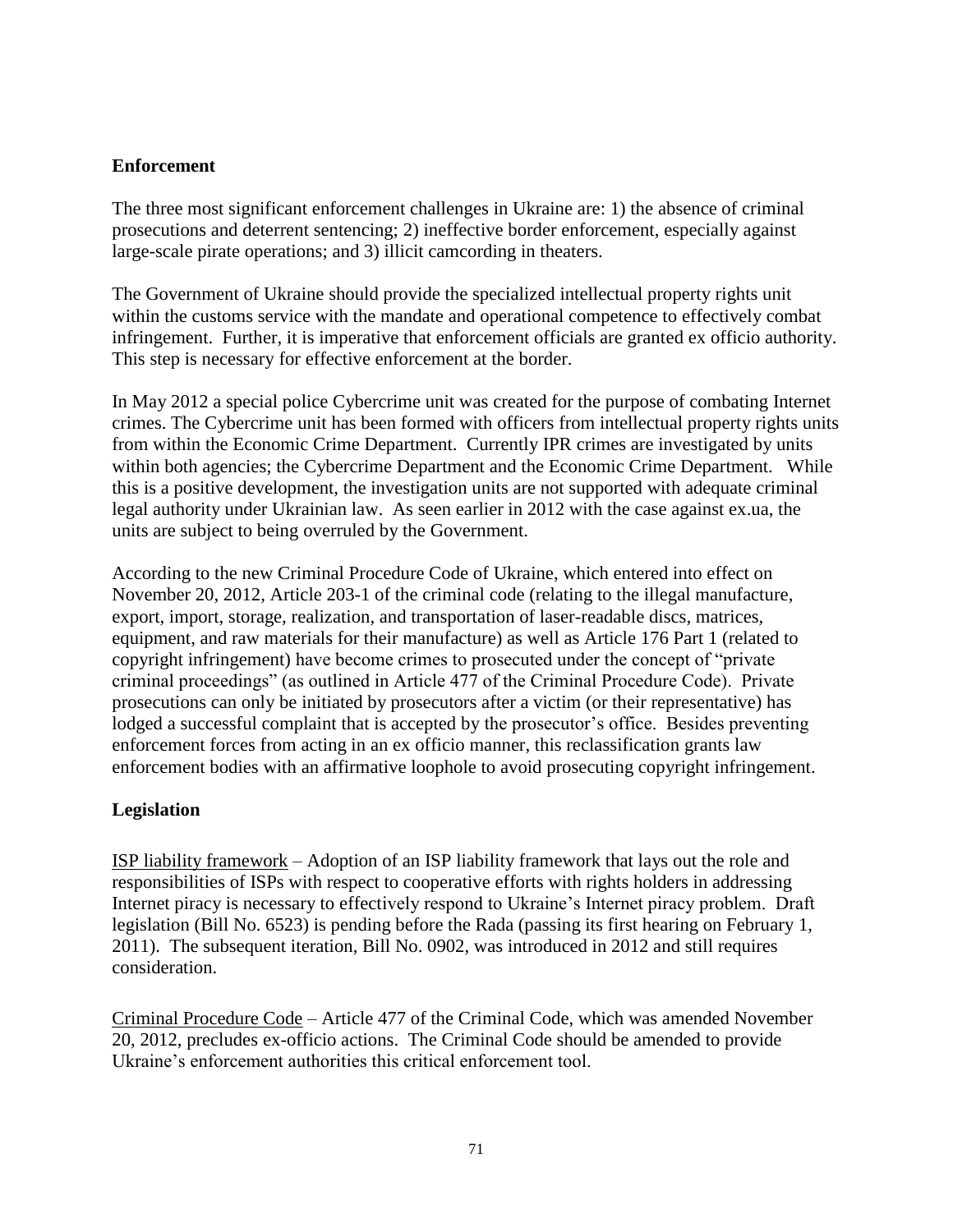Copyright Law – Amendments to the Copyright Law (Bill No. 6523) were introduced in the Rada in June 2010, passing the first reading in February 2011. This bill was re-registered for Rada consideration in December 2012 as Bill No. 0902 and it would make important improvements to Ukraine's Copyright Law, including the provision of temporary copies, damages, and ISP liability. It would also, notably, exclude camcording from the scope of the private copy exception. The bill would also include camcording as a violation of Copyright Law. Such amendments are essential to effectively combat illicit camcording in Ukraine. Unfortunately, the bill's progress has stalled.

Further, on August 21, 2013, the State Intellectual Property Service issued a much improved revised draft bill now referred to as "Law against Piracy on the Internet." The bill is currently under discussion and it is unclear when Parliamentary hearings will proceed.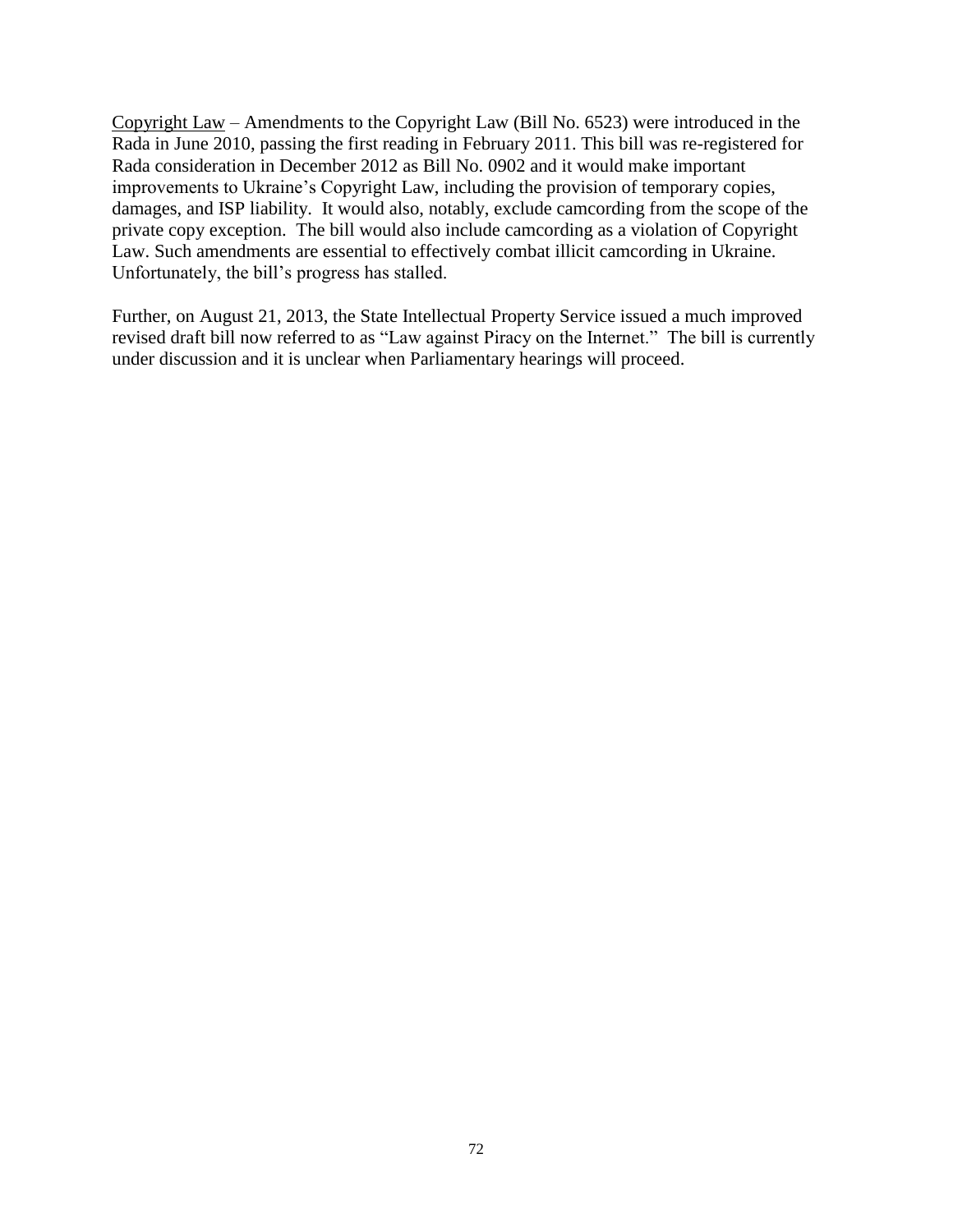## **UNITED KINGDOM**

#### **INTELLECTUAL PROPERTY PROTECTION**

Internet Piracy – Online piracy is the prevalent form of film and TV piracy in the UK, with streaming and P2P the two most popular methods of accessing film and TV content online. While there has been considerable effort by FACT (the Federation Against Copyright Theft, of which this Association and our member companies are members) to educate and assist law enforcement, there has historically been some reluctance to take action, often by the public prosecutor. This seems to be because of ignorance of the technology and processes involved and how it translates to the application of the law. The [successful prosecution of Anton Vickerman](http://www.judiciary.gov.uk/Resources/JCO/Documents/Judgments/anton-vickerman-sentencing-remarks-14082012.pdf)  [in July 2012,](http://www.judiciary.gov.uk/Resources/JCO/Documents/Judgments/anton-vickerman-sentencing-remarks-14082012.pdf) followed by the [freelivefooty](http://www.dailymail.co.uk/news/article-2268348/freelivefooty-Gary-Goodger-spared-jail-illegally-streaming-Premier-League-football-matches.html) conviction relating to communicating to the public in October 2012, has increased awareness of the way the law can be applied and of the criminal profits involved. A number of criminal prosecutions have followed, which is encouraging, but there is still a tendency for public prosecutors and police to look to FACT to take a private criminal prosecution due to monetary, personnel, and resource restrictions within the police and the CPS. This represents a legacy issue as FACT in the past has conducted numerous private prosecutions and is recognized as an accomplished private prosecutor. The problem today, more than anything, is the cost of complex cases that necessitate prohibitive amounts of computer forensic analysis.

The government-funded specialized police unit formed within the City of London Police, the Police Intellectual Property Crime Unit (PIPCU) has taken forward a number of FACT cases, in particular the recent enforcement activity against a provider of proxies which were enabling others to circumvent site blocking by the major ISPs. This is a ground-breaking criminal enforcement action, demonstrating that access to specialist units is an imperative to ensuring investigative success.

Organized criminal gangs are still heavily involved in the sale and distribution of counterfeit DVDs (in particular TV box sets) via the Internet, which are drop-shipped from the Far East to customers in the UK.

Optical Disc Piracy – Hard goods piracy in the form of DVD-R manufacturing and distribution still dominates the optical piracy disc problem in the UK, but the prevalence has declined rapidly and the issue pales in comparison to the damage caused by Internet piracy. FACT assists Trading Standards and police when called upon, but is currently pursuing no active investigations. Organized criminal gangs are increasingly turning to the perceived safer benefits of Internet-enabled crime.

Camcord Piracy –After a two year cam-free period from May 2011 to May 2013, two separate incidents occurred.. The suspect in one of these cases recently pleaded guilty to camming, uploading, and distributing – which resulted in a 33 month prison sentence. The case received widespread publicity in the media and represents a significant deterrent. The suspect in the other case is under investigation in Germany.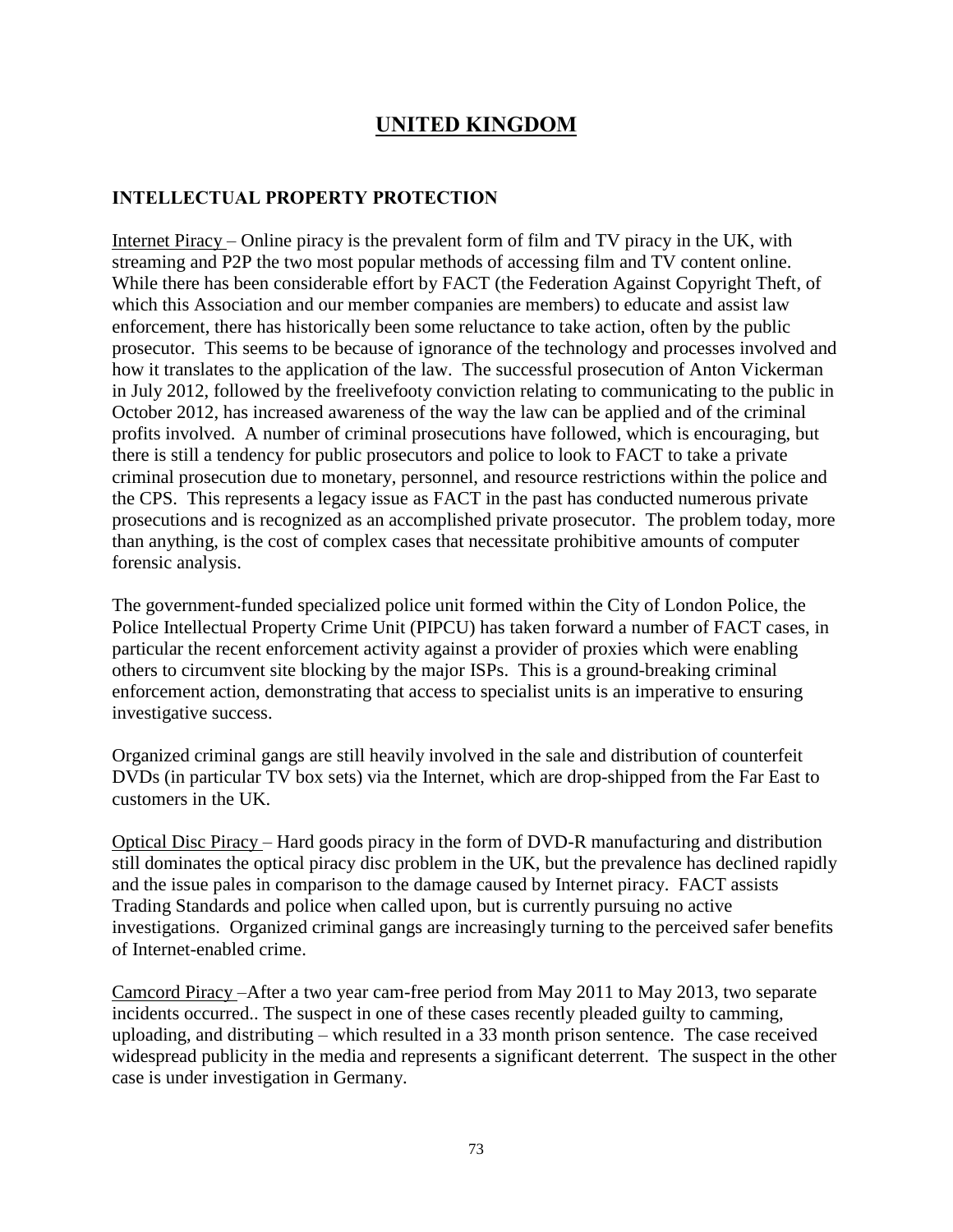No documented incidents of video camcording have taken place within the UK during the first nine months of 2014, demonstrating the success of FACT's cinema strategy which involves education, intervention, reward, and enforcement.

#### **Enforcement**

Historically, law enforcement authorities treat intellectual property offences as a low priority. This leads to a perception that piracy is of limited concern. The City of London Police, the force that has lead status for economic crime in the UK, has become more and more active in this area, and now has the PIPCU embedded within their Economic Crime Command.

PIPCU has worked with FACT on specialist enforcement and criminal investigations. Further, the nationwide establishment of Regional Asset Recovery Teams (RARTs) represents a significant commitment from police across the UK to prosecute IP crime. With the formation of the RARTs, rights holders no longer become wholly reliant on PIPCU because the bulk of copyright infringement cases result in significant criminal profits, over which the RARTs have jurisdiction under the Proceeds of Crime Act (POCA).

FACT has spearheaded promising voluntary initiatives to deal with preventing advertising payments from flowing to infringing websites during the previous eighteen months. The strategy has developed into Operation Creative and now involves other industry stakeholders, as well as the City of London Police as the conduit to the advertising industry. Further, Operation Creative will expand the voluntary initiatives to include payment processors. Successful public-private partnerships and voluntary initiative are critical to fighting piracy within the UK.

### **Legislation**

Effective on October 1, 2014, the UK Copyright Designs and Patent Act (1988) was amended by means of a Statutory Instrument entitled "The Copyright and Rights in Performances (Personal Copies for Private Use) Regulations 2014" to create a private copy exception and a complaint procedure for consumers who take the view that the use of technological measures (including digital rights management) have unjustly denied them the benefit of the exception. This procedure is referred to as an intervention mechanism, or IM. The implementation of this new exception and IM will require careful monitoring in 2015.

There is a need for the government to amend the sentencing for online offenses under the Copyright, Designs and Patents Act, where the maximum sentence is two years' imprisonment as opposed to ten years' for offenses committed with hard goods. The Government has undertaken a consultative process, and rights holders have participated actively in the process.

The Fraud Act 2006 is increasingly being recognized, and used, as an effective and flexible piece of legislation for tackling IP-related crime.

The Digital Economy Act has been shelved and, for all intents and purposes, has no chance of enactment. Important work continues, however, regarding the launch of Creative Content UK, a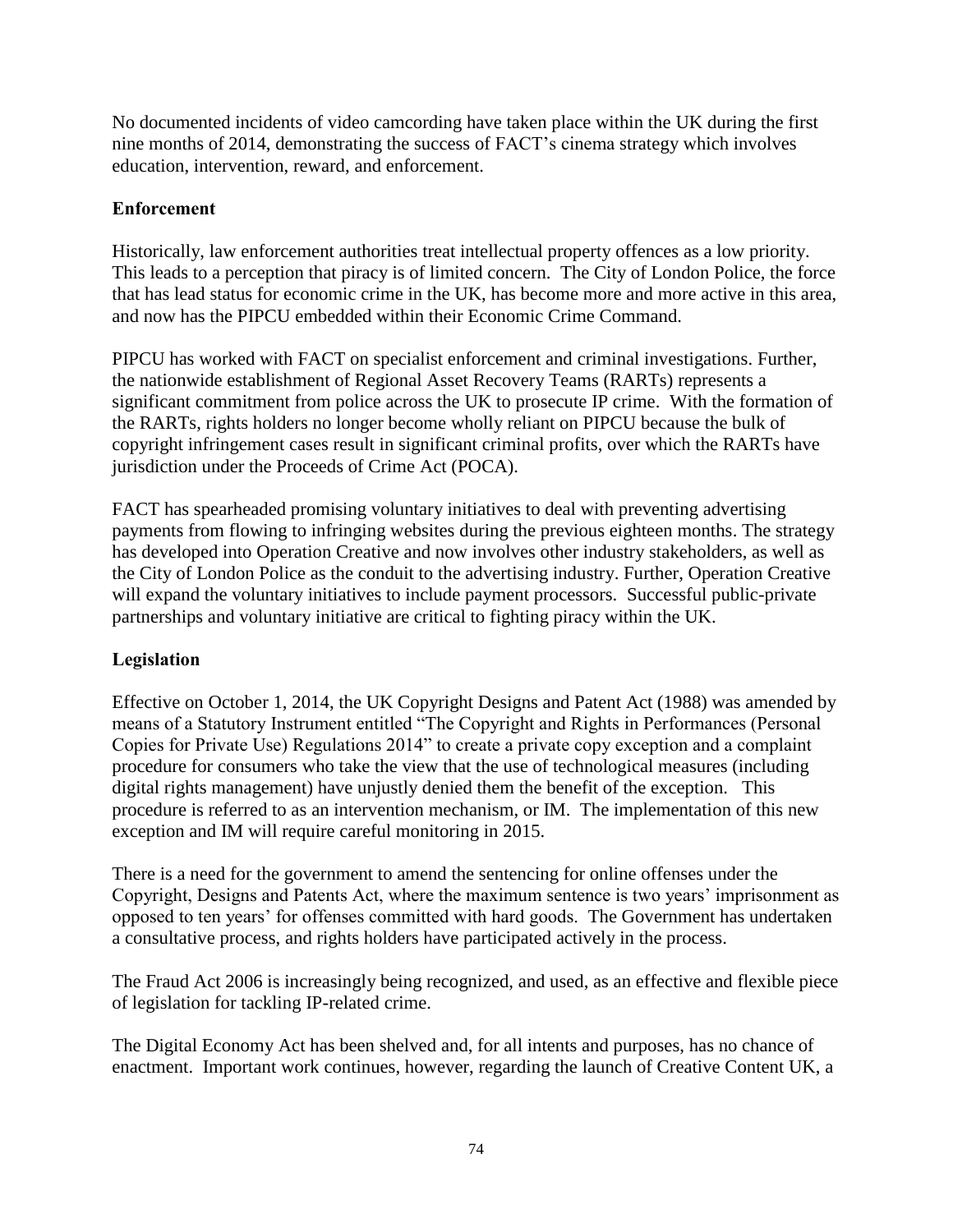voluntary arrangement between rights holders and ISPs, backed by government, to deal with customer infringement of online film and TV product.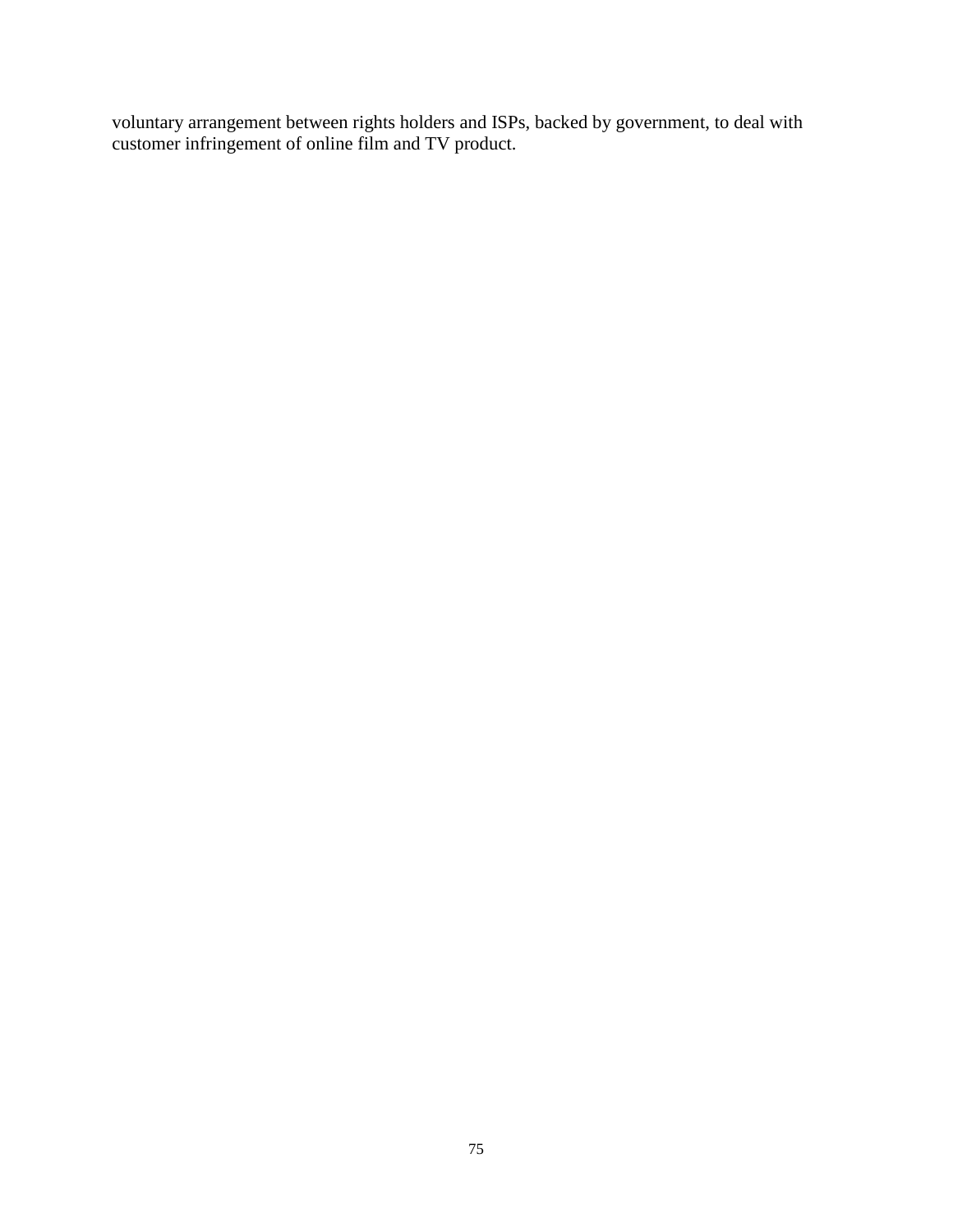## **WESTERN HEMISPHERE**

The Western Hemisphere continues to be a challenging region for the MPAA. While these are generally smaller markets for MPAA member companies, negative government policies in these territories often proliferate from one to another and can have a real impact on the global policy framework.

Several economies in this region have introduced or are considering burdensome legal frameworks for television and pay television. In September 2010, Argentina's Federal Authority on Audiovisual Communication Services passed a bill that limits advertising on pay-TV to six minutes per hour and discriminates against foreign pay-TV networks by disallowing advertisers to write off investments in these networks while permitting advertisers to write off investments in Argentine pay-TV networks. Mexico's recently enacted telecommunications reform law has introduced a complex legal framework that poses potential burdens for both broadcast and pay-TV services.

In September 2011, Brazil's Law 12.485/2011 entered into force, re-writing Brazil's pay-TV regulatory system. This law creates disparate systems for foreign and domestic programmers on taxation matters, imposes burdensome quotas and performance requirements, and inserts heavy government intervention into commercial matters. Venezuela requires at least half of the television programming to be dedicated to domestic programming. Canada maintains a web of discriminatory and outdated content quotas for broadcast and pay-TV which artificially inflate the total spend on Canadian programming.

Screen quotas, one of the most traditional trade barriers, are generally attenuated by a lack of enabling legislation in some countries and by weak enforcement in others. However, such quotas persist and may expand throughout the region. Brazil in 2014 raised its screen quota, increasing the total number of national films that must be exhibited per year and the number of days they must be exhibited. Brazil's screen quota is facing a constitutional challenge at the Supreme Court. Argentina has promulgated a screen quota that obliges Argentine exhibitors to show national films so long as a certain number of spectators come to see them; a similar measure was introduced in the Chilean Congress.

As is the case in some other markets, Argentina assess customs duties for all audiovisual works, excluding software, based on the potential royalty value of the work rather than on the value of the carrier medium. This runs counter to standard international practice and is a form of double taxation as royalties are subject to withholding, income, value-added, and remittance taxes.

Camcording as "source piracy" has grown exponentially over the last few years in Latin America, particularly in Brazil, tracking the development of camcorder technology which makes detection difficult and copies nearly perfect. From 2011 to 2013, 268 MPAA member company films were illegally camcorded from Latin American theaters. The spike in Brazilian-sourced camcords over the past couple years is startling, with 107 camcords sourced to date from Brazilian theaters since 2011. Since 2008, MPAA has identified 26 of its members' films stolen from Peruvian theaters, 14 in 2013 alone. As a result, eight professional cammers were arrested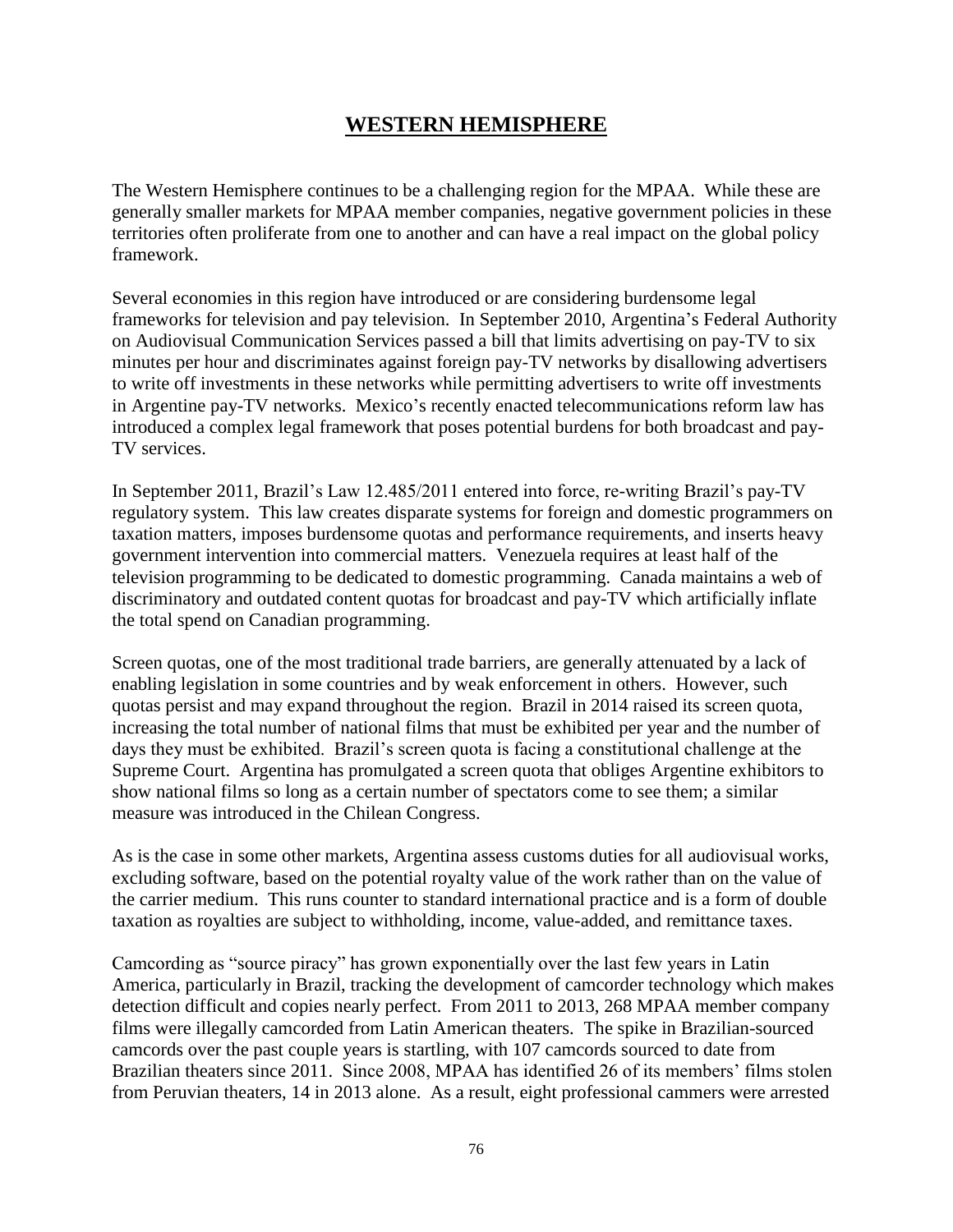in Peru in 2012. Unfortunately, none of these individuals has been convicted. While camcording of MPAA member titles in Chile has fallen since the arrest of a professional camcorder in 2009, that individual has also not yet been prosecuted. The persistence of local release group members, brokers, and illegal movie websites in Chile highlight the risk that camcord activity could rebound. Illicit camcording also impacts local films. For example, the Chilean Oscar-nominated film *No* was stolen from a Chilean theater and uploaded to the illegal movie site, CineVIP.org, even before the film was released in any other country. One of two films camcorded in Mexico in 2013 was the highly successful Mexican film *Nosotros los Nobles*.

Anti-camcording legislation is critical to addressing the rapid increase in camcording. Some countries, such as Argentina and Canada, have legislative frameworks that have fostered effective enforcement against this damaging source-piracy. Other territories, notably Mexico, Chile, Peru, and Brazil, suffer from the absence of a legislative framework criminalizing illicit camcording in theaters. The lack of anti-camcord laws to criminalize unauthorized movie recording makes it difficult to obtain cooperation from law enforcement and prosecutors. It is clear that an effective legislative framework that allows for enforcement against illicit camcording without requiring proof of profit motive is integral to effectively combating illicit camcording.

The importation of blank media into the region, especially Mexico and Paraguay, continues to be a challenge. Much of the blank media enters Mexico via the United States to benefit from the NAFTA and to avoid taxes. Moreover, blank media from Asia Pacific is transshipped through Panama into Mexico. Brazil's market suffers from blank media transshipped from Paraguay.

MPAA has seen better organized online piracy in the region and the formation of Internet release groups. Internet release groups have been identified in Argentina, Chile, Ecuador, Guatemala and Mexico. These groups are distinguished from European and American counterparts because they are overtly profit driven and utilize different distribution channels to release content. Rather than topsites, some of these groups operate public websites and work at the P2P level. In general, they also have a close association with hard goods operators. It is imperative that countries' legal and enforcement frameworks promote accountability and the rule of law and create incentives for intermediaries to cooperate with rights holders in combating this serious ongoing problem.

In Honduras and Guatemala, rogue cable operators are unlawfully receiving and retransmitting channels and content of international programmers. These rogue operators are negatively affecting investment and competition in local markets, impacting international programmers, as well as local distribution platforms. In the Cayman Islands, a rogue cable operator has for years been intercepting transmission of proprietary television programming and subsequently rebroadcasting the transmissions within the Caymans for a fee. The challenge is that the Cayman's legal framework is inadequate, providing no copyright protection for the signal itself. As a consequence, legal action would need to be taken by the owners of the each copyrighted work, which is untenable and leaves US programmers without recourse.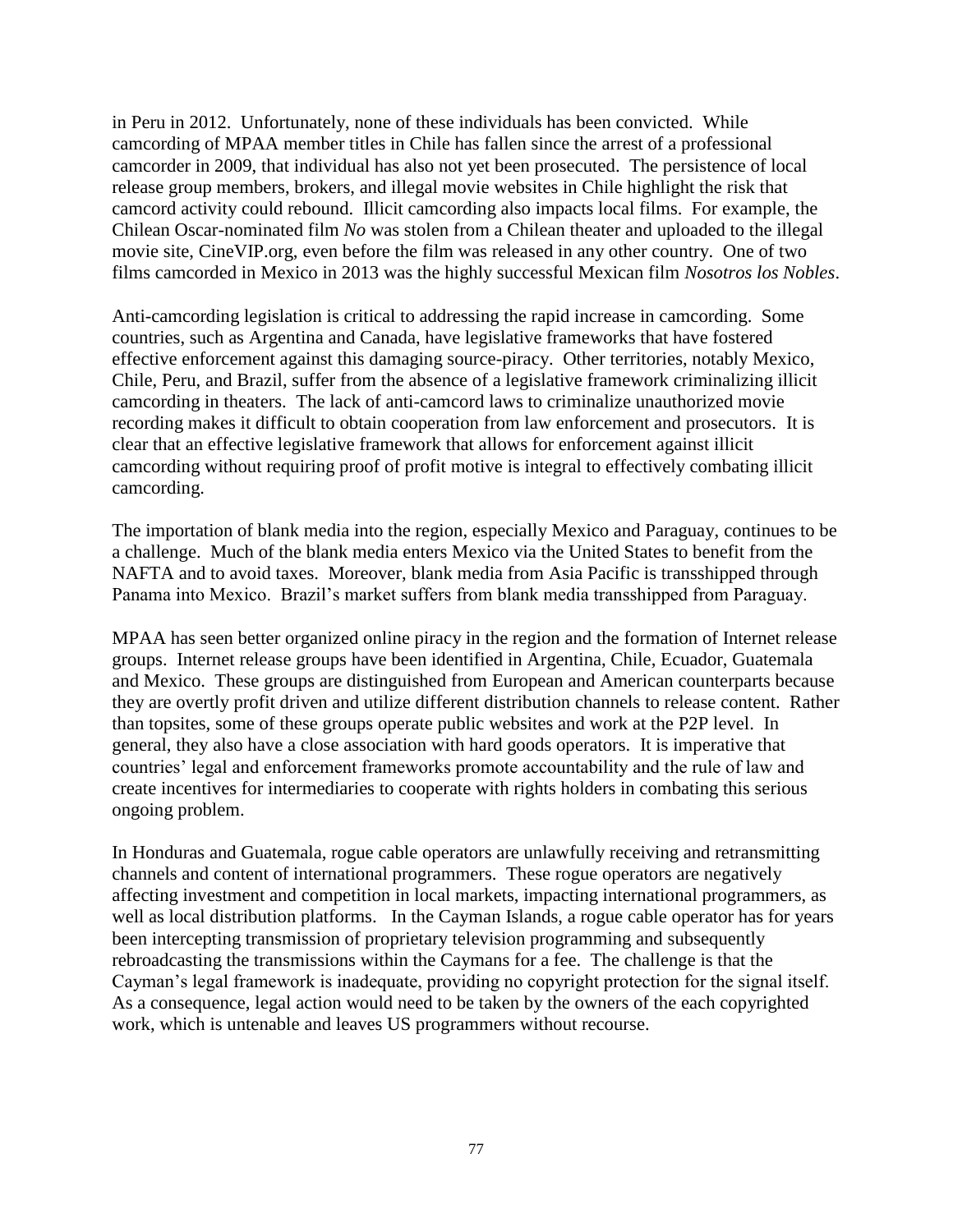In St. Kitts and Nevis, a compulsory licensing regime allows for the reception and retransmission of US programming without the consent of the US copyright owner. There is real concern that, left unaddressed, could spread to other territories in the Caribbean.

Over the past couple of years, several governments have amended their copyright frameworks or are actively considering amendments. In Canada, the Government passed long-awaited reforms to implement the WIPO Internet Treaties. In Brazil, the Government is again working to advance copyright reform. As Governments consider reforms to address copyright in the digital age, it is critical for the US government to continue to engage them on the need for these reforms to be consistent with both the international copyright framework, and, in the case of FTA partners, consistent with their bilateral obligations. At the same time, FTA partners should also act expeditiously to ensure that they are in compliance with these commitments; unfortunately Chile has failed to meet the majority of its copyright obligations under its FTA with the US, all of which are now past due.

MPAA's interests in the Trans Pacific Partnership negotiations cut across several FTA chapters including intellectual property, services and investment, electronic commerce, customs, and goods. Eliminating tariffs on filmed entertainment product, including digital products; removing foreign direct investment limitations; eliminating discriminatory quotas; and, strengthening intellectual property protections will foster the development of the entertainment industries in these important trading partners.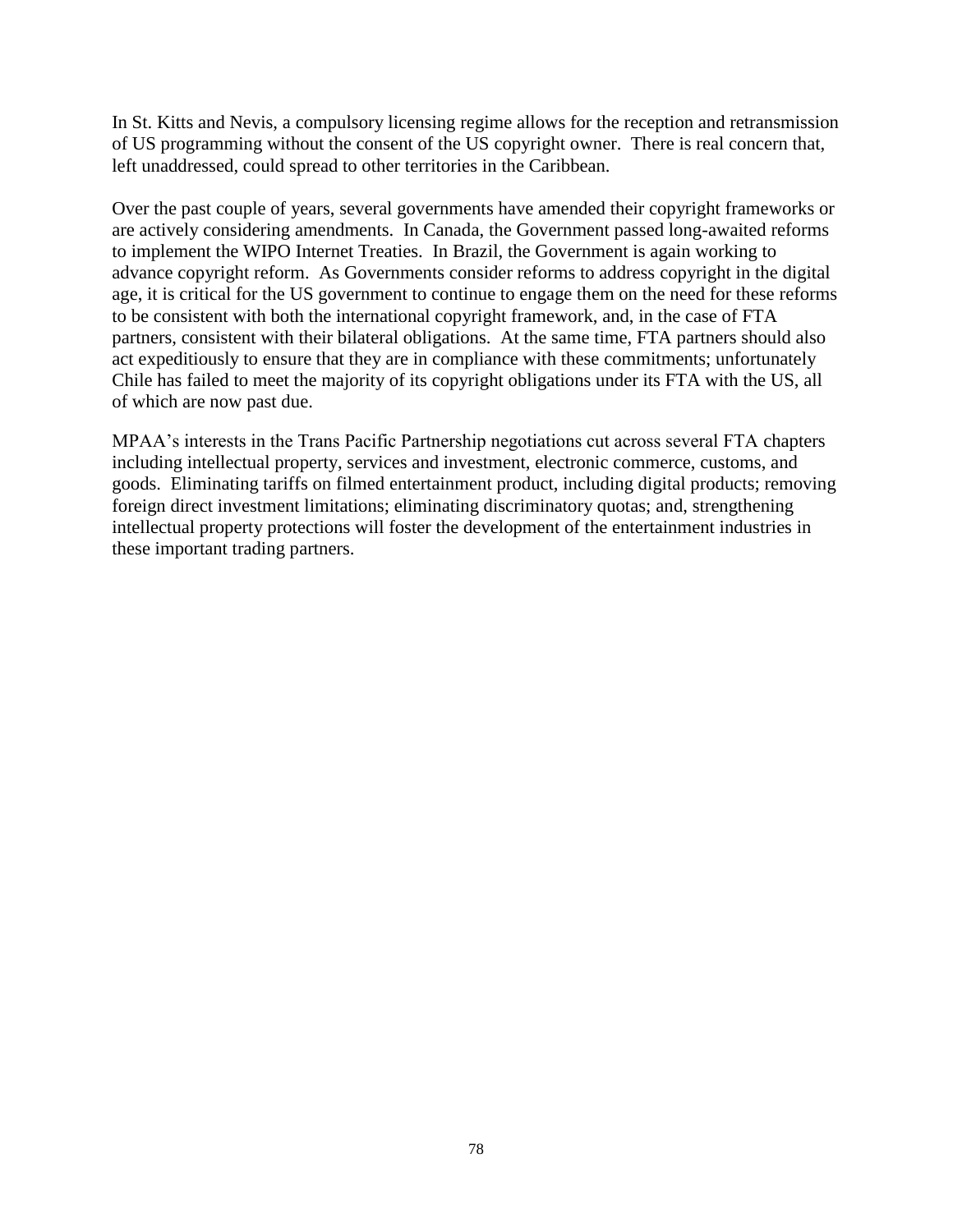## **BRAZIL**

#### **MARKET ACCESS BARRIERS**

National Content Quota for Pay TV Bill – Law 12.485/2011 imposes local content quotas for pay television to be enforced by ANCINE (the national film agency) and delegates to ANCINE unprecedented powers to limit advertising and direct business activities. The bill entered into force in September 2011. MPAA is concerned that local content quotas will limit the consumer experience and push consumers towards illegitimate sources of content. Further, MPAA believes that the implementing regulations limit eligibility for these quotas to works in which local producers are the majority intellectual property rights owners, even where such works are co-productions and regardless of the amount invested by non-Brazilian parties. Unfortunately, none of MPAA's recommendations to limit the bill's harm on the Brazilian pay television market were accepted. Lawsuits challenging the constitutionality of the quotas and the powers granted to ANCINE are still pending before Brazil's Supreme Court.

Screen Quotas – During 2014 Brazil raised its theatrical screen quota through Decree 8176/2013, which increased the total number of national films that must be exhibited per year and the number of days they must be exhibited. As of January 2014, depending on the number of screens, exhibitors will have to comply with a screen quota of 28-63 days per screen and exhibit a minimum of 3 and a maximum of 24 national films. Brazil's screen quota is facing a constitutional challenge at the Supreme Court.

Video on Demand (VOD) Tax – In 2012, ANCINE published IN 105, which interprets Law 12.485/2011 to require that the CONDECINE tax on audiovisual works must be paid for works released on-demand. In August 2013, ANCINE started notifying the main companies acting in the VOD market by requiring proof of registration of works distributed and, consequently, payment of the CONDECINE. This burdensome tax, which is assessed per title in several different release windows every five years, poses a unique and serious threat to the growth of the VOD market in Brazil. This is because if a film is licensed to more than one company, each of them must pay the tax. For large collections, the sum can pass US\$25 million. The CONDECINE costs US\$1,500 for feature film and \$375 per episode within a series, for example. Assessing CONDECINE for VOD works in this way could severely limit the content choices available to Brazilian consumers in the nascent online content market and in other VOD channels. We understand that ANCINE has acknowledged the threat this tax poses to the VOD market and is engaging in discussions with industry stakeholders on possible changes to its approach. We would encourage ANCINE to continue these efforts to seek a reasonable solution that promotes, rather than impedes, the growth and development of Brazil's VOD market and robust content choices for consumers.

Digital Cinema Regulation – In April 2014 ANCINE issued a regulatory notice to collect information and input from film industry participants (content production companies, distributors, exhibitors and other stakeholders) about its intention to regulate the digital distribution of audiovisual works for exhibition in movie theaters by compelling stakeholders to disclose information regarding their commercial terms – especially their virtual print fee ("VPF")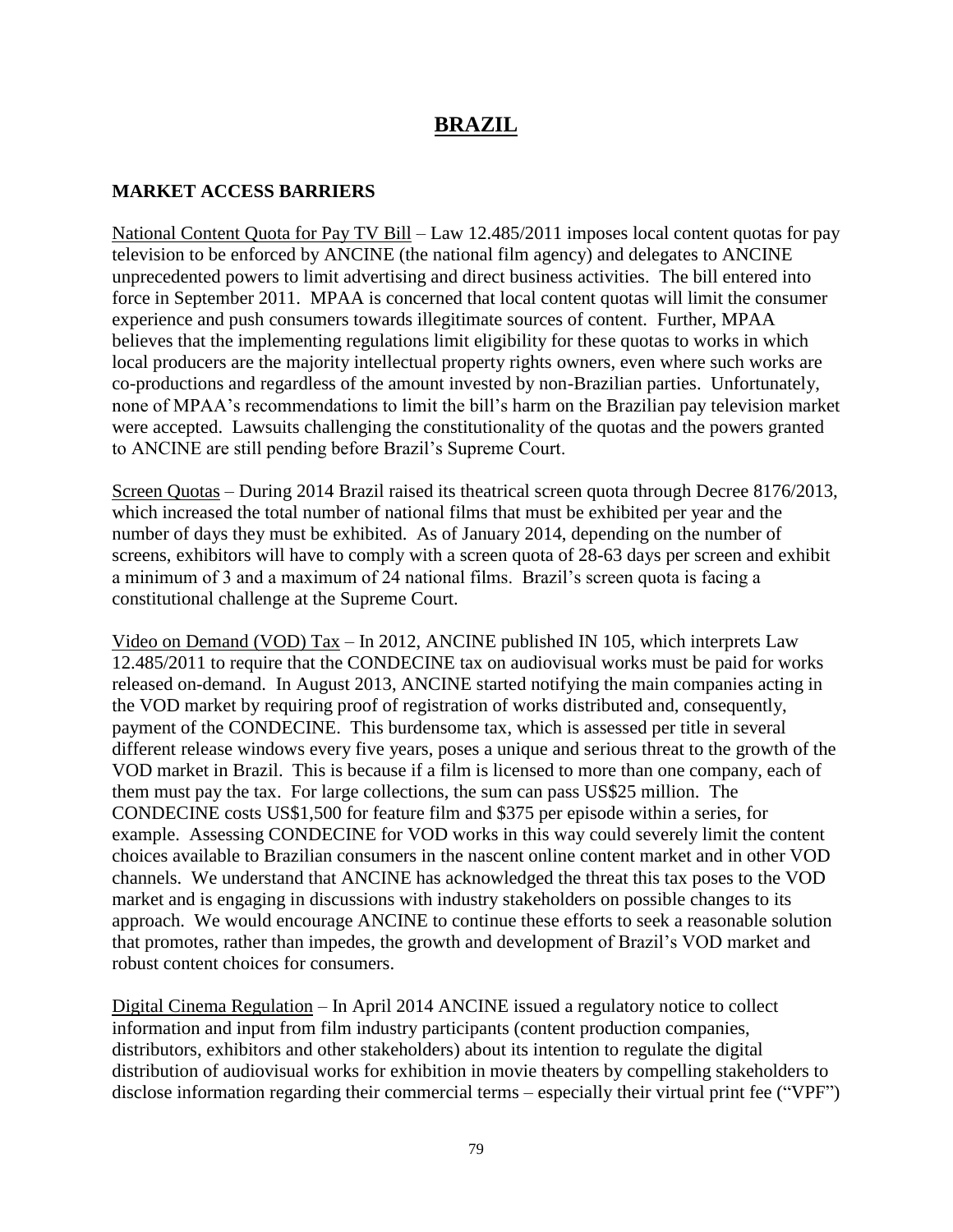agreements – and intervening in these commercial agreements. Among other proposals, ANCINE expresses in the Regulatory Notice its intention to restrict the transferring, delivering and, encoding of digital content and the monitoring of digital projectors and film complexes to companies not affiliated with exhibitors or distributors. It further proposes to require that these companies have to be Brazilian companies. Such an action would be inconsistent with ANCINE's legal authority. It is also an unworkable and inefficient restriction that would impose additional and undue costs on exhibitors, distributors, and ultimately, Brazilian consumers. The Regulatory Notice also envisioned an expansion of Brazil's existing screen quota that would limit the number of screens in a complex on which the same film could be shown, unless the complex also dedicated additional time to Brazilian films. The MPAA filed comments in August expressing concern with the proposed regulations, noting especially that intervention in commercial relations among private parties creates risks of widespread market inefficiencies, and that the uncertainty caused by such proposals jeopardizes the growth of the audiovisual sector to the detriment of the Brazilian economy.

#### **INTELLECTUAL PROPERTY PROTECTION**

Camcord Piracy – Unauthorized camcording, including audio recording, in Brazilian theaters is the main source of piracy in Brazil and a serious concern to the MPAA.

Internet Piracy – The prevalence of online piracy in Brazil has stunted the legitimate online marketplace, underscoring the importance of ensuring that the Internet Bill and the Copyright Bill (both discussed below) foster protection of intellectual property rights, thereby creating a space for legitimate online commerce.

#### **Enforcement**

The National Council to Combat Piracy and Crimes Against Intellectual Property (CNCP) has been assisting the implementation of public policies to protect and enforce intellectual property rights, as well as to encourage the development of antipiracy initiatives by the private sector. This includes the City Free of Piracy program, which has been implemented in eleven cities across Brazil thus far. With regard to the sale of hard goods (DVDs and Blu-ray), street markets – such as Santa Efigência and 25 de Março in São Paulo; Rua Uruguaiana, in Rio de Janeiro; the Triborder Region between Paraguay, Argentina, and Brazil; and the Feira dos Importados in Brasilia– are still focal points within their respective cities, where high volumes of physical piracy activity was seen over the past year. The FNCP (National Forum Against Piracy and Illegality), comprised of most relevant industries affected by piracy, has assisted authorities in raids in the aforementioned markets, and these joint and coordinated activities have improved enforcement training efforts and results.

With regard to illegal camcording, enforcement measures remain hampered by a lack of specific legislation. In order to be considered a crime, an intent to sell must be established; and even in cases where it is possible to prove such intent, authorities remain reluctant to pursue investigations.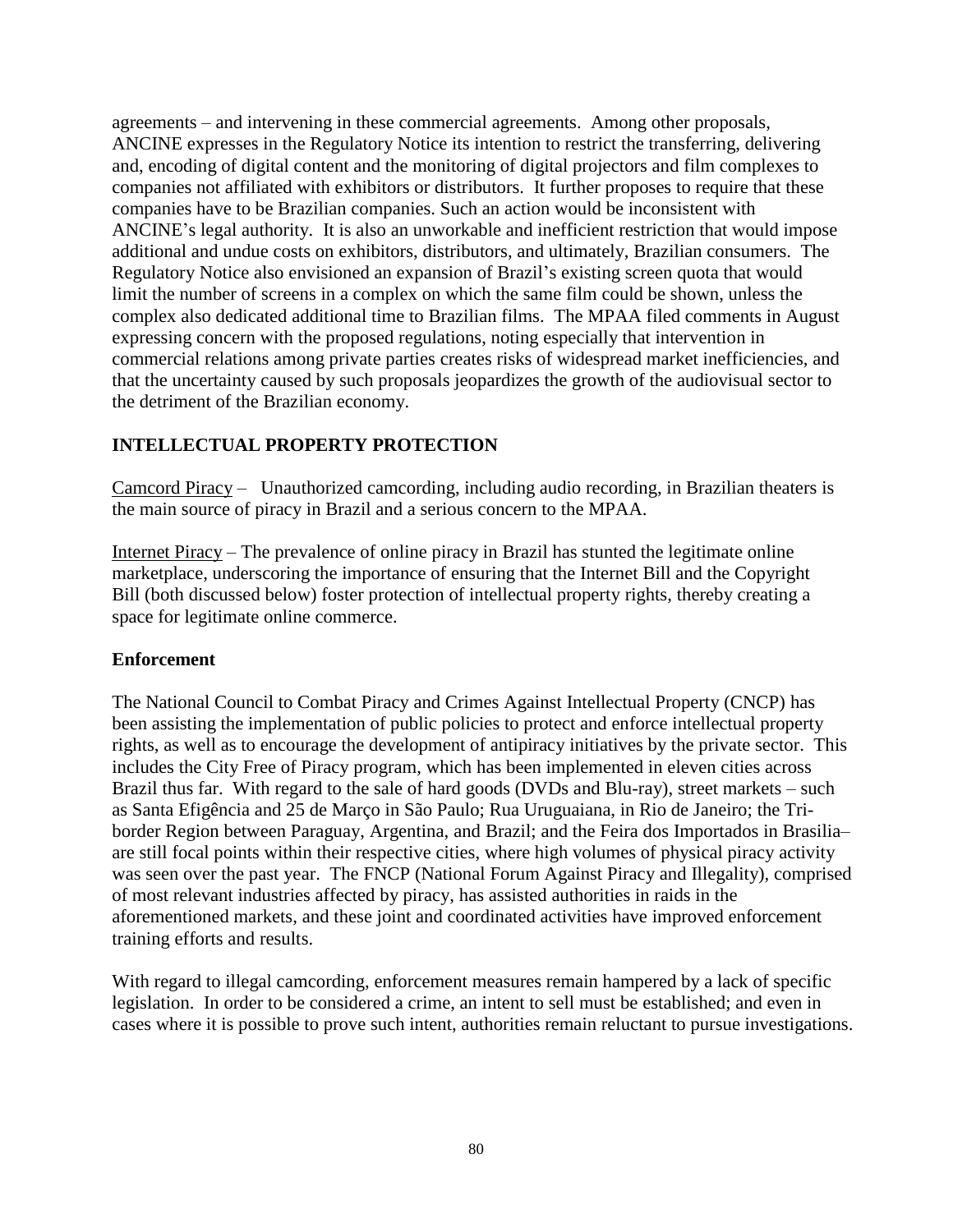However, successful execution of these and other enforcement campaigns depends on the Government's will to implement public policies to protect and enforce intellectual property rights. Unfortunately, the creation of a dedicated IP Police Department and an IP Court and rules to reduce the timing and costs of inquiries and lawsuits, as well as defining "deterrent sentence" remain untouched.

### **Legislation**

Copyright Reform – The most recent draft of proposed revisions to Brazil's copyright law, released via public consultation in 2011, has several provisions that are inconsistent with Brazil's international obligations and would likely deter investment in Brazil's creative industries. For example, the draft bill includes new exceptions and limitations that are overly broad and conflict with the three-step test. The draft bill also includes a compulsory license that does not comport with Brazil's Berne obligations. At the same time, the 2011 version of the bill proposes a legal system that encourages Internet service providers to cooperate with copyright holders to stop and/or prevent copyright infringement from occurring on or through their services and would subject to liability various acts of circumvention of technological protection measures. These and other measures should be further improved in order to achieve the bill's objectives. The bill's most recent version has not been publically released.

Internet Bill – The Internet Bill (Marco Civil da Internet, PL 2126/2011) was enacted in April 2014. The law excludes copyrighted content from a provision which establishes that illegal content would be removed only with a court order, and provides that takedown of content that infringes copyright would be governed by the copyright law currently in force.

Criminal Code Reform – As currently drafted, the Criminal Code Bill (PL 236/2012), now under consideration in the Senate, would roll-back protections for copyright, eroding the enforcement framework for Brazil's creative industries, including eliminating law enforcement's authority to bring actions against criminal copyright infringement *ex officio* and eliminating an 'umbrella' provision for criminal copyright infringement that gives law enforcement greater flexibility in prosecuting copyright-related crime.

Destruction of Seized Goods – The Brazilian Senate is currently considering Bill 2729/03 (now Bill 63/2012), long-gestating legislation that would permit goods seized as evidence of infringement to be destroyed before the conclusion of enforcement or court proceedings, and allow expert reports to be based on a sampling of the total. This bill, which has been approved by the House of Deputies and now awaits consideration by the full Senate, would streamline criminal prosecutions for copyright infringement and reduce what are now significant costs involved in storing large amounts of seized materials until the conclusion of a criminal case. Enactment of this legislation would be a very positive development in copyright enforcement in Brazil.

Bills Banning Advertising to Children – Several bills have been introduced in both legislative houses that would restrict advertising directed at children (PLs 5921/2001, 360/2011, and 6777/2013). Such measures could be unconstitutional, unworkable, and unnecessary in light of the National Council of Publicity's Self-Regulation (CONAR) guidelines. Another bill (PDL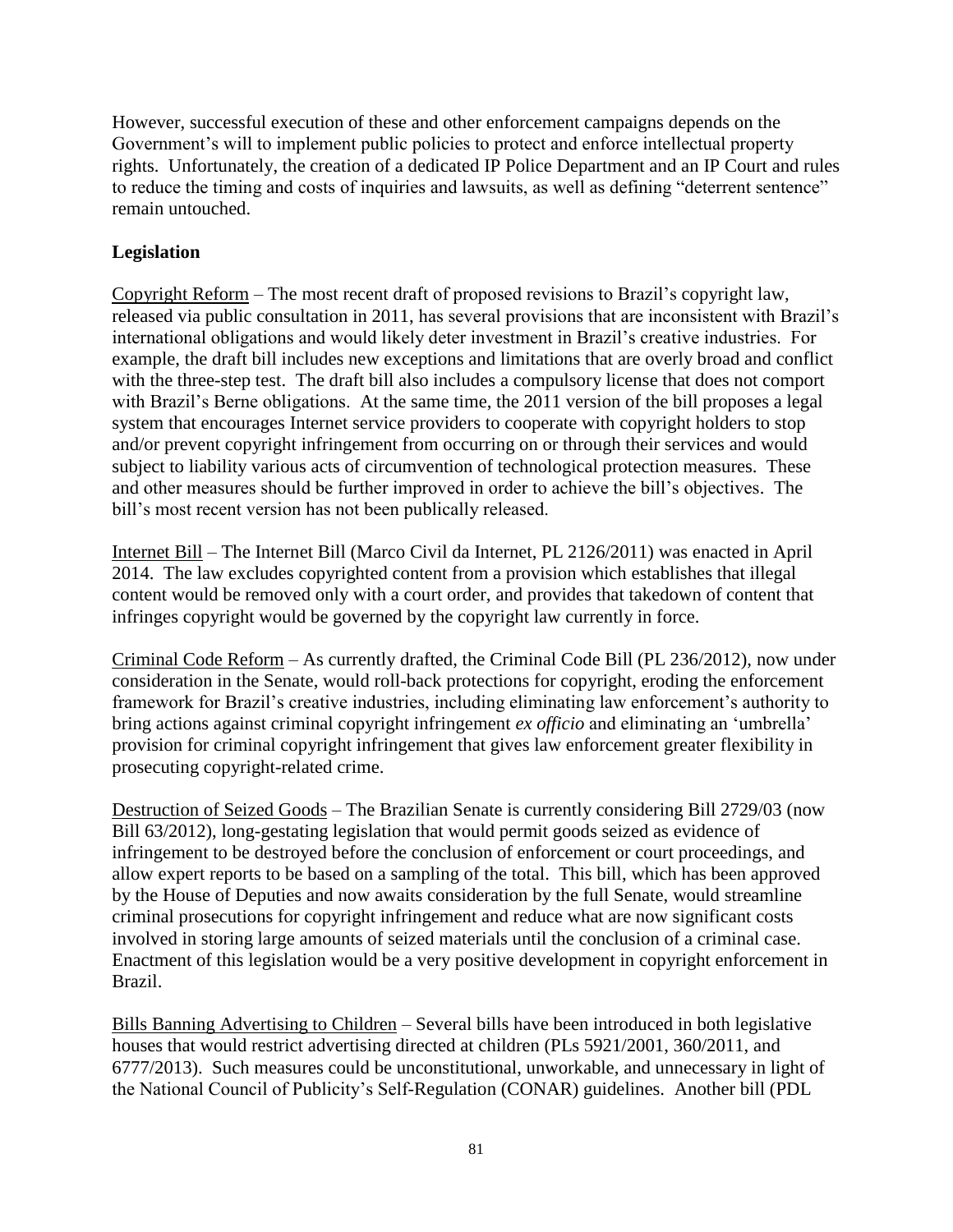1460/2014) intends to revoke the CONADA (National Council on Children and Adolescents Rights) ruling which regulates children's publicity and advertising, intending that such authority should rewst with the Congress.

Anti-camcording legislation – Brazil's legislative framework for addressing illicit camcording in theaters remains inadequate. It is critical that Brazil adopt legislation to impose criminal penalties for the unauthorized camcording of films in theaters. An appropriate vehicle for criminalization of camcording could be the ongoing Criminal Code reform.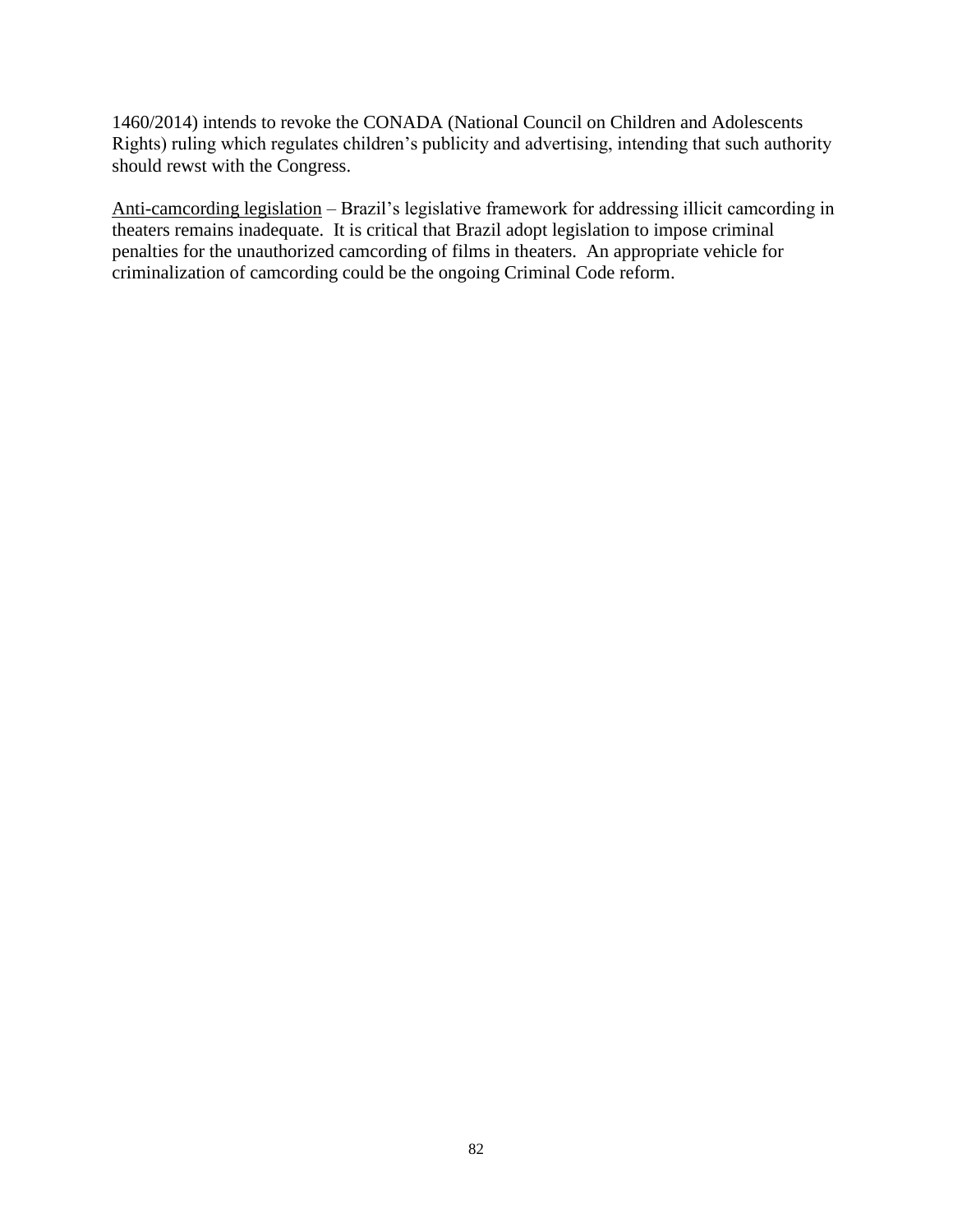# **CANADA**

#### **MARKET ACCESS BARRIERS**

Broadcaster Television Content Quotas – The Canadian Radio-Television and Telecommunications Commission (CRTC) imposes quotas that determine both the minimum Canadian programming expenditure (CPE) and the minimum amount of Canadian programming that licensed Canadian broadcasters must carry (Exhibition Quota). Since 2011, large English private broadcaster groups have a CPE obligation equal to 30% of the group's gross revenues from their conventional signals, specialty and pay services. Up to 100% of the CPE obligation of any specialty service can be transferred to any combination of other specialty services and conventional signals in the same group, but only up to 25% of the CPE obligation for any conventional signal can be shifted to specialty services. In 2011, the Exhibition Quota for all conventional broadcasters was fixed at 55% Canadian programming as part of a group with a 50% requirement from 6PM to midnight.

Specialty & Pay-TV Services - Specialty services and pay-TV services that are not part of a large English private broadcasting group are subject to individual Canadian programming quotas (time or expenditure or both), which vary depending upon their respective license conditions. Such quotas are discriminatory and artificially inflate the total spend on Canadian programming.

Non-Canadian Signal and Service Restrictions – Canadian Broadcasting Act regulations and CRTC policies discriminate against US signals and services by restricting their distribution in Canada. Canadian distribution undertakings (BDUs), such as cable and direct-to-home (DTH) satellite, must ensure that each subscriber receives a majority of Canadian signals and services overall. Terrestrial television signal distributors, such as cable, must give priority to Canadian local and regional over-the-air signals on the basic tier. A second discretionary set of US network signals may be delivered only to cable or satellite subscribers who also receive at least one signal of each large multi-station Canadian broadcasting group originating from the same time zone as the second set of US signals. Except as permitted in a BDU's license from the CRTC, non-Canadian signals and services may only be carried on a discretionary tier and must be selected from the List of non-Canadian programming services authorized for distribution (formerly Lists of Eligible Satellite Services) approved by the CRTC and updated periodically. A service will not be added to the Authorized List if a competitive Canadian pay or specialty service has been licensed, with the exception of non-Canadian news services. Further, a service may be removed from the Authorized Lists if it changes formats and thus becomes competitive with a Canadian pay or specialty service.

Québec Distribution Restrictions – The Québec Cinema Act severely restricts the ability of non-Québec based film distributors to do business directly in Québec. Since 1986, MPAA member companies may apply for a Special License for any film produced in English that meets the less restrictive requirements set out in an Agreement between the MPAA and the Québec Minister of Culture. The Agreement was revisited in 2008 and was extended for seven years.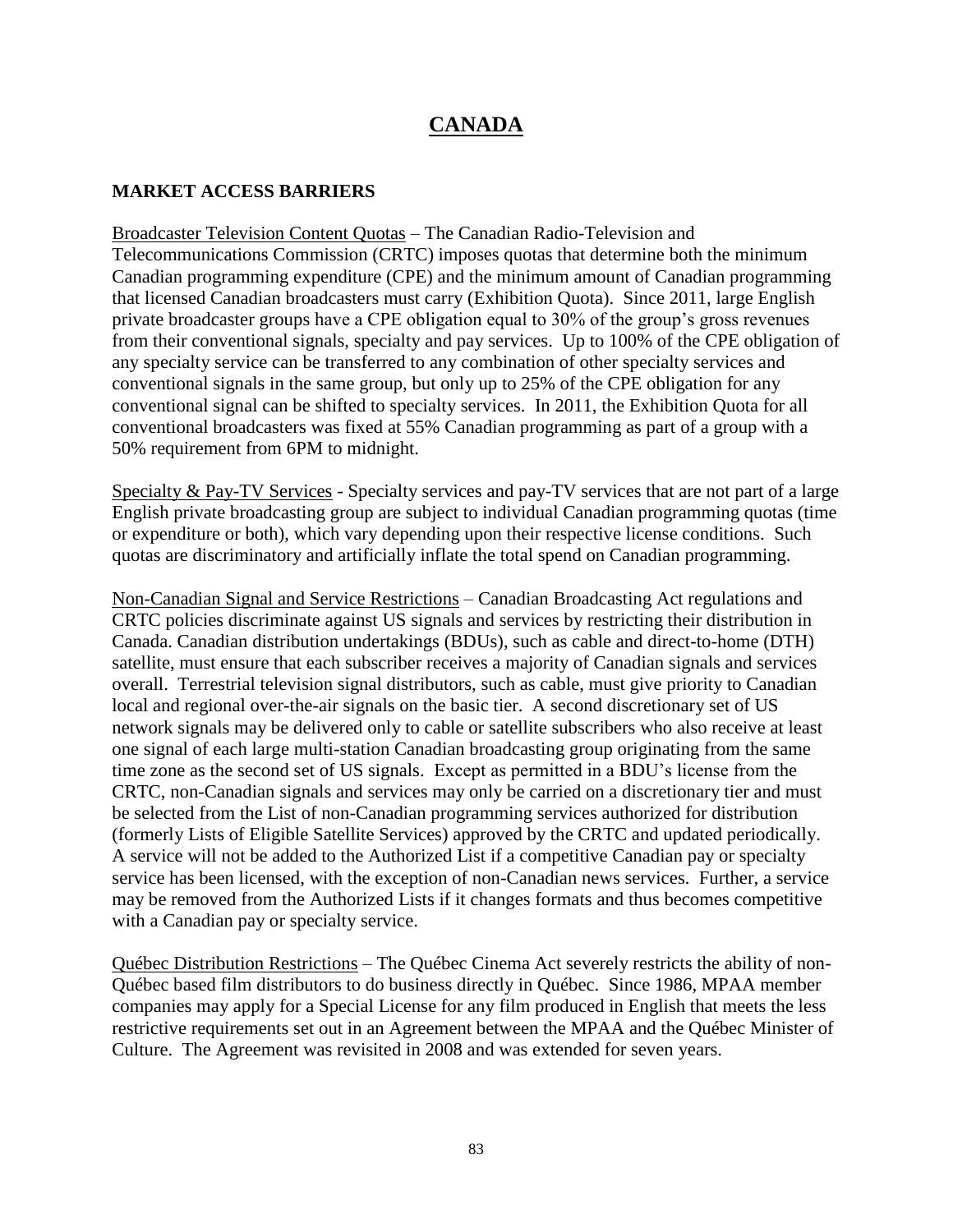Broadcasting Investment Limitations – The Broadcasting Act provides that "the Canadian broadcasting system shall be effectively owned and controlled by Canadians." Broadcasting licensees, which are both programming undertakings (conventional, pay and specialty television), as well as distribution undertakings (cable operators and satellite television distributors) must meet certain tests of Canadian ownership: 1) a licensee's CEO must be Canadian; 2) at least 80% of a licensee's Directors must be Canadian; and, 3) at least 80% of the licensee's voting shares and votes must be beneficially owned and controlled by Canadians. If the licensee is a subsidiary corporation, its parent must be Canadian and at least two-thirds of the voting shares and votes of the subsidiary must be beneficially owned and controlled by Canadians.

#### **INTELLECTUAL PROPERTY PROTECTION**

Internet Piracy – Amendments to the Copyright Act which came into force on November 7, 2012, created an "enablement" clause whereby providing "a service primarily for the purpose of enabling acts of copyright infringement" constitutes infringement. Online services that enable others to make illegal copies (such as a BitTorrent site) can now be found civilly liable. By taking steps to create rules to make sites that enable massive online content theft illegal, Canada has moved in the right direction. However, there are aspects of the legal framework that do not provide appropriate legal incentives for service providers to cooperate with rights holders in deterring piracy, and provide broad exceptions that remain untested.

Criminal Enforcement – General intellectual property crimes are not a strategic or operational priority for the Royal Canadian Mounted Police ("RCMP"), although recently the RCMP has moved to deal with counterfeit products that cause health and safety concerns. The policy challenges are compounded by the fact that RCMP and the Department of Justice are not provided with adequate financial and human resources to address piracy and counterfeiting.

Border Enforcement – On March 1, 2013, Bill C-56 (the Combating Counterfeit Products Act) was introduced in Canada's House of Commons with the intention of creating a more robust anti-counterfeiting regime in Canada through amendments to the Copyright Act, the Trade-marks Act, the Customs Act and the Criminal Code. While Bill C-56 died on the Order Paper when Parliament was prorogued on September 13, 2013, the legislation was reinstated by Parliament as Bill C-8 on October 21, 2013 at the same stage in the legislative process as Bill C-56. Bill C-8 is now awaiting Third Reading before the House of Commons, which is the final stage before the bill is referred to the Senate.

Bill C-56/C-8 is an important step toward addressing the long-neglected shortfalls in Canada's enforcement regime against piracy and counterfeiting, but more ambitious and comprehensive steps are necessary. Prompt parliamentary approval of the legislation should be encouraged, but accompanied by needed improvements that would further narrow the gap between Canadian enforcement standards and global best practices. The Canadian government should be encouraged to commit the resources and set the enforcement priorities that are needed to respond effectively to piracy and counterfeiting.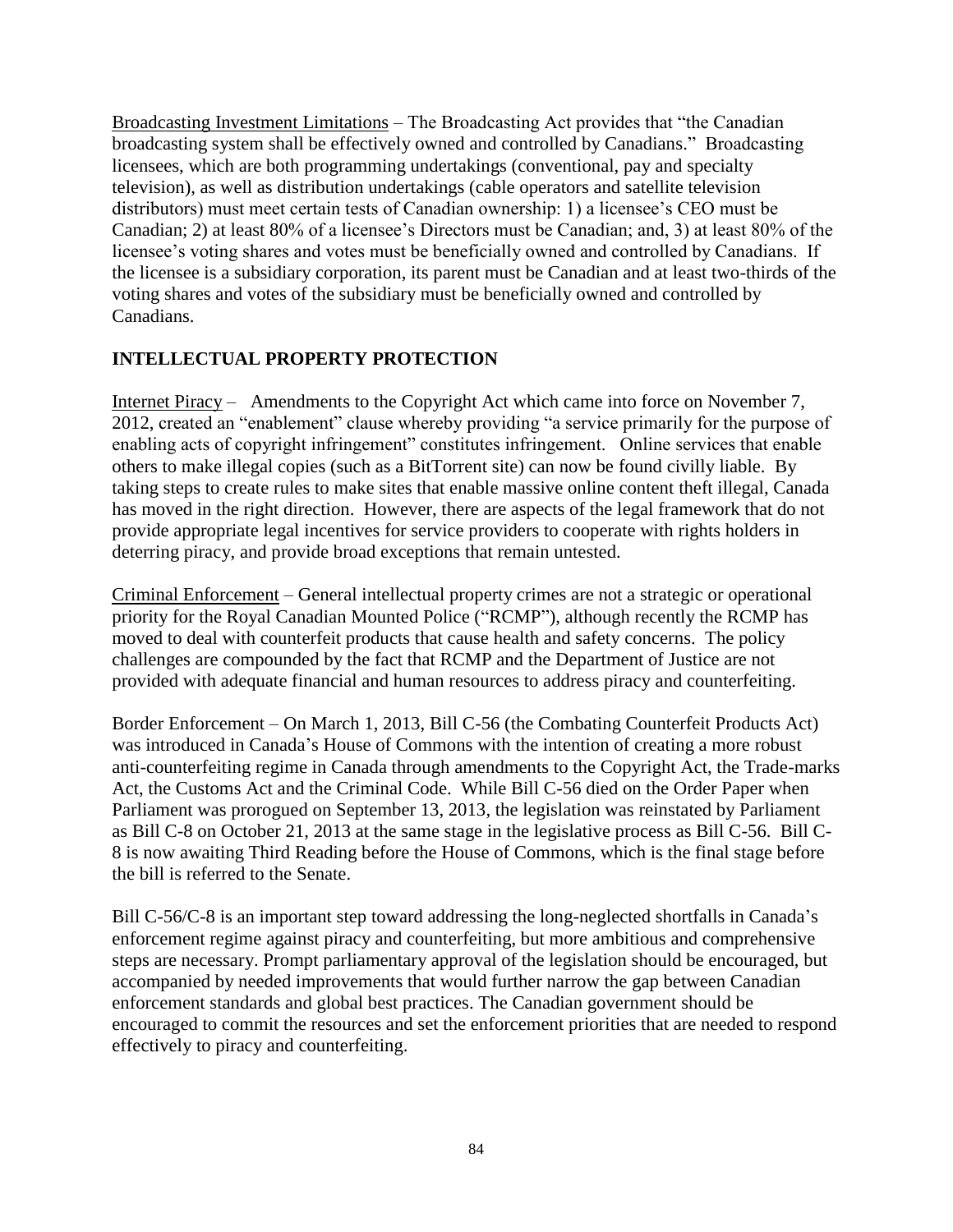#### **Legislation**

Copyright Reform -- On June 29, 2012, Bill C-11 (the Copyright Modernization Act) received Royal Assent amending the Copyright Act of Canada. The majority of the Bill came into force on November 7, 2012 and the balance of the provisions, including provisions related to Canada's "Notice-and-Notice" regime (which should be distinguished from the "notice-and-takedown" regime in the US), will come into effect on January 2, 2015. Bill C-11 represents the culmination of four previous attempts at copyright reform since Canada became a signatory to the World Intellectual Property Organization ("WIPO") Copyright Treaty and WIPO Performance and Phonograms Treaty (the "WIPO Internet Treaties") in 1996, and will allow Canada to meet its WIPO obligations under the treaties.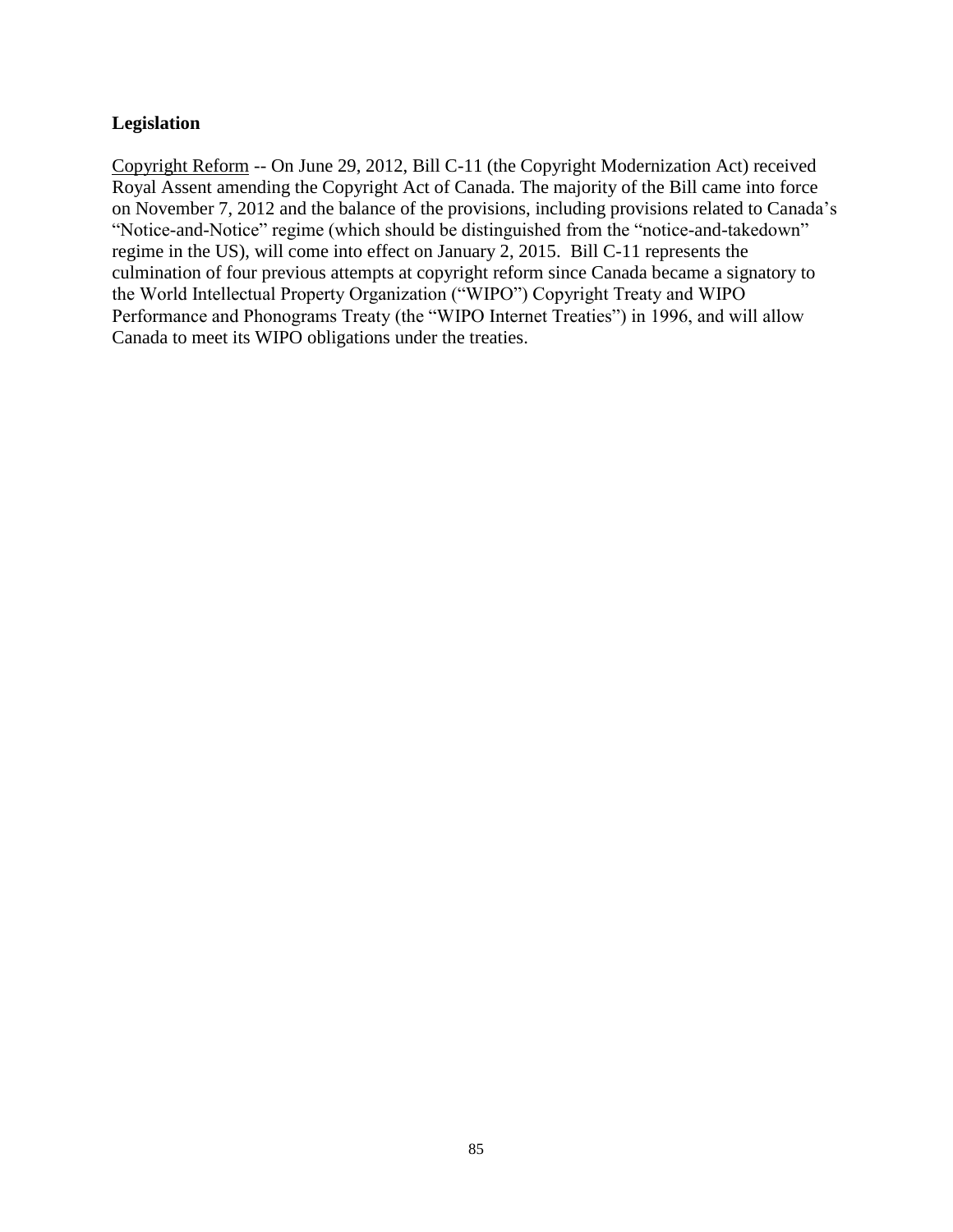# **MEXICO**

#### **MARKET ACCESS BARRIERS**

Advertising on Broadcast and Pay-TV Services – In Mexico, pay television is the primary outlet for foreign programmers, and free-to-air broadcast television is the primary outlet for domestic operators (recognizing that Mexico has opened investment in broadcasting to 49%). The recently enacted telecommunications reform law has introduced a complex legal framework that poses potential burdens for both broadcast and pay-TV services. Foreign programmers continue to follow their self-regulated practice of 6 minutes an hour (averaging up to 12 minutes an hour), but not exceeding 144 ad minutes per day. Free-to-air broadcasters had been permitted 259 minutes per day with no hourly limits. However, the reform measure limits advertising on broadcast television to 18% of total programming time (about eleven minutes per hour), although broadcasters who devote at least 20% of programming to national content are allowed a higher limit.

### **INTELLECTUAL PROPERTY PROTECTION**

Hard goods piracy: The widespread availability of pirated discs remains a serious concern in Mexico, with many of the illicit hard goods markets linked to organized criminal networks. However, in contrast with the previous Administration, enforcement authorities have shifted their resources to targeting the manufacturing operations for the discs, instead of the pirate retail operations. Coordination among the state, local, and federal enforcement authorities and rights holders has improved and resulted in successful prosecutions, especially in the Tepito neighborhood of Mexico City.

Internet Piracy: Online piracy is a serious widespread problem in Mexico, increasing 300% since 2010, including 96 million illegal movie downloads, 28 million illegal television program downloads. While partially due to increased broadband penetration, this is also due to ineffective enforcement. The Government should moreover promote cooperation between rights holders and Internet service providers to combat online copyright infringement.

Camcord Piracy: Unfortunately, illegal camcording has increased significantly in Mexico during the previous year, with at least 16 incidents involving MPAA member company titles during the first nine months of 2014. Rights holders, including the MPAA, have worked diligently with exhibitors to combat and deter camcording, including with educational campaigns and training programs for theater employees. Investigations have identified suspects in the state of Puebla and are focusing on how the recordings flow to release groups operating in other parts of Latin America.

#### **Legislation**

Anti-Camcording Legislation: Mexico's legislative framework for addressing illicit camcording in theaters remains inadequate. It is critical that Mexico adopt legislation to impose criminal